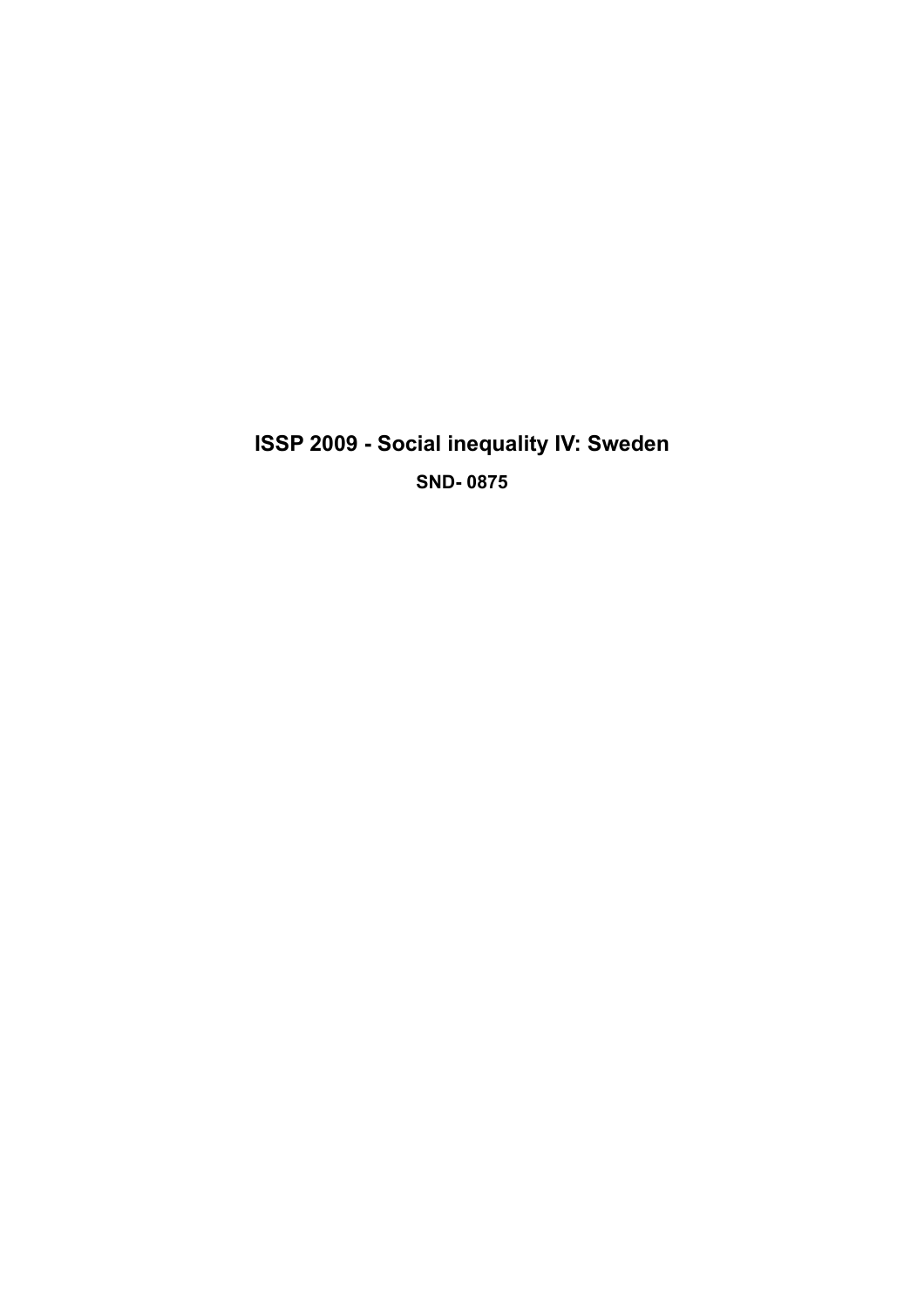**View:** Part 1: Document Description **Part 2: Study Description** Part 3: Data Files Description Part 4: Variable Description Entire Codebook

# **Document Description**

|                            | Title: xml codebook for ISSP 2009 - Social inequality IV: Sweden                               |
|----------------------------|------------------------------------------------------------------------------------------------|
|                            | Parallel Title: xml-kodbok för ISSP 2009 - Åsikter om ojämlikhet i Sverige                     |
| Identification<br>Number:  | 0875-001                                                                                       |
| Entity:                    | Authoring Swedish national data service                                                        |
|                            | <i>Producer:</i> Swedish national data service                                                 |
| Copyright:                 | Copyright (c) Swedish national data service 2010                                               |
| Production:                | Date of 2010-03-23                                                                             |
| in Production:             | Software used Nesstar Publisher                                                                |
|                            | Distributor: Swedish national data service                                                     |
| Version:                   |                                                                                                |
| Bibliographic<br>Citation: | xml codebook for ISSP 2009 - Social inequality IV: Sweden, 1st xml edition, Gothenburg<br>2010 |
|                            |                                                                                                |

# **Documentation Source**

|                                    | Title: ISSP 2009 - Social inequality IV: Sweden   |
|------------------------------------|---------------------------------------------------|
| Identification 0875-001<br>Number: |                                                   |
|                                    | <i>Distributor:</i> Swedish national data service |

# **Study Description**

|                                    | Title: ISSP 2009 - Social inequality IV: Sweden              |
|------------------------------------|--------------------------------------------------------------|
|                                    | Parallel Title: ISSP 2009 - Åsikter om ojämlikhet i Sverige  |
| Identification 0875-001<br>Number: |                                                              |
| Authorina<br>Entity:               | Edlund, Jonas (Umeå University, Department of Sociology)     |
|                                    | Svallfors, Stefan (Umeå University, Department of Sociology) |
|                                    | Producer: Umeå University, Department of Sociology           |
| in Production:                     | Software used Nesstar Publisher                              |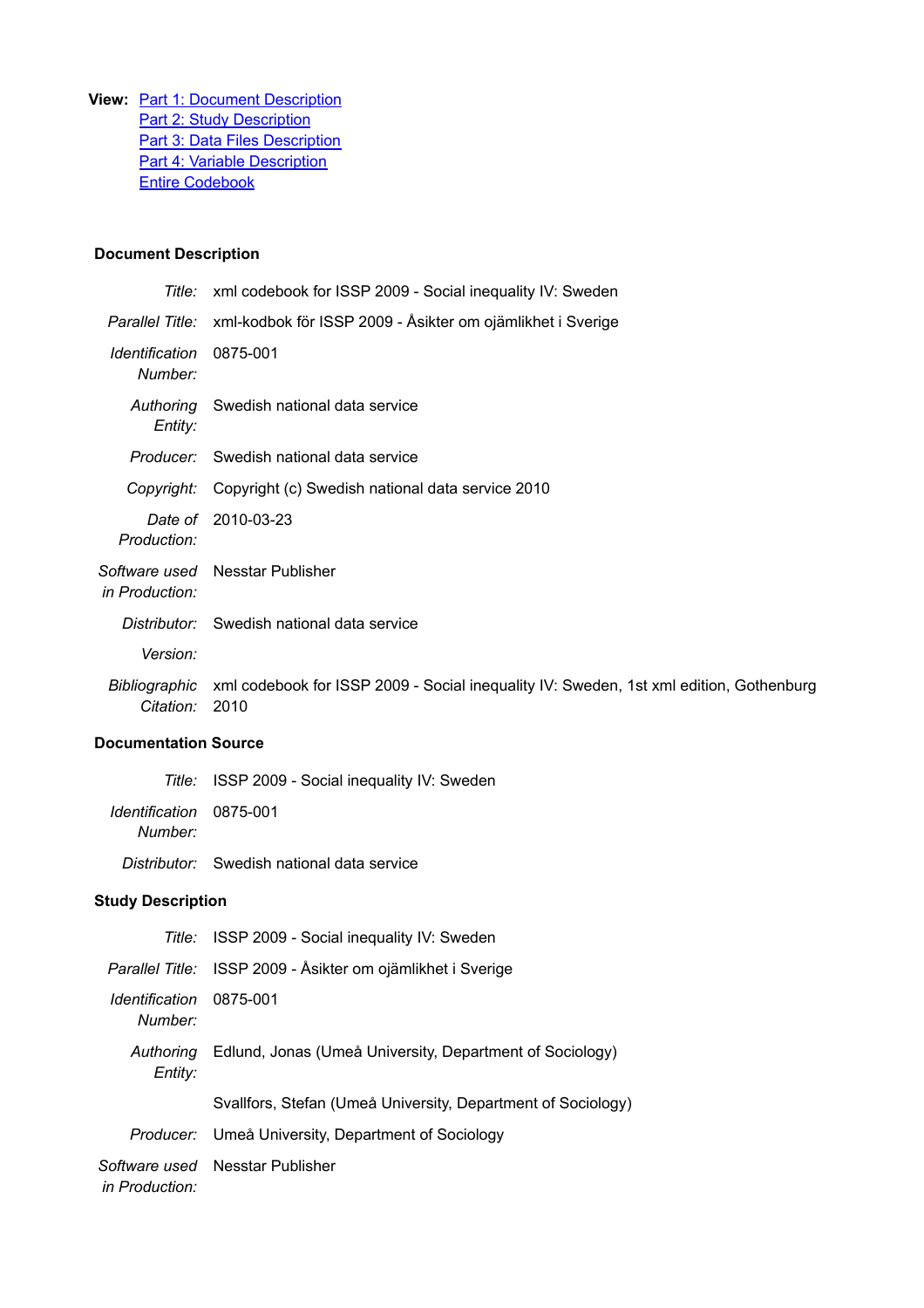|                               | Distributor: Swedish National Data service                                                                                                                                                                                                                                                                                                                                                                                                                                                                                                                                                                                                                                                                                                                                                                                               |
|-------------------------------|------------------------------------------------------------------------------------------------------------------------------------------------------------------------------------------------------------------------------------------------------------------------------------------------------------------------------------------------------------------------------------------------------------------------------------------------------------------------------------------------------------------------------------------------------------------------------------------------------------------------------------------------------------------------------------------------------------------------------------------------------------------------------------------------------------------------------------------|
| Date of<br>Deposit:           |                                                                                                                                                                                                                                                                                                                                                                                                                                                                                                                                                                                                                                                                                                                                                                                                                                          |
| Series Name:                  | International Social Survey Programme                                                                                                                                                                                                                                                                                                                                                                                                                                                                                                                                                                                                                                                                                                                                                                                                    |
| <b>Series</b><br>Information: | The International Social Survey Programme (ISSP) is a continuing annual programme of<br>cross-national collaboration on surveys covering topics important for social science<br>research. It brings together pre-existing national social science projects and coordinates<br>research goals, thereby adding a cross-national, cross-cultural perspective to the<br>individual, national studies. Formed in 1983, the group develops topical modules dealing<br>with important areas of social science as supplements to regular national surveys. Every<br>survey includes questions about general attitudes toward various social issues such as the<br>legal system, sex, and the economy. Special topics have included the environment, the<br>role of government, social inequality, social support, family and gender issues, work |

orientation, the impact of religious background, behaviour, and beliefs on social and political preferences, and national identity. Participating countries vary for each topical module. The merging of the data into a cross-national dataset is performed by the Zentralarchiv für Empirische Sozialforschung, University of Cologne.

*Version:* Release

# **Study Scope**

|                                   | Keywords: economics, welfare, work                                                                                                                                                            |
|-----------------------------------|-----------------------------------------------------------------------------------------------------------------------------------------------------------------------------------------------|
| Topic<br>Classification:          | equality and inequality, social behaviour and attitudes, social welfare systems/structures                                                                                                    |
| Abstract:                         | This survey is the Swedish part of the 200 'International Social Survey Program' (ISSP),<br>and it is the second time Sweden participates in an ISSP-survey focusing on social<br>inequality. |
| Time Period: -                    |                                                                                                                                                                                               |
| Date of -<br>Collection:          |                                                                                                                                                                                               |
| Country: Sweden                   |                                                                                                                                                                                               |
| Unit of<br>Analysis:              | Individual                                                                                                                                                                                    |
| Universe:                         | Individuals aged 17-79 years and residing in Sweden.                                                                                                                                          |
| Kind of Data: Survey data         |                                                                                                                                                                                               |
| <b>Methodology and Processing</b> |                                                                                                                                                                                               |
|                                   | Time Method: Cross-sectional regular study                                                                                                                                                    |
|                                   | Data Collector: SIFO Research International                                                                                                                                                   |
| Sampling                          | Random sample                                                                                                                                                                                 |

*Mode of Data* Postal survey*Collection:*

*Procedure:*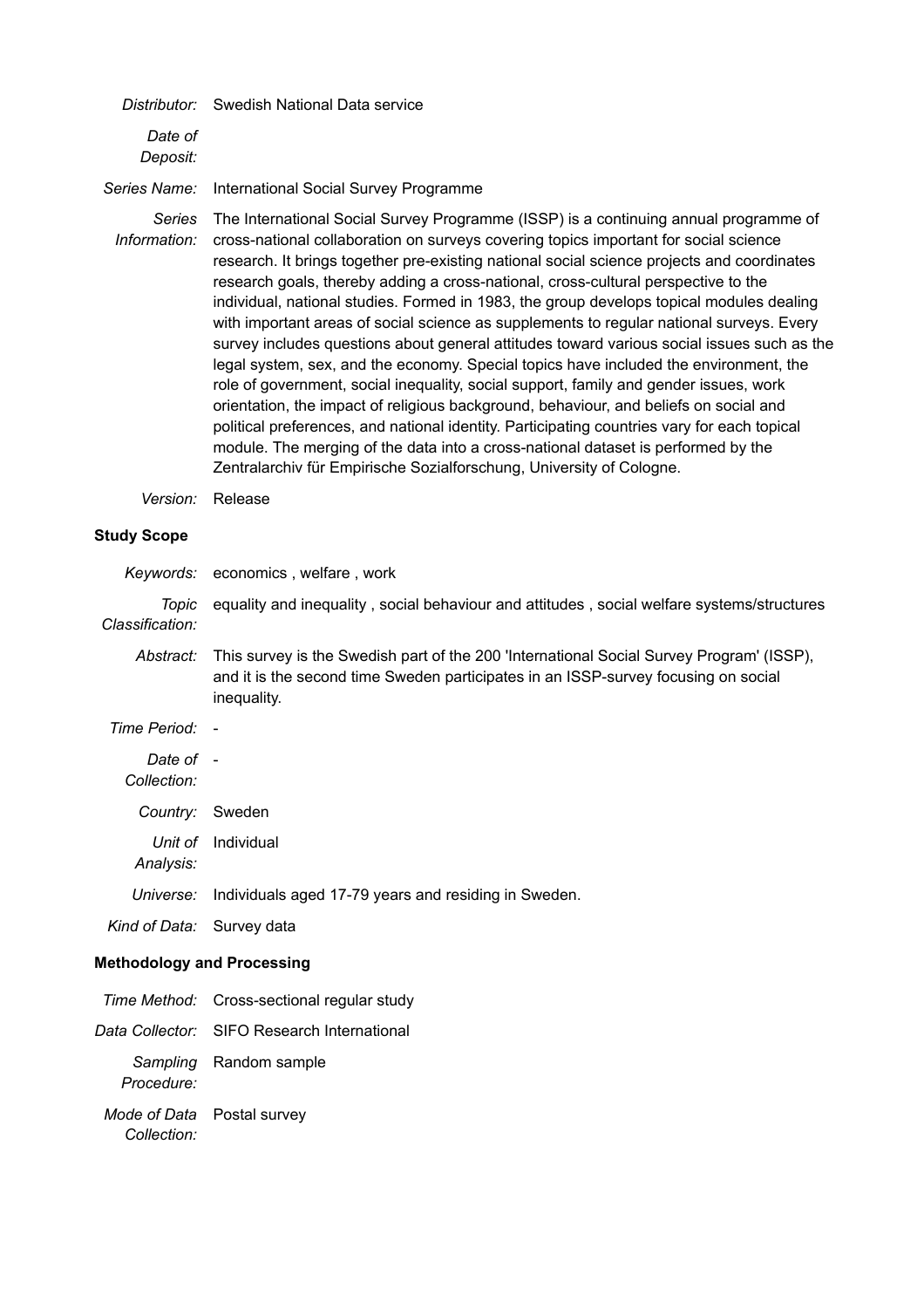*Type of* Semi-structured *Research Instrument:*

# **Sources Statement**

| Actions to<br>Minimize<br>Losses: | Separate postal survey with several reminders. Respondents received an introductory<br>letter and a week later a gift (value about USD 3) along with the questionnaire. The gift<br>was free and was not associated with any obligations. 16 February 2009 - introductory<br>etter about the survey. 23 February - postal survey + lottery ticket. 4 March - postal<br>reminder + questionnaire. 16 March postal reminder + questionnaire. 7 April postal<br>reminder + questionnaire (only to those with unknown telephone numbers). 7-20 April -<br>reminder by telephone + questionnaire to those wishing a questionnaire.       |
|-----------------------------------|-------------------------------------------------------------------------------------------------------------------------------------------------------------------------------------------------------------------------------------------------------------------------------------------------------------------------------------------------------------------------------------------------------------------------------------------------------------------------------------------------------------------------------------------------------------------------------------------------------------------------------------|
| Response<br>Rate:                 | 58,7                                                                                                                                                                                                                                                                                                                                                                                                                                                                                                                                                                                                                                |
| Class of the<br>Study:            | SND Class 2: Only checked. Not processed at SND                                                                                                                                                                                                                                                                                                                                                                                                                                                                                                                                                                                     |
| <b>Data Access</b>                |                                                                                                                                                                                                                                                                                                                                                                                                                                                                                                                                                                                                                                     |
| Extent of<br>Collection:          | 1 data file + machine-readable documentation (text) + SPSS data definition statements +<br>SAS data definition statements. Other formats on demand.                                                                                                                                                                                                                                                                                                                                                                                                                                                                                 |
| Restrictions:                     | Access to the material granted for scientific and educational purpose; SND's permission<br>procedure.                                                                                                                                                                                                                                                                                                                                                                                                                                                                                                                               |
| Citation<br>Requirement:          | Publications based on SND collections should acknowledge those sources by means of<br>bibliographic citations. To ensure that such source attributions are captured for social<br>science bibliographic utilities, citations must appear in footnotes or in the reference section<br>of publication.                                                                                                                                                                                                                                                                                                                                |
| Deposit<br>Requirement:           | Users of SND data are requested to send to SND bibliographic citations for, or copies of,<br>each completed manuscript or thesis abstract.                                                                                                                                                                                                                                                                                                                                                                                                                                                                                          |
| Disclaimer:                       | The original collector of the data, SND, and the relevant funding agency bear no<br>responsibility for uses of this collection or for interpretations or inferences based upon<br>such uses. According to an agreement between the principal investigator and SND this<br>study can be disseminated to and analyzed by researchers on condition that the usage is<br>for research purpose. The code of ethics for humanities and social sciences research<br>established in 1990 by the Swedish Council for Research in the Humanities and Social<br>Science, and published in HSFR ethics, must be adhered to wherever applicable. |
|                                   | <b>Other Study Description Materials</b>                                                                                                                                                                                                                                                                                                                                                                                                                                                                                                                                                                                            |

# **Related Materials**

*Title:* Questionnaire

http://www.snd.gu.se/en/catalogue/file/1756

# **Related Studies**

*Title:* ISSP 1996 - Role of government III: Sweden (SND 0587)

http://www.snd.gu.se/en/catalogue/study/323

*Title:* ISSP 1994 - Family and changing gender roles II: Sweden (SND 0481)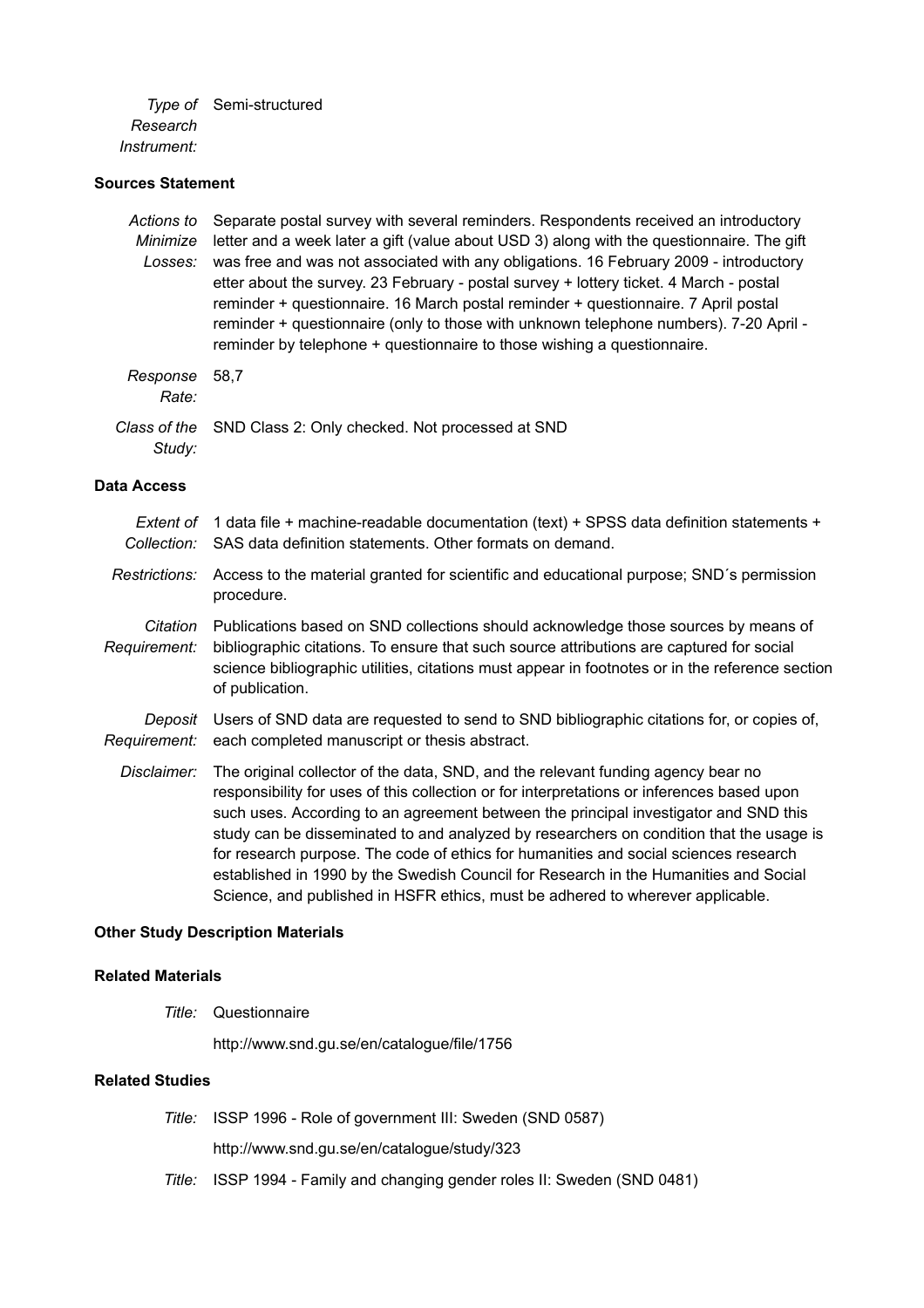http://www.snd.gu.se/en/catalogue/study/266

- *Title:* ISSP 1995 National identity I: Sweden (SND 0502) http://www.snd.gu.se/en/catalogue/study/282
- *Title:* ISSP 1997 Work orientations II: Sweden (SND 0722) http://www.snd.gu.se/en/catalogue/study/390
- *Title:* ISSP 1998 Religion II: Sweden (SND 0716) http://www.snd.gu.se/en/catalogue/study/388
- *Title:* ISSP 2000 Environment II: Sweden (SND 0753) http://www.snd.gu.se/en/catalogue/study/407
- *Title:* ISSP 2002 Family and changing gender roles III: Sweden (SND 0793) http://www.snd.gu.se/en/catalogue/study/427
- *Title:* ISSP 2003 National identity II: Sweden (SND 0805) http://www.snd.gu.se/en/catalogue/study/439
- *Title:* ISSP 2004 Citizenship I: Sweden (SND 0815) http://www.snd.gu.se/en/catalogue/study/449
- *Title:* ISSP 2005 Work orientations III: Sweden (SND 0816) http://www.snd.gu.se/en/catalogue/study/450
- *Title:* Attitudes to inequality 1991 A Swedish survey (SND 0297) http://www.snd.gu.se/en/catalogue/study/177
- *Title:* ISSP 2006 Role of government IV: Sweden (SND 0849) http://www.snd.gu.se/en/catalogue/study/483
- *Title:* ISSP 2007 Leisure time and Sports I: Sweden (SND 0862) http://www.snd.gu.se/en/catalogue/study/511
- *Title:* ISSP 2008 Religion III: Sweden (SND 0867) http://www.snd.gu.se/en/catalogue/study/523
- *Title:* ISSP 1999 Social inequality III: Sweden (SND 0727) http://www.snd.gu.se/en/catalogue/study/394

### **File Description**

### **File: se.gu.snd.ddi.0875-001eng.NSDstat**

- Number of cases: 1137
- No. of variables per record: 137
- Type of File: NSDstat 200501

#### **Variable Description**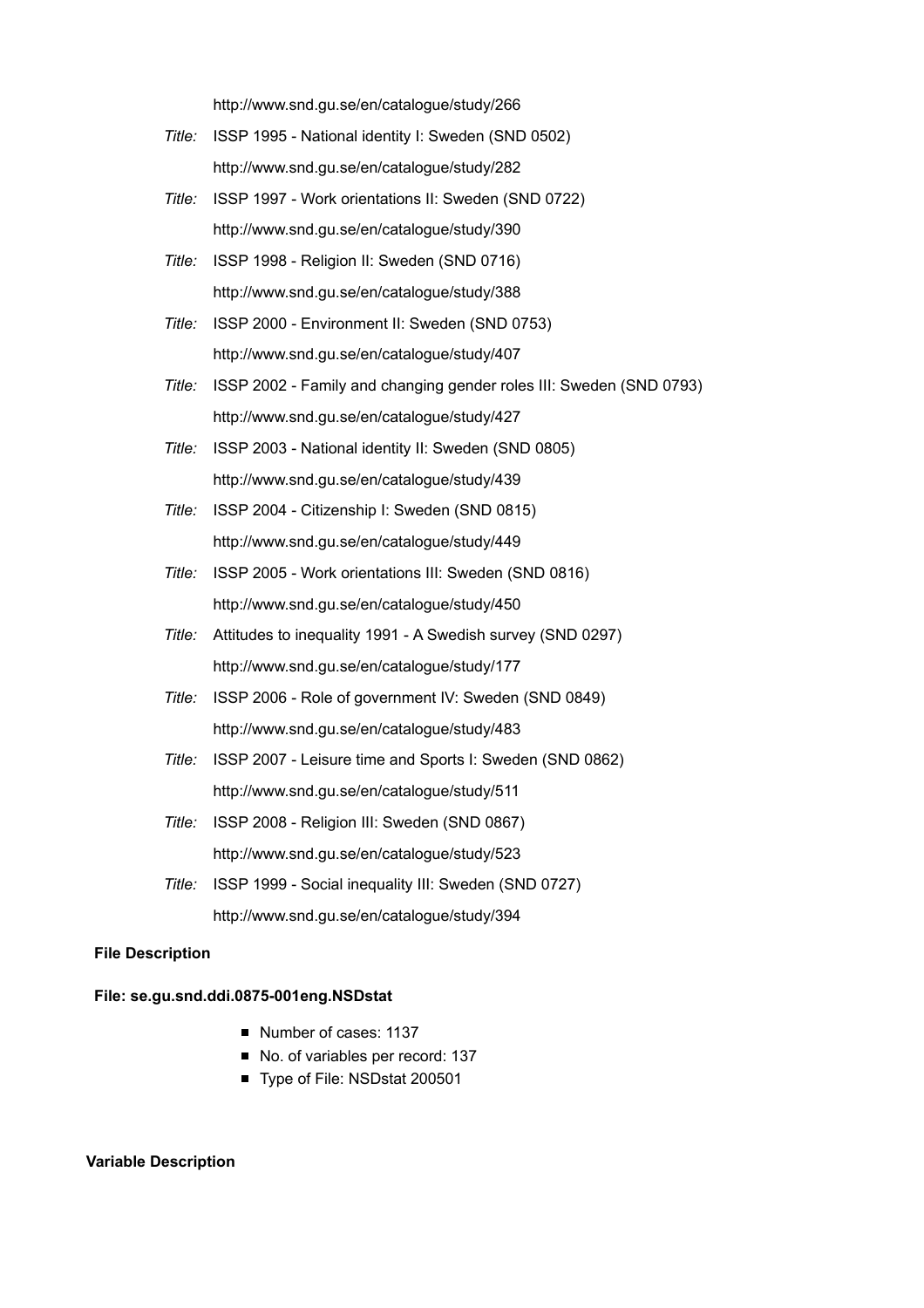# *List of*

- $Variables:$   $\blacksquare$   $\blacksquare$   $\blacksquare$   $\blacksquare$  SND Study NR 0875
	- V<sub>2</sub> SND Edition NR 1
	- V3 SND Part NR 001
	- idnr ID number
	- $\blacktriangleright$  V<sub>5</sub> Q1a. Important for getting ahead in life Wealthy family
	- V6 Q1b. Important for getting ahead in life Well-educated parents
	- $\sqrt{7}$  Q1c. Important for getting ahead in life Being well-educated
	- $\sqrt{8}$  Q1d. Important for getting ahead in life Being ambitious
	- V9 Q1e. Important for getting ahead in life Work hard
	- V10 Q1f. Important for getting ahead in life Knowing the right people
	- $\blacksquare$  V11 Q1g. Important for getting ahead in life Political connections
	- $\blacksquare$  V12 Q1h. Important for getting ahead in life Giving bribes
	- V13 Q1i. Important for getting ahead in life Person's race
	- $\sqrt{14}$  Q1j. Important for getting ahead in life Person's religion
	- V15 Q1k. Important for getting ahead in life Being born man or woman
	- $\blacksquare$  V16 Q2a. To get to the top you have to be corrupt
	- $\blacksquare$  V17 Q2b. Only students from the best secondary schools have a good chance to obtain a university education
	- V18 Q2c. Only rich can afford the costs of attending university
	- $\blacksquare$  V19 Q2d. In Sweden people have the same chances to enter university
	- V20 Q3. Opinion about own salary
	- $\sqrt{21}$  Q4a. Monthly salary for a doctor in general practice
	- V22 Q4b. Monthly salary for a chairman of a large company
	- V23 Q4c. Monthly salary for a shop assistant
	- $\sqrt{24}$  Q4d. Monthly salary for an unskilled worker in a factory
	- $\sqrt{25}$  Q4e. Monthly salary for a cabinet minister
	- V26 Q5a. Reasonable salary for a doctor in general practice
	- V27 Q5b. Reasonable salary for a chairman of a large company
	- V28 Q5c. Reasonable salary for a shop assistant
	- V29 Q5d. Reasonable salary for an unskilled worker in a factory
	- V30 Q5e. Reasonable salary for a cabinet minister
	- V31 Q6a. Difference in income are too high in Sweden
	- V32 Q6b. Governments responsibility to reduce income differences
	- V33 Q6c. Governments responsibiliy to provide a decent standard for unemployed
	- V34 Q6d. Government should spend less on benefits for the poor
	- $\blacksquare$  V35 Q7. Taxes for people with high income
	- V36 Q8. Opinion on taxes for people with high income
	- V37 Q9a. Attitude towards buying better health care
	- V38 Q9b. Attitude towards buying better education
	- V39 Q10a. Conflict between poor people and rich people
	- V40 Q10b. Conflict between working class and middle class
	- V41 Q10c. Conflict between management and workers
	- V42 Q10d. Conflict between people at the top of society and people at the bottom
	- V43 Q11a. Social position
	- $\sqrt{44}$  Q11b. Social position during growth
	- V45 Q12. Social position compared to father
	- $\blacksquare$  V46 Q13a. Important factor deciding the salary Responsibility
	- $\sqrt{47}$  Q13b. Important factor deciding the salary Years of studying
	- $\blacksquare$  V48 Q13c. Important factor deciding the salary What it takes to support a family
	- V49 Q13d. Important factor deciding the salary Children to support
	- $\blacktriangleright$  V50 Q13e. Important factor deciding the salary How well job is condcted
	- $\blacktriangleright$  V51 Q13f. Important factor deciding the salary How hard you work
	- $\sqrt{52}$  Q14. Own pay just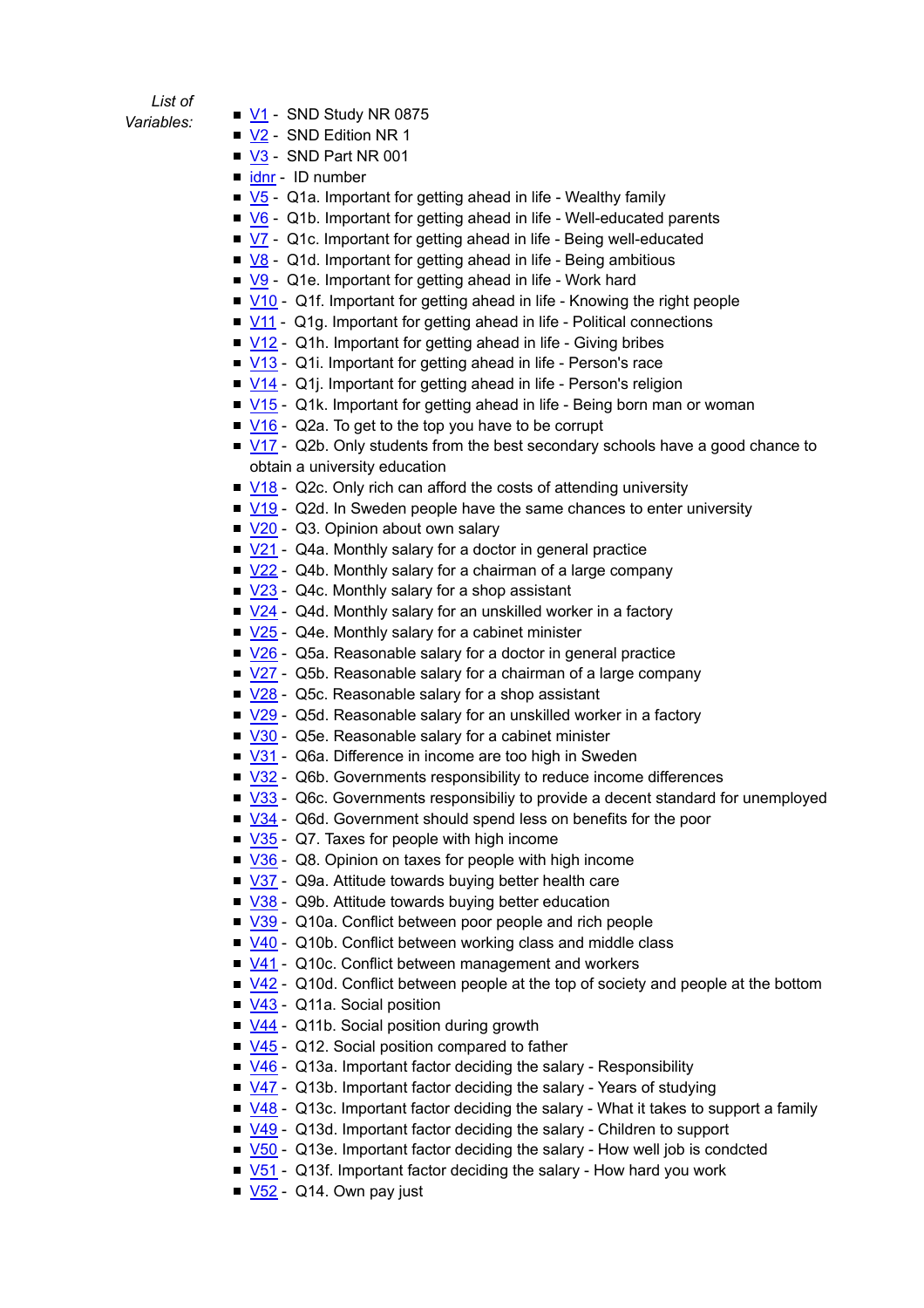- V53 Q15a. Swedish society today
- $\sqrt{54}$  Q15b. Desired Swedish society
- $\sqrt{55}$  Q16. Trust in people
- V<sub>56</sub> Q17. Newspaper
- $\blacktriangleright$  V57 Q18. Television viewing in hours per day
- $\blacktriangleright$  V58 Q19. Area near the home you are afraid to walk at night
- V59 Q20. Money on improving the living conditions of non-western immigrants
- V60 Q21. Proportion of immigrants from non-western countries in your own neighborhood
- V61 Q22. Attitude to living in the area where half the residents are immigrants from non-western countries
- $\blacktriangleright$  V62 Q23. Degree of affinity with immigrants from non-western countries
- V63 Q24. Immigrants from non-western countries: Hardworking or lazy
- V64 Q25. Immigrants from non-western countries: Self-sufficient or lives on grants
- V65 Q26a. Conflict between unemployed and those who have jobs
- V66 Q26b. Conflict between Swedes and immigrants from non-western countries
- V67 Q27. Father Socio-economic classification
- V68 Q28 1. Father: Occupation: SSYK code pos 1
- V69 Q28 2. Father: Occupation: SSYK code pos 1-2
- V70 Q28 3. Father: Occupation: SSYK code pos 1-3
- V71 Q28 4. Father: Occupation: SSYK code pos 1-4
- V72 Q29. Father: Self-employed or employee
- V73 Q30. Father: Private or public sector
- V74 Q31. Mother: Gainfully employed
- V75 Q32. Mother Socio-economic classification
- V76 Q33 1. Mother: Occupation: SSYK code pos 1
- V77 Q33 2. Mother: Occupation: SSYK code pos 1-2
- V78 Q33 3. Mother: Occupation: SSYK code pos 1-3
- V79 Q33 4. Mother: Occupation: SSYK code pos 1-4
- V80 Q34. Mother: Self-employed or employee
- V81 Q35. Modern: Offentlig eller privat tjänst
- V82 Q36. Books in household when growing up
- V83 Q37. First job: Private or public sector
- V84 Q38. First job: Self-employed or employee
- V85 Q39. First job: Socio-ecomomic classification
- V86 Q40 1. First job: Occupation: SSYK code pos 1
- V87 Q40 2. First job: Occupation: SSYK code pos 1-2
- V88 Q40 3. First job: Occupation: SSYK code pos 1-3
- V89 Q40 4. First job: Occupation: SSYK code pos 1-4
- V90 Q41. Current employment status
- V91 Q42. Hours worked weekly
- V92 Q43. Socio-Economic classification
- V93 Q44 1. Occupation: SSYK code pos 1
- V94 Q44 2. Occupation: SSYK code pos 1-2
- V95 Q44 3. Occupation: SSYK code pos 1-3
- V96 Q44 4. Occupation: SSYK code pos 1-4
- V97 Q45 1. Employee or self-employed
- V98 Q45 2. Number of employees
- V99 Q46. Supervises other
- V100 Q47. Private or public sector
- V101 Q48. Trade union membership
- V102 Q49. Trade union membership at this moment
- V103 Q50. Education: Highest educational qualification
- V104 Q51. Education: Years in school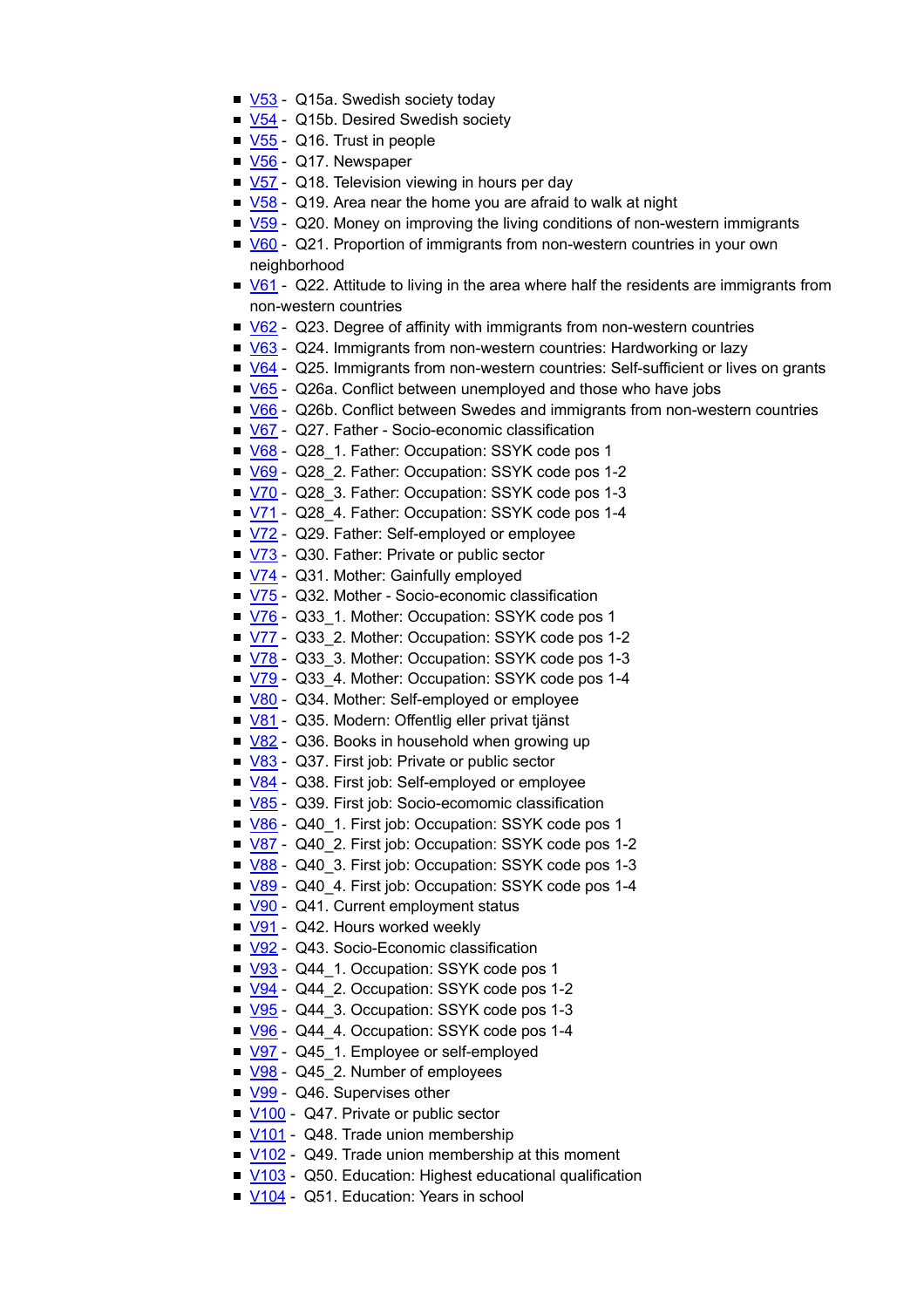- V105 Q52. Income per month
- $\blacksquare$  <u>V106</u> Q53. Marital status
- V107 Q54. Current employment status of spouse/partner
- V108 Q55. Partner: Hours worked weekly
- V109 Q56. Partner: Occupation socio-economic classification
- V110 Q57 1. Partner: Occupation, SSYK code pos. 1
- V111 Q57\_2. Partner: Occupation, SSYK code pos. 1-2
- V112 Q57\_3. Partner: Occupation, SSYK code pos. 1-3
- V113 Q57 4. Partner: Occupation, SSYK code pos. 1-4
- V114 Q58 1. Partner: Employee or self-employed
- V115 Q58\_2. Partner: Number of employees
- V116 Q59. Partner: Supervises other
- V117 Q60. Partner: Private or public sector
- V118 Q61. Partner: Education
- V119 Q62. Family income
- V120 Q63. Size of household
- $V121$  Q64. Number of children between 7 and 17 years in household
- V122 Q65. Number of children under 7 years in household
- V123 Q66. Party affiliation
- V124 Q67. Vote in last general election
- V125 Q68. Subjective social class
- V126 Q69. Possesion of immediate family
- V127 Q70. Monetary value of assets
- V128 Q71. Parents citizens of Sweden
- V129 Q72. Church or religious group belonging
- V130 Q73. Religious denomination
- V131 Q74. Frequency of religious attendance
- $\sqrt{132}$  Q75. Type of community
- <u>V133</u> F76. Age
- V134 Administrative provinces
- **V135 Sex**
- V<sub>136</sub> A-region
- V137 H-region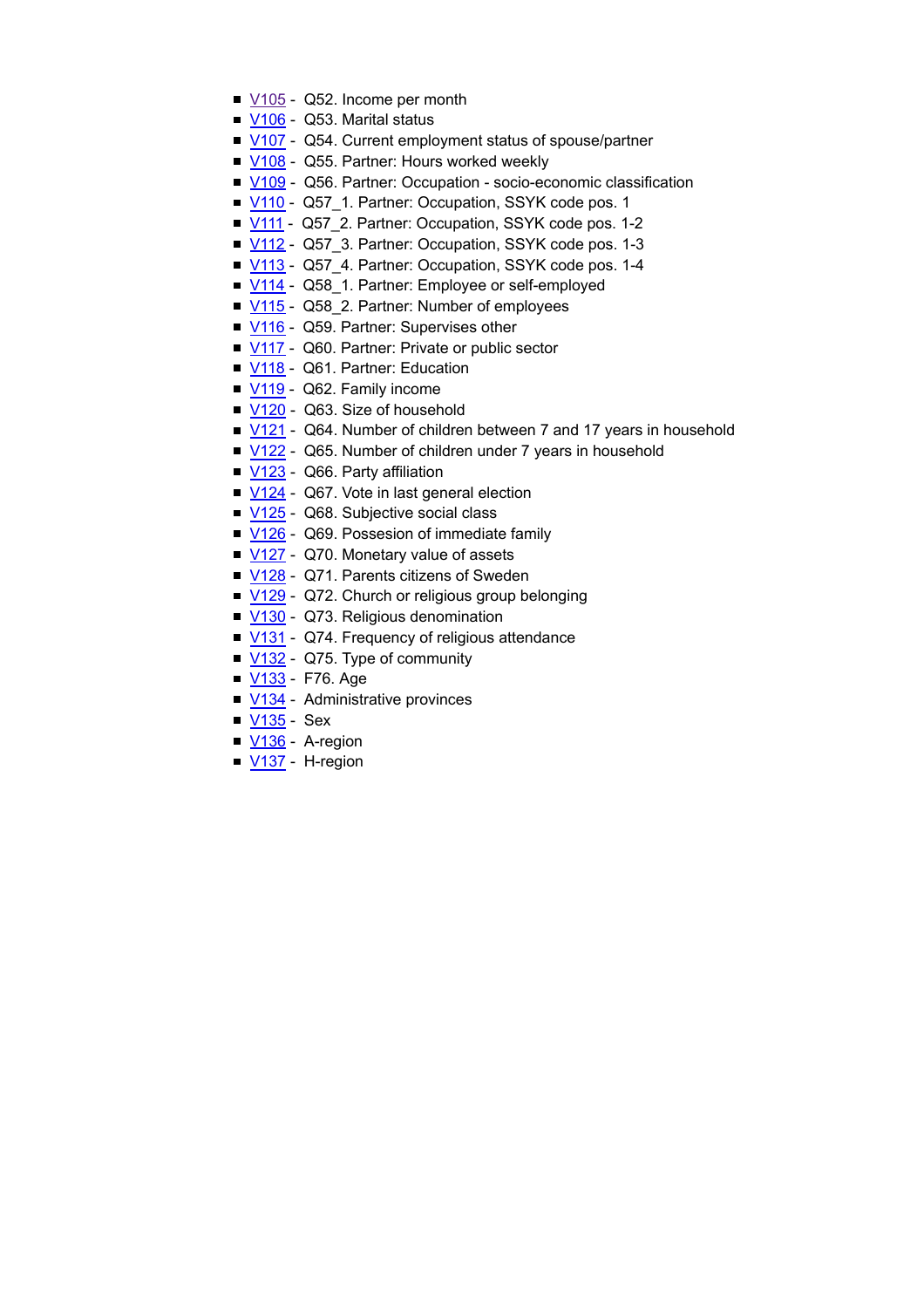### **Variables**

#### **SND Study NR 0875**

*Swedish Social Science Data Service study 0875*

**Value Label Frequency** 875. 1137

Range of Valid Data Values: 875-875 Summary Statistics: Valid 1137 ; Variable Format: numeric

# **SND Edition NR 1**

*SSD Edition Identification NR*

**Value Label Frequency** 1. 1137

Range of Valid Data Values: 1-1 Summary Statistics: Valid 1137 ; Variable Format: numeric

### **SND Part NR 001**

*SSD Part Identification NR*

| Value Label Frequency |  |      |
|-----------------------|--|------|
|                       |  | 1137 |

Range of Valid Data Values: 1-1 Summary Statistics: Valid 1137 ; Variable Format: numeric

### **ID number**

#### *ID-nummer*

Range of Valid Data Values: 100101-102099 Summary Statistics: Valid 1137 ; Min. 100101 ; Max. 102099 Variable Format: numeric

### **Q1a. Important for getting ahead in life - Wealthy family**

To begin, we have some questions about opportunities for getting ahead in life. Please tick one box for the alternative most in line with your opinion.

*How important is coming from a wealthy family for getting ahead in life?*

**Value Label Frequency**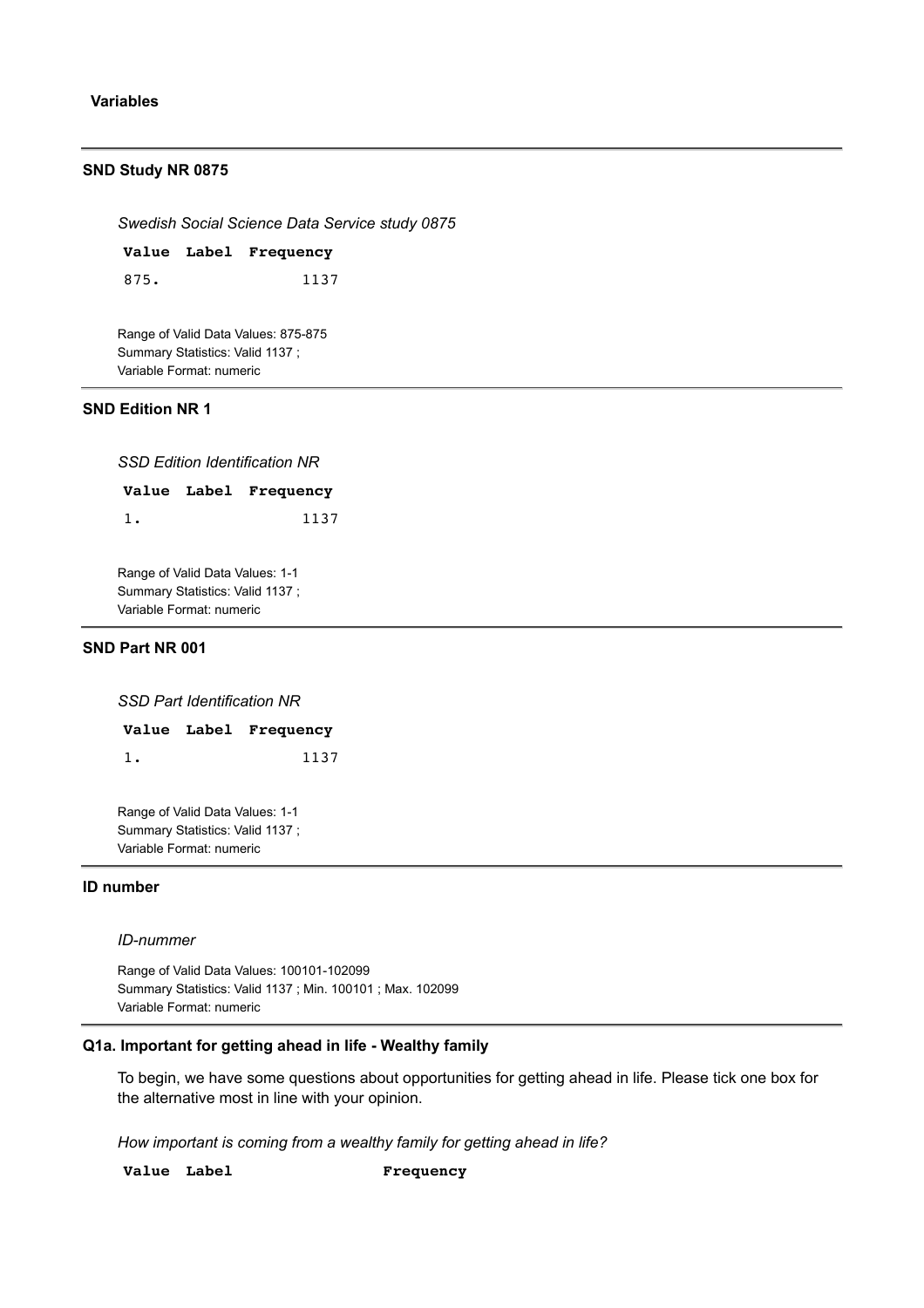| $1$ . | Essential                                                          | 29  |
|-------|--------------------------------------------------------------------|-----|
| 2.    | Very important                                                     | 118 |
| 3.    | Fairly important                                                   | 369 |
| 4.    | Not very important                                                 | 404 |
| 5.    | Not important at all                                               | 171 |
| 8.    | Don't know                                                         | 21  |
| 9.    | No answer                                                          | 25  |
|       | Range of Valid Data Values: 1-8<br>Range of Invalid Data Values: 9 |     |
|       | Summary Statistics: Valid 1112 ;                                   |     |
|       | Variable Format: numeric                                           |     |

# **Q1b. Important for getting ahead in life - Well-educated parents**

| How important is well-educated parents for getting ahead in life? |  |  |
|-------------------------------------------------------------------|--|--|
|                                                                   |  |  |

| <b>Value Label</b> |                                 | Frequency |
|--------------------|---------------------------------|-----------|
| $1$ .              | Essential                       | 16        |
| 2.                 | Very important                  | 216       |
| 3.                 | Fairly important                | 480       |
| 4.                 | Not very important              | 285       |
| 5.                 | Not important at all            | 105       |
| 8.                 | Don't know                      | 8         |
| 9.                 | No answer                       | 27        |
|                    | Range of Valid Data Values: 1-8 |           |
|                    | Range of Invalid Data Values: 9 |           |
|                    | Summary Statistics: Valid 1110; |           |

# **Q1c. Important for getting ahead in life - Being well-educated**

*How important is having a good education yourself for getting ahead in life?*

| Value Label |                      | <b>Frequency</b> |
|-------------|----------------------|------------------|
| 1.          | Essential            | 116              |
| $2$ .       | Very important       | 602              |
| $3$ .       | Fairly important     | 355              |
| 4.          | Not very important   | 35               |
| 5.          | Not important at all | 11               |
| 8.          | Don't know           | 3                |
| 9.          | No answer            | 15               |
|             |                      |                  |

Range of Valid Data Values: 1-8 Range of Invalid Data Values: 9 Summary Statistics: Valid 1122 ; Variable Format: numeric

Variable Format: numeric

# **Q1d. Important for getting ahead in life - Being ambitious**

*How important is having ambition?*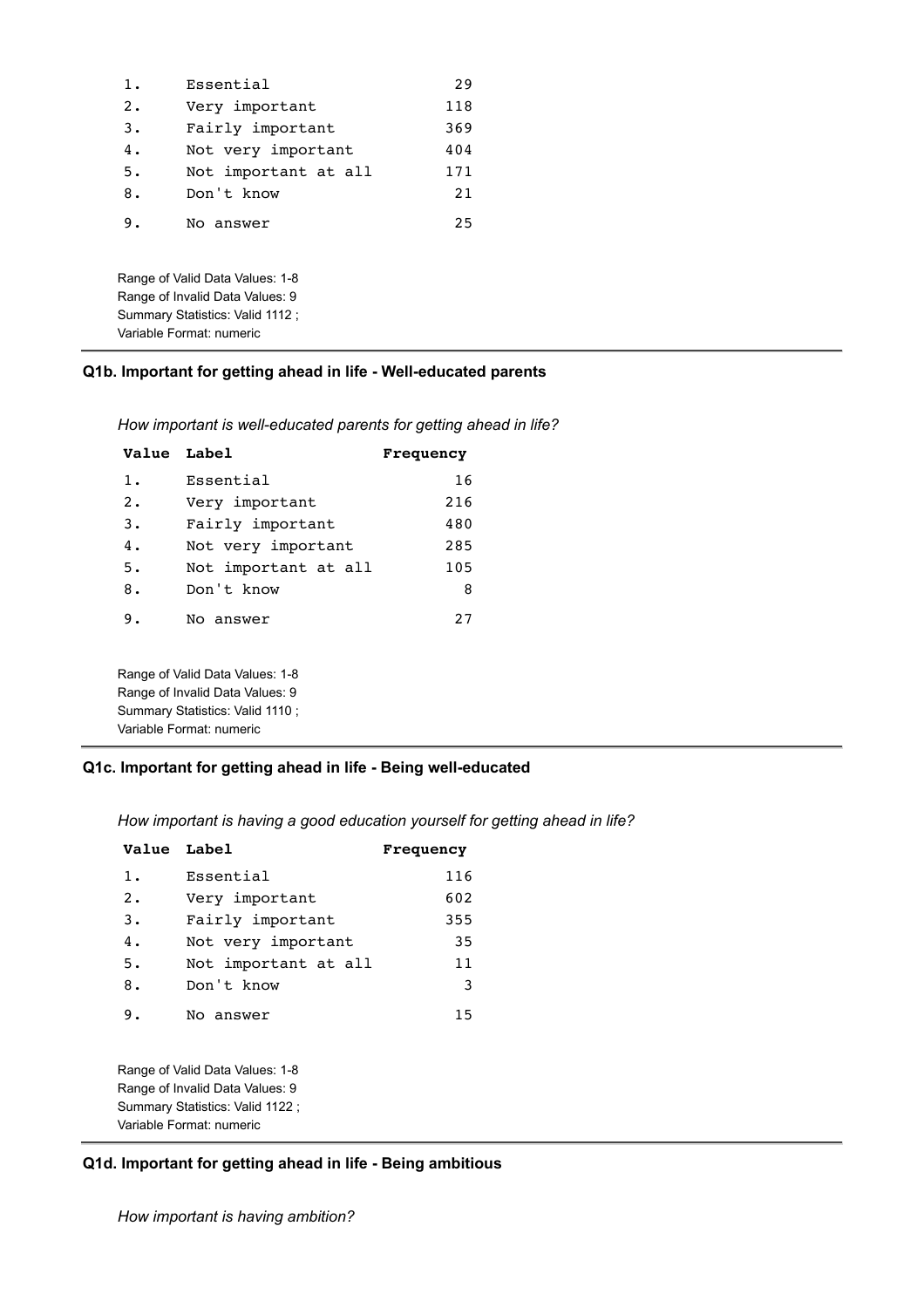| <b>Value Label</b> |                      | Frequency |
|--------------------|----------------------|-----------|
| 1.                 | Essential            | 275       |
| $\overline{2}$ .   | Very important       | 657       |
| 3.                 | Fairly important     | 163       |
| 4.                 | Not very important   | 11        |
| 5.                 | Not important at all | 3         |
| 8.                 | Don't know           | 7         |
| 9.                 | No answer            | 2.1       |
|                    |                      |           |

Range of Valid Data Values: 1-8 Range of Invalid Data Values: 9 Summary Statistics: Valid 1116 ; Variable Format: numeric

# **Q1e. Important for getting ahead in life - Work hard**

*How important is hard work?*

|                      | Frequency   |
|----------------------|-------------|
| Essential            | 227         |
| Very important       | 609         |
| Fairly important     | 227         |
| Not very important   | 37          |
| Not important at all | 5           |
| Don't know           | 5           |
| No answer            | 27          |
|                      | Value Label |

Range of Valid Data Values: 1-8 Range of Invalid Data Values: 9 Summary Statistics: Valid 1110 ; Variable Format: numeric

### **Q1f. Important for getting ahead in life - Knowing the right people**

| Value Label |                                  | Frequency |
|-------------|----------------------------------|-----------|
| $1$ .       | Essential                        | 105       |
| 2.          | Very important                   | 336       |
| 3.          | Fairly important                 | 470       |
| 4.          | Not very important               | 167       |
| 5.          | Not important at all             | 23        |
| 8.          | Don't know                       | 15        |
| 9.          | No answer                        | 21        |
|             | Range of Valid Data Values: 1-8  |           |
|             | Range of Invalid Data Values: 9  |           |
|             | Summary Statistics: Valid 1116 ; |           |

Variable Format: numeric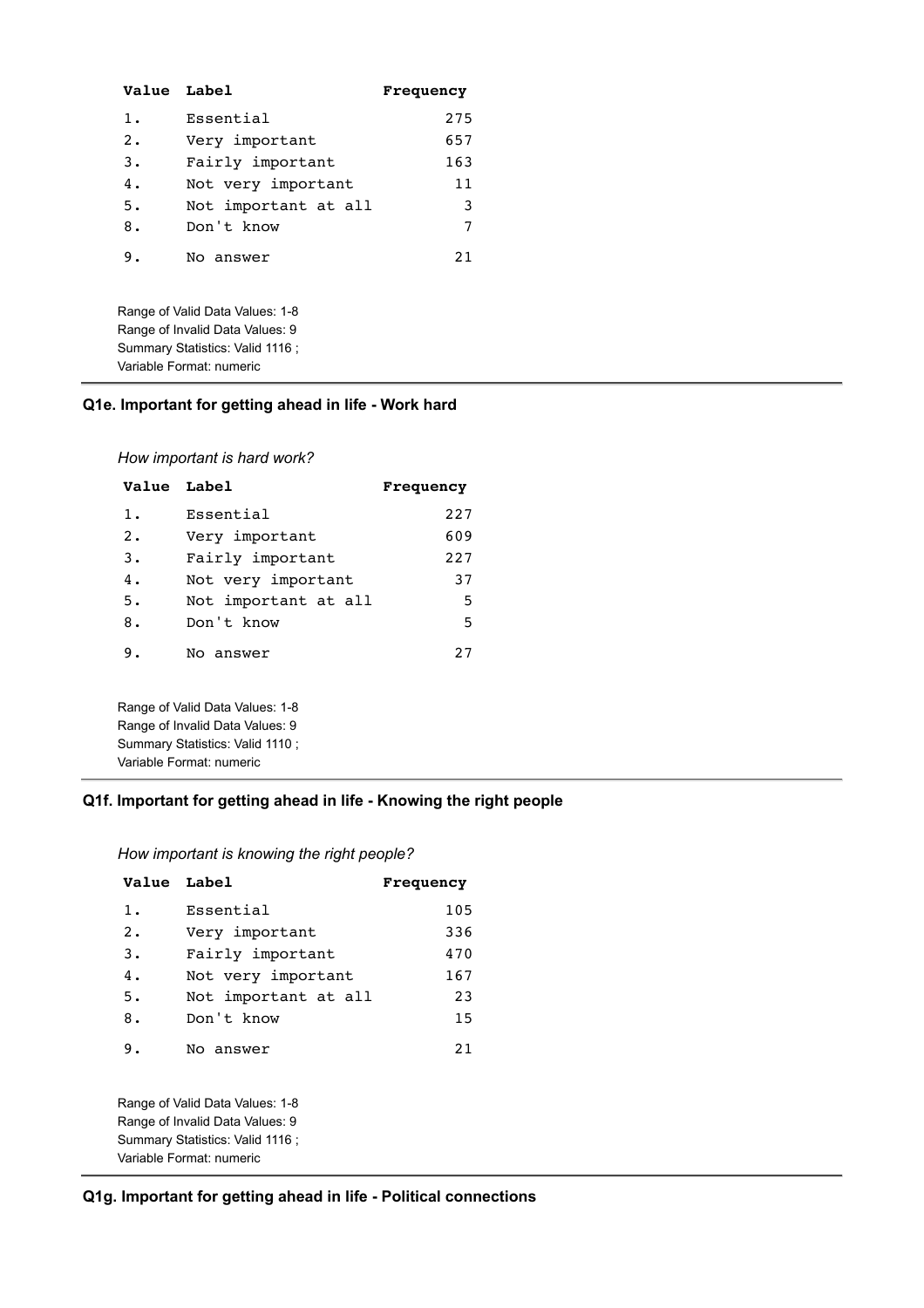*How important is having political connections?*

| Value Label |                      | Frequency |
|-------------|----------------------|-----------|
| 1.          | Essential            | 19        |
| 2.          | Very important       | 51        |
| 3.          | Fairly important     | 179       |
| 4.          | Not very important   | 504       |
| 5.          | Not important at all | 279       |
| 8.          | Don't know           | 79        |
| ۹.          | No answer            | 26        |

Range of Valid Data Values: 1-8 Range of Invalid Data Values: 9 Summary Statistics: Valid 1111 ; Variable Format: numeric

## **Q1h. Important for getting ahead in life - Giving bribes**

*How important is giving bribes?*

| Value Label |                      | <b>Frequency</b> |
|-------------|----------------------|------------------|
| $1$ .       | Essential            | 8                |
| 2.          | Very important       | 6                |
| 3.          | Fairly important     | 24               |
| 4.          | Not very important   | 133              |
| 5.          | Not important at all | 733              |
| 8.          | Don't know           | 205              |
| 9.          | No answer            | 28               |

Range of Valid Data Values: 1-8 Range of Invalid Data Values: 9 Summary Statistics: Valid 1109 ; Variable Format: numeric

## **Q1i. Important for getting ahead in life - Person's race**

*How important is a person's race?*

| Value Label |                      | Frequency |
|-------------|----------------------|-----------|
| $1$ .       | Essential            | 12        |
| 2.          | Very important       | 64        |
| 3.          | Fairly important     | 249       |
| 4.          | Not very important   | 298       |
| 5.          | Not important at all | 402       |
| 8.          | Don't know           | 90        |
| 9.          | No answer            | 22        |

Range of Valid Data Values: 1-8 Range of Invalid Data Values: 9 Summary Statistics: Valid 1115 ; Variable Format: numeric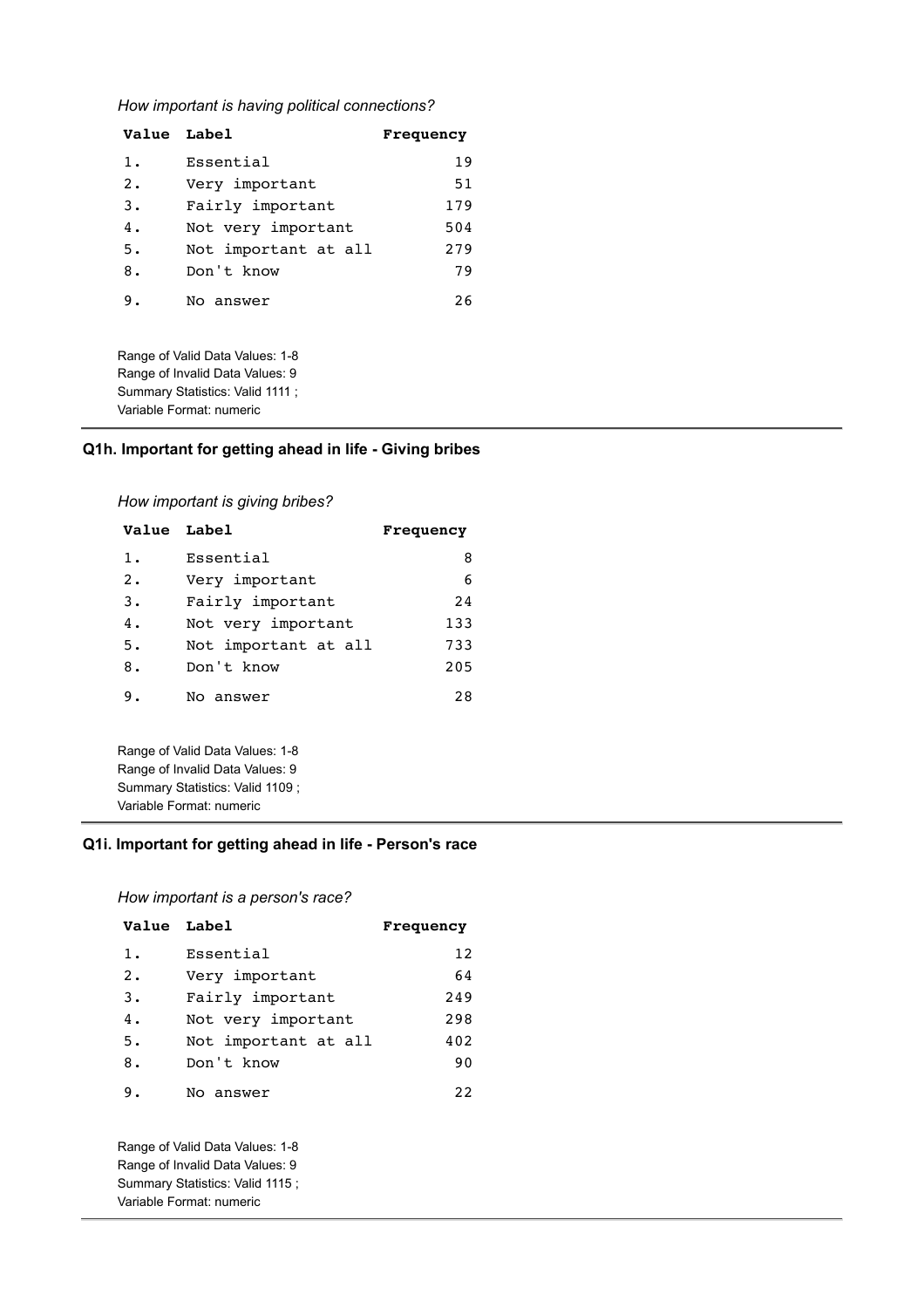### **Q1j. Important for getting ahead in life - Person's religion**

*How important is a person's religion?*

| Value Label |                      | Frequency |
|-------------|----------------------|-----------|
| $1$ .       | Essential            | 8         |
| 2.          | Very important       | 39        |
| 3.          | Fairly important     | 157       |
| 4.          | Not very important   | 317       |
| 5.          | Not important at all | 479       |
| 8.          | Don't know           | 112       |
| 9.          | No answer            | 25        |

Range of Valid Data Values: 1-8 Range of Invalid Data Values: 9 Summary Statistics: Valid 1112 ; Variable Format: numeric

### **Q1k. Important for getting ahead in life - Being born man or woman**

*How important is being born a man or a woman?*

| Value Label |                      | Frequency |
|-------------|----------------------|-----------|
| $1$ .       | Essential            | 19        |
| 2.          | Very important       | 87        |
| 3.          | Fairly important     | 248       |
| 4.          | Not very important   | 355       |
| 5.          | Not important at all | 345       |
| 8.          | Don't know           | 60        |
| 9.          | No answer            | 23        |

Range of Valid Data Values: 1-8 Range of Invalid Data Values: 9 Summary Statistics: Valid 1114 ; Variable Format: numeric

### **Q2a. To get to the top you have to be corrupt**

Do you agree or disagree with each of these statements?

*To get all the way to the top in Sweden today, you have to be corrupt.*

| Value Label |                            | <b>Frequency</b> |
|-------------|----------------------------|------------------|
| $1$ .       | Strongly agree             | 17               |
| 2.          | Agree                      | 67               |
| 3.          | Neither agree nor disagree | 172              |
| 4.          | Disagree                   | 247              |
| 5.          | Strongly disagree          | 486              |
| 8.          | Don't know                 | 127              |
| 9.          | NA                         | 2.1              |

Range of Valid Data Values: 1-8 Range of Invalid Data Values: 9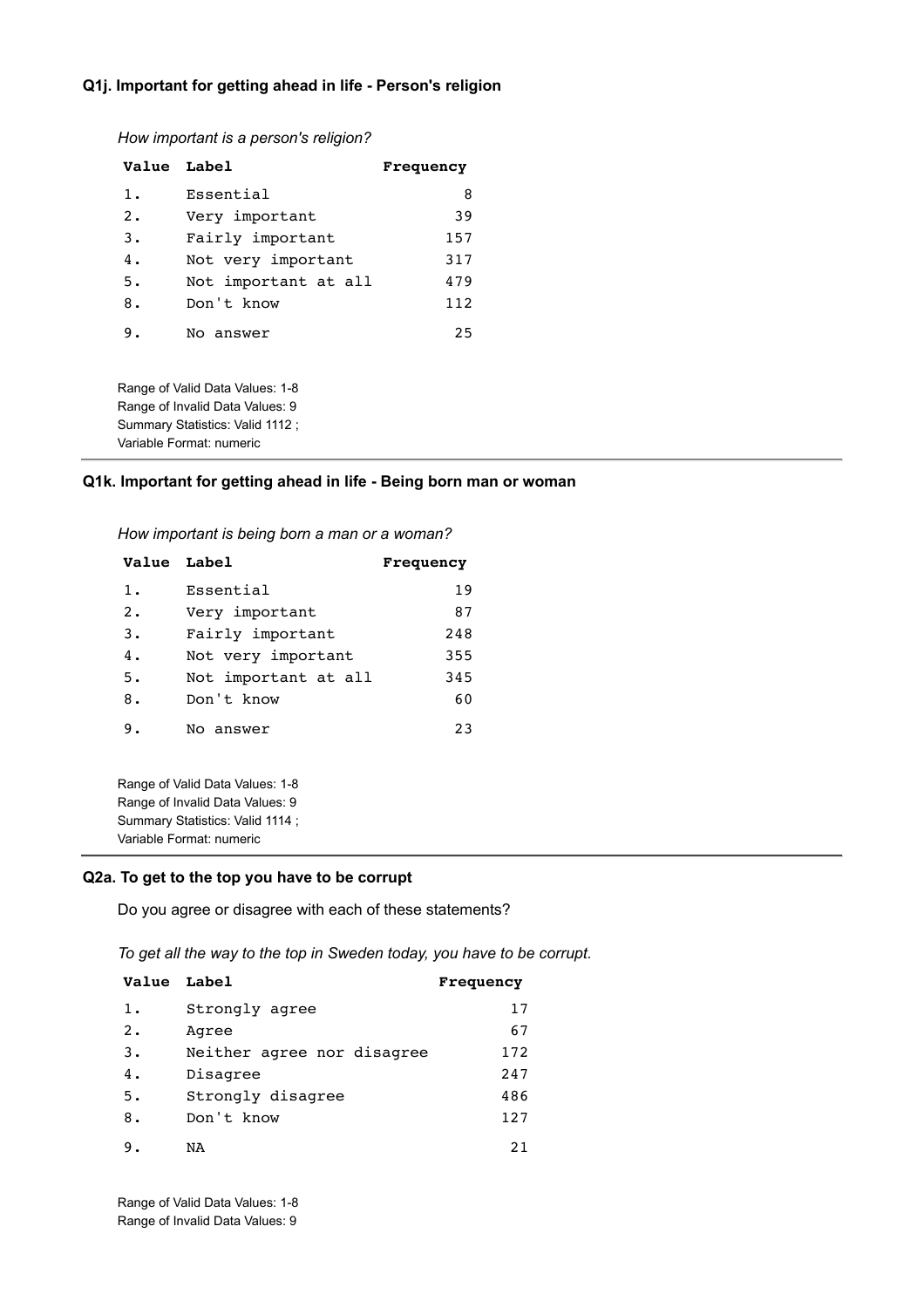### **Q2b. Only students from the best secondary schools have a good chance to obtain a university education**

*In Sweden, only students from the best secondary schools have a good chance to obtain a university education.*

| Value Label |                                                                    | Frequency |
|-------------|--------------------------------------------------------------------|-----------|
| 1.          | Strongly agree                                                     | 22        |
| $2$ .       | Agree                                                              | 99        |
| 3.          | Neither agree nor disagree                                         | 246       |
| 4.          | Disagree                                                           | 357       |
| 5.          | Strongly disagree                                                  | 312       |
| 8.          | Don't know                                                         | 86        |
| 9.          | NA                                                                 | 15        |
|             | Range of Valid Data Values: 1-8<br>Range of Invalid Data Values: 9 |           |
|             | Summary Statistics: Valid 1122 ;                                   |           |

# **Q2c. Only rich can afford the costs of attending university**

*In Sweden, only the rich can afford the costs of attending university.*

| Value Label |                            | Frequency |
|-------------|----------------------------|-----------|
| 1.          | Strongly agree             | 24        |
| $2$ .       | Agree                      | 99        |
| 3.          | Neither agree nor disagree | 255       |
| 4.          | Disagree                   | 364       |
| 5.          | Strongly disagree          | 329       |
| 8.          | Don't know                 | 53        |
| 9.          | NA                         | 13        |
|             |                            |           |

Range of Valid Data Values: 1-8 Range of Invalid Data Values: 9 Summary Statistics: Valid 1124 ; Variable Format: numeric

Variable Format: numeric

### **Q2d. In Sweden people have the same chances to enter university**

*In Sweden people have the same chances to enter university, regardless of their gender, ethnecity or social background.*

| Value Label |                            | Frequency |
|-------------|----------------------------|-----------|
| 1.          | Strongly agree             | 183       |
| 2.          | Agree                      | 488       |
| 3.          | Neither agree nor disagree | 218       |
| 4.          | Disagree                   | 122       |
| 5.          | Strongly disagree          | 32        |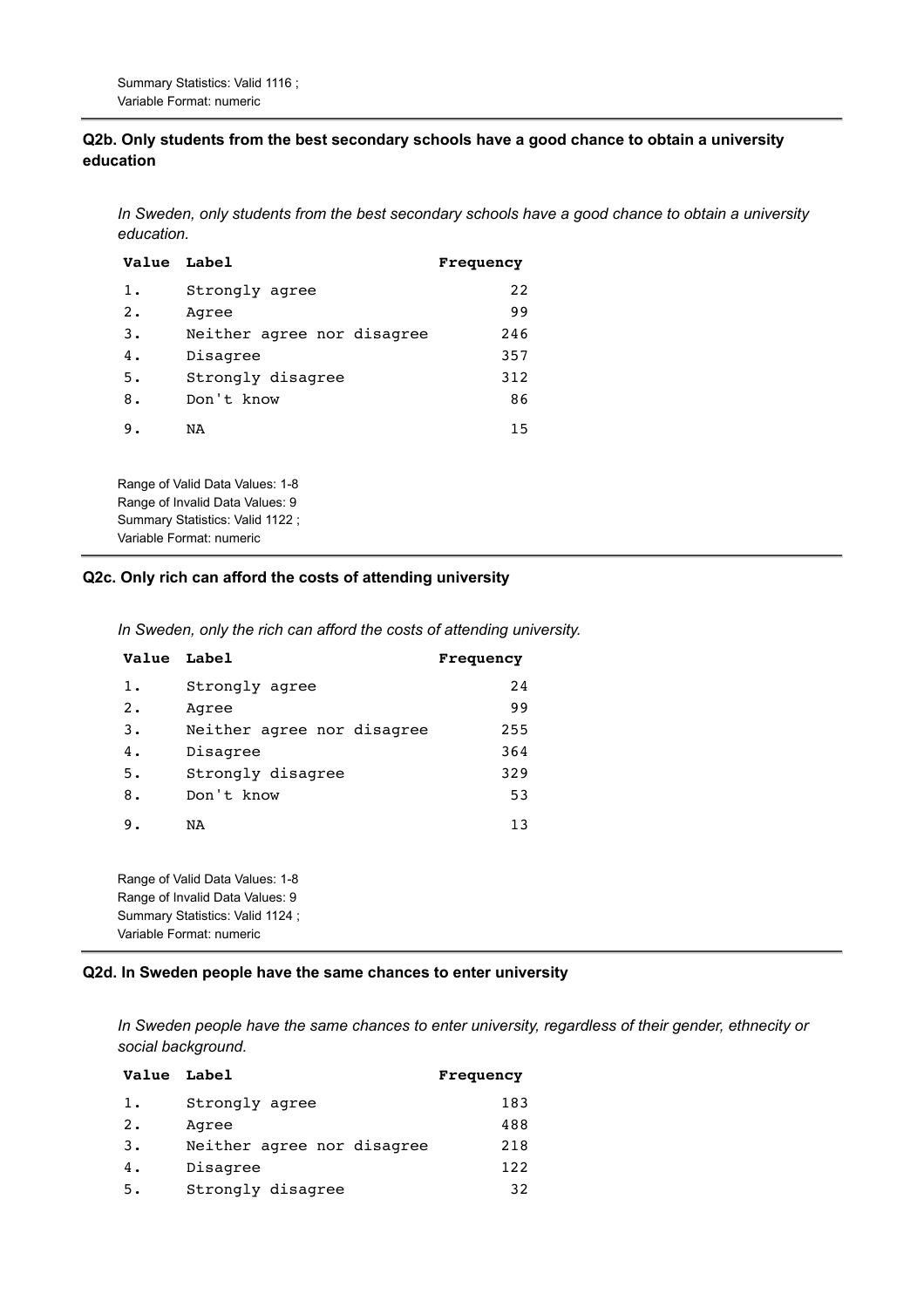| 8. | Don't know                                                                                            | 88 |
|----|-------------------------------------------------------------------------------------------------------|----|
| 9. | NA                                                                                                    | 6  |
|    | Range of Valid Data Values: 1-8<br>Range of Invalid Data Values: 9<br>Summary Statistics: Valid 1131; |    |
|    | Variable Format: numeric                                                                              |    |

### **Q3. Opinion about own salary**

*What do you think about your salary? Would you say that you earn.....*

If you are not working now, please tell about your last job.

| Value Label |                            | Frequency |
|-------------|----------------------------|-----------|
| $1$ .       | Much less than you deserve | 150       |
| $2 \cdot$   | Less than you deserve      | 558       |
| 3.          | What you deserve           | 333       |
| 4.          | Higher than you deserve    | 23        |
| 5.          | Much more than I deserve   | $\Omega$  |
| 6.          | Never worked               | 42        |
| 8.          | Don't know                 | 22        |
| 9.          | NA                         | 9         |

Range of Valid Data Values: 1-8 Range of Invalid Data Values: 9 Summary Statistics: Valid 1128 ; Variable Format: numeric

### **Q4a. Monthly salary for a doctor in general practice**

*What do you think people in these jobs actually earn? Please write in how much you think they usually earn per month before taxes. - A doctor in general practice*

| Value |  | Label Frequency |
|-------|--|-----------------|
|-------|--|-----------------|

99999999. NA 84

Range of Valid Data Values: 8000-450000 Range of Invalid Data Values: 99999999 Summary Statistics: Valid 1053 ; Min. 8000 ; Max. 450000 ; Mean 46969.468 ; StDev 21443.46 Variable Format: numeric

### **Q4b. Monthly salary for a chairman of a large company**

*What do you think people in these jobs actually earn? Please write in how much you think they usually earn per month before taxes. - A chairman of a large national company*

**Value Label Frequency**

99999999. NA 94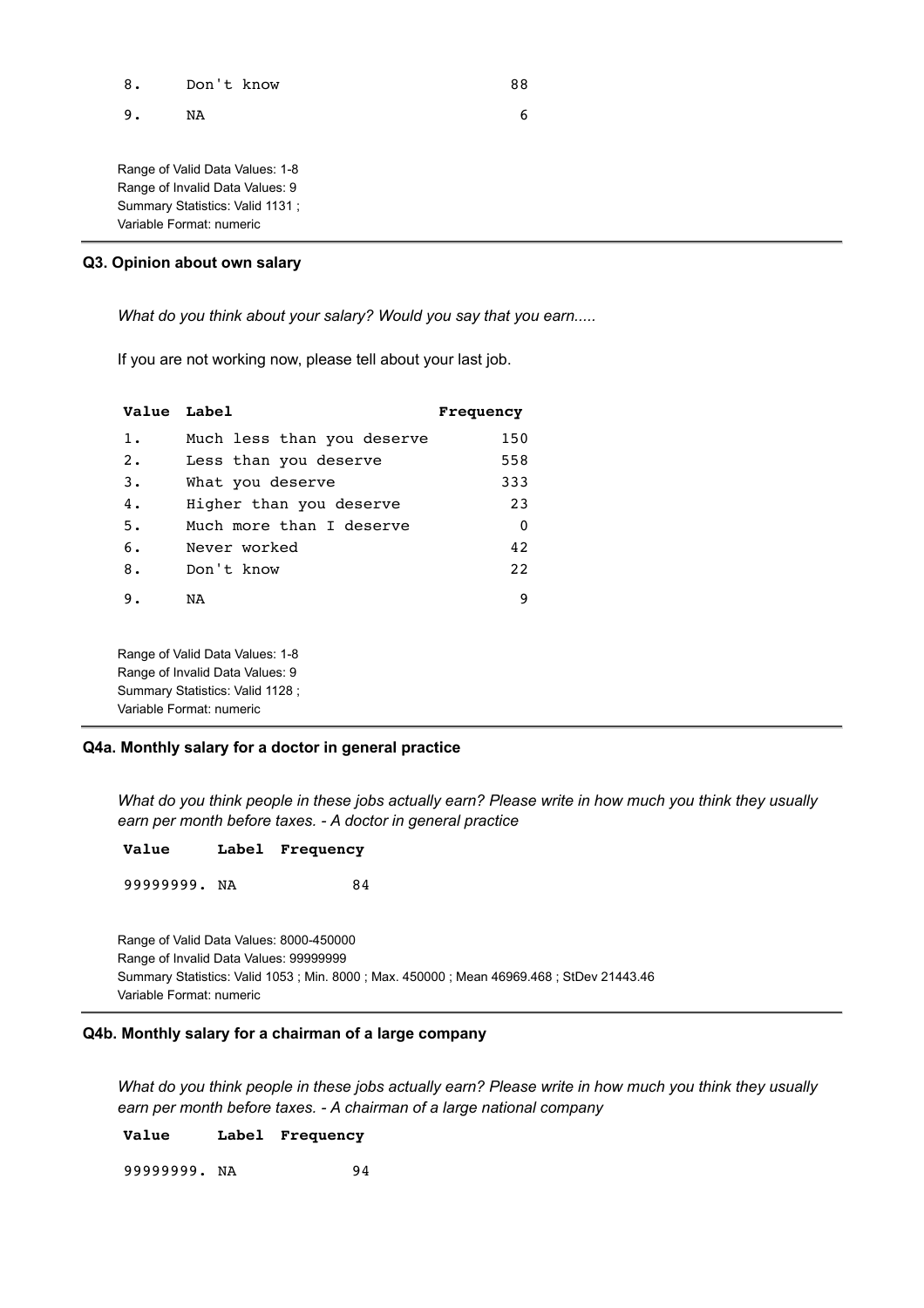Range of Valid Data Values: 5000-30000000 Range of Invalid Data Values: 99999999 Summary Statistics: Valid 1043 ; Min. 5000 ; Max. 30000000 ; Mean 198163.471 ; StDev 959924.504 Variable Format: numeric

#### **Q4c. Monthly salary for a shop assistant**

*What do you think people in these jobs actually earn? Please write in how much you think they usually earn per month before taxes. - A shop assistant*

**Value Label Frequency**

99999999. NA 77

Range of Valid Data Values: 1500-150000 Range of Invalid Data Values: 99999999 Summary Statistics: Valid 1060 ; Min. 1500 ; Max. 150000 ; Mean 18678.349 ; StDev 5890.559 Variable Format: numeric

#### **Q4d. Monthly salary for an unskilled worker in a factory**

*What do you think people in these jobs actually earn? Please write in how much you think they usually earn per month before taxes. - An unskilled worker in a factory*

#### **Value Label Frequency**

99999999. NA 77

Range of Valid Data Values: 1500-90000 Range of Invalid Data Values: 99999999 Summary Statistics: Valid 1060 ; Min. 1500 ; Max. 90000 ; Mean 20782.783 ; StDev 4591.587 Variable Format: numeric

#### **Q4e. Monthly salary for a cabinet minister**

*What do you think people in these jobs actually earn? Please write in how much you think they usually earn per month before taxes. - A cabinet minister in the Swedish government*

| Value        | Label Frequency |
|--------------|-----------------|
| 99999999. NA | 90              |

Range of Valid Data Values: 45-700000000 Range of Invalid Data Values: 999999999 Summary Statistics: Valid 1137 ; Min. 45 ; Max. 700000000 Variable Format: numeric

### **Q5a. Reasonable salary for a doctor in general practice**

*How much do you think people in these jobs ought to earn? Please write in how much you think they should earn each month before taxes regardless of what they actually get. - A doctor in general practice*

**Value Label Frequency**

99999999. NA 114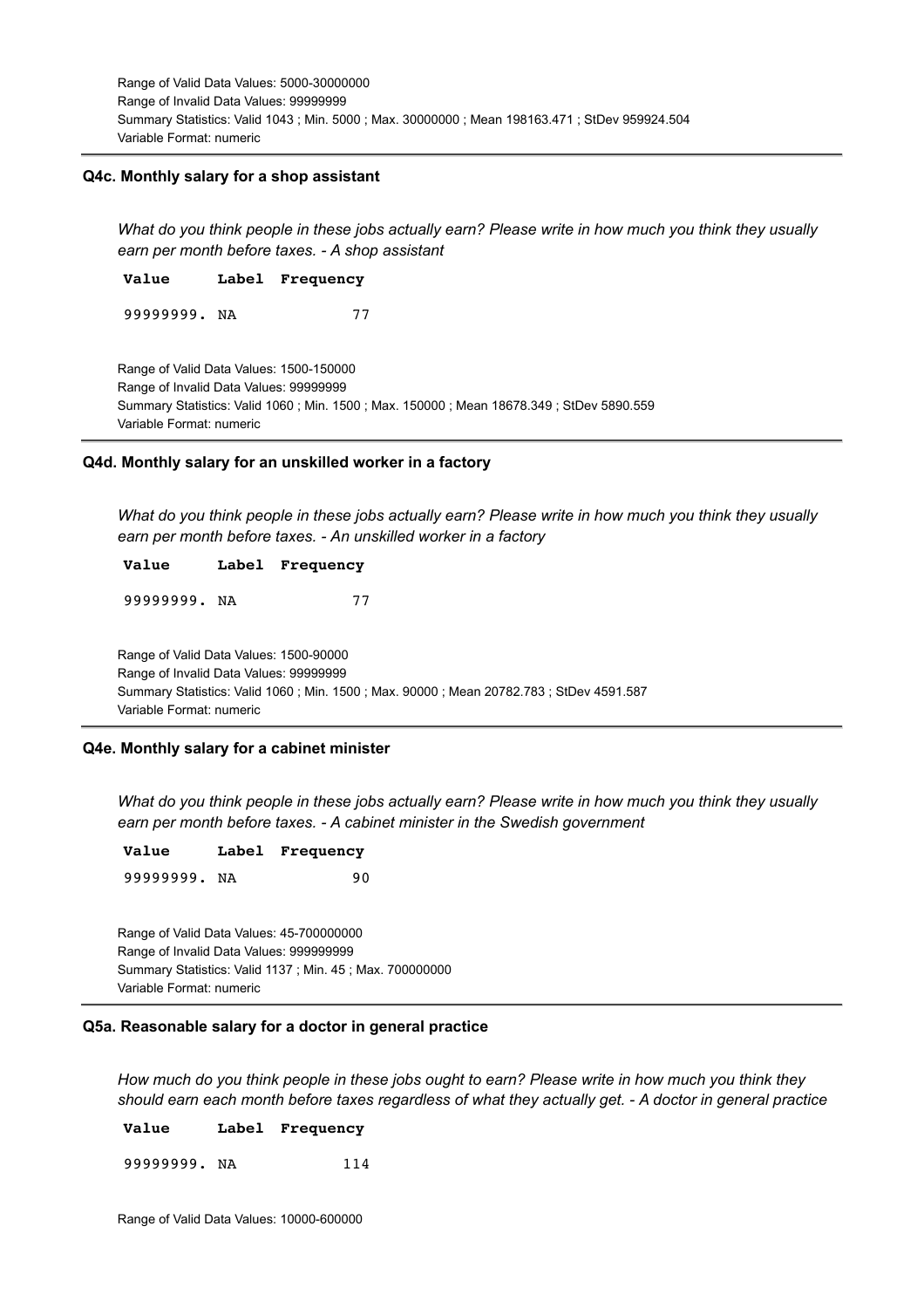Range of Invalid Data Values: 99999999 Summary Statistics: Valid 1023 ; Min. 10000 ; Max. 600000 ; Mean 49981.525 ; StDev 30123.818 Variable Format: numeric

#### **Q5b. Reasonable salary for a chairman of a large company**

*How much do you think people in these jobs ought to earn? Please write in how much you think they should earn each month before taxes regardless of what they actually get. - The chairman of a large national company*

**Value Label Frequency** 99999999. NA 131

Range of Valid Data Values: 1000-2000000 Range of Invalid Data Values: 99999999 Summary Statistics: Valid 1006 ; Min. 1000 ; Max. 2000000 ; Mean 78661.282 ; StDev 125398.635 Variable Format: numeric

#### **Q5c. Reasonable salary for a shop assistant**

*How much do you think people in these jobs ought to earn? Please write in how much you think they should earn each month before taxes regardless of what they actually get. - A shop assistant*

#### **Value Label Frequency**

99999999. NA 105

Range of Valid Data Values: 2500-150000 Range of Invalid Data Values: 99999999 Summary Statistics: Valid 1032 ; Min. 2500 ; Max. 150000 ; Mean 22559.254 ; StDev 7330.07 Variable Format: numeric

### **Q5d. Reasonable salary for an unskilled worker in a factory**

*How much do you think people in these jobs ought to earn? Please write in how much you think they should earn each month before taxes regardless of what they actually get. - An unskilled worker in a factory*

| <b>Value</b> | Label Frequency |
|--------------|-----------------|
|              |                 |

99999999. NA 107

Range of Valid Data Values: 1000-250000 Range of Invalid Data Values: 99999999 Summary Statistics: Valid 1030 ; Min. 1000 ; Max. 250000 ; Mean 22968.845 ; StDev 8647.494 Variable Format: numeric

#### **Q5e. Reasonable salary for a cabinet minister**

*How much do you think people in these jobs ought to earn? Please write in how much you think they should earn each month before taxes regardless of what they actually get. - A cabinet minister in the Swedish government*

#### **Value Label Frequency**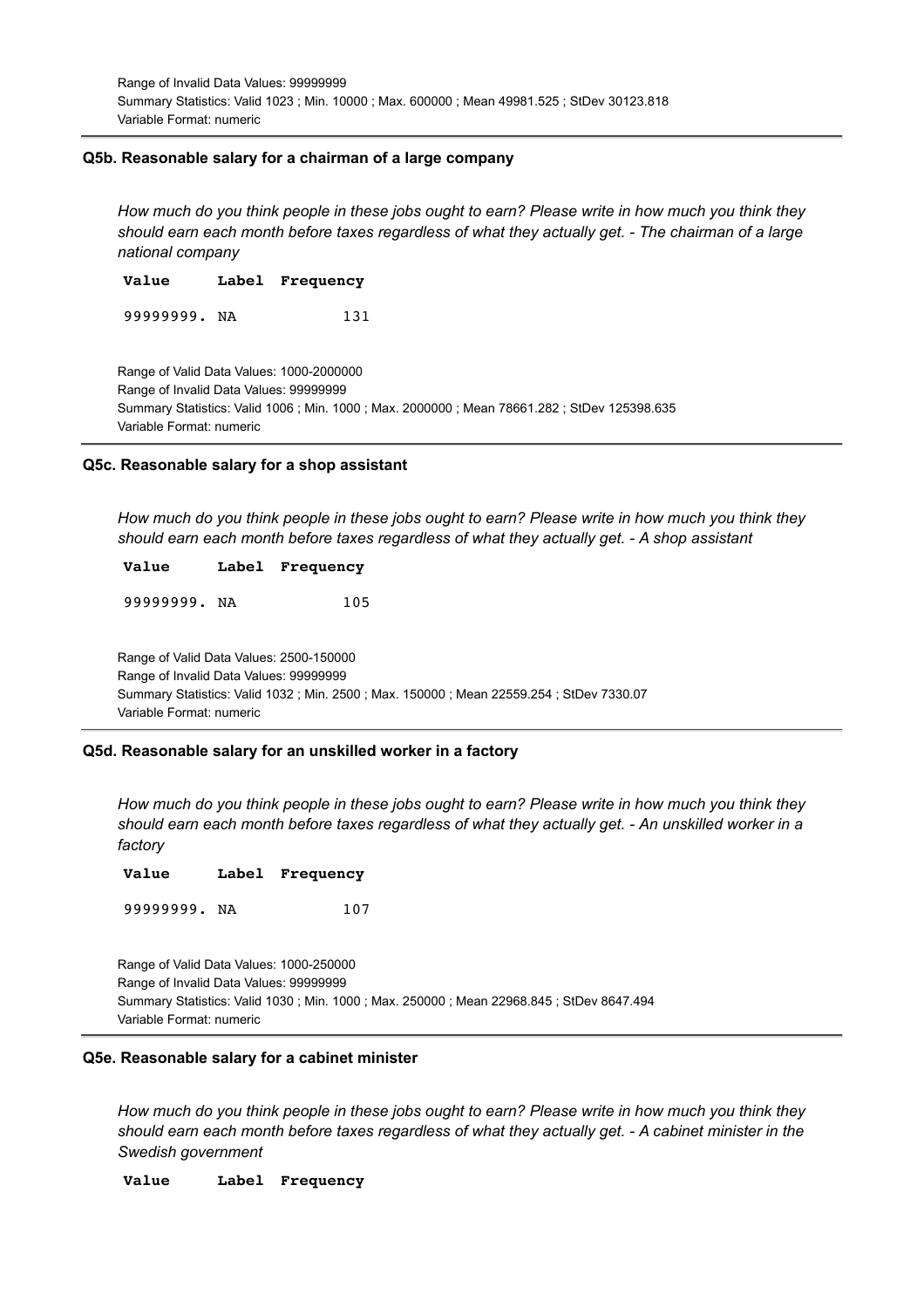Range of Valid Data Values: 0-500000 Range of Invalid Data Values: 99999999 Summary Statistics: Valid 1018 ; Min. 0 ; Max. 500000 ; Mean 60471.807 ; StDev 38579.01 Variable Format: numeric

#### **Q6a. Difference in income are too high in Sweden**

*Do you agree or disagree with each of these statements? - Difference in income in Sweden are too high.*

| Value Label |                            | Frequency |
|-------------|----------------------------|-----------|
| $1$ .       | Strongly agree             | 356       |
| $2 \cdot$   | Agree                      | 452       |
| 3.          | Neither agree nor disagree | 190       |
| 4.          | Disagree                   | 83        |
| 5.          | Strongly disagree          | 25        |
| 8.          | Don't know                 | 23        |
| 9.          | NA                         | 8         |
|             |                            |           |
|             |                            |           |

Range of Valid Data Values: 1-8 Range of Invalid Data Values: 9 Summary Statistics: Valid 1129 ; Variable Format: numeric

### **Q6b. Governments responsibility to reduce income differences**

*Do you agree or disagree with each of these statements? - It is the responsibility of the government to reduce the differences in income between people with high incomes and those with low incomes.*

| Value Label |                            | Frequency |
|-------------|----------------------------|-----------|
| $1$ .       | Strongly agree             | 226       |
| 2.          | Agree                      | 399       |
| 3.          | Neither agree nor disagree | 254       |
| 4.          | Disagree                   | 134       |
| 5.          | Strongly disagree          | 65        |
| 8.          | Don't know                 | 43        |
| 9.          | NA                         | 16        |

Range of Valid Data Values: 1-8 Range of Invalid Data Values: 9 Summary Statistics: Valid 1121 ; Variable Format: numeric

### **Q6c. Governments responsibiliy to provide a decent standard for unemployed**

*Do you agree or disagree with each of these statements? - The government should provide a decent standard of living for the unemployed.*

|    | Value Label    | Frequency |
|----|----------------|-----------|
|    | Strongly agree | 309       |
| 2. | Agree          | 544       |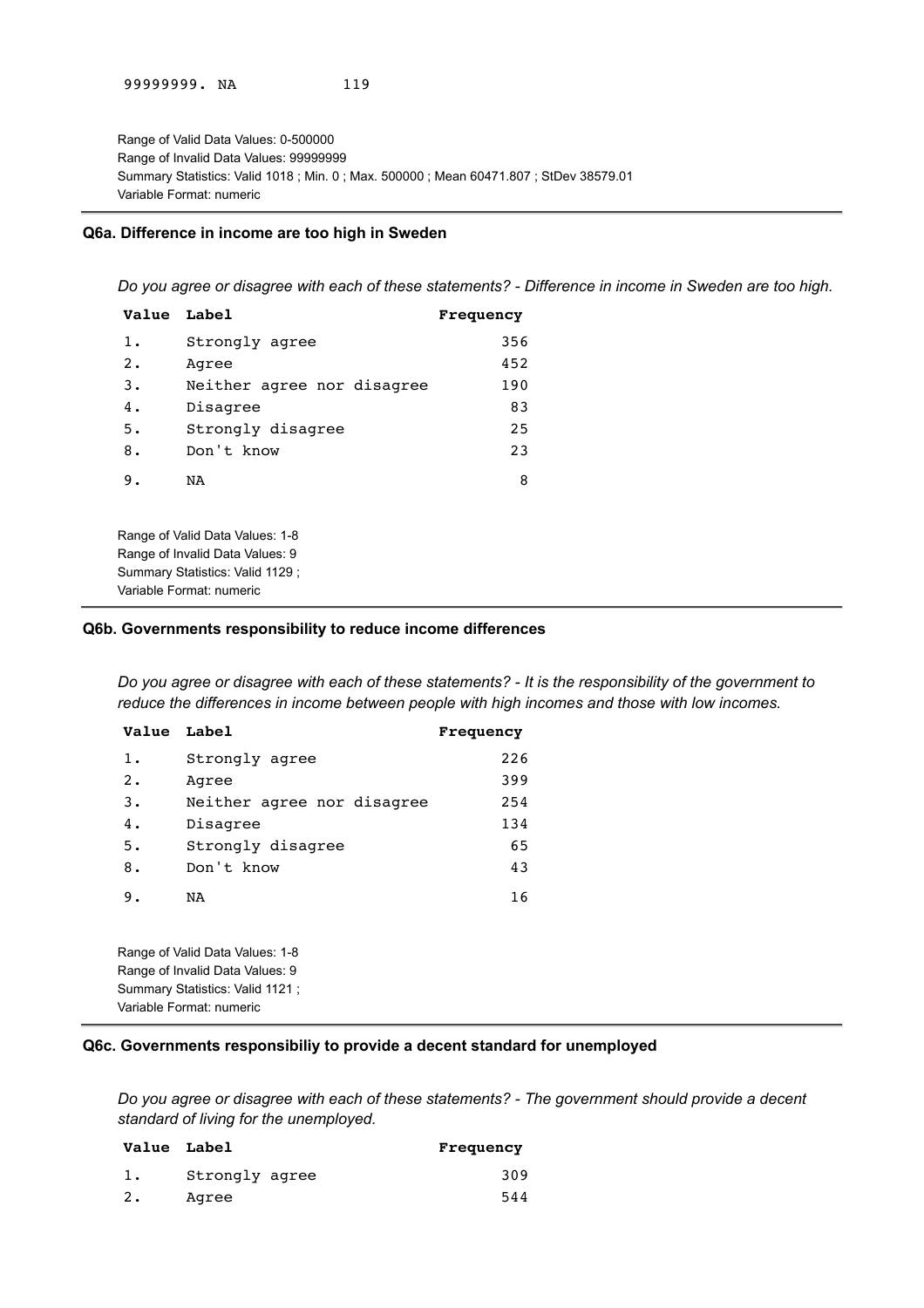| 3. | Neither agree nor disagree | 189 |
|----|----------------------------|-----|
| 4. | Disagree                   | 41  |
| 5. | Strongly disagree          | 14  |
| 8. | Don't know                 | 27  |
| 9. | NA                         | 13  |
|    |                            |     |

Range of Valid Data Values: 1-8 Range of Invalid Data Values: 9 Summary Statistics: Valid 1124 ; Variable Format: numeric

### **Q6d. Government should spend less on benefits for the poor**

*Do you agree or disagree with each of these statements? - The government should spend less on benefits for the poor.*

| Value Label |                            | Frequency |
|-------------|----------------------------|-----------|
| 1.          | Strongly agree             | 45        |
| 2.          | Agree                      | 62        |
| 3.          | Neither agree nor disagree | 209       |
| 4.          | Disagree                   | 424       |
| 5.          | Strongly disagree          | 328       |
| 8.          | Don't know                 | 56        |
| 9.          | NA                         | 13        |
|             |                            |           |

Range of Valid Data Values: 1-8 Range of Invalid Data Values: 9 Summary Statistics: Valid 1124 ; Variable Format: numeric

### **Q7. Taxes for people with high income**

*Do you think people with high incomes should pay a larger share of their income in taxes than those with low incomes, the same share, or a smaller share?*

| Value Label |                    | Frequency |
|-------------|--------------------|-----------|
| 1.          | Much larger share  | 215       |
| 2.          | Larger             | 582       |
| 3.          | The same share     | 288       |
| 4.          | Smaller            | 13        |
| 5.          | Much smaller share | 4         |
| 8.          | Don't know         | 32        |
| 9.          | ΝA                 | 3         |

Range of Valid Data Values: 1-8 Range of Invalid Data Values: 9 Summary Statistics: Valid 1134 ; Variable Format: numeric

### **Q8. Opinion on taxes for people with high income**

*Generally, how would you describe taxes in Sweden today for those with high incomes? Taxes are...*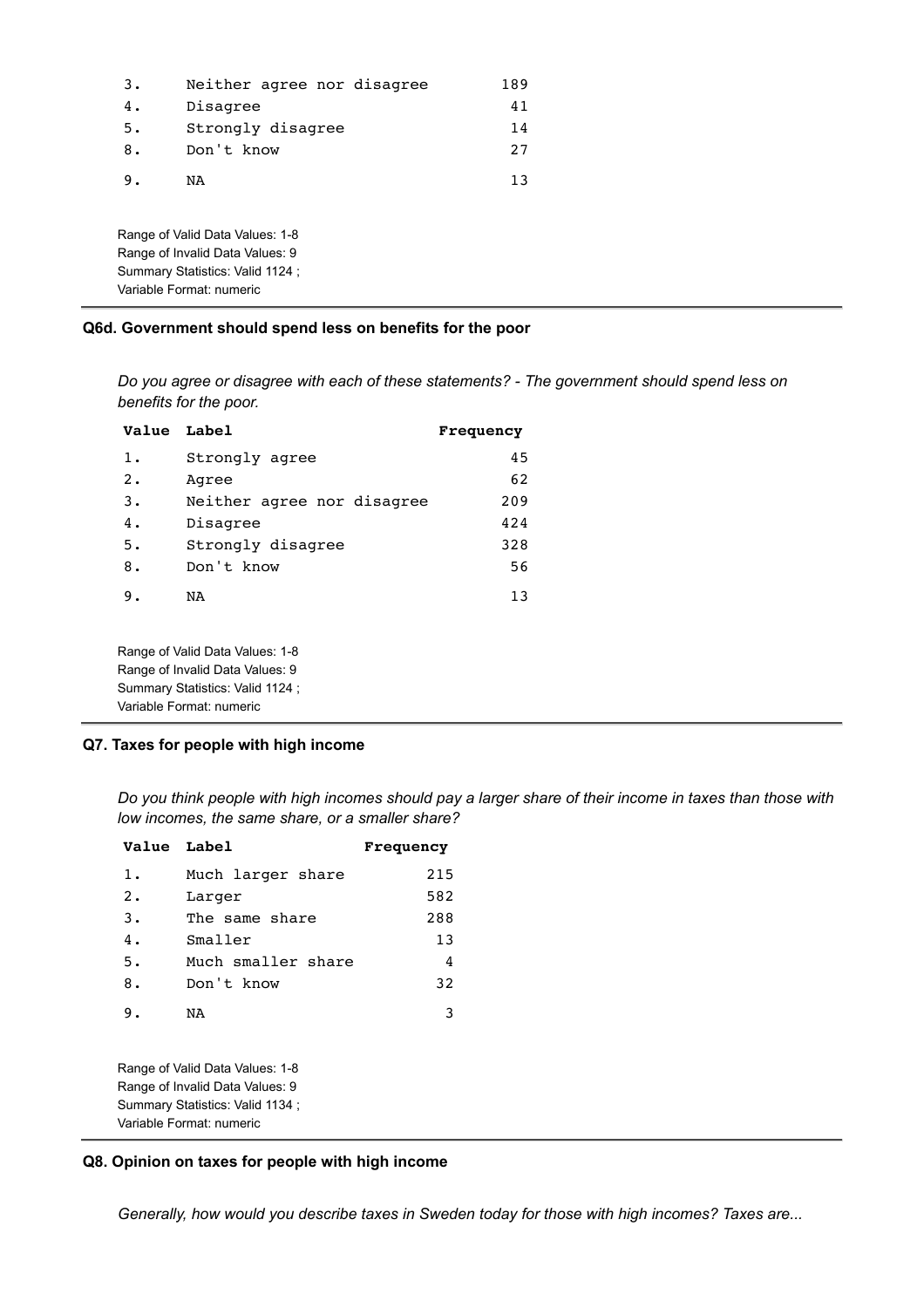| <b>Value Label</b>                                                                                                                |              | Frequency |
|-----------------------------------------------------------------------------------------------------------------------------------|--------------|-----------|
| $1$ .                                                                                                                             | Much to high | 50        |
| 2.                                                                                                                                | Too high     | 182       |
| $3$ .                                                                                                                             | About right  | 320       |
| 4.                                                                                                                                | Too low      | 379       |
| 5.                                                                                                                                | Much too low | 95        |
| 8.                                                                                                                                | Don't know   | 108       |
| 9.                                                                                                                                | NA           | 3         |
| Range of Valid Data Values: 1-8<br>Range of Invalid Data Values: 9<br>Summary Statistics: Valid 1134;<br>Variable Format: numeric |              |           |

## **Q9a. Attitude towards buying better health care**

*Is it just or unjust (right or wrong) that people with higher incomes can buy better health care than people with lower incomes?*

| Value Label |                                         | Frequency |
|-------------|-----------------------------------------|-----------|
| $1$ .       | Very just, definitely right             | 52        |
| 2.          | Somewhat just, right                    | 105       |
| 3.          | Neither just nor unjust, mixed feelings | 190       |
| 4.          | Somewhat unjust, wrong                  | 309       |
| 5.          | Very unjust, definitely wrong           | 467       |
| 8.          | Don't know                              | 10        |
| 9.          | NA                                      | 4         |
|             |                                         |           |
|             |                                         |           |

Range of Valid Data Values: 1-8 Range of Invalid Data Values: 9 Summary Statistics: Valid 1133 ; Variable Format: numeric

### **Q9b. Attitude towards buying better education**

*Is it just or unjust (right or wrong) that people with higher incomes can buy better education for their children than people with lower incomes?*

| Value Label |                                         | Frequency |
|-------------|-----------------------------------------|-----------|
| 1.          | Very just, definitely right             | 45        |
| 2.          | Somewhat just, right                    | 98        |
| 3.          | Neither just nor unjust, mixed feelings | 196       |
| 4.          | Somewhat unjust, wrong                  | 298       |
| 5.          | Very unjust, definitely wrong           | 467       |
| 8.          | Don't know                              | 19        |
| 9.          | NA                                      | 14        |

Range of Valid Data Values: 1-8 Range of Invalid Data Values: 9 Summary Statistics: Valid 1123 ; Variable Format: numeric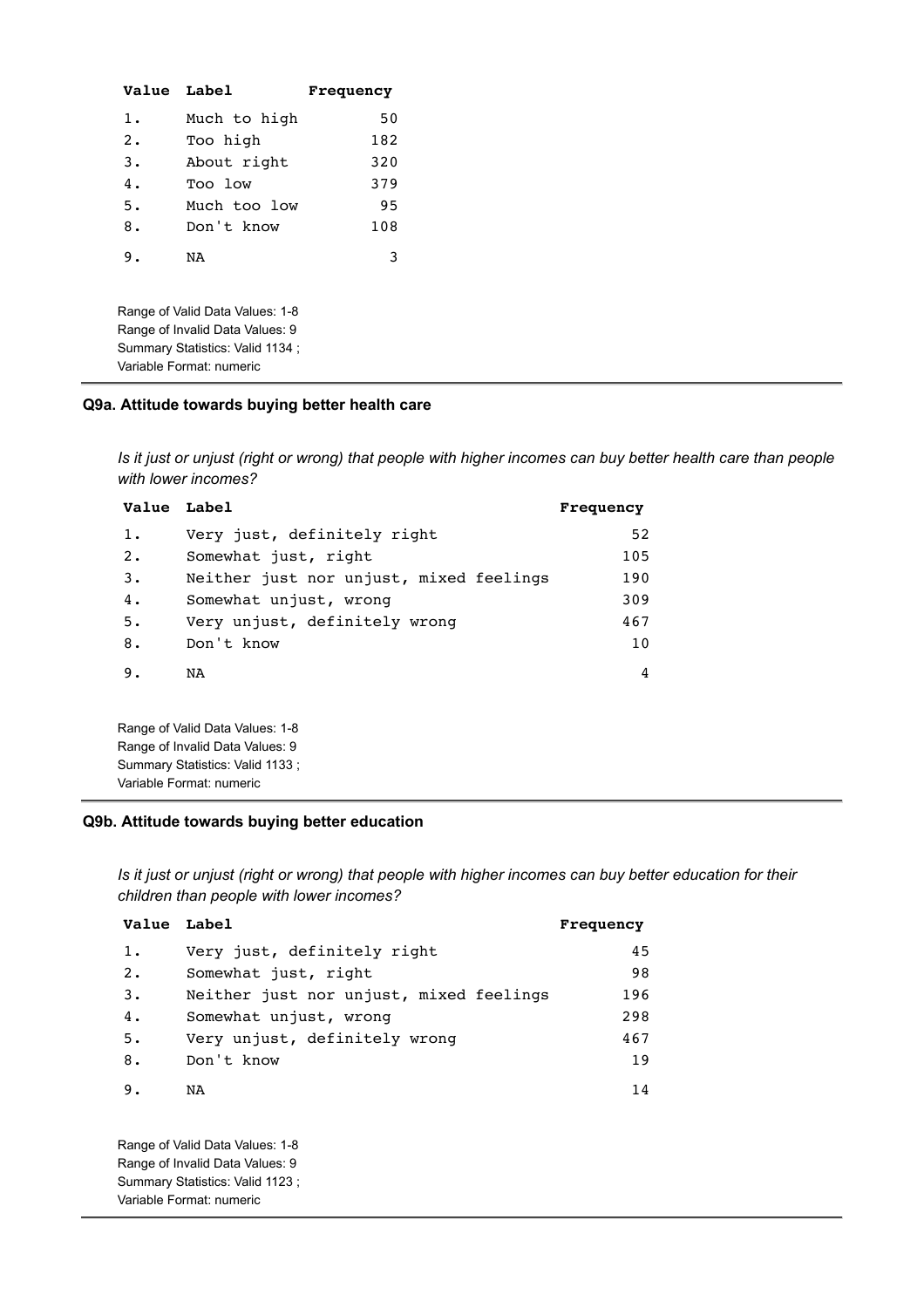### **Q10a. Conflict between poor people and rich people**

*In all countries there are differences or even conflicts between different social groups. In your opinion, in Sweden, how much conflict is there between poor people and rich people?*

| Value Label |                                                                    | Frequency |
|-------------|--------------------------------------------------------------------|-----------|
| 1.          | Very strong conflicts                                              | 65        |
| 2.          | Strong conflicts                                                   | 301       |
| 3.          | Not very strong conflicts                                          | 627       |
| 4.          | No conflicts                                                       | 38        |
| 8.          | Don't know                                                         | 88        |
| 9.          | NA                                                                 | 18        |
|             | Range of Valid Data Values: 1-8<br>Range of Invalid Data Values: 9 |           |

# **Q10b. Conflict between working class and middle class**

*In all countries there are differences or even conflicts between different social groups. In your opinion, in Sweden, how much conflict is there between the working class and the middle class?*

| Value Label |                           | Frequency |
|-------------|---------------------------|-----------|
| 1.          | Very strong conflicts     | 15        |
| 2.          | Strong conflicts          | 121       |
| 3.          | Not very strong conflicts | 768       |
| 4.          | No conflicts              | 137       |
| 8.          | Don't know                | 77        |
| 9.          | NA                        | 19        |

Range of Valid Data Values: 1-8 Range of Invalid Data Values: 9 Summary Statistics: Valid 1118 ; Variable Format: numeric

Summary Statistics: Valid 1119 ; Variable Format: numeric

### **Q10c. Conflict between management and workers**

*In all countries there are differences or even conflicts between different social groups. In your opinion, in Sweden, how much conflict is there between management and workers?*

| Value Label |                           | Frequency |
|-------------|---------------------------|-----------|
| 1.          | Very strong conflicts     | 37        |
| 2.          | Strong conflicts          | 239       |
| 3.          | Not very strong conflicts | 701       |
| 4.          | No conflicts              | 48        |
| 8.          | Don't know                | 86        |
| 9.          | NA                        | 26        |

Range of Valid Data Values: 1-8 Range of Invalid Data Values: 9 Summary Statistics: Valid 1111 ;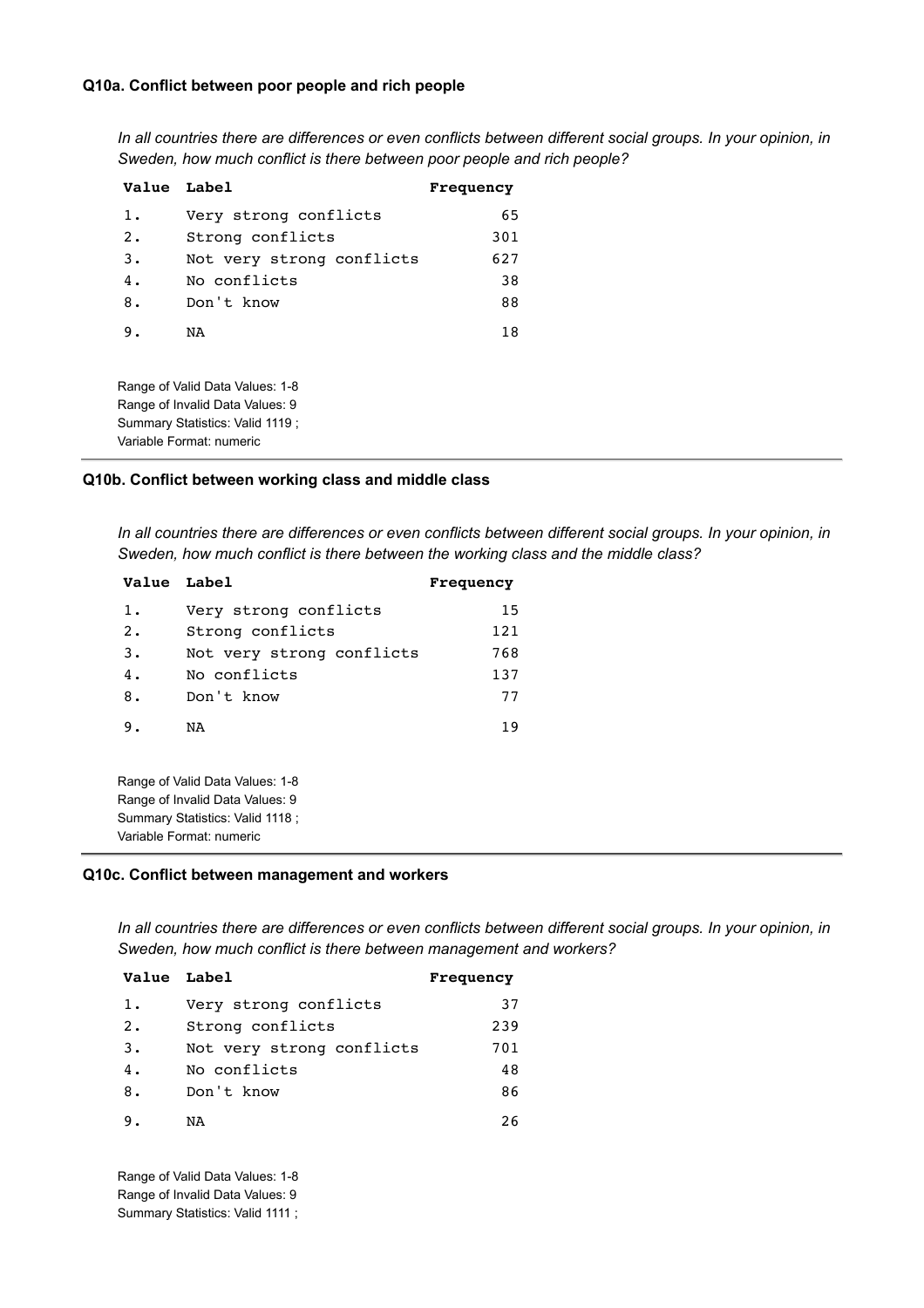#### **Q10d. Conflict between people at the top of society and people at the bottom**

*In all countries there are differences or even conflicts between different social groups. - In your opinion, in Sweden, how much conflict is there between people at the top of society and people at the bottom?*

| Value Label                                                        |                           | Frequency |
|--------------------------------------------------------------------|---------------------------|-----------|
| 1.                                                                 | Very strong conflicts     | 184       |
| 2.                                                                 | Strong conflicts          | 439       |
| 3.                                                                 | Not very strong conflicts | 364       |
| 4.                                                                 | No conflicts              | 22        |
| 8.                                                                 | Don't know                | 112       |
| 9.                                                                 | NA                        | 16        |
| Range of Valid Data Values: 1-8<br>Range of Invalid Data Values: 9 |                           |           |

# **Q11a. Social position**

Summary Statistics: Valid 1121 ; Variable Format: numeric

*In our society there are groups which tend to be towards the top and groups which tend to be towards the bottom. Here is a scale that runs from top to bottom. Were would you put yourself on this scale? Please tick one box!*

| <b>Value</b>                                                         | <b>Label</b> | Frequency |
|----------------------------------------------------------------------|--------------|-----------|
| 1.                                                                   | 1 Top        | 12        |
| 2.                                                                   | 2            | 13        |
| 3.                                                                   | 3            | 57        |
| 4.                                                                   | 4            | 87        |
| 5.                                                                   | 5            | 238       |
| 6.                                                                   | 6            | 322       |
| 7.                                                                   | 7            | 258       |
| 8.                                                                   | 8            | 112       |
| 9.                                                                   | 9            | 11        |
| 10.                                                                  | 10<br>Bottom | 15        |
| 99.                                                                  | NA           | 12        |
| Range of Valid Data Values: 1-10<br>Range of Invalid Data Values: 99 |              |           |

Summary Statistics: Valid 1125 ; Variable Format: numeric

#### **Q11b. Social position during growth**

*In our society there are groups which tend to be towards the top and groups which tend to be towards the bottom. Here is a scale that runs from top to bottom. If you think about the family you grew up in, where did they fit in then?*

#### **Value Label Frequency**

1. Bottom 13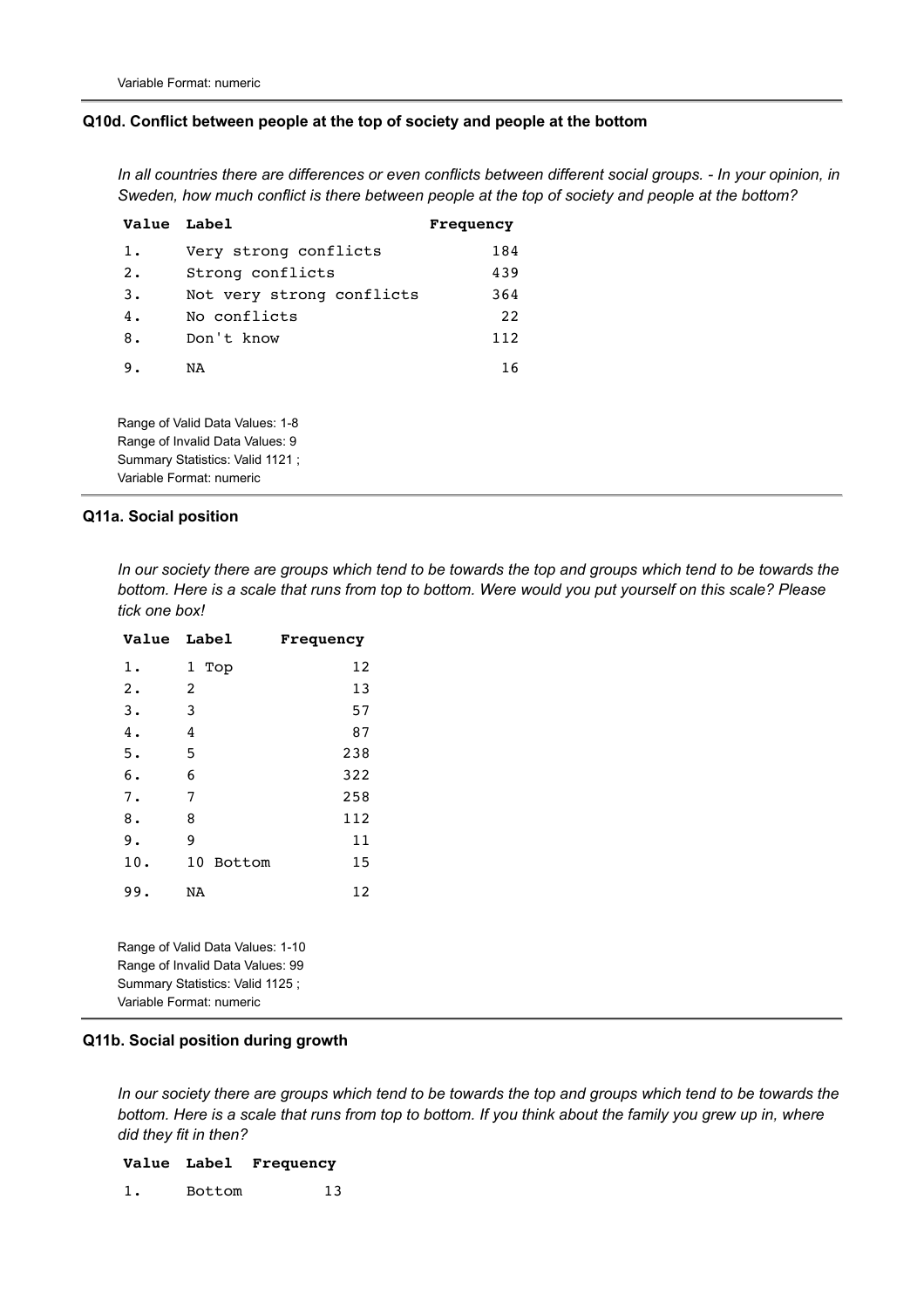| 2.  |     | 29  |
|-----|-----|-----|
| 3.  |     | 90  |
| 4.  |     | 187 |
| 5.  |     | 266 |
| 6.  |     | 238 |
| 7.  |     | 183 |
| 8.  |     | 85  |
| 9.  |     | 19  |
| 10. | Top | 16  |
| 99. | NA  | 11  |
|     |     |     |

Range of Valid Data Values: 1-10 Range of Invalid Data Values: 99 Summary Statistics: Valid 1126 ; Variable Format: numeric

### **Q12. Social position compared to father**

*Please think of your present job (or your last one if you don't have one now). If you compare this job with the job your father had when you were 16 years old, would you say that the level or status of your job is (or was)...*

| Value Label |                                | Frequency |
|-------------|--------------------------------|-----------|
| 1.          | Much higher than your father's | 112       |
| 2.          | Higher                         | 362       |
| 3.          | About equal                    | 357       |
| 4.          | Lower                          | 182       |
| 5.          | Much lower than your father's  | 57        |
| 6.          | I never had a job              | 20        |
| 8.          | Don't know                     | 35        |
| 9.          | NA                             | 12        |

Range of Valid Data Values: 1-8 Range of Invalid Data Values: 9 Summary Statistics: Valid 1125 ; Variable Format: numeric

### **Q13a. Important factor deciding the salary - Responsibility**

*In deciding how much people ought to be paid, how important should each of these things be? For each question tick the box most in line with your opinion? - How much responsibility goes with the job - how important do you think that ought to be in deciding pay?*

| Value Label |                      | Frequency |
|-------------|----------------------|-----------|
| $1$ .       | Essential            | 156       |
| 2.          | Very important       | 746       |
| 3.          | Fairly important     | 209       |
| 4.          | Not very important   | 5         |
| 5.          | Not important at all | 3         |
| 8.          | Don't know           | 8         |
| 9.          | NA                   | 10        |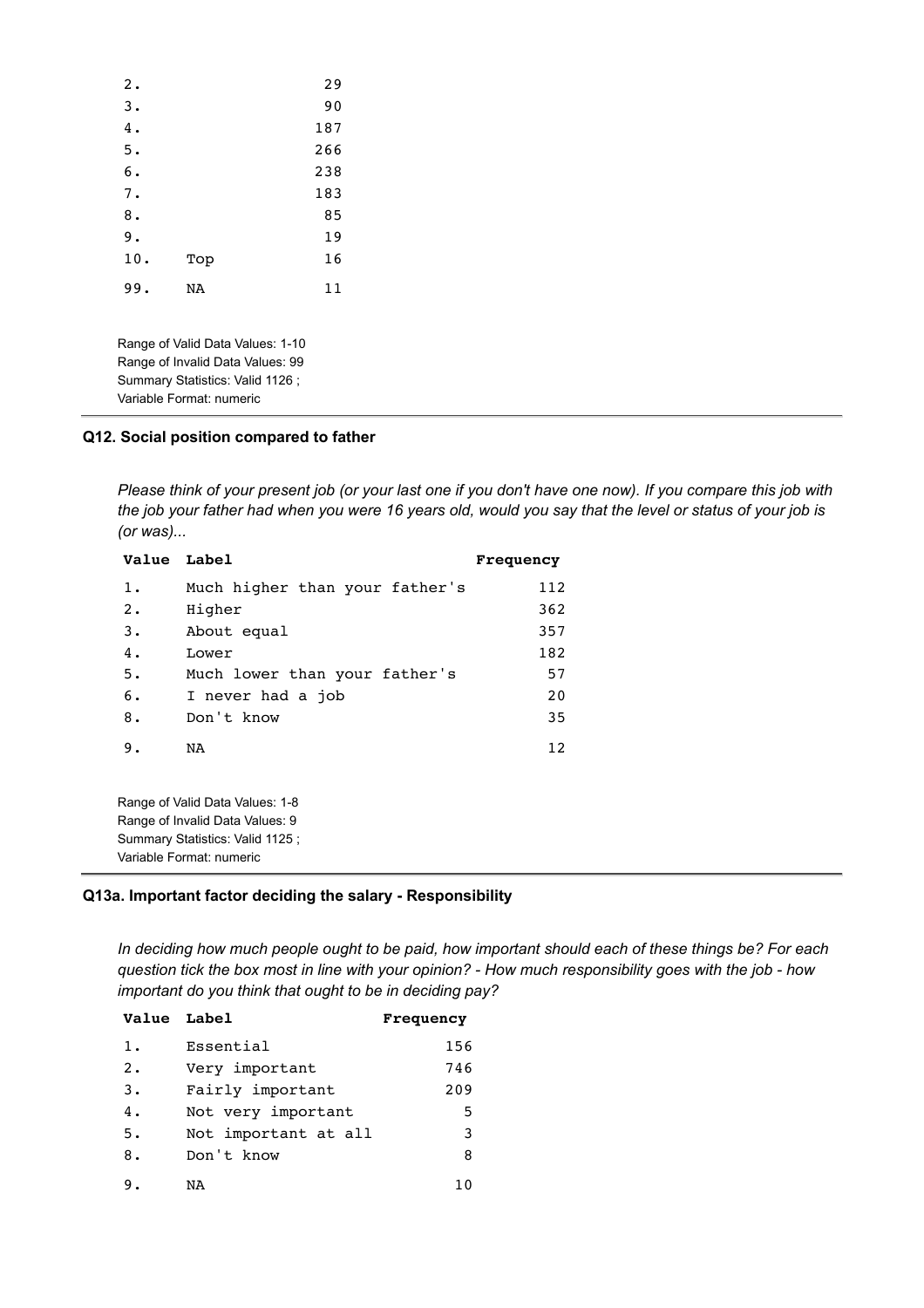Range of Valid Data Values: 1-8 Range of Invalid Data Values: 9 Summary Statistics: Valid 1127 ; Variable Format: numeric

### **Q13b. Important factor deciding the salary - Years of studying**

*In deciding how much people ought to be paid, how important should each of these things be? For each question tick the box most in line with your opinion? - The number of years of education and training?*

| <b>Value Label</b> |                                  | Frequency |
|--------------------|----------------------------------|-----------|
| $1$ .              | Essential                        | 54        |
| 2.                 | Very important                   | 396       |
| $3$ .              | Fairly important                 | 507       |
| 4.                 | Not very important               | 138       |
| 5.                 | Not important at all             | 22        |
| 8.                 | Don't know                       | 10        |
| 9.                 | NA                               | 10        |
|                    | Range of Valid Data Values: 1-8  |           |
|                    | Range of Invalid Data Values: 9  |           |
|                    | Summary Statistics: Valid 1127 ; |           |
|                    | Variable Format: numeric         |           |

### **Q13c. Important factor deciding the salary - What it takes to support a family**

*In deciding how much people ought to be paid, how important should each of these things be? For each question tick the box most in line with your opinion? - What it takes to support a family?*

| <b>Value</b> Label       |                                 | Frequency |
|--------------------------|---------------------------------|-----------|
| $1$ .                    | Essential                       | 44        |
| 2.                       | Very important                  | 220       |
| $3$ .                    | Fairly important                | 396       |
| 4.                       | Not very important              | 254       |
| 5.                       | Not important at all            | 177       |
| 8.                       | Don't know                      | 31        |
| 9.                       | NA                              | 15        |
|                          | Range of Valid Data Values: 1-8 |           |
|                          | Range of Invalid Data Values: 9 |           |
|                          | Summary Statistics: Valid 1122; |           |
| Variable Format: numeric |                                 |           |

### **Q13d. Important factor deciding the salary - Children to support**

*In deciding how much people ought to be paid, how important should each of these things be? For each question tick the box most in line with your opinion? - Whether he or she has children to support?*

|    | Value Label      | Frequency |
|----|------------------|-----------|
| 1. | Essential        | 37        |
| 2. | Very important   | 192       |
| 3. | Fairly important | 342       |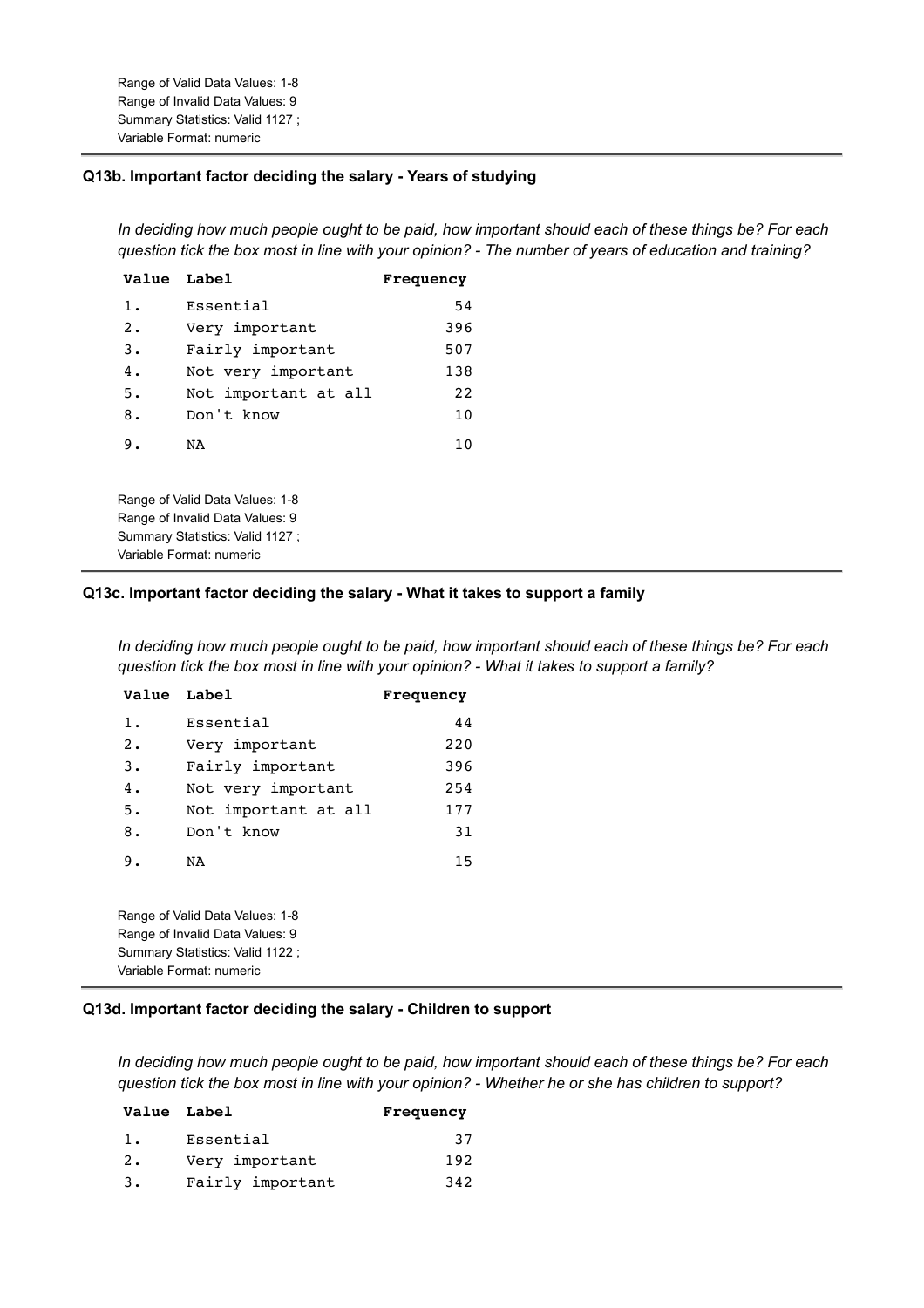| 4. | Not very important   | 269 |
|----|----------------------|-----|
| 5. | Not important at all | 247 |
| 8. | Don't know           | 34  |
| 9. | NA                   | 16  |

Range of Valid Data Values: 1-8 Range of Invalid Data Values: 9 Summary Statistics: Valid 1121 ; Variable Format: numeric

# **Q13e. Important factor deciding the salary - How well job is condcted**

*In deciding how much people ought to be paid, how important should each of these things be? For each question tick the box most in line with your opinion? - How well he or she does the job?*

| Value Label      |                      | <b>Frequency</b> |
|------------------|----------------------|------------------|
| 1.               | Essential            | 305              |
| $\overline{2}$ . | Very important       | 649              |
| 3.               | Fairly important     | 154              |
| 4.               | Not very important   | 9                |
| 5.               | Not important at all | 1                |
| 8.               | Don't know           | 6                |
| 9.               | NA                   | 1.3              |

Range of Valid Data Values: 1-8 Range of Invalid Data Values: 9 Summary Statistics: Valid 1124 ; Variable Format: numeric

#### **Q13f. Important factor deciding the salary - How hard you work**

*In deciding how much people ought to be paid, how important should each of these things be? For each question tick the box most in line with your opinion? - How hard he or she works at the job?*

| Value Label |                      | Frequency |
|-------------|----------------------|-----------|
| $1$ .       | Essential            | 174       |
| 2.          | Very important       | 585       |
| 3.          | Fairly important     | 312       |
| 4.          | Not very important   | 34        |
| 5.          | Not important at all | -3        |
| 8.          | Don't know           | 16        |
| 9.          | NA                   | 13        |

Range of Valid Data Values: 1-8 Range of Invalid Data Values: 9 Summary Statistics: Valid 1124 ; Variable Format: numeric

#### **Q14. Own pay just**

*Is your pay just? We are not asking about what you do earn, nor what you would like to earn - but what you feel is just given your skills and effort. Is your pay... If not working now, please tell about your last job.*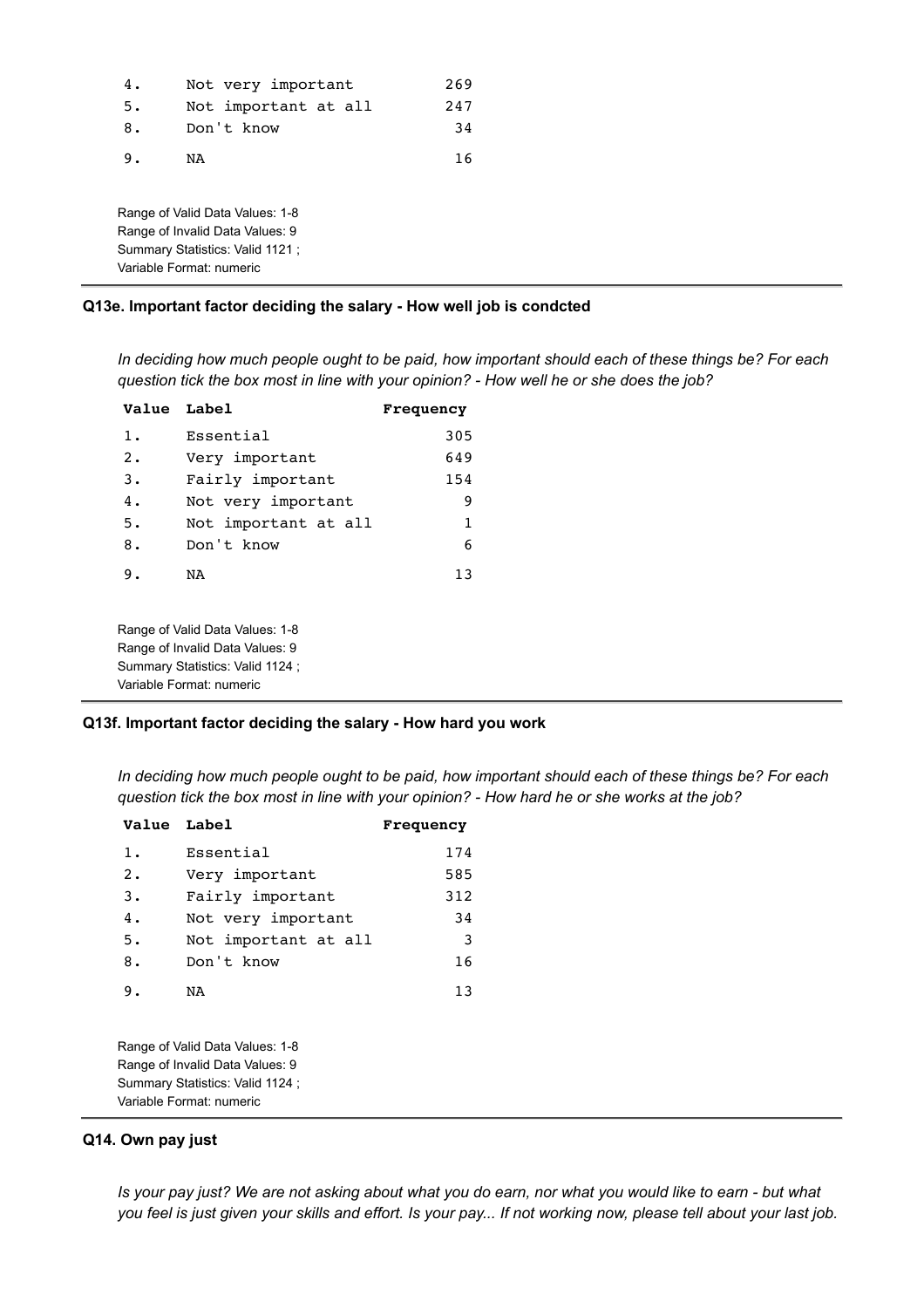| <b>Value</b> Label |                                                                                                                                   | Frequency |
|--------------------|-----------------------------------------------------------------------------------------------------------------------------------|-----------|
| $1$ .              | Much less than is just                                                                                                            | 188       |
| 2.                 | A little bit less than is just                                                                                                    | 470       |
| 3.                 | About just for me                                                                                                                 | 386       |
| 4.                 | A little more than is just                                                                                                        | 34        |
| 5.                 | Much more than is just                                                                                                            | 3         |
| 6.                 | Never had a job                                                                                                                   | 24        |
| 8.                 | Don't know                                                                                                                        | 26        |
| 9.                 | NA                                                                                                                                | 6         |
|                    | Range of Valid Data Values: 1-8<br>Range of Invalid Data Values: 9<br>Summary Statistics: Valid 1131;<br>Variable Format: numeric |           |

#### **Q15a. Swedish society today**

The five diagrams above show different types of societies. Please read the description and look at the diagrams and decide which you think best describes Sweden.

*What kind of society is Sweden today? - Which diagram comes closest?*

|           | Value Label                                                                                                           | Frequency |
|-----------|-----------------------------------------------------------------------------------------------------------------------|-----------|
| $1$ .     | Type A - A small elite at the top, very few people in the<br>middle and the great mass of people at the bottom        | 77        |
| $2 \cdot$ | Type B - A society like a pyramid with a small elite at<br>the top, more people in the middle, and most at the bottom | 251       |
| 3.        | Type C - A pyramid except that just a few people are at<br>the very bottom                                            | 321       |
| 4.        | Type D - A society with the most people in the middle                                                                 | 409       |
| 5.        | Type E - Many people near the top, and only a few near the<br>bottom                                                  | 20        |
| 8.        | Don't know                                                                                                            | 36        |
| 9.        | NA                                                                                                                    | 23        |
|           | Range of Valid Data Values: 1-8                                                                                       |           |

Range of Invalid Data Values: 9 Summary Statistics: Valid 1114 ; Variable Format: numeric

### **Q15b. Desired Swedish society**

*What do you think Sweden ought to be like? - Which would you prefer?*

| <b>Value</b> Label |                                                                                                                       | Frequency |
|--------------------|-----------------------------------------------------------------------------------------------------------------------|-----------|
| 1.                 | Type A - A small elite at the top, very few people in the<br>middle and the great mass of people at the bottom        | 5.        |
| 2.                 | Type B - A society like a pyramid with a small elite at<br>the top, more people in the middle, and most at the bottom | 33        |
| 3.                 | Type C - A pyramid except that just a few people are at<br>the very bottom                                            | 130       |
| 4.                 | Type D - A society with the most people in the middle                                                                 | 545       |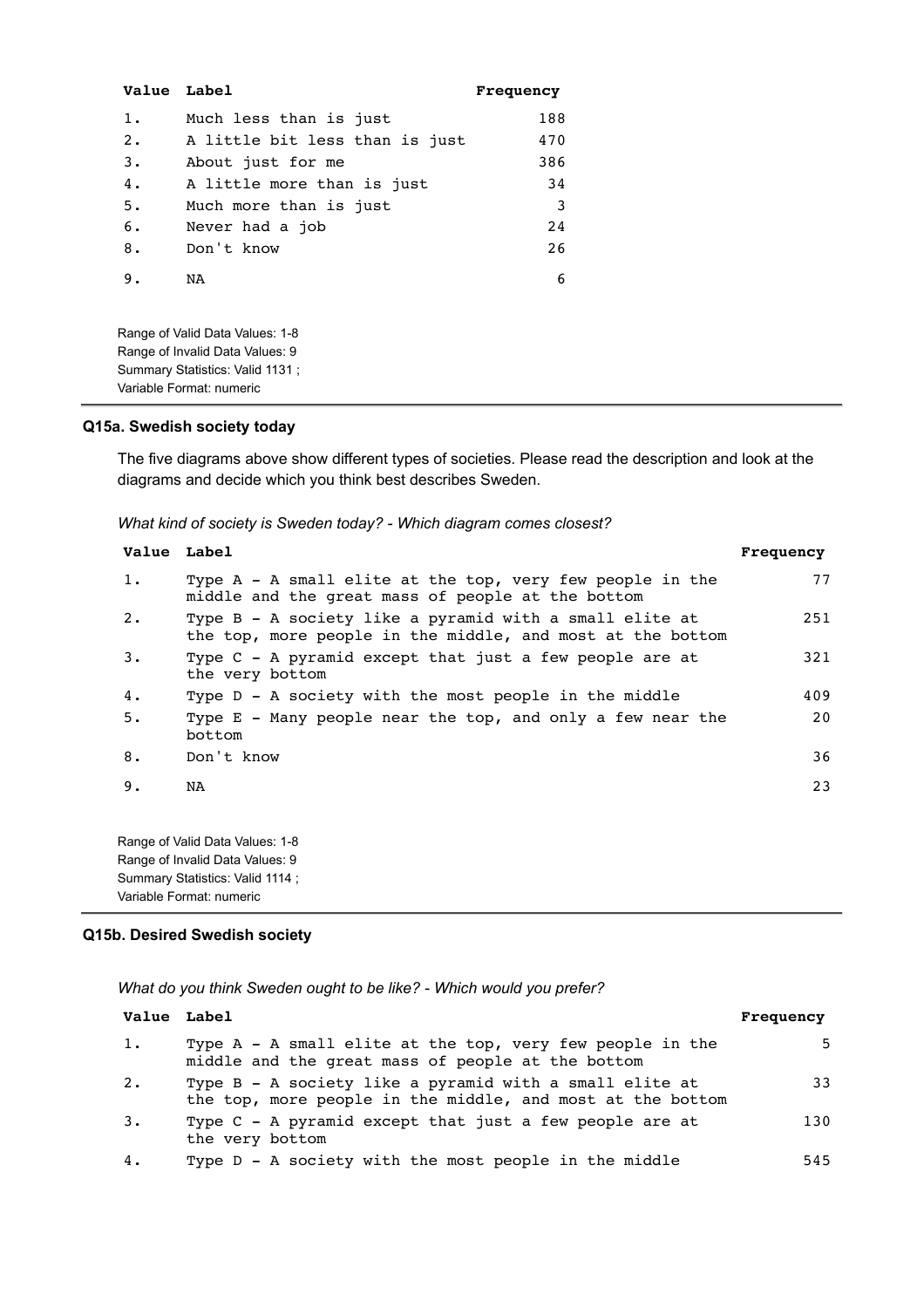| 5. | Type E - Many people near the top, and only a few near the<br>bottom |  | 340 |
|----|----------------------------------------------------------------------|--|-----|
| 8. | Don't know                                                           |  | 51  |
| 9. | NA                                                                   |  | 33  |
|    | Range of Valid Data Values: 1-8                                      |  |     |

Range of Invalid Data Values: 9 Summary Statistics: Valid 1104 ; Variable Format: numeric

# **Q16. Trust in people**

*Do you generally believe one can trust most people or should one always be on gard.*

| Value Label |                              | Frequency |
|-------------|------------------------------|-----------|
| 1.          | One can trust most people    | 575       |
| 2.          | Ons should always be on gard | 501       |
| 8.          | Don't know                   | 45        |
| 9.          | NA                           | 16        |

Range of Valid Data Values: 1-8 Range of Invalid Data Values: 9 Summary Statistics: Valid 1121 ; Variable Format: numeric

#### **Q17. Newspaper**

*How often do you read a newspaper?*

| Value Label |                       | Frequency |
|-------------|-----------------------|-----------|
| 1.          | Every day             | 795       |
| 2.          | A few times a week    | 211       |
| 3.          | Once a week           | 50        |
| 4.          | Less than once a week | 54        |
| 5.          | Never                 | 12        |
| 9.          | NA                    | 15        |
|             |                       |           |

Range of Valid Data Values: 1-5 Range of Invalid Data Values: 9 Summary Statistics: Valid 1122 ; Variable Format: numeric

# **Q18. Television viewing in hours per day**

*How many hours per day in average do you watch on TV?*

|       | <b>Value</b> Label | Frequency |
|-------|--------------------|-----------|
| $0$ . | 0 hours            | 34        |
| 1.    |                    | 212       |
| $2$ . |                    | 365       |
| 3.    |                    | 279       |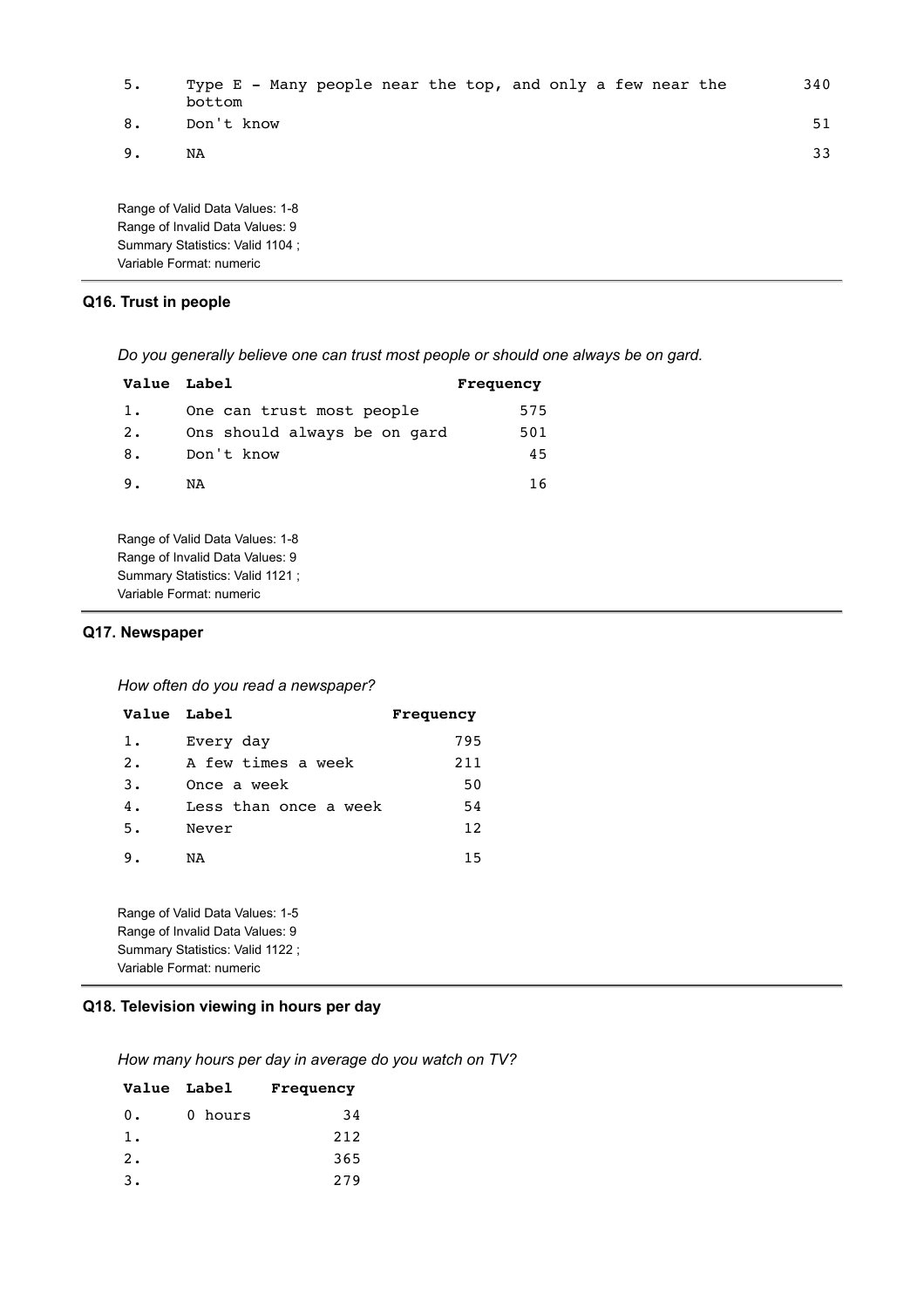| 4.  |    |          | 136            |
|-----|----|----------|----------------|
| 5.  |    |          | 45             |
| 6.  |    |          | 16             |
| 7.  |    |          | 6              |
| 8.  |    |          | 7              |
| 10. |    |          | 8              |
| 12. |    |          | $\mathbf{1}$   |
| 14. |    |          | $\mathbf{1}$   |
| 18. |    |          | $\overline{c}$ |
| 20. |    | 20 hours | 4              |
| 99. | NA |          | 21             |

Range of Valid Data Values: 0-20 Range of Invalid Data Values: 99 Summary Statistics: Valid 1116 ; Variable Format: numeric

### **Q19. Area near the home you are afraid to walk at night**

*Are there any areas near your home - ie. within 1,5 km - where you would be afraid to walk alone at night?*

| Value Label |                                                                                                                                    | Frequency |
|-------------|------------------------------------------------------------------------------------------------------------------------------------|-----------|
| $1$ .       | Yes                                                                                                                                | 415       |
| 2.          | Nο                                                                                                                                 | 642       |
| 8.          | Don't know                                                                                                                         | 71        |
| 9.          | NA                                                                                                                                 | 9         |
|             | Range of Valid Data Values: 1-8<br>Range of Invalid Data Values: 9<br>Summary Statistics: Valid 1128 ;<br>Variable Format: numeric |           |

### **Q20. Money on improving the living conditions of non-western immigrants**

Now some questions about imigrants (both first and second generation) from non-western countries (ie. countries outside Europe, North America, Austalia and New Zeeland)

*In your opinion, do we spend to much money, to little money, or approximately enough money on improving the living conditions of immigrants from non-western countries?*

| <b>Value Label</b> |                                 | Frequency |
|--------------------|---------------------------------|-----------|
| $1$ .              | Too litle                       | 138       |
| 2.                 | About right                     | 374       |
| 3.                 | Too much                        | 352       |
| 8.                 | Don't know                      | 255       |
| 9.                 | NA                              | 18        |
|                    | Range of Valid Data Values: 1-8 |           |

Range of Invalid Data Values: 9 Summary Statistics: Valid 1119 ; Variable Format: numeric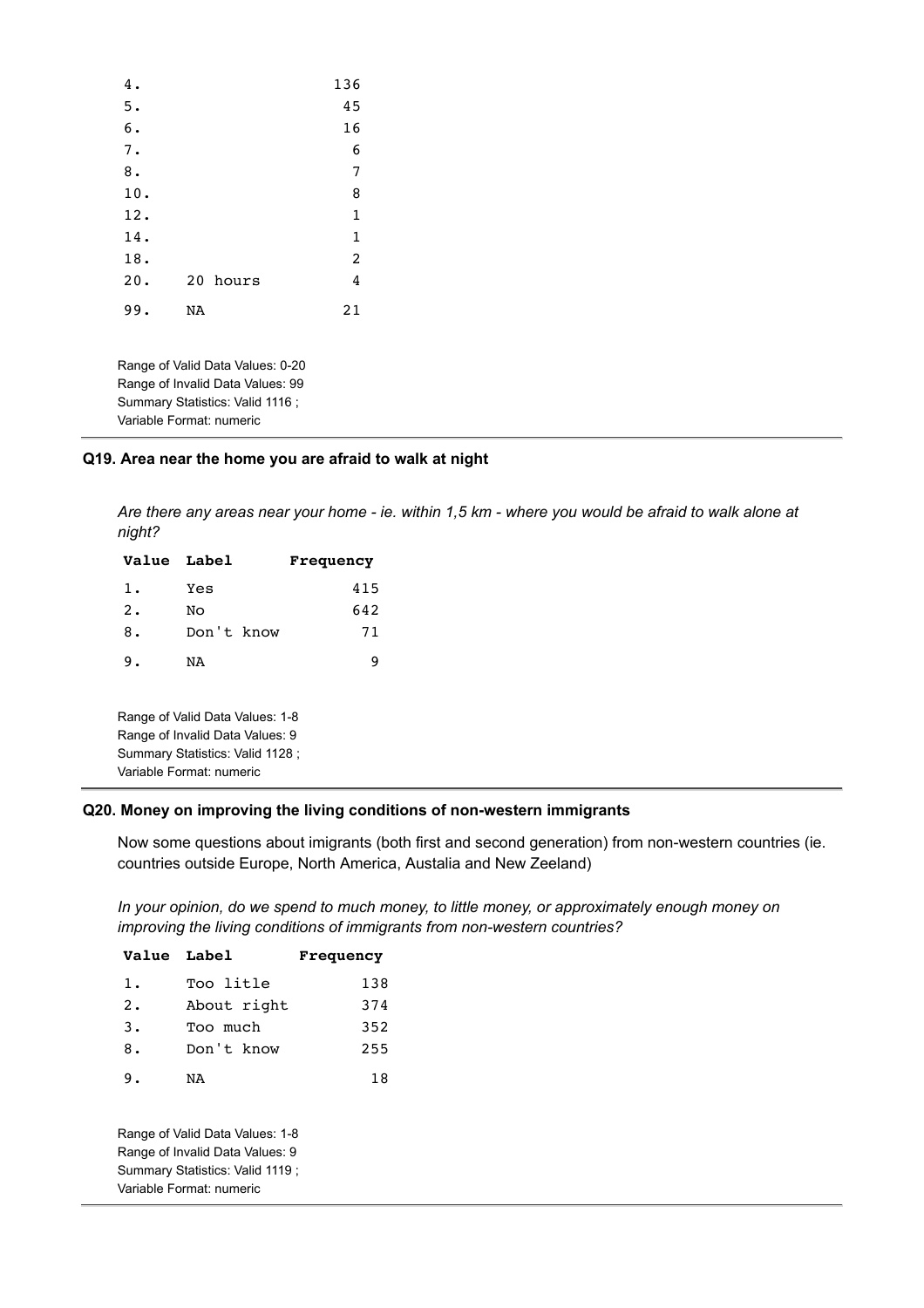### **Q21. Proportion of immigrants from non-western countries in your own neighborhood**

*If you could make a rough estimate, approimately what percentage of those living in your neighborhood are immigrants from non-western countries? Enter a percentage (0-100%)*

| <b>Value</b>   | <b>Label</b>            | Frequency               |
|----------------|-------------------------|-------------------------|
| 0.             | 0<br>g                  | 274                     |
| $1$ .          | $\mathbf 1$             | 99                      |
| $\mathbf{2}$ . | $\overline{\mathbf{c}}$ | 109                     |
| 3.             | 3                       | 31                      |
| 4.             | $\overline{4}$          | 13                      |
| 5.             | 5                       | 153                     |
| 7.             | 7                       | 6                       |
| 8.             | 8                       | 3                       |
| 10.            | 10                      | 152                     |
| 11.            | 11                      | $\mathbf 1$             |
| 12.            | 12                      | 4                       |
| 13.            | 13                      | $\mathbf 1$             |
| 15.            | 15                      | 25                      |
| 17.            | 17                      | 2                       |
| 18.            | 18                      | $\mathbf 1$             |
| 20.            | 20                      | 64                      |
| 22.            | 22                      | $\mathbf{1}$            |
| 25.            | 25                      | 17                      |
| 30.            | 30                      | 24                      |
| 35.            | 35                      | 8                       |
| 37.            | 37                      | $\mathbf 1$             |
| 40.            | 40                      | 15                      |
| 45.            | 45                      | 3                       |
| 47.            | 47                      | $\mathbf 1$             |
| 50.            | 50                      | 24                      |
| 55.            | 55                      | $\mathbf 1$             |
| 60.            | 60                      | 12                      |
| 65.            | 65                      | 2                       |
| 70.            | 70                      | 10                      |
| 75.            | 75                      | 8                       |
| 80.            | 80                      | 3                       |
| 85.            | 85                      | $\overline{\mathbf{c}}$ |
| 90.            | 90                      | $\overline{\mathbf{c}}$ |
| 95.            | 95                      | $\mathbf{1}$            |
| 96.            | 96                      | $\mathbf 1$             |
| 97.            | 97                      | $\mathbf 1$             |
| 99.            | 99                      | $\overline{\mathbf{c}}$ |
| 100.           | 100<br>୫                | $\mathbf 1$             |
| 999.           | <b>NA</b>               | 59                      |

Range of Valid Data Values: 0-100 Range of Invalid Data Values: 999 Summary Statistics: Valid 1078 ; Variable Format: numeric

**Q22. Attitude to living in the area where half the residents are immigrants from non-western countries**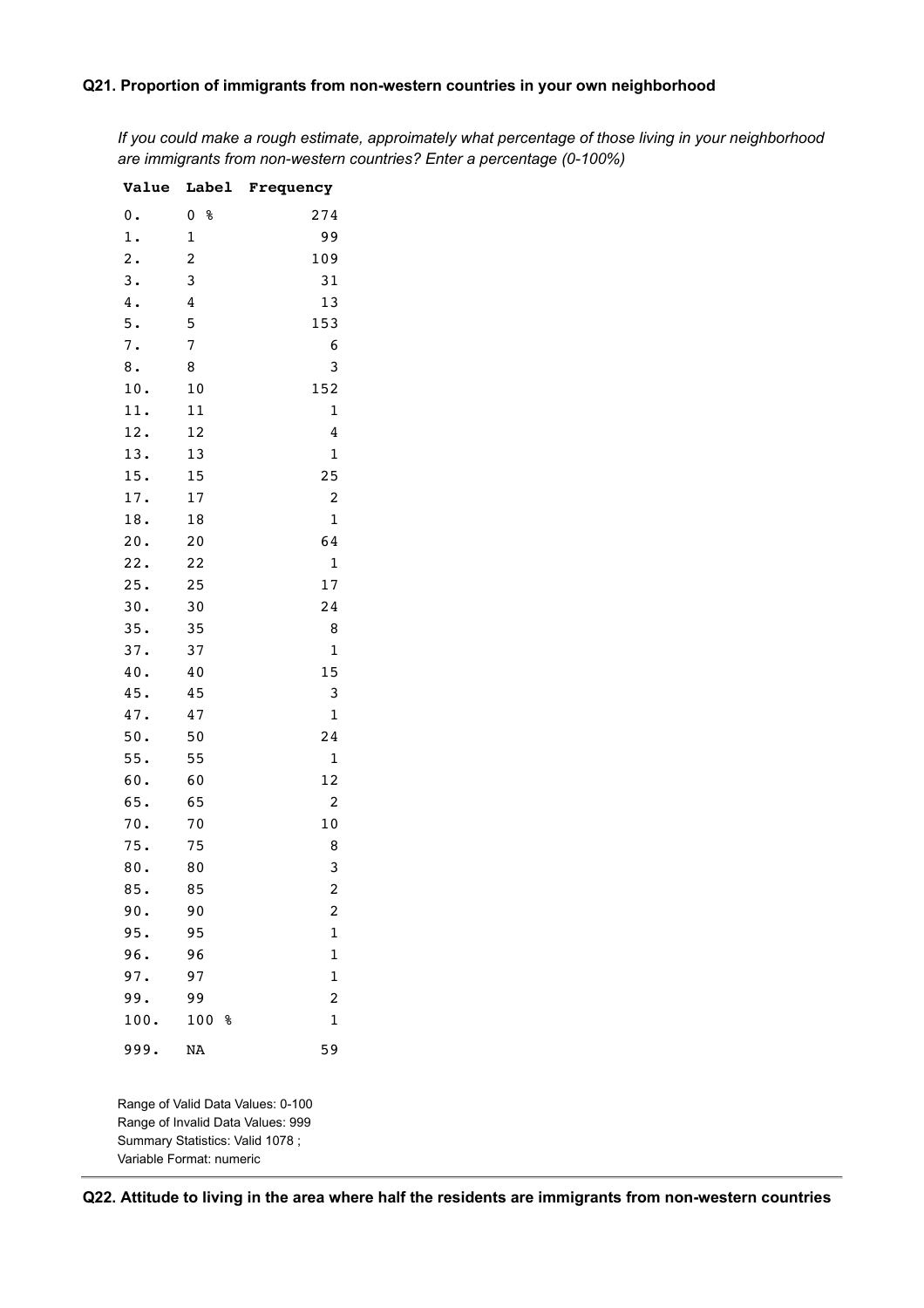*To what extent would you be for or against living in an area where half the residents were immigrants from non-western countries?*

| Value Label |                        | Frequency |
|-------------|------------------------|-----------|
| 1.          | Entirely for           | 43        |
| 2.          | For                    | 74        |
| 3.          | Neither against or for | 460       |
| 4.          | Against                | 322       |
| 5.          | Entirely against       | 150       |
| 8.          | Don't know             | 76        |
| 9.          | NA                     | 12        |

Range of Valid Data Values: 1-8 Range of Invalid Data Values: 9 Summary Statistics: Valid 1125 ; Variable Format: numeric

#### **Q23. Degree of affinity with immigrants from non-western countries**

*What degree of affinity do you feel overall with immigrants from non-western countries?*

| <b>Value Label</b> |                    | Frequency |
|--------------------|--------------------|-----------|
| $1$ .              | No affinity at all | 182       |
| $2$ .              |                    | 132       |
| 3.                 |                    | 236       |
| 4.                 |                    | 142       |
| 5.                 |                    | 236       |
| 6.                 |                    | 65        |
| 7.                 |                    | 80        |
| 8.                 |                    | 12        |
| 9.                 | Very high affinity | 26        |
| 99.                | NA                 | 26        |

Range of Valid Data Values: 1-9 Range of Invalid Data Values: 99 Summary Statistics: Valid 1111 ; Variable Format: numeric

### **Q24. Immigrants from non-western countries: Hardworking or lazy**

Now, two questions characterizing immigrants from non-western countries.

*Select the number between one and seven, that you think best fits in to the following description. A one means that you believe that almost all immigrants are "hardworking". A seven means that you believe that almost all immigrants are lazy immigrants. A four means that you believe that immigrants are not particularly industrious/hard working or particularly lazy. Enter the number that best matches your opinion.*

|                            | Frequency   |
|----------------------------|-------------|
| 1 Industrious/Hard working | 38          |
| 2                          | 120         |
| 3                          | 288         |
|                            | 454         |
|                            | Value Label |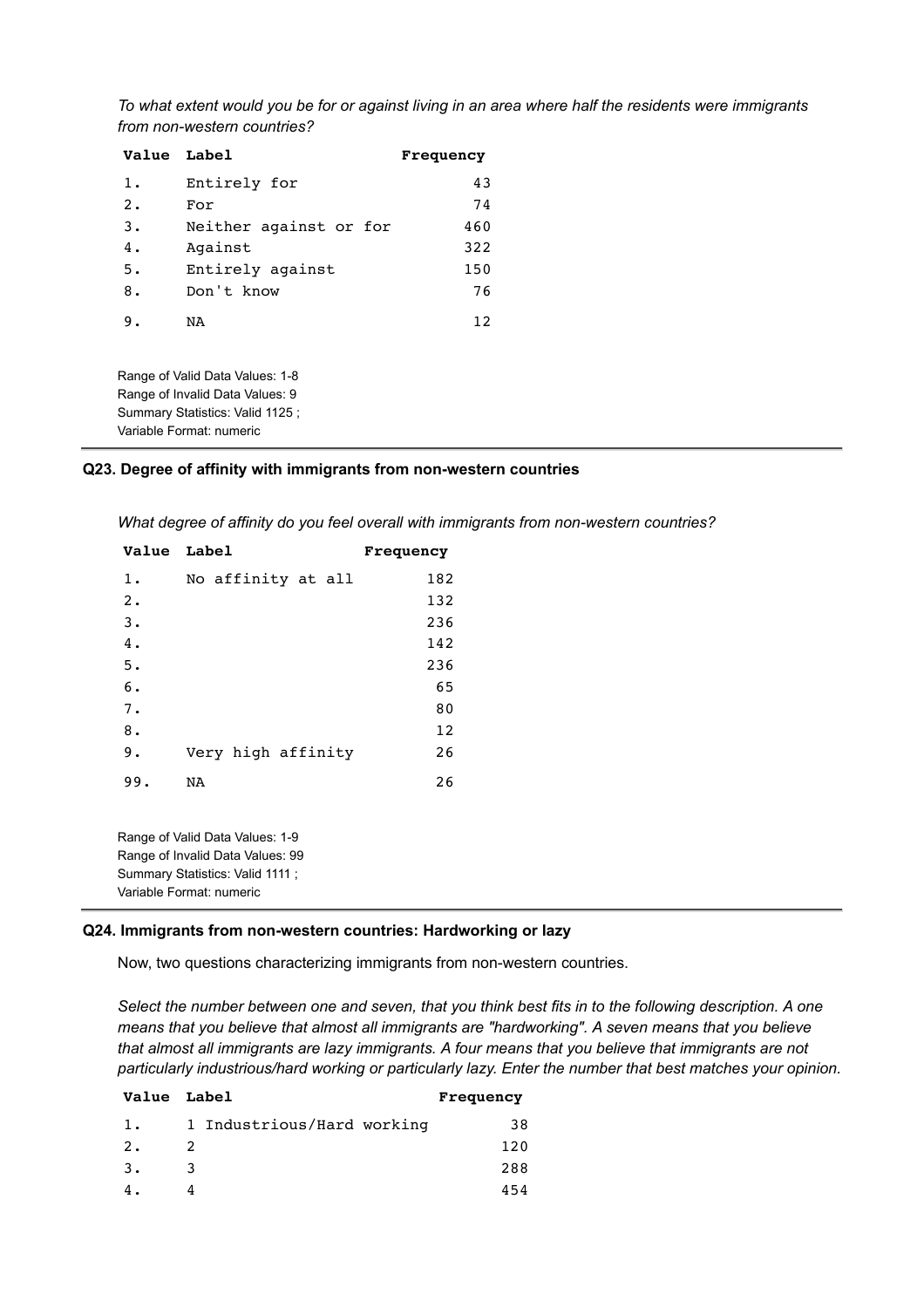| 5. | 5      | 145 |
|----|--------|-----|
| 6. | 6      | 61  |
| 7. | 7 Lazy | 17  |
| 9. | NA     | 14  |
|    |        |     |

Range of Valid Data Values: 1-7 Range of Invalid Data Values: 9 Summary Statistics: Valid 1123 ; Variable Format: numeric

### **Q25. Immigrants from non-western countries: Self-sufficient or lives on grants**

*In your opinion, do immigrants from non-western countries prefer to be self-sufficient or to live on grants. Again, enter the number that best matches your opinion.*

| Value Label |                 | Frequency |
|-------------|-----------------|-----------|
| 1.          | Self-sufficient | 167       |
| 2.          |                 | 172       |
| 3.          |                 | 175       |
| 4.          |                 | 272       |
| 5.          |                 | 162       |
| б.          |                 | 103       |
| 7.          | Lives on grants | 68        |
| 9.          | NA              | 18        |
|             |                 |           |

Range of Valid Data Values: 1-7 Range of Invalid Data Values: 9 Summary Statistics: Valid 1119 ; Variable Format: numeric

#### **Q26a. Conflict between unemployed and those who have jobs**

*In all countries there are differences or even conflicts between different social groups. In your opinion, in Sweden, how much conflict is there between unemployed and those who have jobs?*

| Value Label |                                                                    | Frequency |
|-------------|--------------------------------------------------------------------|-----------|
| 1.          | Very strong conflicts                                              | 19        |
| $2 \cdot$   | Strong conflicts                                                   | 160       |
| 3.          | Not very strong conflicts                                          | 683       |
| 4.          | No conflicts                                                       | 146       |
| 8.          | Don't know                                                         | 118       |
| 9.          | NA                                                                 | 11        |
|             | Range of Valid Data Values: 1-8<br>Range of Invalid Data Values: 9 |           |

Summary Statistics: Valid 1126 ; Variable Format: numeric

#### **Q26b. Conflict between Swedes and immigrants from non-western countries**

*In all countries there are differences or even conflicts between different social groups. In your opinion, in Sweden, how much conflict is there between Swedes and immigrants from non-western countries?*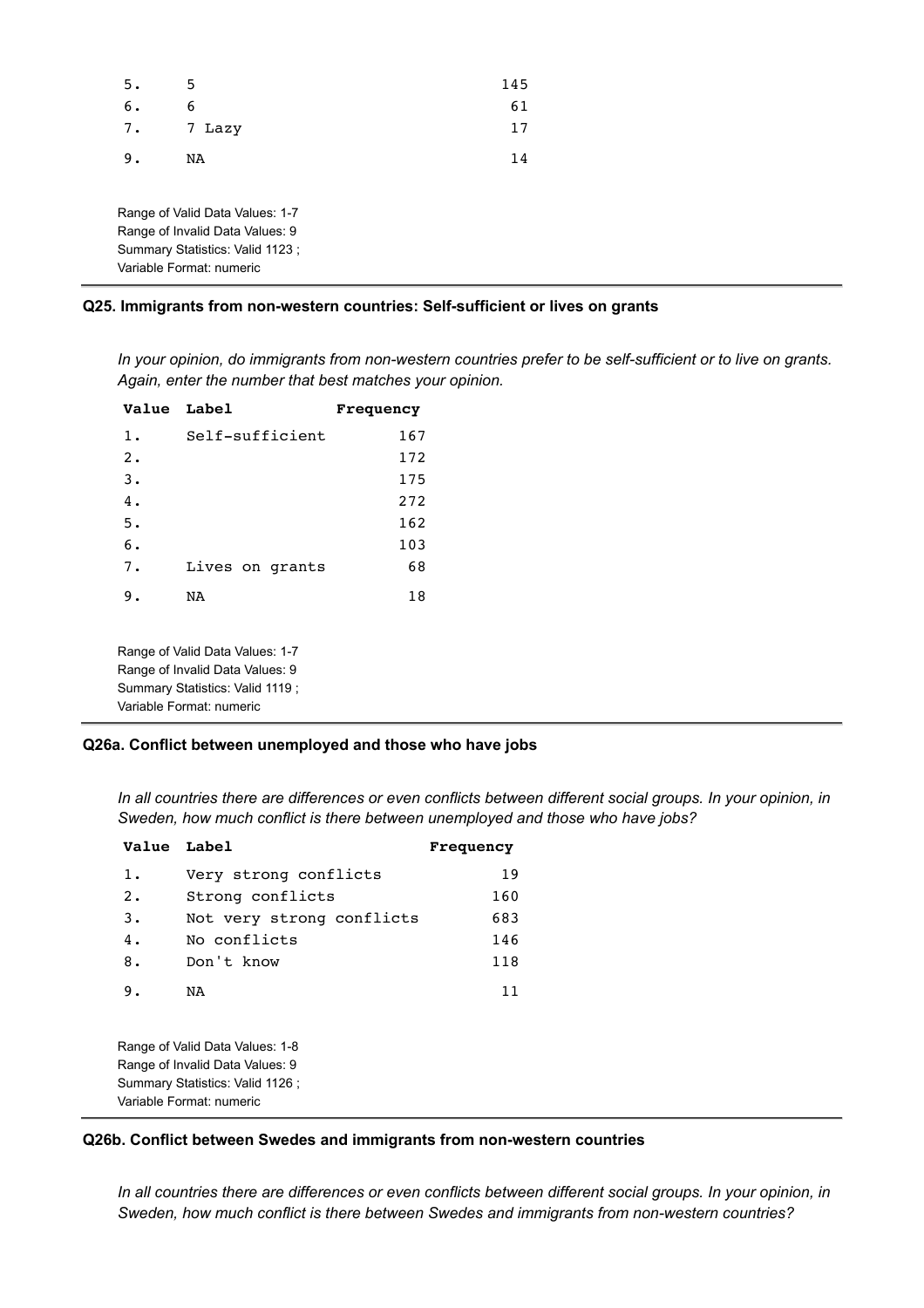| <b>Value Label</b> |                                                                                                       | Frequency |
|--------------------|-------------------------------------------------------------------------------------------------------|-----------|
| $1$ .              | Very strong conflicts                                                                                 | 63        |
| 2.                 | Strong conflicts                                                                                      | 482       |
| 3.                 | Not very strong conflicts                                                                             | 436       |
| 4.                 | No conflicts                                                                                          | 18        |
| 8.                 | Don't know                                                                                            | 116       |
| 9.                 | NA                                                                                                    | 22        |
|                    | Range of Valid Data Values: 1-8<br>Range of Invalid Data Values: 9<br>Summary Statistics: Valid 1115; |           |
|                    | Variable Format: numeric                                                                              |           |

### **Q27. Father - Socio-economic classification**

Now some questions about your parents employment situation in your youth (when you were about 16 years old).

*What occupation did your father have when you were 16 years old?*

| Value Label |                                                     | Frequency |
|-------------|-----------------------------------------------------|-----------|
| 11.         | Unskilled employees in goods production             | 134       |
| 12.         | Unskilled employees in service production           | 92        |
| 21.         | Skilled employees in goods production               | 174       |
| 22.         | Skilled employees in service production             | 19        |
| 36.         | Assistant non-manual employees                      | 76        |
| 46.         | Intermediate non-manual employees                   | 147       |
| 56.         | Professionals and other higher non-manual employees | 76        |
| 57.         | Upper-level executives                              | 35        |
| 79.         | Entrepreneurs                                       | 204       |
| 89.         | Farmers                                             | 84        |
| 99.         | NA                                                  | 96        |

Range of Valid Data Values: 11-89 Range of Invalid Data Values: 99 Summary Statistics: Valid 1041 ; Variable Format: numeric

# **Q28\_1. Father: Occupation: SSYK code pos 1**

*What kind of production/operation were in the place your father worked? Father, Occupation, SSYK (Swedish Standard Classification of Occupations) code pos. 1*

| Value Label |                                            | Frequency |
|-------------|--------------------------------------------|-----------|
| $1$ .       | Legislators, senior officials and managers | 124       |
| 2.          | Professional                               | 116       |
| 3.          | Technicians and associate professionals    | 116       |
| 4.          | Clerks                                     | 37        |
| 5.          | Service workers and shop sales workers     | 66        |
| 6.          | Skilled agricultural and fishery workers   | 121       |
| 7.          | Craft and related trades workers           | 219       |
| 8.          | Plant and machine operators and assemblers | 196       |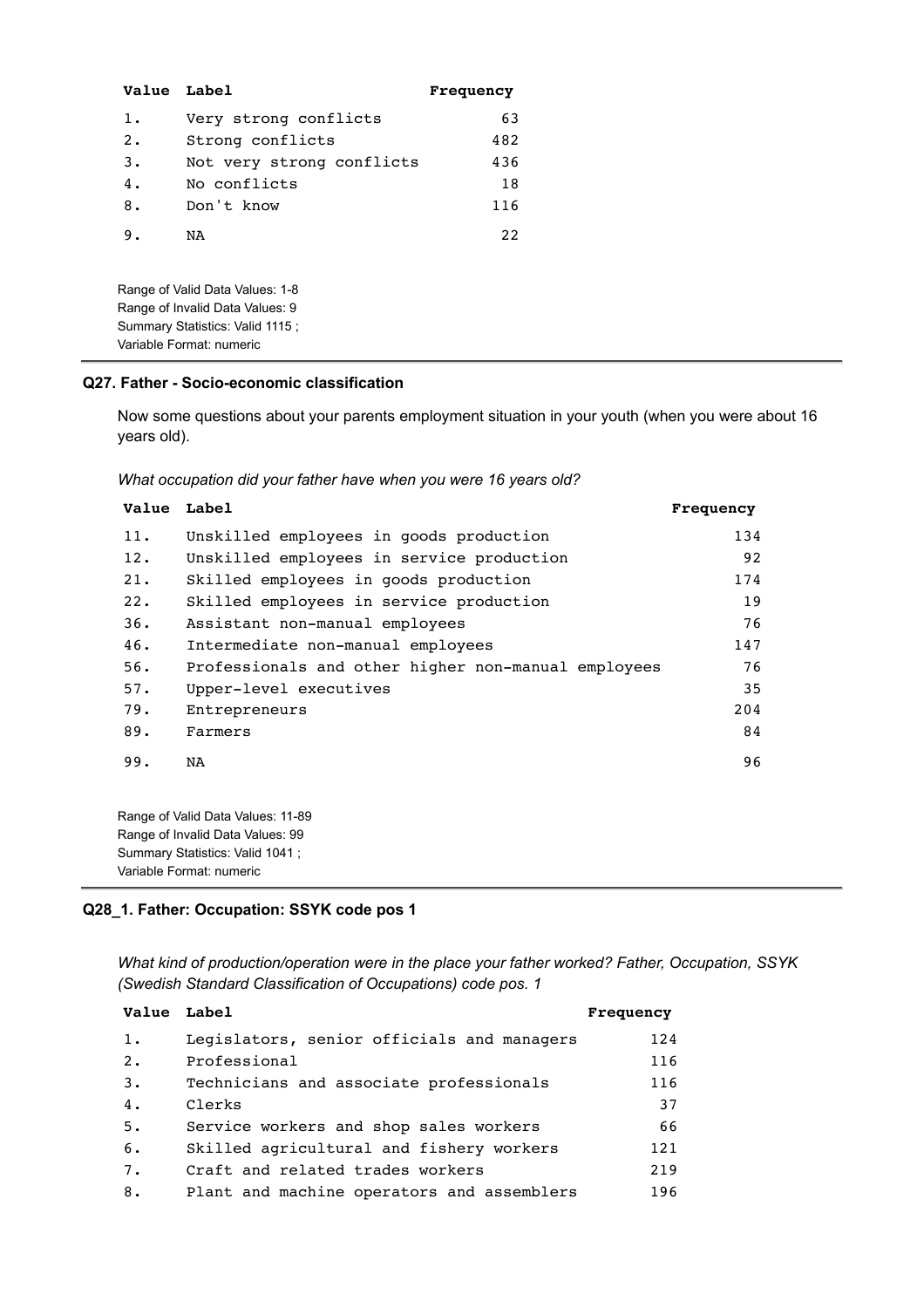| 9.  | Elementary occupations | 15. |
|-----|------------------------|-----|
| 11. | Armed forces           | 13  |
| 99. | INAP/NA                | 114 |

Range of Valid Data Values: 1-11 Range of Invalid Data Values: 99 Summary Statistics: Valid 1023 ; Variable Format: numeric

### **Q28\_2. Father: Occupation: SSYK code pos 1-2**

*What kind of production/operation were in the place your father worked? Father: Occupation, SSYK (Swedish Standard Classification of Occupations) code pos. 1-2*

| Value Label |                                                                     | Frequency    |
|-------------|---------------------------------------------------------------------|--------------|
| $1$ .       | Armed forces                                                        | 13           |
| 11.         | Legislators and senior officials                                    | 3            |
| 12.         | Corporate managers                                                  | 23           |
| 13.         | Managers of small enterprises                                       | 98           |
| 21.         | Physical, mathematical and engineering science<br>professionals     | 30           |
| 22.         | Life science and health professionals                               | 12           |
| 23.         | Teaching professionals                                              | 29           |
| 24.         | Other professionals                                                 | 45           |
| 31.         | Physical and engineering science associate professionals            | 59           |
| 32.         | Life science and health associate professionals                     | 8            |
| 33.         | Teaching associate professionals                                    | $\mathbf{1}$ |
| 34.         | Other associate professionals                                       | 48           |
| 41.         | Office clerks                                                       | 31           |
| 42.         | Customer services clerks                                            | 6            |
| 51.         | Personal and protective service workers                             | 22           |
| 52.         | Models, salespersons and demonstrators                              | 44           |
| 61.         | Skilled agricultural and fishery workers                            | 121          |
| 71.         | Extraction and building trades workers                              | 123          |
| 72.         | Metal, machinery and related trades workers                         | 67           |
| 73.         | Precision, handicraft, craft printing and related trades<br>workers | 9            |
| 74.         | Other craft and related trades workers                              | 20           |
| 81.         | Stationary-plant and related operators                              | 37           |
| 82.         | Machine operators and assemblers                                    | 87           |
| 83.         | Drivers and mobile-plant operators                                  | 72           |
| 91.         | Sales and services elementary occupations                           | 12           |
| 93.         | Labourers in mining, construction, manufacturing and<br>transport   | 3            |
| 99.         | INAP/NA                                                             | 114          |

Range of Valid Data Values: 1-93 Range of Invalid Data Values: 99 Summary Statistics: Valid 1023 ; Min. 1 ; Max. 93 Variable Format: numeric

### **Q28\_3. Father: Occupation: SSYK code pos 1-3**

What kind of production/operation were in the place your father worked? Father: Occupation, SSYK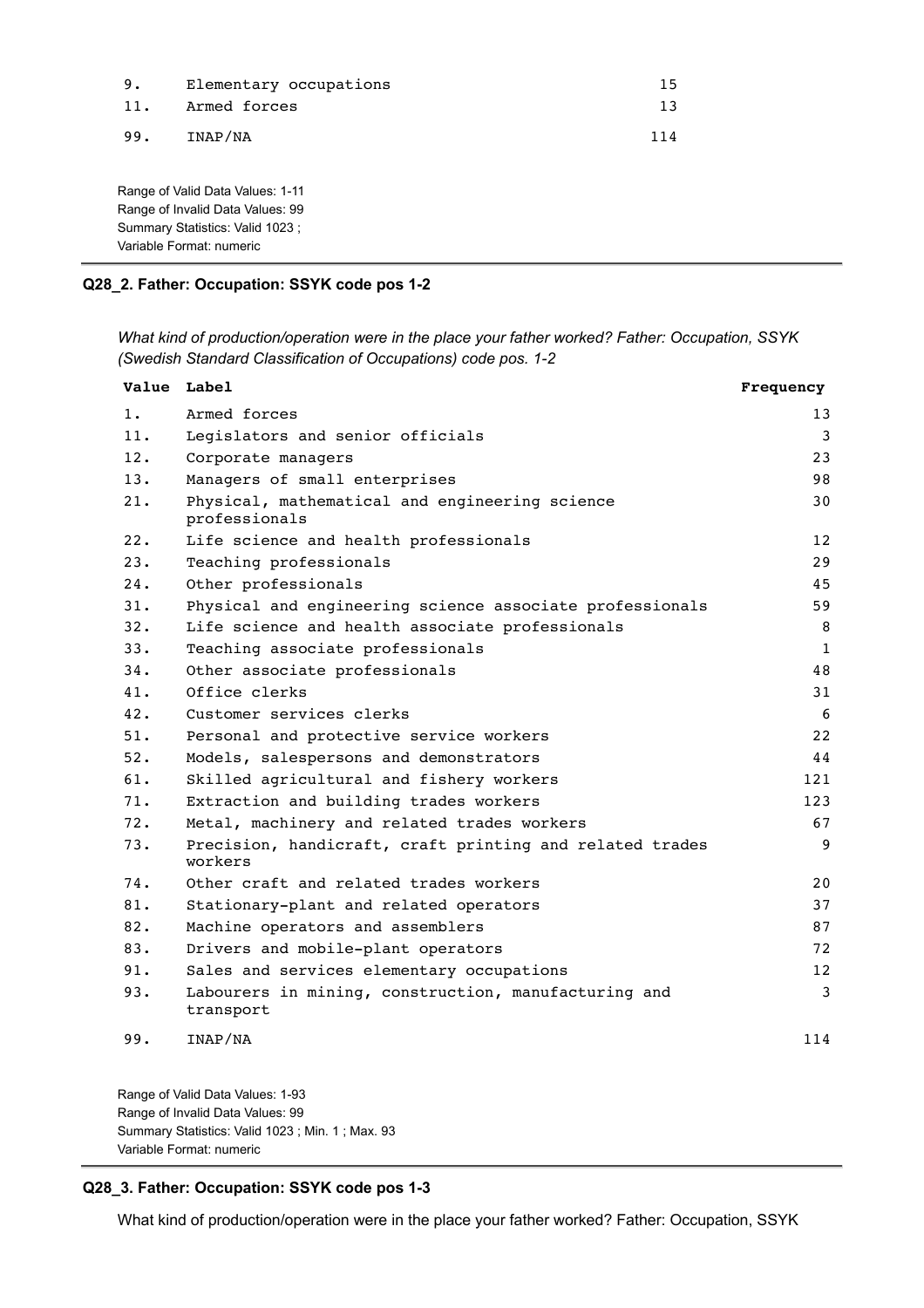*Vad slags produktion/verksamhet fanns på det ställe han arbetade? - Faderns yrke: SSYK-kod pos 1-3*

| Value Label |                                                                                    | Frequency      |
|-------------|------------------------------------------------------------------------------------|----------------|
| 11.         | Armed forces                                                                       | 13             |
| 111.        | Legislators and senior governmnet officials                                        | 3              |
| 121.        | Directors and chief executives                                                     | 5              |
| 122.        | Production and operations managers                                                 | 11             |
| 123.        | Other specialist managers                                                          | $\overline{7}$ |
| 131.        | Managers of small enterprises                                                      | 98             |
| 211.        | Phycisists, chemists and related professionals                                     | 1              |
| 213.        | Computing professionals                                                            | 8              |
| 214.        | Architects, engineers and related professionals                                    | 21             |
| 221.        | Life science professionals                                                         | $\overline{c}$ |
| 222.        | Health professionals (except nursing)                                              | 9              |
| 223.        | Nursing and midwifery professionals                                                | $\mathbf{1}$   |
| 231.        | College, university and higher education teaching<br>professionals                 | 6              |
| 232.        | Secondary education teaching professionals                                         | 6              |
| 233.        | Primary education teaching professionals                                           | 17             |
| 241.        | Business professionals                                                             | 20             |
| 242.        | Legal professionals                                                                | 4              |
| 243.        | Archivists, librarians and related information<br>professionals                    | 1              |
| 244.        | Social science and linguistics professionals (except<br>social work professionals) | $1\,$          |
| 245.        | Writers and creative or performing artists                                         | 14             |
| 246.        | Religious professionals                                                            | $\mathbf{1}$   |
| 248.        | Administrative professionals of special-interest<br>organisations                  | 1              |
| 249.        | Psychologists, social work and related professionals                               | 3              |
| 311.        | Physical and engineering science technicians                                       | 44             |
| 312.        | Computer associate professionals                                                   | $\overline{c}$ |
| 313.        | Optical and electronic equipment operators                                         | 3              |
| 314.        | Ship and aircraft controllers and technicians                                      | 9              |
| 315.        | Safety and quality inspectors                                                      | 1              |
| 321.        | Agronomy and forestry technicians                                                  | 5              |
| 322.        | Health associate professionals (except nursing)                                    | 3              |
| 332.        | Other teaching associate professionals                                             | $\mathbf 1$    |
| 341.        | Finance and sales associate professionals                                          | 22             |
| 342.        | Business services agents and trade brokers                                         | 4              |
| 343.        | Administrative associate professionals                                             | 6              |
| 344.        | Customs, tax and related government associate<br>professionals                     | 4              |
| 345.        | Police officers and detectives                                                     | 8              |
| 347.        | Artistic, entertainment and sports associate professionals                         | 3              |
| 348.        | Religious associate professionals                                                  | 1              |
| 411.        | Office secretaries and data entry operators                                        | $\mathbf 1$    |
| 413.        | Stores and transport clerks                                                        | 14             |
| 414.        | Library and filing clerks                                                          | $\mathbf{1}$   |
| 415.        | Mail carriers and sporting clerks                                                  | 5              |
| 419.        | Other office clerks                                                                | 10             |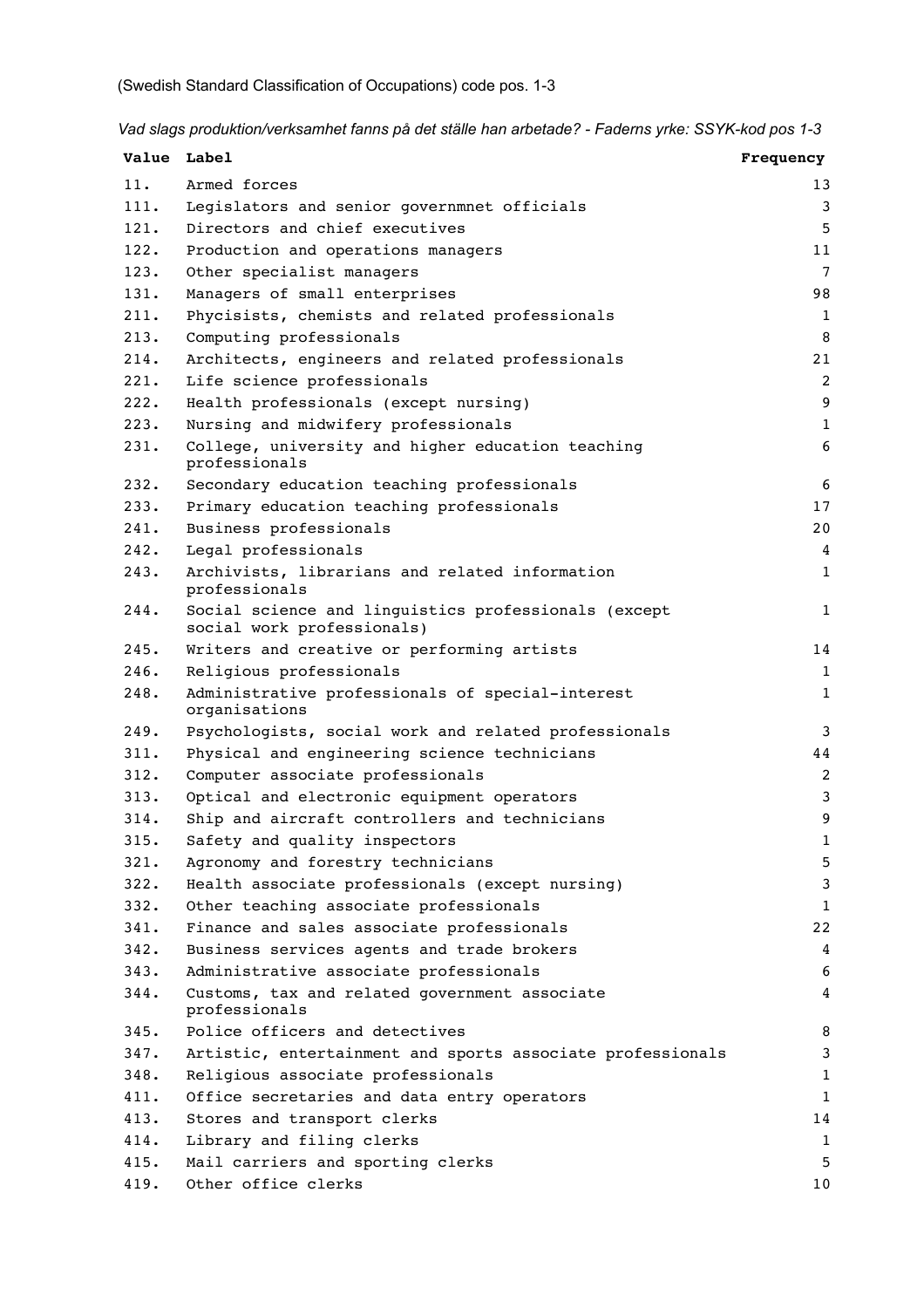| 421. | Cashiers, tellers and related clerks                                                                  | 4            |
|------|-------------------------------------------------------------------------------------------------------|--------------|
| 422. | Client information clerks                                                                             | 2            |
| 511. | Travel attendants and related workers                                                                 | 4            |
| 513. | Personal care and related workers                                                                     | 6            |
| 514. | Other personal services workers                                                                       | 9            |
| 515. | Protective services workers                                                                           | 3            |
| 522. | Shop and stall salespersons and demonstrators                                                         | 44           |
| 611. | Market gardeners and crop growers                                                                     | 8            |
| 612. | Animal producers and related workers                                                                  | 19           |
| 613. | Crop and animal producers                                                                             | 70           |
| 614. | Forestry and related workers                                                                          | 23           |
| 615. | Fishery workers, hunters and trappers                                                                 | 1            |
| 711. | Miners, shot firers, stonecutters and carvers                                                         | 12           |
| 712. | Building frame and related trades workers                                                             | 70           |
| 713. | Building finishers and related trades workers                                                         | 30           |
| 714. | Painters, building structure cleaners and related trades<br>workers                                   | 11           |
| 721. | Metal moulders, welders, sheet-metal workers,<br>structural-metal preparers and related trade workers | 23           |
| 722. | Blacksmitshs, tool-makers and related trades workers                                                  | 6            |
| 723. | Machinery mechanics and fitters                                                                       | 26           |
| 724. | Electrical and electronic equipment mechanics and fitters                                             | 12           |
| 731. | Precision workers in metal and related materials                                                      | 7            |
| 732. | Potters, glass-makers and related trades workers                                                      | 2            |
| 741. | Food processing and related trades workers                                                            | 9            |
| 742. | Wood treaters, cabinet-makers and related trades workers                                              | 4            |
| 743. | Garment and related trade workers                                                                     | 6            |
| 744. | Pelt, leather and shoemaking trades workers                                                           | $\mathbf{1}$ |
| 811. | Mineral-processing-plant operators                                                                    | $\mathbf{1}$ |
| 812. | Metal-processing-plant operators                                                                      | 3            |
| 813. | Glas and chemical-processing-plant operators                                                          | 4            |
| 814. | Wood-processing- and papermaking-plant operators                                                      | 24           |
| 815. | Chemical-processing-plant operators                                                                   | $\mathbf{1}$ |
| 816. | Power-production and related plant operators                                                          | 4            |
| 821. | Metal- and mineral-products machine operators                                                         | 42           |
| 822. | Chemical-products machine operators                                                                   | 5            |
| 823. | Rubber- and plaxtic-products machine operators                                                        | $\mathbf{1}$ |
| 824. | Wood-products machine operators                                                                       | 2            |
| 825. | Printing-, binding- and paper-products machine operators                                              | 5            |
| 826. | Textile-, fur- and leather-products machine operators                                                 | 4            |
| 827. | Food and related products machine operators                                                           | 6            |
| 828. | Assemblers                                                                                            | 19           |
| 829. | Other machine operators and assemblers                                                                | 3            |
| 831. | Locomotive-engine drivers and related workers                                                         | 9            |
| 832. | Motor-vehicle drivers                                                                                 | 49           |
| 833. | Agricultural and other mobile-plant operators                                                         | 12           |
| 834. | Ship's deck crew and related workers                                                                  | 2            |
| 911. | Street vendors and market salespersons                                                                | 1            |
| 912. | Helpers and cleaners                                                                                  | $\mathbf{1}$ |
| 913. | Helpers in reataurant                                                                                 | 2            |
| 914. | Doorkeepers, newspaper and package deliverers and related<br>workers                                  | 4            |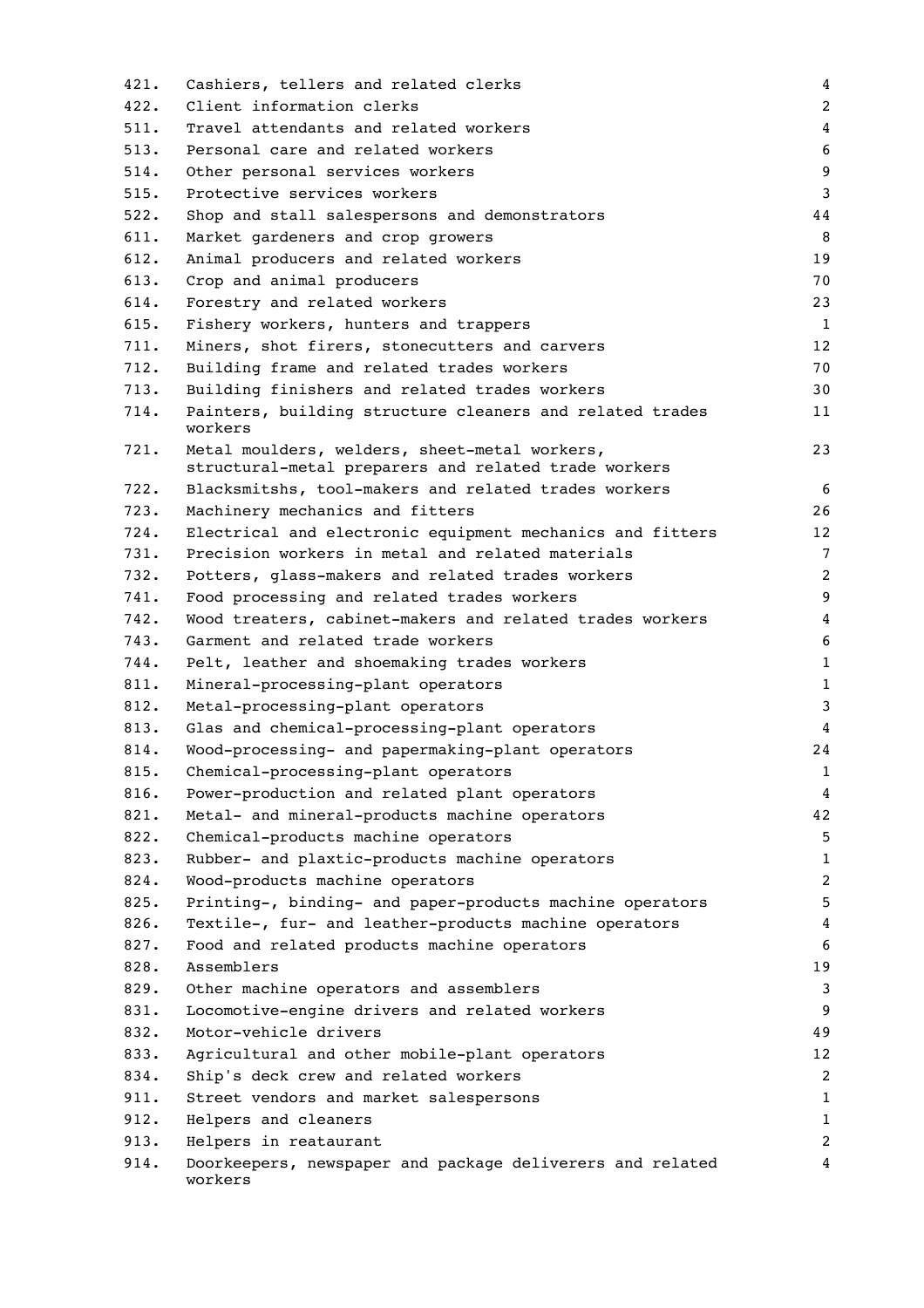| 915. | Garbage collectors and related labourers        | 3   |
|------|-------------------------------------------------|-----|
| 919. | Other sales and services elementary occupations |     |
| 933. | Transport labourers and freight handlers        | 3   |
| 999. | INAP/NA                                         | 114 |

Range of Valid Data Values: 11-933 Range of Invalid Data Values: 999 Summary Statistics: Valid 1023 ; Min. 11 ; Max. 933 Variable Format: numeric

# **Q28\_4. Father: Occupation: SSYK code pos 1-4**

What kind of production/operation were in the place your father worked? Father: Occupation, SSYK (Swedish Standard Classification of Occupations) code pos. 1-4

*Vad slags produktion/verksamhet fanns på det ställe han arbetade? - Faderns yrke: SSYK-kod pos 1-4*

| Value Label |                                                                                                                              | Frequency      |
|-------------|------------------------------------------------------------------------------------------------------------------------------|----------------|
| 110.        | Armed forces                                                                                                                 | 13             |
| 1110.       | Legislators and senior governmnet officials                                                                                  | 3              |
| 1210.       | Directors and chief executives                                                                                               | 5              |
| 1222.       | Production and operations managers in manufacturing                                                                          | 5              |
| 1224.       | Production and operations managers in wholesale and retail<br>trade, hotels and restaurants, transport and<br>communications | 3              |
| 1226.       | Production and operations managers in public<br>administration                                                               | 2              |
|             | 1227. Production and operations managers in education                                                                        | $\mathbf{1}$   |
| 1231.       | Finance and administration managers                                                                                          | $\overline{2}$ |
| 1232.       | Personell and industrial relations managers                                                                                  | $\mathbf{1}$   |
| 1233.       | Sales and marketing managers                                                                                                 | 3              |
| 1239.       | Specialist managers not elsewhere classified                                                                                 | $\mathbf 1$    |
| 1310.       | Managers of small enterprises                                                                                                | $\mathbf{1}$   |
| 1311.       | Managers of small enterprises in agriculture, hunting,<br>forestry and fishing                                               | 2              |
| 1312.       | Managers of small enterprises in manufacturing                                                                               | 12             |
| 1313.       | Managers of small enterprises in construction                                                                                | 14             |
| 1314.       | Managers of small enterprises in wholesale and retail<br>trade, hotels and restaurants, transport and<br>communications      | 33             |
| 1315.       | Managers of small enterprises in business services<br>enterprises                                                            | 5              |
| 1317.       | Managers of small enterprises in education                                                                                   | 2              |
| 1318.       | Managers of small enterprises in health and social work                                                                      | $\mathbf{1}$   |
| 1319.       | Managers of small enterprises not elsewhere classified                                                                       | 28             |
| 2111.       | Physicists and astronomers                                                                                                   | $\mathbf{1}$   |
| 2131.       | Computer system designers, analysts and programmers                                                                          | 8              |
| 2141.       | Architects, town and traffic planners                                                                                        | 4              |
| 2142.       | Civil engineers                                                                                                              | 3              |
| 2143.       | Electrical engineers                                                                                                         | 2              |
| 2144.       | Electronics and telecommunications engineers                                                                                 | $\mathbf{1}$   |
| 2145.       | Mechanical engineers                                                                                                         | 6              |
| 2146.       | Chemical engineers                                                                                                           | $\mathbf{0}$   |
| 2147.       | Mining engineers, metallurgists and related professionals                                                                    | 3              |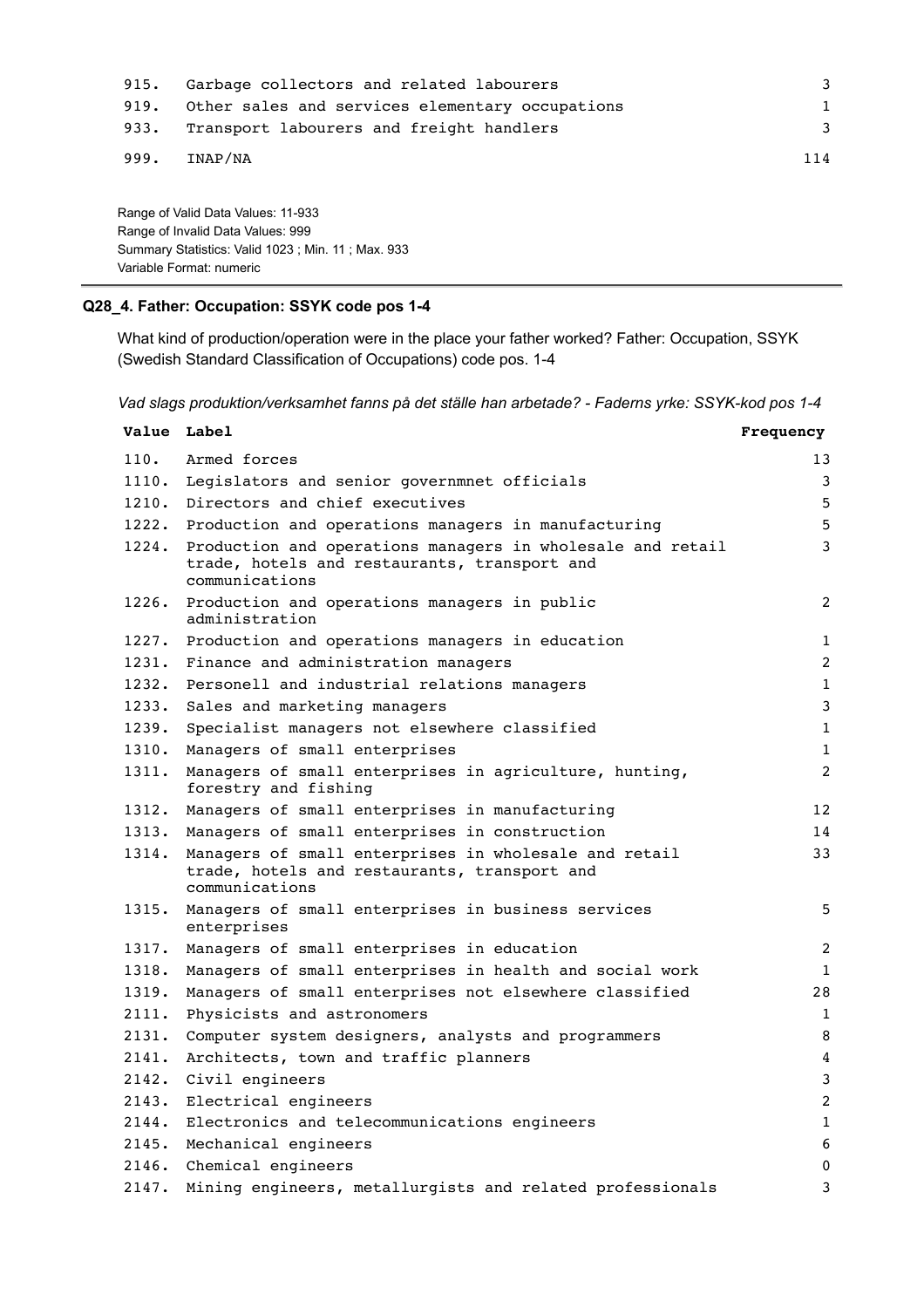| 2148. | Cartographers and surveyors                                                    | $\mathbf 1$             |
|-------|--------------------------------------------------------------------------------|-------------------------|
| 2149. | Engineers not elsewhere classified                                             | 1                       |
| 2212. | Pharmacologists and related professionals                                      | $\mathbf{1}$            |
| 2213. | Agronomics and horticulturists                                                 | $\mathbf{1}$            |
| 2221. | Medical doctors                                                                | 6                       |
| 2222. | Dentists                                                                       | 3                       |
| 2233. | Emergency room nurses                                                          | $\mathbf{1}$            |
| 2310. | College university and higher education teaching<br>professionals              | 6                       |
| 2321. | Teaching professionals, academic subjects                                      | 4                       |
| 2323. | Teaching professionals, artistic and practical subjects                        | $\overline{2}$          |
| 2330. | Primary education teaching professionals                                       | 17                      |
| 2411. | Accountants                                                                    | 11                      |
|       | 2412. Personnel and careers professionals                                      | $\overline{c}$          |
|       | 2414. Organisational analysts                                                  | 3                       |
| 2419. | Business professionals not elsewhere classified                                | $\overline{4}$          |
| 2421. | Lawyers                                                                        | 3                       |
| 2422. | Judges                                                                         | $\mathbf{1}$            |
| 2431. | Archivists and curators                                                        | $\mathbf{1}$            |
| 2442. | Sociologists, archaeologists and related professionals                         | $\mathbf{1}$            |
| 2451. | Authors, journalists and related professionals                                 | 12                      |
| 2452. | Sculptors, painters and related artists                                        | $\mathbf{1}$            |
| 2453. | Composers, musicians and singers                                               | $\mathbf{1}$            |
| 2460. | Religious professionals                                                        | 1                       |
| 2480. | Administrative professional of special-interest<br>organisations               | $\mathbf{1}$            |
| 2491. | Psychologists and related professionals                                        | 1                       |
| 2492. | Social work professionals                                                      | $\overline{c}$          |
| 3110. | Physical and engineering science technicians                                   | $\mathbf{1}$            |
|       | 3112. Civil engineering technicians                                            | 16                      |
|       | 3113. Electrical engineering technicians                                       | 4                       |
|       | 3114. Electronics and telecommunications engineering technicians               | 5                       |
|       | 3115. Mechanical engineering technicians                                       | 10                      |
| 3117. | Mining and metallurgical technicians                                           | $\mathbf 1$             |
| 3118. | Draughtspersons                                                                | $\mathbf 1$             |
|       | 3119. Physical and engineering science technicians not elsewhere<br>classified | 6                       |
|       | 3121. Computer assistants                                                      | 2                       |
| 3134. | Medical equipment operators and technicians                                    | 3                       |
|       | 3141. Ships' engineers                                                         | $\overline{\mathbf{c}}$ |
|       | 3142. Ships' deck officers and pilots                                          | $\overline{c}$          |
|       | 3143. Aircraft pilots and related associate professionals                      | 3                       |
|       | 3144. Air traffic controllers                                                  | 1                       |
|       | 3145. Air traffic safety technicians                                           | $\mathbf{1}$            |
|       | 3152. Safety, health and quality inspectors                                    | $\mathbf 1$             |
|       | 3211. Agronomy and horiticultural technicians                                  | $\overline{c}$          |
|       | 3212. Foresty technicians                                                      | 3                       |
| 3222. | Hygienists, health and enviromental officers                                   | 2                       |
| 3226. | Physiotherapists and related associate professionals                           | 1                       |
| 3320. | Other teaching associate professionals                                         | $\mathbf{1}$            |
|       | 3411. Securities and finance dealers and brokers                               | 1                       |
| 3412. | Insurance representatives                                                      | 3                       |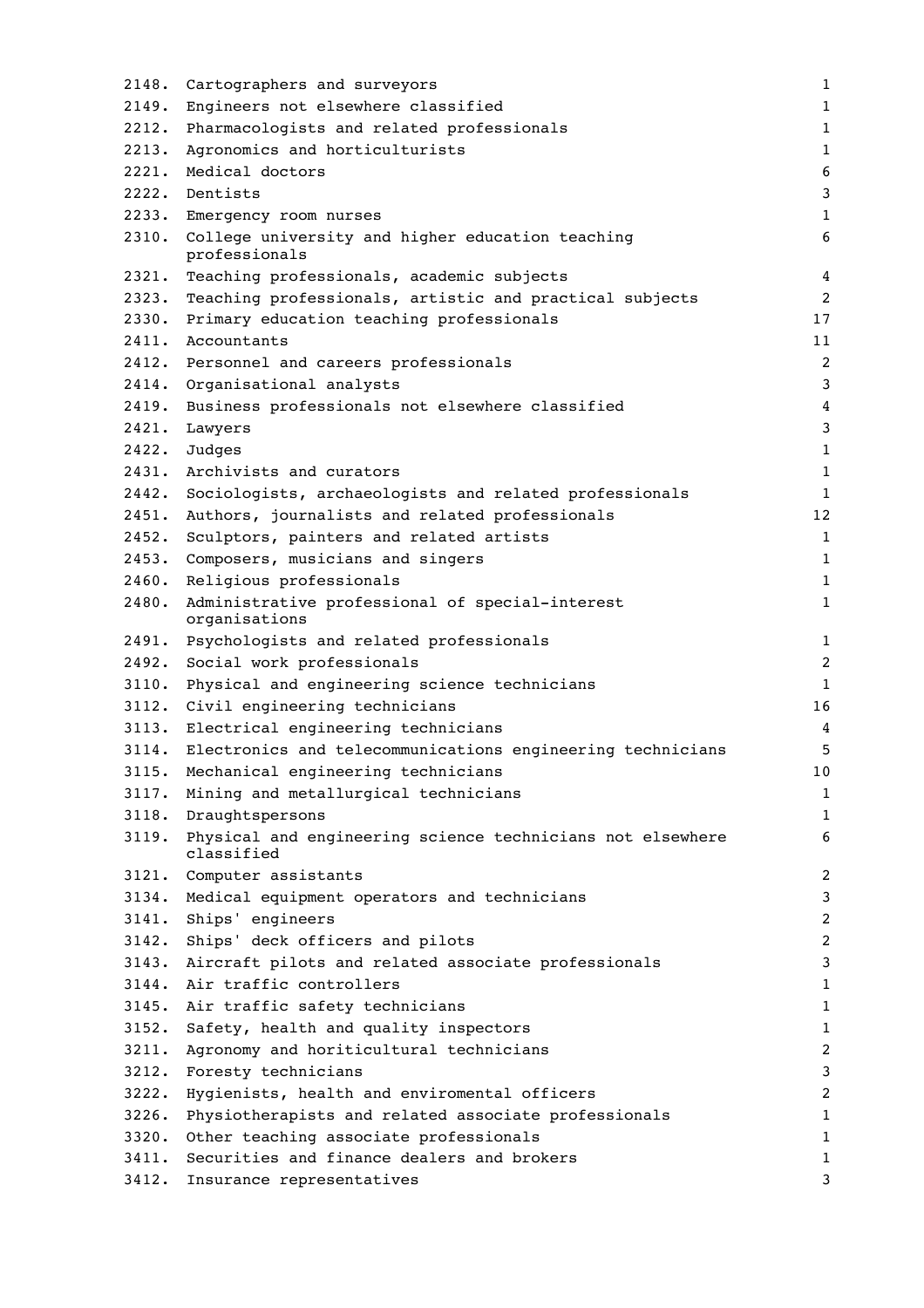| 3413. | Estate agents                                                               | $\overline{2}$ |
|-------|-----------------------------------------------------------------------------|----------------|
| 3414. | Travel consultants and organisers                                           | $\mathbf{1}$   |
| 3415. | Technical and commercial sales representatives                              | 4              |
|       | 3416. Buyers                                                                | $\mathbf{1}$   |
|       | 3417. Appraisers, valuers and auctioneers                                   | $\mathbf{1}$   |
|       | 3418. Banking associate professionals                                       | 8              |
|       | 3419. Finance and sales associate professionals not elsewhere<br>classified | $\mathbf{1}$   |
|       | 3421. Trade brokers                                                         | 1              |
|       | 3422. Clearing and forwarding agents                                        | $\mathbf{1}$   |
|       | 3423. Employment agents and labour contractors                              | $\overline{a}$ |
| 3431. | Administrative secretaries and related associate<br>professionals           | 1              |
|       | 3433. Bookkeepers                                                           | 5              |
|       | 3441. Customs and border inspectors                                         | 2              |
|       | 3443. Government social benefits officials                                  | $\overline{2}$ |
|       | 3450. Police officers and detectives                                        | 8              |
|       | 3471. Decorators and commercial designers                                   | $\overline{c}$ |
| 3475. | Athletes, sportspersons and related associate<br>professionals              | $\mathbf{1}$   |
|       | 3480. Religious associate professionals                                     | $\mathbf{1}$   |
|       | 4112. Office secretaries                                                    | $\mathbf{1}$   |
|       | 4131. Stock clerks and storekeepers                                         | 10             |
| 4132. | Transport clerks                                                            | 4              |
| 4140. | Library and filing clerks                                                   | $\mathbf{1}$   |
| 4150. | Mail carriers and sorting clerks                                            | 5              |
| 4190. | Other office clerks                                                         | 10             |
| 4212. | Tellers and other counter clerks                                            | 3              |
| 4213. | Croupiers and related clerks                                                | 1              |
| 4223. | Telephone switchboard operators                                             | $\mathbf{1}$   |
| 4224. | Transport informant clerks                                                  | $\mathbf{1}$   |
| 5111. | Travel attendants and travel stewards                                       | 1              |
| 5112. | Transport conductors                                                        | 3              |
| 5132. | Assistant nurses and hospital ward assistants                               | $\overline{c}$ |
| 5133. | Home-based personal care and related workers                                | 2              |
| 5134. | Attendants, psychiatric care                                                | $\overline{a}$ |
| 5141. | Hairdressers, barbers, beauticians and related workers                      | 9              |
| 5151. | Fire-fighters                                                               | 2              |
| 5153. | Prison guards                                                               | $\mathbf{1}$   |
| 5221. | Shop salespersons, food stores                                              | 11             |
| 5222. | Shop salespersons, non-food stores                                          | 27             |
| 5225. | Salesperson, petrol station                                                 | 2              |
| 5226. | Salespersons, cars, boats and caravans                                      | 4              |
| 6111. | Field crop and vegetable growers                                            | 5              |
| 6112. | Horticultural and nursery growers                                           | 3              |
| 6121. | Dairy and livestock producers                                               | 17             |
| 6129. | Animal producers and related workers not elsewhere<br>classified            | 2              |
|       | 6130. Crop and animal producers                                             | 70             |
| 6140. | Forestry and related workers                                                | 23             |
| 6152. | Fishery workers                                                             | 1              |
| 7111. | Miners, shot firers, stonecutters and carvers                               | 12             |
| 7121. | Bricklayers, stonemasons and tile setters                                   | 7              |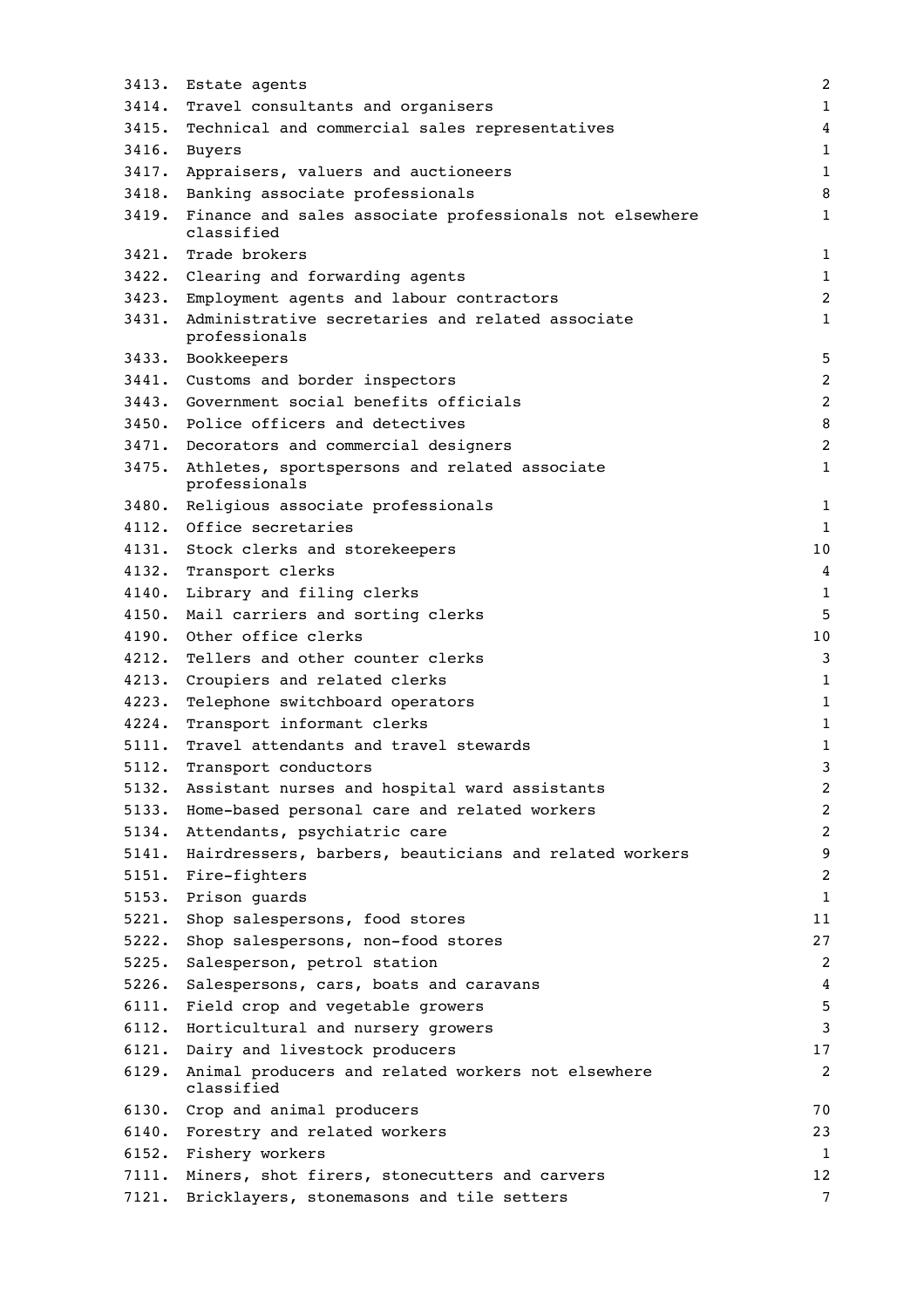| 7123. | Carpenters and joiners                                                | 31             |
|-------|-----------------------------------------------------------------------|----------------|
| 7124. | Rail and road construction workers                                    | 14             |
| 7129. | Building frame and related trades workers not elsewhere<br>classified | 18             |
|       | 7131. Roofers                                                         | 1              |
|       | 7132. Floor layers                                                    | $\overline{2}$ |
|       | 7134. Glaziers                                                        | 1              |
|       | 7135. Plumbers                                                        | 10             |
|       | 7136. Building and related electricians                               | 12             |
|       | 7137. Building caretakers                                             | 4              |
|       | 7141. Painters and related workers                                    | 8              |
|       | 7143. Building structure cleaners                                     | 3              |
|       | 7211. Metal moulders                                                  | $\mathbf{1}$   |
| 7212. | Welders and flame cutters                                             | 7              |
| 7213. | Sheet-metal workers                                                   | 8              |
|       | 7214. Structural-metal prepares and erectors                          | 7              |
|       | 7221. Blacksmiths, hammer-smiths and forging-press workers            | 4              |
| 7222. | Tool-makers and related workers                                       | $\mathbf{1}$   |
|       | 7224. Metal wheel-grinders, polishers and tool sharpeners             | $\mathbf 1$    |
|       | 7231. Motor vehicle mechanics and fitters                             | 16             |
| 7233. | Agricultural- or industrial-machinery mechanics and<br>fitters        | 10             |
|       | 7241. Electrical mechanics fitters and servicers                      | $\overline{c}$ |
|       | 7242. Electronics mechanics fitters and servicers                     | 6              |
|       | 7243. Electrical line installers, repairers and cable jointers        | 4              |
|       | 7311. Precision-instrument makers and repairers                       | 5              |
| 7313. | Jewellery and precious-metal workers                                  | $\overline{c}$ |
| 7321. | Abrasive wheel formers, potters and related workers                   | $\overline{c}$ |
| 7411. | Butchers, fishmongers and related food preparers                      | $\mathbf{1}$   |
| 7412. | Bakers, pastry-cooks and confectionery makers                         | 8              |
|       | 7421. Cabinet-makers and related workers                              | 4              |
|       | 7430. Garment and related trades workers                              | $\mathbf{1}$   |
| 7431. | Tailors, dressmakers and hatter                                       | 4              |
|       | 7435. Upholsterers and related workers                                | $\mathbf 1$    |
| 7442. | Shoe-makers and related workers                                       | $\mathbf 1$    |
| 8112. | Well drillers and borers and related workers                          | $\mathbf 1$    |
| 8121. | Ore and metal furnace operators                                       | $\mathbf 1$    |
| 8125. | Casters and coremakers                                                | $\overline{c}$ |
| 8130. | Glass, ceramics and related plant operators                           | 4              |
| 8141. | Wood-processing-plant operators                                       | 12             |
| 8142. | Veneer sheet and fiberboard plant operators                           | 1              |
| 8144. | Papermaking-plant operators                                           | 11             |
| 8150. | Chemical-processing-plant operators                                   | $\mathbf 1$    |
| 8160. | Power-production and related plant operators                          | 4              |
| 8211. | Machine-tool operators                                                | 39             |
| 8212. | Cement and other mineral products machine opeartors                   | 3              |
| 8221. | Pharmaceutical- and toiletry-products machine operators               | 1              |
| 8222. | Ammunition- and eplosive-products machine operators                   | $\mathbf 1$    |
| 8223. | Metal finishing-, planting- and coating-machine operators             | $\overline{c}$ |
| 8224. | Photographic-products machine operators                               | 1              |
| 8232. | Plastic-products machine operators                                    | 1              |
| 8240. | Wood-products machine operators                                       | $\overline{c}$ |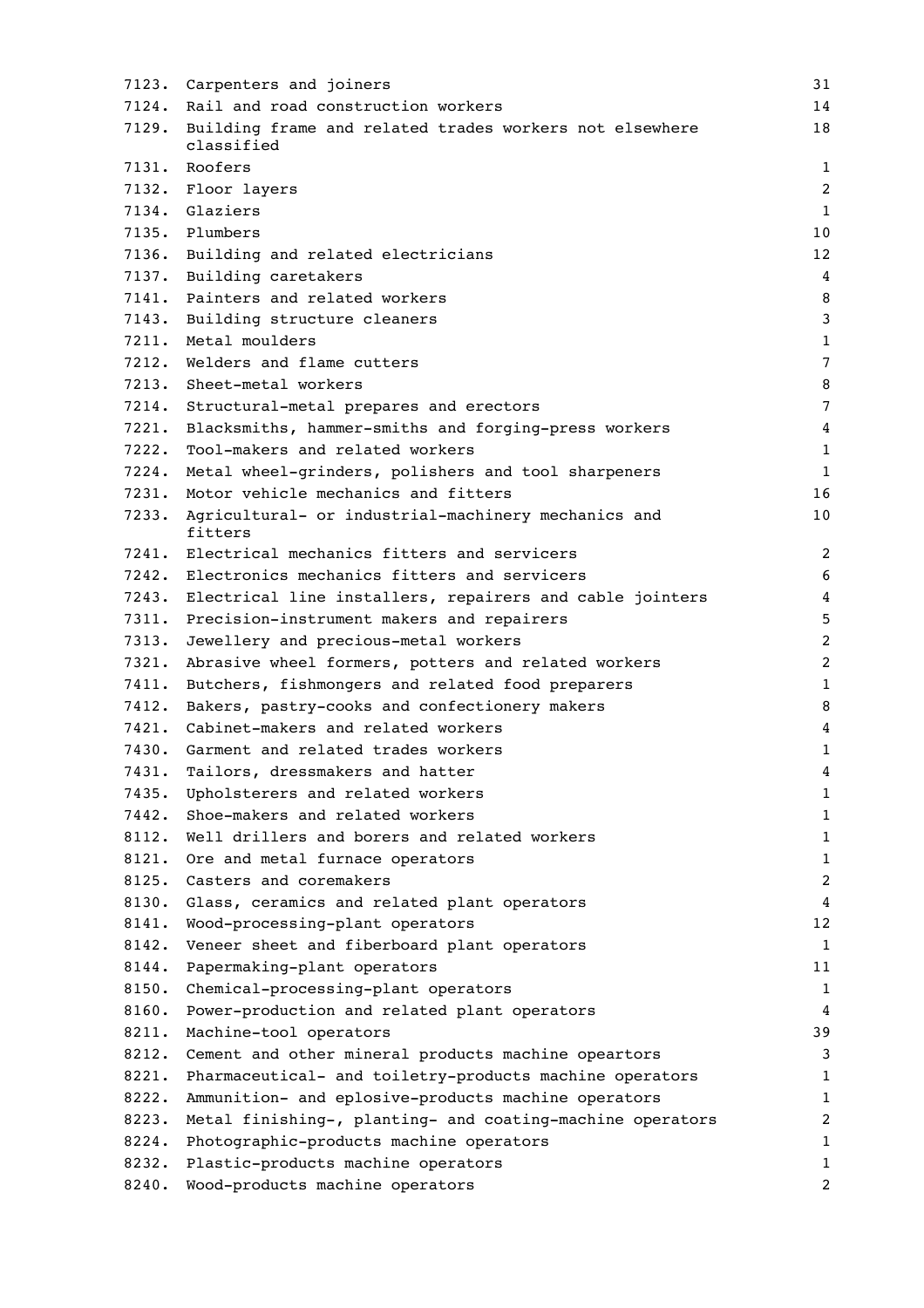| 8251. | Printing-machine opeartors                                                       | 4              |
|-------|----------------------------------------------------------------------------------|----------------|
| 8253. | Paper-products machine opeartors                                                 | $\mathbf{1}$   |
| 8263. | Sewing-machine opeartors                                                         | $\overline{2}$ |
| 8269. | Tetile-, fur- and leather-products machine operators not<br>elsewhere classified | 2              |
| 8271. | Meat- and fish-processing-machine operators                                      | 3              |
| 8273. | Grain- and spice-milling-machine operators                                       | 1              |
| 8276. | Sugar production machine operators                                               | $\mathbf{1}$   |
| 8279. | Tobacco production machine operators                                             | $\mathbf{1}$   |
| 8281. | Mechanical-machinery assemblers                                                  | 8              |
| 8282. | Electrical- and electronic-equipment assemblers                                  | 5              |
| 8283. | Metal-, rubber- and plastic-products assembler                                   | 4              |
| 8284. | Wood and related products assemblers                                             | $\overline{2}$ |
| 8290. | Other machine operators and assemblers                                           | 3              |
| 8311. | Locomotive-engine drivers                                                        | 7              |
| 8312. | Railway brakers, signallers and shunters                                         | 2              |
| 8321. | Car, taxi and van drivers                                                        | 5              |
| 8322. | Bus and tram drivers                                                             | 10             |
| 8323. | Heavy truck and lorry drivers                                                    | 34             |
| 8330. | Agricultural and other mobile-plant operators                                    | $\mathbf{1}$   |
| 8331. | Motorised farm and forestry plant operators                                      | 3              |
| 8332. | Earth-moving- and related plant operators                                        | 3              |
| 8333. | Crane, hoist and related plant operators                                         | $\mathbf{1}$   |
| 8334. | Lifting-truck operators                                                          | 4              |
| 8340. | Ships' deck crews and related workers                                            | $\overline{2}$ |
| 9110. | Street vedors and market salespersons                                            | $\mathbf{1}$   |
| 9122. | Helpers and cleaners in offices, hotels and other<br>establishments              | $\mathbf{1}$   |
| 9130. | Helpers in restaurants                                                           | 2              |
| 9142. | Doorkeepers and related workers                                                  | 4              |
| 9150. | Garbage collectors and related labourers                                         | 3              |
| 9190. | Other sales and sevices elementary occupations                                   | 1              |
| 9330. | Transport labourers and freight handlers                                         | 3              |
| 9999. | INAP/NA                                                                          | 114            |
|       |                                                                                  |                |

Range of Valid Data Values: 110-9999 Range of Invalid Data Values: 999 Summary Statistics: Valid 1137 ; Variable Format: numeric

### **Q29. Father: Self-employed or employee**

*Were your father an employee or self-employed?*

| Value Label    |               | Frequency |
|----------------|---------------|-----------|
| 1.             | Self-employed | 273       |
| 2.             | Emplayee      | 782       |
| $\mathbf{3}$ . | Don't know    | 33        |
| 9.             | INAP/NA       | 49        |

Range of Valid Data Values: 1-3 Range of Invalid Data Values: 9 Summary Statistics: Valid 1088 ;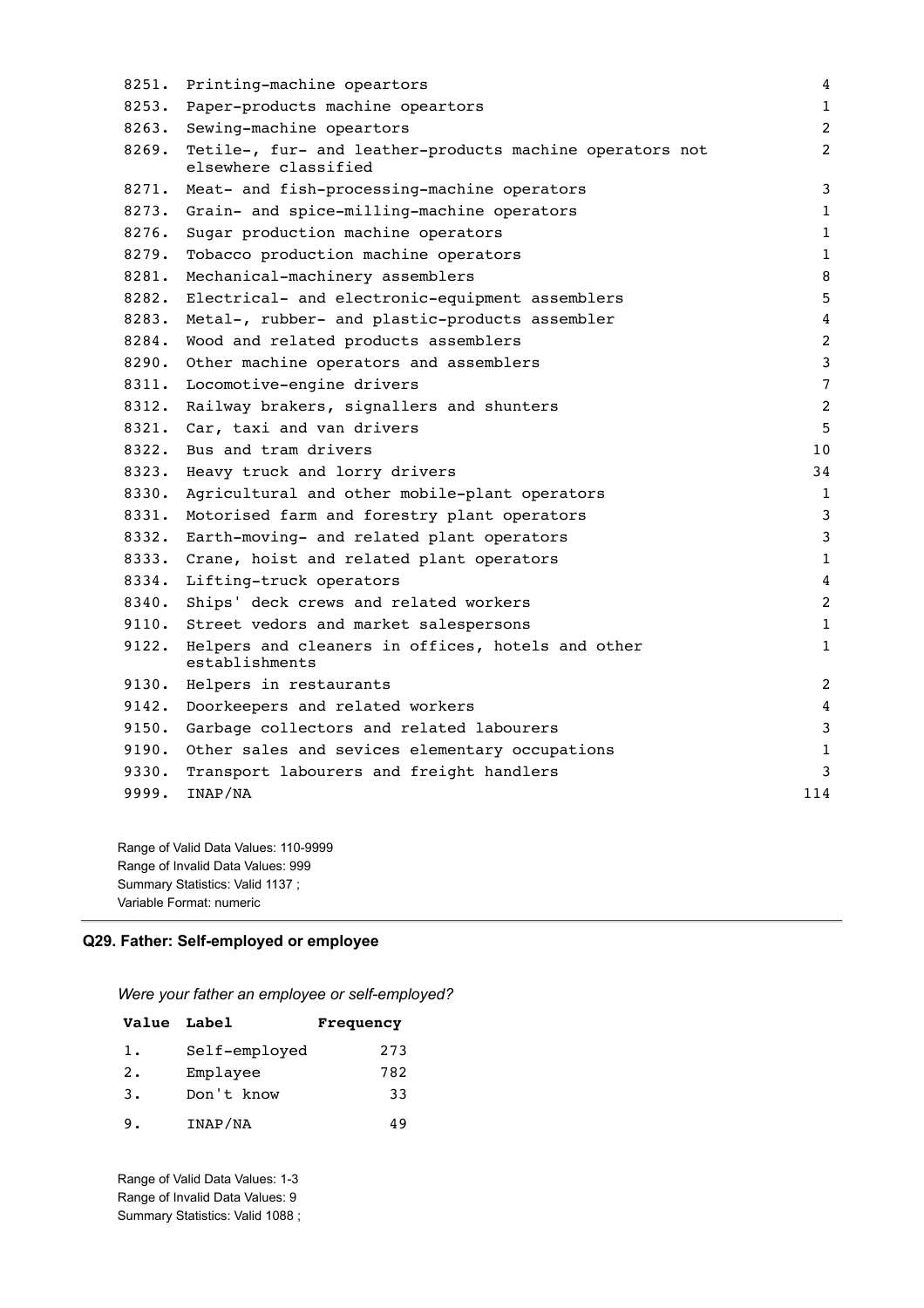#### **Q30. Father: Private or public sector**

|  |  |  |  |  |  |  | Do your father mainly work in the private or public sector? |
|--|--|--|--|--|--|--|-------------------------------------------------------------|
|--|--|--|--|--|--|--|-------------------------------------------------------------|

| Value Label |                            | Frequency |
|-------------|----------------------------|-----------|
| 1.          | Public sector              | 204       |
| 2.          | Corporation owned by state | 147       |
| 3.          | Private sector             | 640       |
| 8.          | Don't know                 | 87        |
| 9.          | INAP/NA                    | 59        |
|             |                            |           |

Range of Valid Data Values: 1-8 Range of Invalid Data Values: 9 Summary Statistics: Valid 1078 ; Variable Format: numeric

#### **Q31. Mother: Gainfully employed**

*When you were 16 years old, did your mother work outside the household? If your mother did not work when you were 16 years old, did your mother work before? If she worked before, when did she stop working? (Please tick one box)*

| Value Label |                                                                                             | Frequency |
|-------------|---------------------------------------------------------------------------------------------|-----------|
| $1$ .       | Yes, my mother did have a job when I was 16 years                                           | 741       |
| $2 \cdot$   | No, my mother never had a job outside the household                                         | 159       |
| 3.          | No, my mother stopped working before she got married                                        | 27        |
| 4.          | No, my mother stopped working after whe got married, but<br>before her first child was born | 45        |
| 5.          | No, my mother stopped working after her first child was<br>born                             | 75        |
| 8.          | Don't know                                                                                  | 66        |
| 9.          | NA                                                                                          | 24        |
|             | Range of Valid Data Values: 1-8<br>Range of Invalid Data Values: 9                          |           |
|             | Summary Statistics: Valid 1113 :                                                            |           |

#### **Q32. Mother - Socio-economic classification**

Variable Format: numeric

Now some questions about your parents employment situation in your youth (when you were about 16 years old).

*What occupation did your mother have when you were 16 years old?*

| <b>Value</b> Label |                                           | Frequency |
|--------------------|-------------------------------------------|-----------|
| 11.                | Unskilled employees in goods production   | 73        |
| 12.                | Unskilled employees in service production | 278       |
| 21.                | Skilled employees in goods production     | 16        |
| 22.                | Skilled employees in service production   | 75        |
| 36.                | Assistant non-manual employees            | 120       |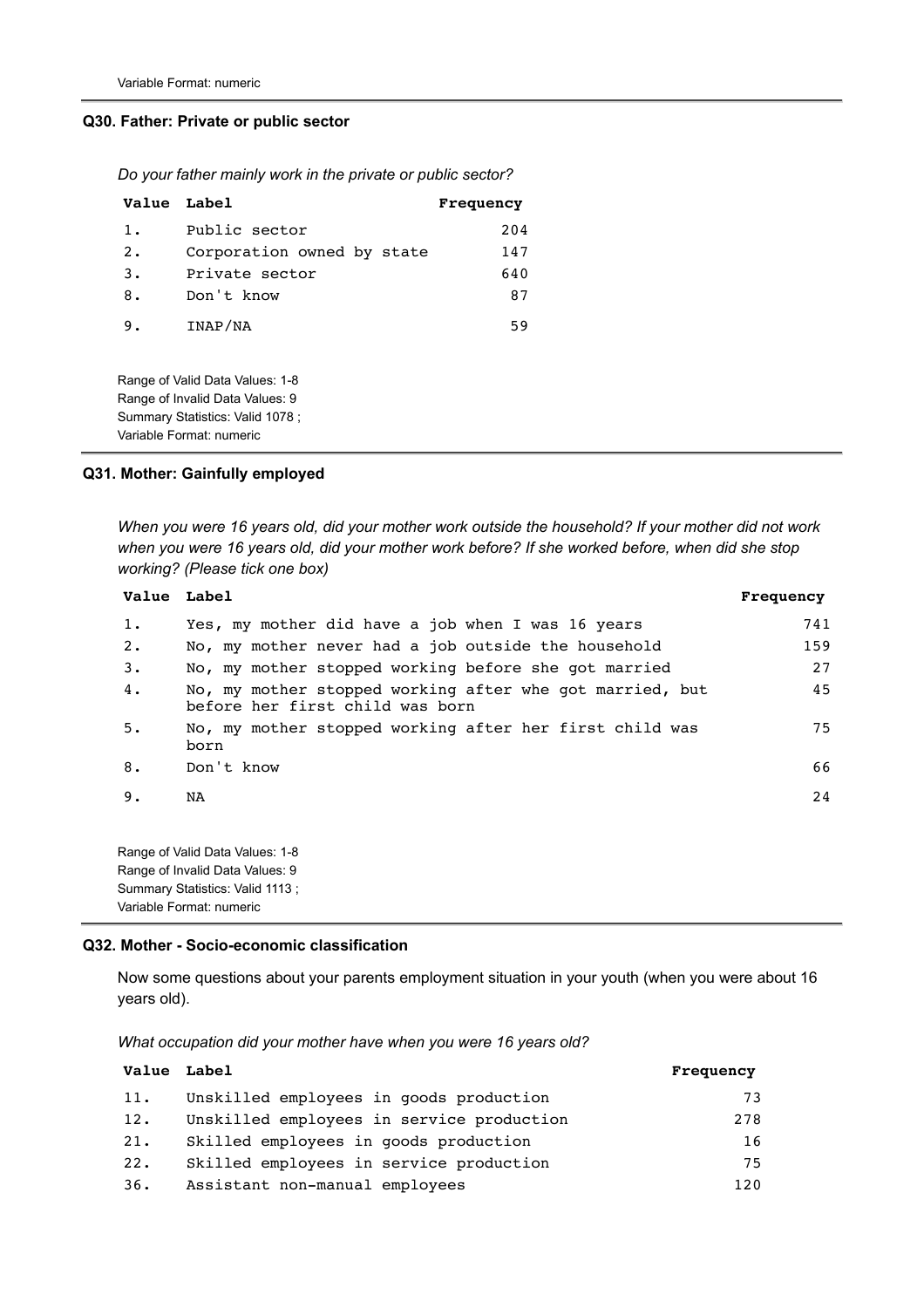| 46. | Intermediate non-manual employees |                                                     | 151 |
|-----|-----------------------------------|-----------------------------------------------------|-----|
| 56. |                                   | Professionals and other higher non-manual employees | 40  |
| 57. | Upper-level executives            |                                                     | 4   |
| 79. | Entrepreneurs                     |                                                     | 67  |
| 89. | Farmers                           |                                                     | 27  |
| 99. | NA                                |                                                     | 286 |
|     | Range of Valid Data Values: 11-89 |                                                     |     |

### **Q33\_1. Mother: Occupation: SSYK code pos 1**

Range of Invalid Data Values: 99 Summary Statistics: Valid 851 ; Variable Format: numeric

*What kind of production/operation were in the place your mother worked? Mother: Occupation, SSYK (Swedish Standard Classification of Occupations) code pos. 1*

| Value Label |                                            | Frequency |
|-------------|--------------------------------------------|-----------|
| $1$ .       | Managers and senior officials              | 25        |
| 2.          | Professional                               | 96        |
| 3.          | Technicians and associate professionals    | 106       |
| 4.          | Office- and customer service work          | 127       |
| 5.          | Service workers and shop sales workers     | 264       |
| 6.          | Skilled agricultural and fishery workers   | 43        |
| 7.          | Craft and related trades workers           | 12        |
| 8.          | Plant and machine operators and assemblers | 73        |
| 9.          | Elementary occupations                     | 96        |
| 99.         | INAP/NA                                    | 295       |

Range of Valid Data Values: 1-9 Range of Invalid Data Values: 99 Summary Statistics: Valid 842 ; Variable Format: numeric

### **Q33\_2. Mother: Occupation: SSYK code pos 1-2**

*What kind of production/operation were in the place your mother worked? Mother: Occupation, SSYK (Swedish Standard Classification of Occupations) code pos. 1-2*

| Value Label |                                                                 | Frequency |
|-------------|-----------------------------------------------------------------|-----------|
| 12.         | Corporate managers                                              | 6         |
| 13.         | Managers of small enterprises                                   | 19        |
| 21.         | Physical, mathematical and engineering science<br>professionals | 5         |
| 22.         | Life science and health professionals                           | 19        |
| 23.         | Teaching professionals                                          | 41        |
| 24.         | Other professionals                                             | 31        |
| 31.         | Physical and engineering science associate professionals        | 7         |
| 32.         | Life science and health associate professionals                 | 45        |
| 33.         | Teaching associate professionals                                | 25        |
| 34.         | Other associate professionals                                   | 29        |
| 41.         | Office clerks                                                   | 99        |
|             |                                                                 |           |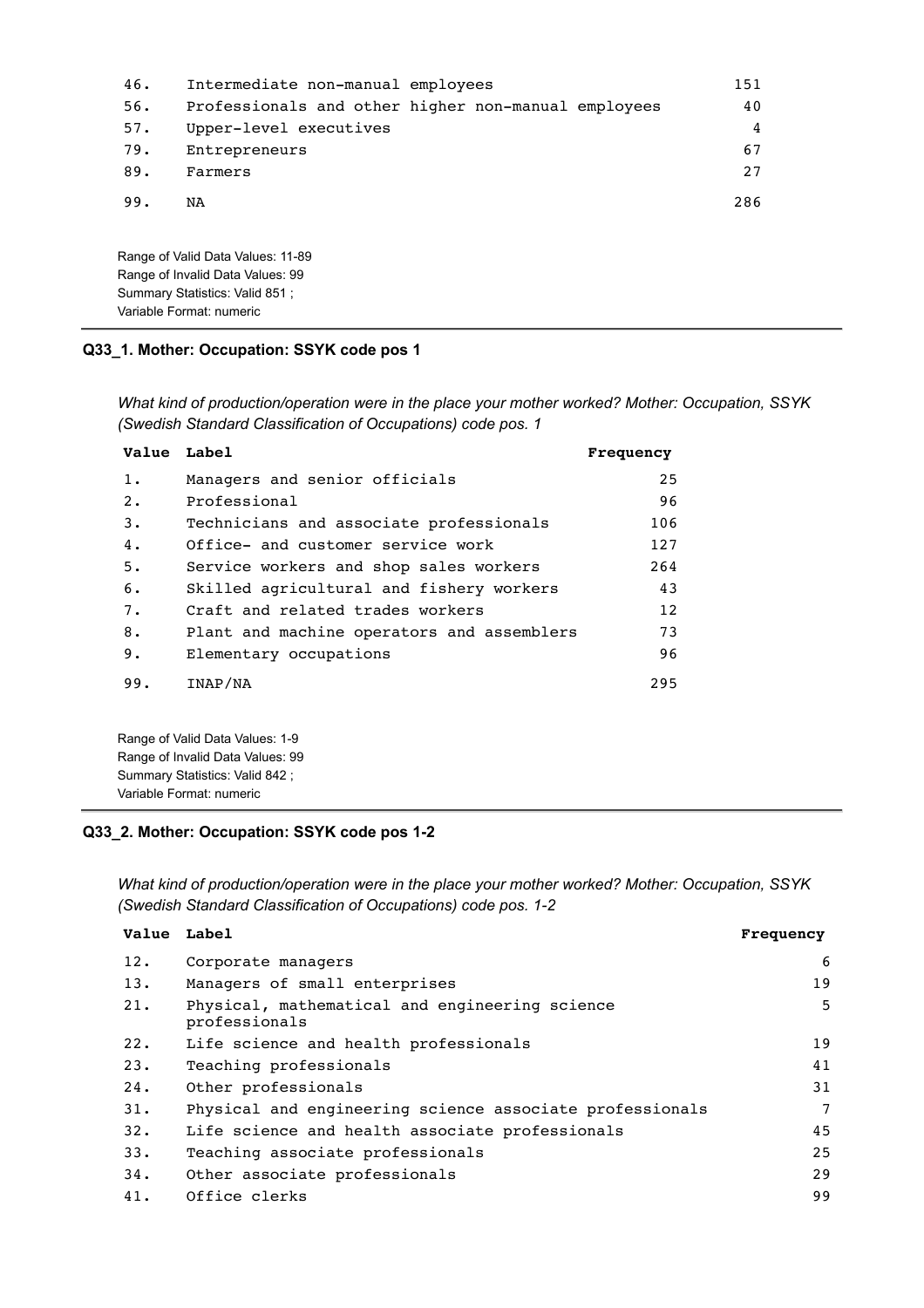| Customer services clerks                                          | 28           |
|-------------------------------------------------------------------|--------------|
| Personal and protective service workers                           | 192          |
| Models, salespersons and demonstrators                            | 72           |
| Skilled agricultural and fishery workers                          | 43           |
| Extraction and building trades workers                            | $\mathbf{1}$ |
| Metal, machinery and related trades workers                       | 2            |
| Other craft and related trades workers                            | 9            |
| Stationary-plant and related operators                            | 8            |
| Machine operators and assemblers                                  | 62           |
| Drivers and mobile-plant operators                                | 3            |
| Sales and services elementary occupations                         | 88           |
| Agricultural, fishery and related labourers                       | 4            |
| Labourers in mining, construction, manufacturing and<br>transport | 4            |
| INAP/NA                                                           | 295          |
|                                                                   |              |

Range of Valid Data Values: 12-93 Range of Invalid Data Values: 99 Summary Statistics: Valid 842 ; Variable Format: numeric

## **Q33\_3. Mother: Occupation: SSYK code pos 1-3**

*What kind of production/operation were in the place your mother worked? Mother: Occupation, SSYK (Swedish Standard Classification of Occupations) code pos. 1-3*

| Value Label |                                                                    | Frequency      |
|-------------|--------------------------------------------------------------------|----------------|
| 121.        | Directors and chief executives                                     | 1              |
| 122.        | Production and operations managers                                 | $\overline{4}$ |
| 123.        | Other specialist managers                                          | $1\,$          |
| 131.        | Managers of small enterprises                                      | 19             |
| 211.        | Phycisists, chemists and related professionals                     | $\mathbf 1$    |
| 212.        | Mathematicians and statisticians                                   | $\mathbf{1}$   |
| 213.        | Computing professionals                                            | $\overline{2}$ |
| 214.        | Architects, engineers and related professionals                    | $\mathbf 1$    |
| 222.        | Health professionals (except nursing)                              | 9              |
| 223.        | Nursing and midwifery professionals                                | 10             |
| 231.        | College, university and higher education teaching<br>professionals | $\mathbf{1}$   |
| 232.        | Secondary education teaching professionals                         | 6              |
| 233.        | Primary education teaching professionals                           | 31             |
| 234.        | Special education teaching professionals                           | $\overline{3}$ |
| 241.        | Business professionals                                             | 6              |
| 242.        | Legal professionals                                                | $\overline{2}$ |
| 243.        | Archivists, librarians and related information<br>professionals    | $\overline{2}$ |
| 245.        | Writers and creative or performing artists                         | 5              |
| 247.        | Public service administrative professionals                        | 5              |
| 248.        | Administrative professionals of special-interest<br>organisations  | $\mathbf{1}$   |
| 249.        | Psychologists, social work and related professionals               | 10             |
| 311.        | Physical and engineering science technicians                       | 4              |
|             |                                                                    |                |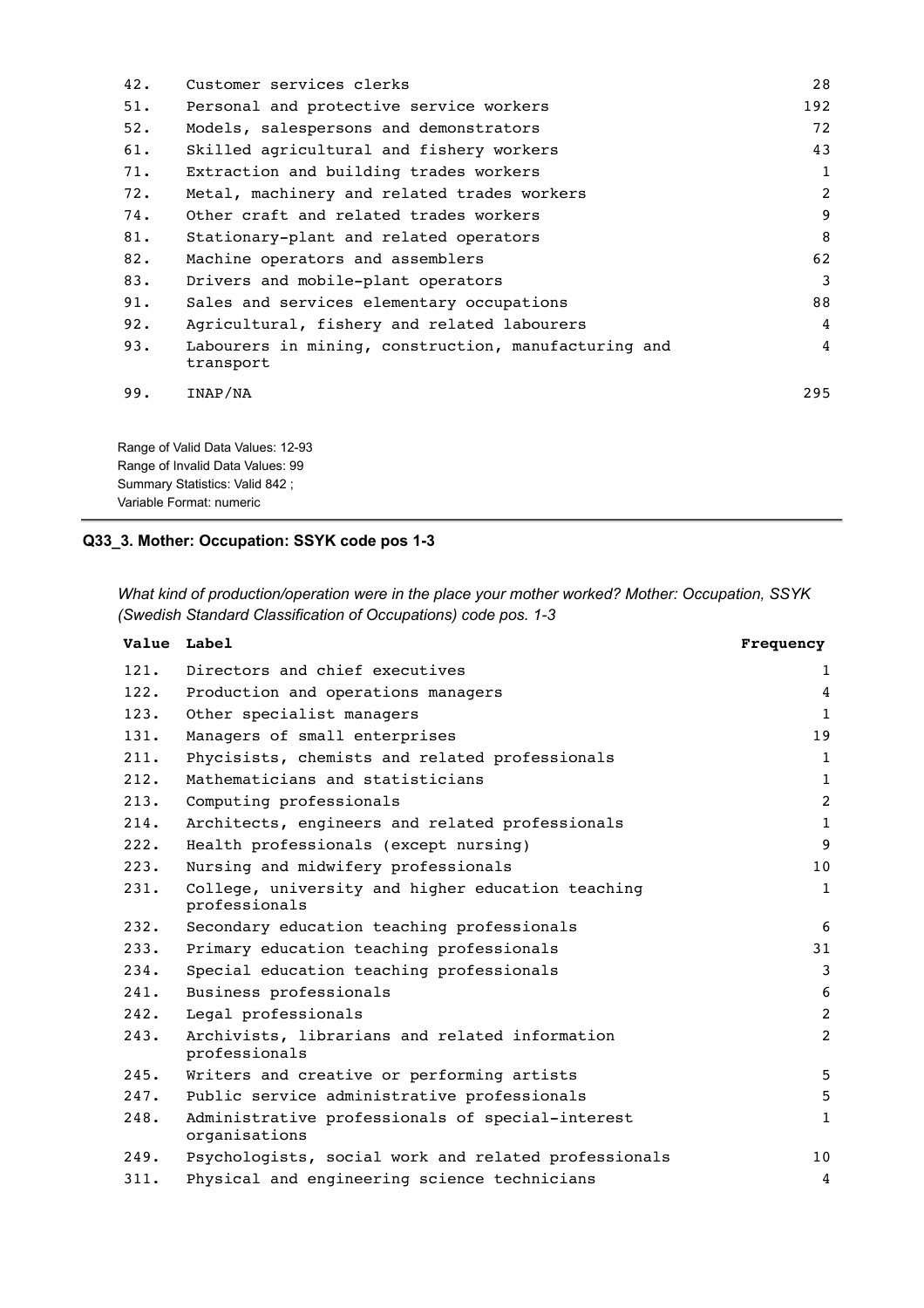| 313. | Optical and electronic equipment operators                                                            | 3              |
|------|-------------------------------------------------------------------------------------------------------|----------------|
| 321. | Agronomy and forestry technicians                                                                     | $\mathbf{1}$   |
| 322. | Health associate professionals (except nursing)                                                       | 11             |
| 323. | Nursing associate professionals                                                                       | 30             |
| 324. | Life science technicians                                                                              | 3              |
| 331. | Pre-primary education teaching associate professionals                                                | 24             |
| 332. | Other teaching associate professionals                                                                | 1              |
| 341. | Finance and sales associate professionals                                                             | 9              |
| 343. | Administrative associate professionals                                                                | 12             |
| 344. | Customs, tax and related government associate<br>professionals                                        | 3              |
| 346. | Social work associate professionals                                                                   | $\overline{c}$ |
| 347. | Artistic, entertainment and sports associate professionals                                            | 3              |
| 411. | Office secretaries and data entry operators                                                           | 31             |
| 412. | Numerical clerks                                                                                      | 10             |
| 413. | Stores and transport clerks                                                                           | 5              |
| 415. | Mail carriers and sporting clerks                                                                     | 6              |
| 419. | Other office clerks                                                                                   | 47             |
| 421. | Cashiers, tellers and related clerks                                                                  | 20             |
| 422. | Client information clerks                                                                             | 8              |
| 511. | Travel attendants and related workers                                                                 | 1              |
| 512. | Housekeeping and restaurant service workers                                                           | 23             |
| 513. | Personal care and related workers                                                                     | 154            |
| 514. | Other personal services workers                                                                       | 12             |
| 515. | Protective services workers                                                                           | 2              |
| 522. | Shop and stall salespersons and demonstrators                                                         | 72             |
| 611. | Market gardeners and crop growers                                                                     | $\overline{7}$ |
| 612. | Animal producers and related workers                                                                  | 10             |
| 613. | Crop and animal producers                                                                             | 26             |
| 711. | Miners, shot firers, stonecutters and carvers                                                         | $\mathbf{1}$   |
| 721. | Metal moulders, welders, sheet-metal workers,<br>structural-metal preparers and related trade workers | 1              |
| 723. | Machinery mechanics and fitters                                                                       | $\mathbf{1}$   |
| 742. | Wood treaters, cabinet-makers and related trades workers                                              | 1              |
| 743. | Garment and related trade workers                                                                     | 8              |
| 813. | Glas and chemical-processing-plant operators                                                          | $\overline{c}$ |
| 814. | Wood-processing- and papermaking-plant operators                                                      | 6              |
| 821. | Metal- and mineral-products machine operators                                                         | 7              |
| 822. | Chemical-products machine operators                                                                   | $\mathbf{1}$   |
| 823. | Rubber- and plaxtic-products machine operators                                                        | $\mathbf{1}$   |
| 825. | Printing-, binding- and paper-products machine operators                                              | 2              |
| 826. | Textile-, fur- and leather-products machine operators                                                 | 33             |
| 827. | Food and related products machine operators                                                           | 8              |
| 828. | Assemblers                                                                                            | 7              |
| 829. | Other machine operators and assemblers                                                                | 3              |
| 832. | Motor-vehicle drivers                                                                                 | 3              |
| 912. | Helpers and cleaners                                                                                  | 61             |
| 913. | Helpers in reataurant                                                                                 | 23             |
| 914. | Doorkeepers, newspaper and package deliverers and related                                             | 4              |
|      | workers                                                                                               |                |
| 921. | Agricultural, fishery and related labourers                                                           | 4              |
| 932. | Manufacturing labourers                                                                               | 3              |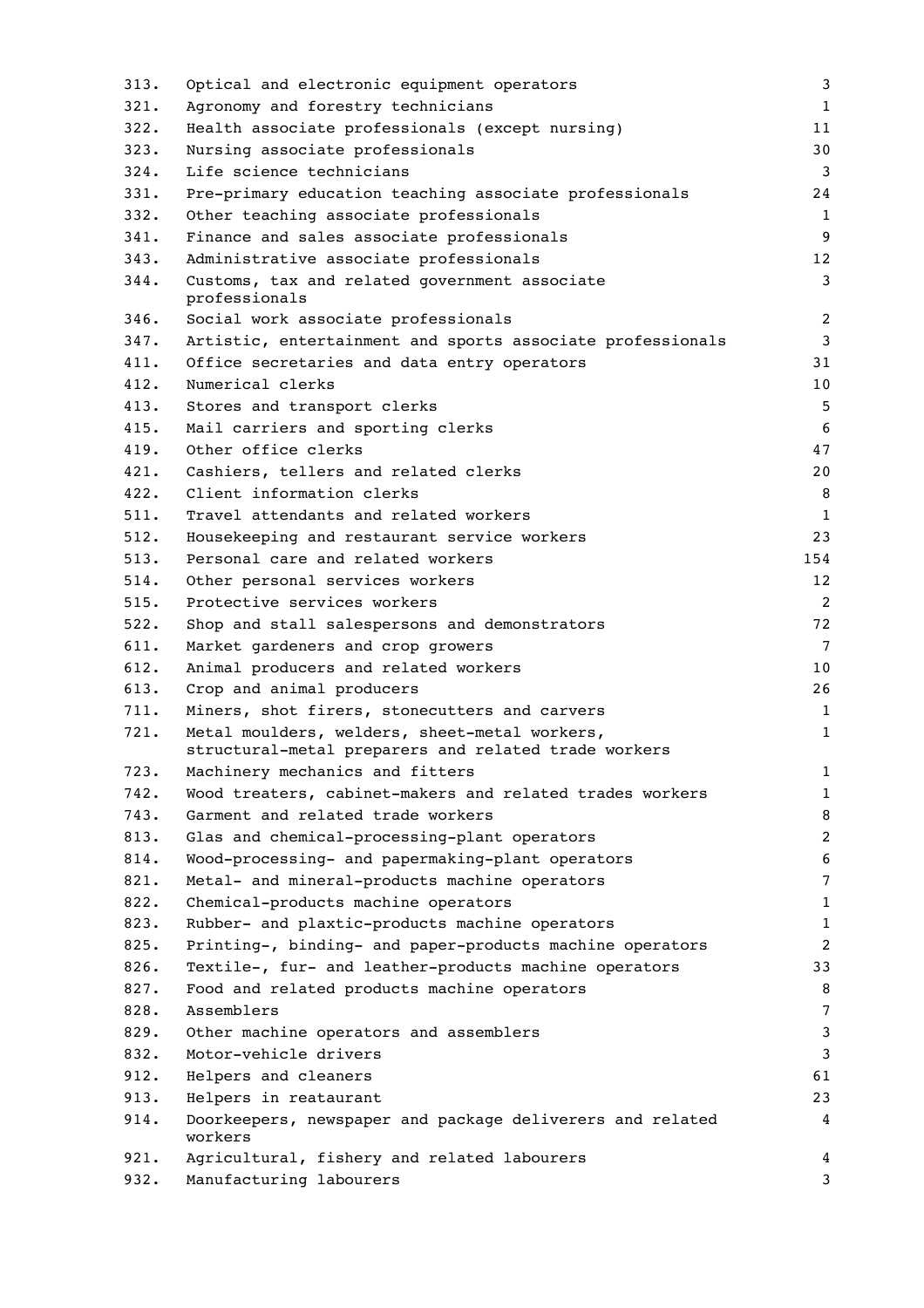999. INAP/NA 295

Range of Valid Data Values: 121-933 Range of Invalid Data Values: 999 Summary Statistics: Valid 842 ; Min. 121 ; Max. 933 Variable Format: numeric

### **Q33\_4. Mother: Occupation: SSYK code pos 1-4**

*What kind of production/operation were in the place your mother worked? Mother: Occupation, SSYK (Swedish Standard Classification of Occupations) code pos. 1-4*

| Value Label |                                                                                                                                    | Frequency      |
|-------------|------------------------------------------------------------------------------------------------------------------------------------|----------------|
|             | 1210. Directors and chief executives                                                                                               | $\mathbf{1}$   |
|             | 1222. Production and operations managers in manufacturing                                                                          | $\mathbf{1}$   |
|             | 1224. Production and operations managers in wholesale and retail<br>trade, hotels and restaurants, transport and<br>communications | $\mathbf{1}$   |
| 1226.       | Production and operations managers in public<br>administration                                                                     | $\mathbf{1}$   |
|             | 1227. Production and operations managers in education                                                                              | $\mathbf{1}$   |
|             | 1231. Finance and administration managers                                                                                          | $\mathbf{1}$   |
| 1311.       | Managers of small enterprises in agriculture, hunting,<br>forestry and fishing                                                     | $\mathbf{1}$   |
| 1314.       | Managers of small enterprises in wholesale and retail<br>trade, hotels and restaurants, transport and<br>communications            | 10             |
| 1315.       | Managers of small enterprises in business services<br>enterprises                                                                  | $\mathbf{1}$   |
| 1317.       | Managers of small enterprises in education                                                                                         | $\mathbf{1}$   |
| 1318.       | Managers of small enterprises in health and social work                                                                            | $\mathbf{1}$   |
| 1319.       | Managers of small enterprises not elsewhere classified                                                                             | 5              |
| 2113.       | Chemists                                                                                                                           | 1              |
| 2122.       | Statisticians                                                                                                                      | $\mathbf{1}$   |
| 2131.       | Computer system designers, analysts and programmers                                                                                | 2              |
| 2146.       | Chemical engineers                                                                                                                 | $\mathbf{1}$   |
| 2220.       | Health professionals (except nursing)                                                                                              | $\mathbf{1}$   |
| 2221.       | Medical doctors                                                                                                                    | 3              |
| 2222.       | Dentists                                                                                                                           | $\mathbf{1}$   |
| 2223.       | Veterinarians                                                                                                                      | $\mathbf{1}$   |
| 2224.       | Pharmacists                                                                                                                        | 3              |
| 2231.       | Midwives                                                                                                                           | 3              |
|             | 2233. Emergency room nurses                                                                                                        | $\mathbf{1}$   |
|             | 2234. Peadiatric nurses                                                                                                            | $\mathbf{1}$   |
|             | 2235. District nurses                                                                                                              | 5              |
|             | 2310. College university and higher education teaching<br>professionals                                                            | $\mathbf{1}$   |
| 2321.       | Teaching professionals, academic subjects                                                                                          | $\overline{c}$ |
| 2322.       | Vocational teaching professional                                                                                                   | $\mathbf{1}$   |
| 2323.       | Teaching professionals, artistic and practical subjects                                                                            | 3              |
| 2330.       | Primary education teaching professionals                                                                                           | 31             |
| 2340.       | Special education teaching professionals                                                                                           | 3              |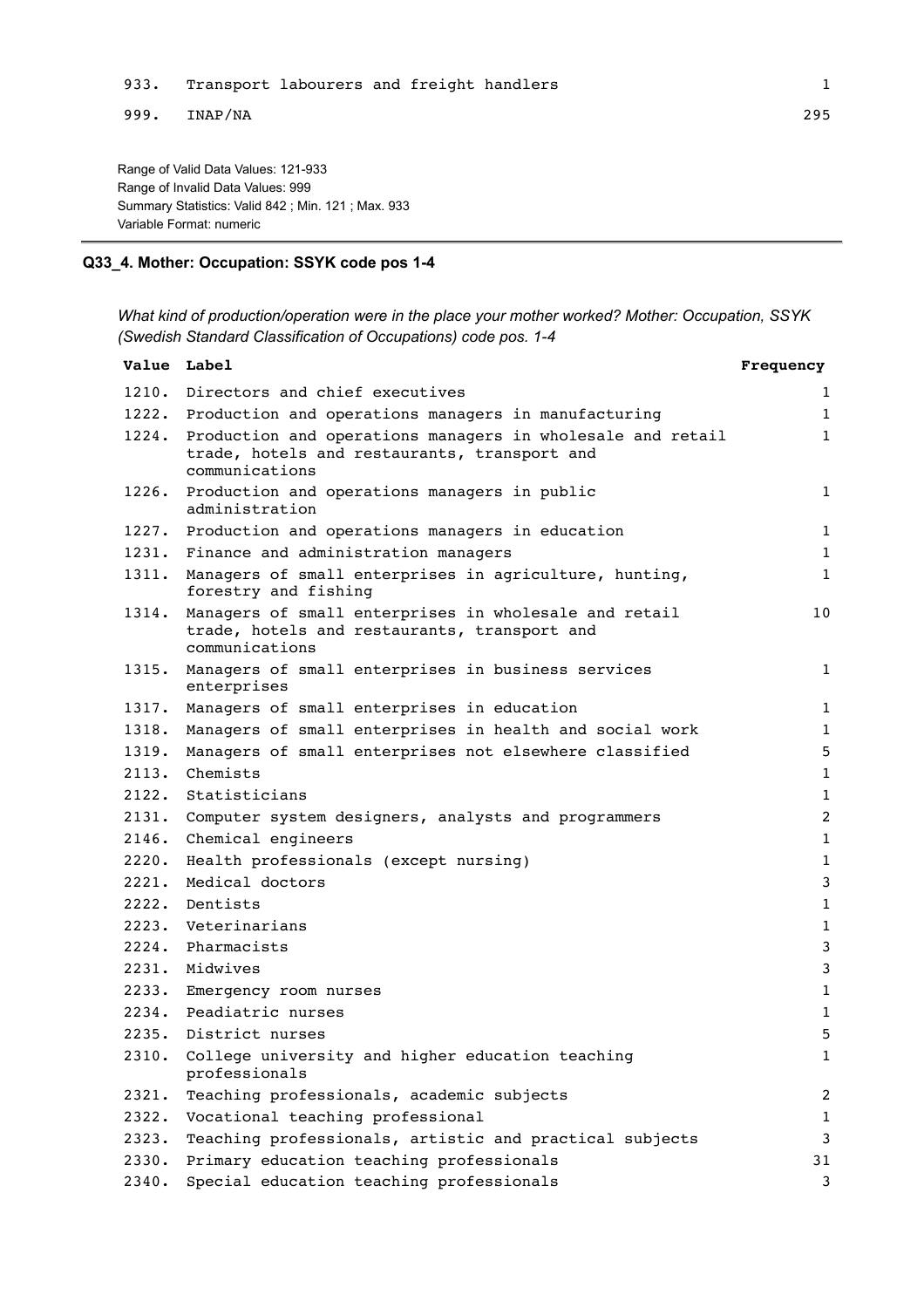| 2411. | Accountants                                                              | $\overline{4}$ |
|-------|--------------------------------------------------------------------------|----------------|
| 2412. | Personnel and careers professionals                                      | $\overline{c}$ |
|       | 2423. Corporate legal officers                                           | $\overline{c}$ |
|       | 2431. Archivists and curators                                            | $\mathbf{1}$   |
| 2432. | Librarians and related information professionals                         | $\mathbf 1$    |
| 2451. | Authors, journalists and related professionals                           | $\overline{c}$ |
| 2453. | Composers, musicians and singers                                         | $\mathbf{1}$   |
| 2456. | Designers                                                                | $\overline{c}$ |
| 2470. | Public service administrative professionals                              | 5              |
| 2480. | Administrative professional of special-interest<br>organisations         | $\mathbf{1}$   |
| 2491. | Psychologists and related professionals                                  | $\overline{c}$ |
| 2492. | Social work professionals                                                | 8              |
| 3118. | Draughtspersons                                                          | 3              |
| 3119. | Physical and engineering science technicians not elsewhere<br>classified | 1              |
| 3134. | Medical equipment operators and technicians                              | 3              |
|       | 3211. Agronomy and horiticultural technicians                            | $\mathbf 1$    |
| 3221. | Occupational therapists                                                  | $\overline{4}$ |
| 3222. | Hygienists, health and enviromental officers                             | $\mathbf 1$    |
| 3225. | Dental Hygienists                                                        | 3              |
| 3226. | Physiotherapists and related associate professionals                     | 3              |
| 3231. | Medical care nurses                                                      | $\overline{c}$ |
|       | 3233. Geriatric nurses                                                   | $\mathbf{1}$   |
|       | 3235. Radiology nurses                                                   | $\overline{2}$ |
| 3239. | Nursing associate professionals not elsewhere classified                 | 25             |
| 3240. | Life science technicians                                                 | 3              |
| 3310. | Pre-primary education teaching associate professionals                   | 24             |
| 3320. | Other teaching associate professionals                                   | 1              |
| 3412. | Insurance representatives                                                | $\mathbf 1$    |
| 3415. | Technical and commercial sales representatives                           | $\mathbf 1$    |
| 3418. | Banking associate professionals                                          | 7              |
| 3431. | Administrative secretaries and related associate<br>professionals        | 7              |
|       | 3433. Bookkeepers                                                        | 5              |
|       | 3443. Government social benefits officials                               | 3              |
|       | 3462. Recreation officers and related associate professionals            | 2              |
|       | 3470. Artistic, entertainment and sports associate professionals         | $\mathbf 1$    |
|       | 3471. Decorators and commercial designers                                | 1              |
| 3475. | Athletes, sportspersons and related associate<br>professionals           | $\mathbf 1$    |
|       | 4111. Date entry operators                                               | 1              |
|       | 4112. Office secretaries                                                 | 30             |
|       | 4120. Numerical clerks                                                   | 10             |
|       | 4131. Stock clerks and storekeepers                                      | 3              |
| 4132. | Transport clerks                                                         | 2              |
|       | 4150. Mail carriers and sorting clerks                                   | 6              |
|       | 4190. Other office clerks                                                | 47             |
|       | 4211. Cashiers and ticket clerks                                         | $\overline{7}$ |
| 4212. | Tellers and other counter clerks                                         | 13             |
| 4222. | Receptionists                                                            | 3              |
| 4223. | Telephone switchboard operators                                          | 5              |
| 5112. | Transport conductors                                                     | 1              |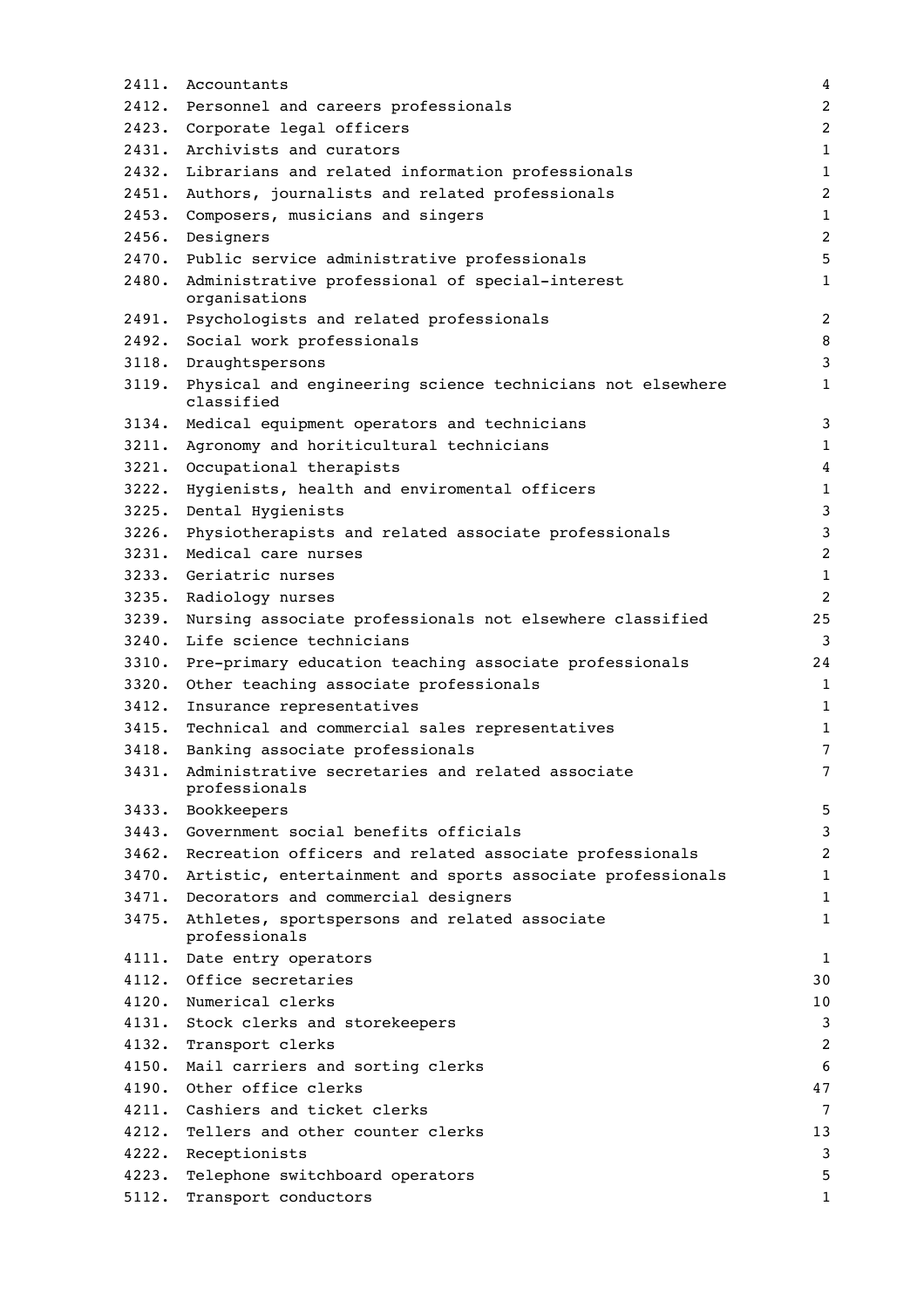| 5121. | Shop salesperson, food stores                                                    | 3              |
|-------|----------------------------------------------------------------------------------|----------------|
| 5122. | Cooks                                                                            | 17             |
| 5123. | Waiters, waitresses and bartenders                                               | 3              |
| 5131. | Child-care workers                                                               | 32             |
| 5132. | Assistant nurses and hospital ward assistants                                    | 34             |
| 5133. | Home-based personal care and related workers                                     | 78             |
| 5134. | Attendants, psychiatric care                                                     | 6              |
| 5135. | Dental nurses                                                                    | 3              |
| 5139. | Personal care and related workers not elsewhere classified                       | $\mathbf{1}$   |
| 5141. | Hairdressers, barbers, beauticians and related workers                           | 12             |
| 5152. | Security quards and patrolmen                                                    | $\mathbf{1}$   |
| 5159. | Protective service workers not elsewhere classified                              | 1              |
| 5221. | Shop salespersons, food stores                                                   | 47             |
| 5222. | Shop salespersons, non-food stores                                               | 19             |
|       | 5223. Café-keepers                                                               | 3              |
| 5224. | Salesperson, stalls                                                              | $\overline{c}$ |
| 5227. | Demonstrators and telephone salespersons                                         | 1              |
| 6111. | Field crop and vegetable growers                                                 | $\mathbf 1$    |
| 6112. | Horticultural and nursery growers                                                | 5              |
| 6113. | Gardeners, parks and grounds                                                     | $1\,$          |
| 6121. | Dairy and livestock producers                                                    | 10             |
| 6130. | Crop and animal producers                                                        | 26             |
| 7111. | Miners, shot firers, stonecutters and carvers                                    | 1              |
| 7214. | Structural-metal prepares and erectors                                           | 1              |
| 7231. | Motor vehicle mechanics and fitters                                              | $1\,$          |
| 7420. | Wood treaters, cabinet-makers and related trades workers                         | 1              |
| 7431. | Tailors, dressmakers and hatter                                                  | 6              |
| 7432. | Furriers and related workers                                                     | $\mathbf 1$    |
| 7434. | Sewers and related workers                                                       | 1              |
| 8130. | Glass, ceramics and related plant operators                                      | $\overline{c}$ |
| 8141. | Wood-processing-plant operators                                                  | $\overline{c}$ |
| 8144. | Papermaking-plant operators                                                      | 4              |
| 8211. | Machine-tool operators                                                           | 7              |
| 8221. | Pharmaceutical- and toiletry-products machine operators                          | $\mathbf 1$    |
| 8231. | Rubber-products machine operators                                                | $\mathbf 1$    |
| 8251. | Printing-machine opeartors                                                       | $\mathbf 1$    |
| 8253. | Paper-products machine opeartors                                                 | 1              |
| 8261. | Fibre-preparing-, spinning- and winding-machine operators                        | $\mathbf 1$    |
| 8262. | Weaving- and knitting-machine operators                                          | 3              |
| 8263. | Sewing-machine opeartors                                                         | 15             |
| 8264. | Bleaching-, dyeing- and cleaning-machine operator                                | 9              |
| 8265. | Shoemaking- and related machine operators                                        | 3              |
| 8269. | Tetile-, fur- and leather-products machine operators not<br>elsewhere classified | 2              |
| 8271. | Meat- and fish-processing-machine operators                                      | 3              |
| 8274. | Baked-goods, cereal and chokolate-products machine<br>operators                  | 3              |
| 8278. | Brewers, wine and other beverage machine operators                               | 1              |
| 8279. | Tobacco production machine operators                                             | $\mathbf 1$    |
| 8281. | Mechanical-machinery assemblers                                                  | $\overline{c}$ |
| 8282. | Electrical- and electronic-equipment assemblers                                  | 5              |
| 8290. | Other machine operators and assemblers                                           | 3              |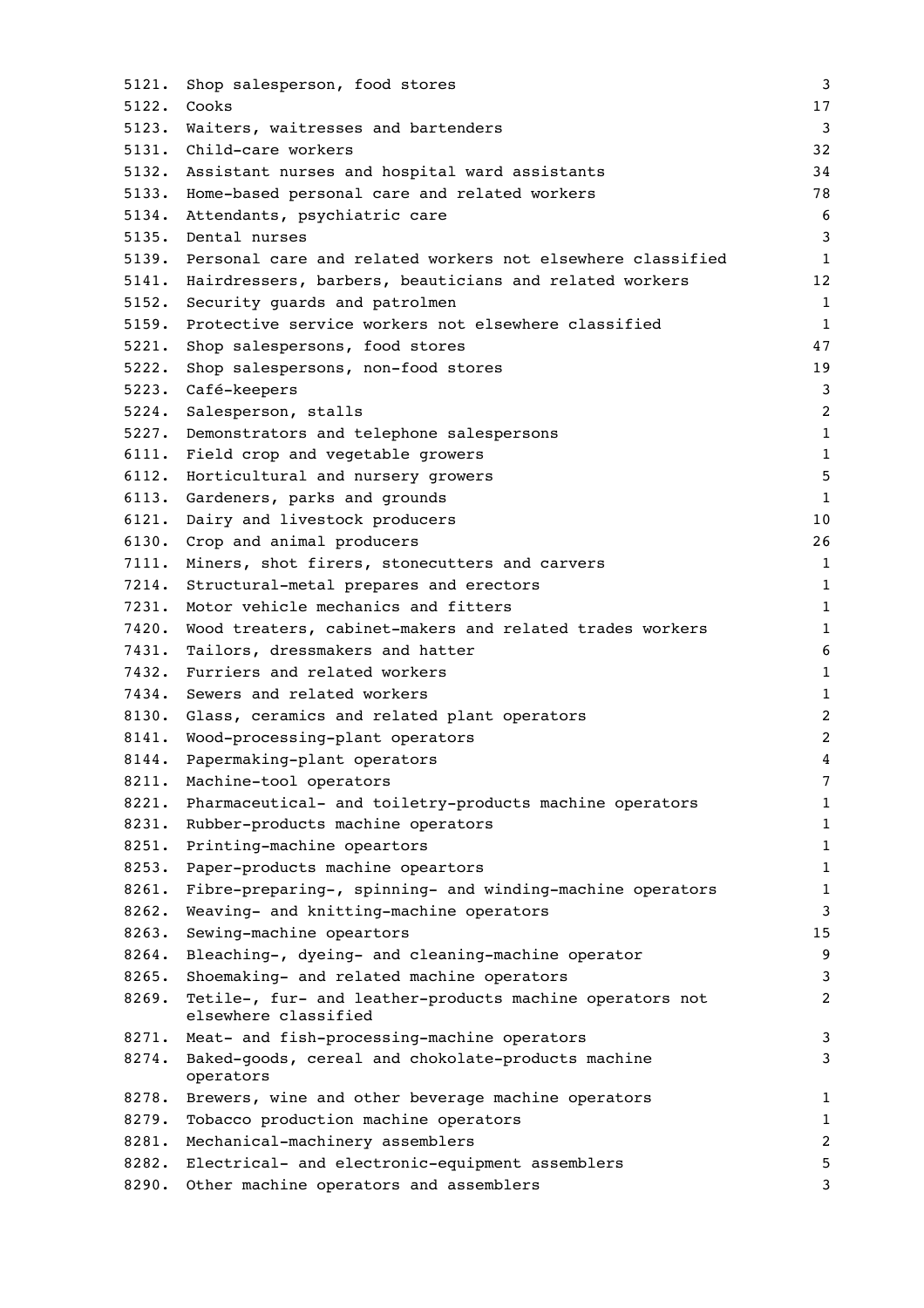|       | 8322. Bus and tram drivers                                          | $\mathbf{1}$  |
|-------|---------------------------------------------------------------------|---------------|
|       | 8323. Heavy truck and lorry drivers                                 | $\mathcal{L}$ |
|       | 9121. Domestic helpers and cleaners                                 | 12            |
| 9122. | Helpers and cleaners in offices, hotels and other<br>establishments | 49            |
|       | 9130. Helpers in restaurants                                        | 23            |
|       | 9141. Newspaper and package deliverers                              | 3             |
|       | 9142. Doorkeepers and related workers                               | $\mathbf{1}$  |
| 9210. | Agricultural, fishery and related labourers                         | 4             |
| 9320. | Manufacturing labourers                                             | 3             |
|       | 9330. Transport labourers and freight handlers                      | $\mathbf{1}$  |
| 9999. | INAP/NA                                                             | 295           |
|       |                                                                     |               |

Range of Valid Data Values: 1210-9330 Range of Invalid Data Values: 9999 Summary Statistics: Valid 842 ; Variable Format: numeric

### **Q34. Mother: Self-employed or employee**

*Were your mother an employee or self-employed?*

| <b>Value Label</b> |                                                                                                                                   | Frequency |
|--------------------|-----------------------------------------------------------------------------------------------------------------------------------|-----------|
| 1.                 | Self-employed                                                                                                                     | 88        |
| 2.                 | Emplayee                                                                                                                          | 788       |
| 8.                 | Don't know                                                                                                                        | 80        |
| 9.                 | INAP/NA                                                                                                                           | 181       |
|                    | Range of Valid Data Values: 1-8<br>Range of Invalid Data Values: 9<br>Summary Statistics: Valid 956 ;<br>Variable Format: numeric |           |

### **Q35. Modern: Offentlig eller privat tjänst**

*Do your mother mainly work in the private or public sector?*

| Value Label |                            | Frequency |
|-------------|----------------------------|-----------|
| 1.          | Public sector              | 351       |
| $2 \cdot$   | Corporation owned by state | 115       |
| 3.          | Private sector             | 376       |
| 8.          | Don't know                 | 106       |
| 9.          | INAP/NA                    | 189       |

Range of Valid Data Values: 1-8 Range of Invalid Data Values: 9 Summary Statistics: Valid 948 ; Variable Format: numeric

### **Q36. Books in household when growing up**

*Approximately how many books did you have in your household when you were 16 years old?*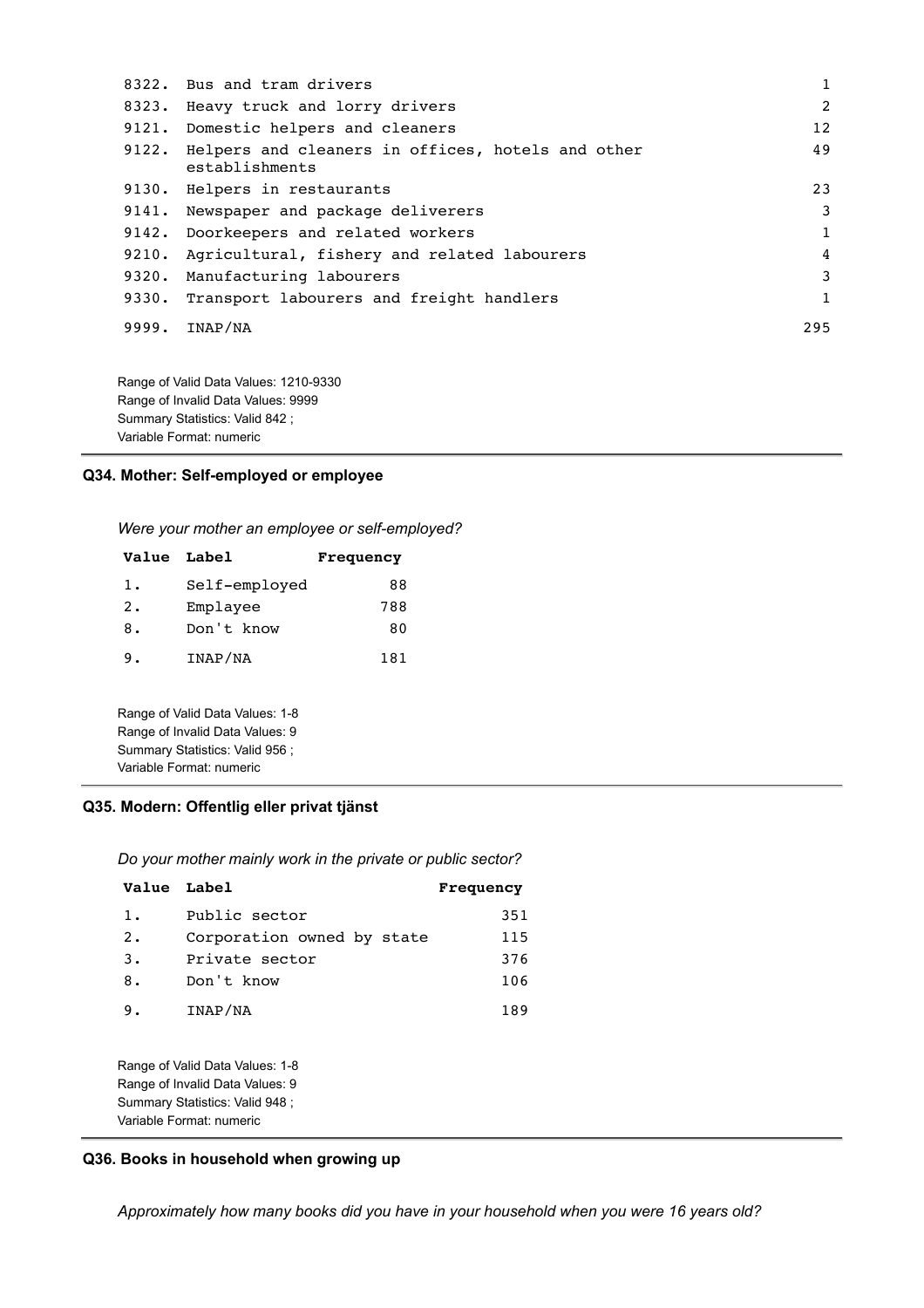| Value Label |                    |  | Frequency |
|-------------|--------------------|--|-----------|
| $1$ .       | None               |  | 12        |
| $2$ .       | A few              |  | 72        |
| 3.          | About 10           |  | 49        |
| 4.          | About 20           |  | 132       |
| 5.          | About 50           |  | 242       |
| 6.          | About 100          |  | 230       |
| 7.          | About 200          |  | 186       |
| 8.          | About 500          |  | 136       |
| 9.          | About 1000 or more |  | 69        |
| 99.         | NA                 |  | 9         |

Range of Valid Data Values: 1-9 Range of Invalid Data Values: 99 Summary Statistics: Valid 1128 ; Variable Format: numeric

#### **Q37. First job: Private or public sector**

And here are some questions about your - after leaving full-time education - first work.

*If you think about your first jobb, did you work in private or public sector?*

| Value Label |                                   | Frequency |
|-------------|-----------------------------------|-----------|
| 1.          | Public sector                     | 336       |
| 2.          | Corporation owned by state        | 108       |
| 3.          | Private sector                    | 644       |
| 8.          | Has never been gainfully employed | 32        |
| -9.         | NA                                | 17        |

Range of Valid Data Values: 1-8 Range of Invalid Data Values: 9 Summary Statistics: Valid 1120 ; Variable Format: numeric

### **Q38. First job: Self-employed or employee**

*Were you an employee or self-employed?*

| Value Label |               | Frequency |
|-------------|---------------|-----------|
| 1.          | Employee      | 1072      |
| 2.          | Self-employed | 18        |
| 9.          | ΝA            |           |

Range of Valid Data Values: 1-2 Range of Invalid Data Values: 9 Summary Statistics: Valid 1090 ; Variable Format: numeric

#### **Q39. First job: Socio-ecomomic classification**

*What was your first occupation?*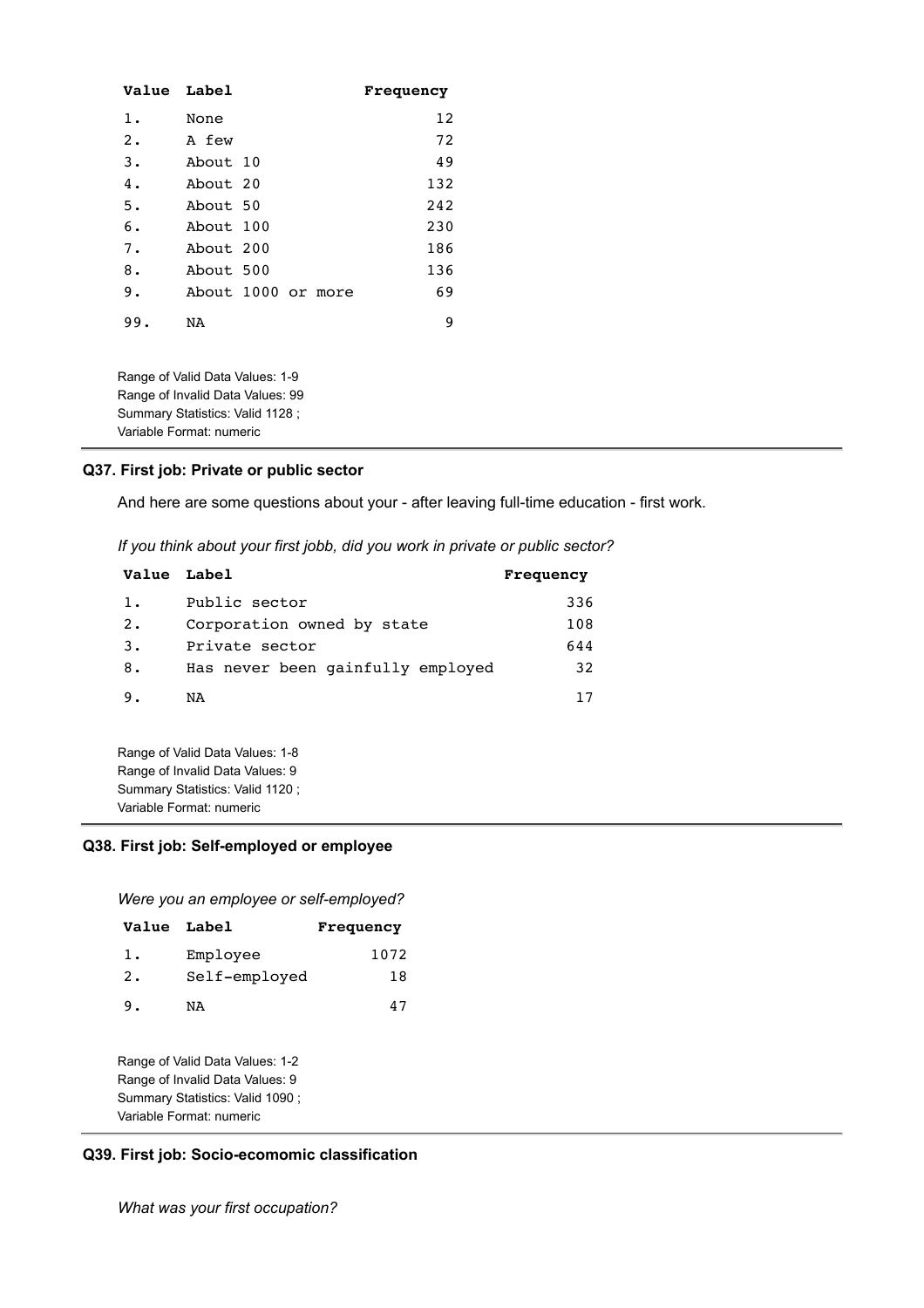| Value Label |                                                                       | Frequency |
|-------------|-----------------------------------------------------------------------|-----------|
| 11.         | Unskilled employees in goods production                               | 134       |
| 12.         | Unskilled employees in service production                             | 361       |
| 21.         | Skilled employees in goods production                                 | 126       |
| 22.         | Skilled employees in service production                               | 73        |
| 36.         | Assistant non-manual employees                                        | 141       |
| 46.         | Intermediate non-manual employees                                     | 156       |
| 56.         | Professionals and other higher non-manual employees                   | 63        |
| 57.         | Upper-level executives                                                | 1         |
| 79.         | Entrepreneurs                                                         | 17        |
| 89.         | Farmers                                                               | 7         |
| 99.         | <b>NA</b>                                                             | 58        |
|             | Range of Valid Data Values: 11-89<br>Range of Invalid Data Values: 99 |           |

**Q40\_1. First job: Occupation: SSYK code pos 1**

Summary Statistics: Valid 1079 ; Variable Format: numeric

*What kind of production/operation were in the place you first worked? First job: Occupation, SSYK (Swedish Standard Classification of Occupations) code pos. 1*

| Value Label |                                            | Frequency |
|-------------|--------------------------------------------|-----------|
| 1.          | Managers and senior officials              | 2         |
| 2.          | Professional                               | 116       |
| 3.          | Technicians and associate professionals    | 117       |
| 4.          | Office- and customer service work          | 147       |
| 5.          | Service workers and shop sales workers     | 281       |
| 6.          | Skilled agricultural and fishery workers   | 39        |
| 7.          | Craft and related trades workers           | 126       |
| 8.          | Plant and machine operators and assemblers | 126       |
| 9.          | Elementary occupations                     | 113       |
| 11.         | Armed forces                               | 6         |
| 99.         | INAP/NA                                    | 64        |

Range of Valid Data Values: 1-11 Range of Invalid Data Values: 99 Summary Statistics: Valid 1073 ; Variable Format: numeric

### **Q40\_2. First job: Occupation: SSYK code pos 1-2**

*What kind of production/operation were in the place you first worked? First job: Occupation, SSYK (Swedish Standard Classification of Occupations) code pos. 1-2*

| Value Label |                                  | Frequency |
|-------------|----------------------------------|-----------|
| 1.          | Armed forces                     | 6         |
| 11.         | Legislators and senior officials |           |
| 13.         | Managers of small enterprises    |           |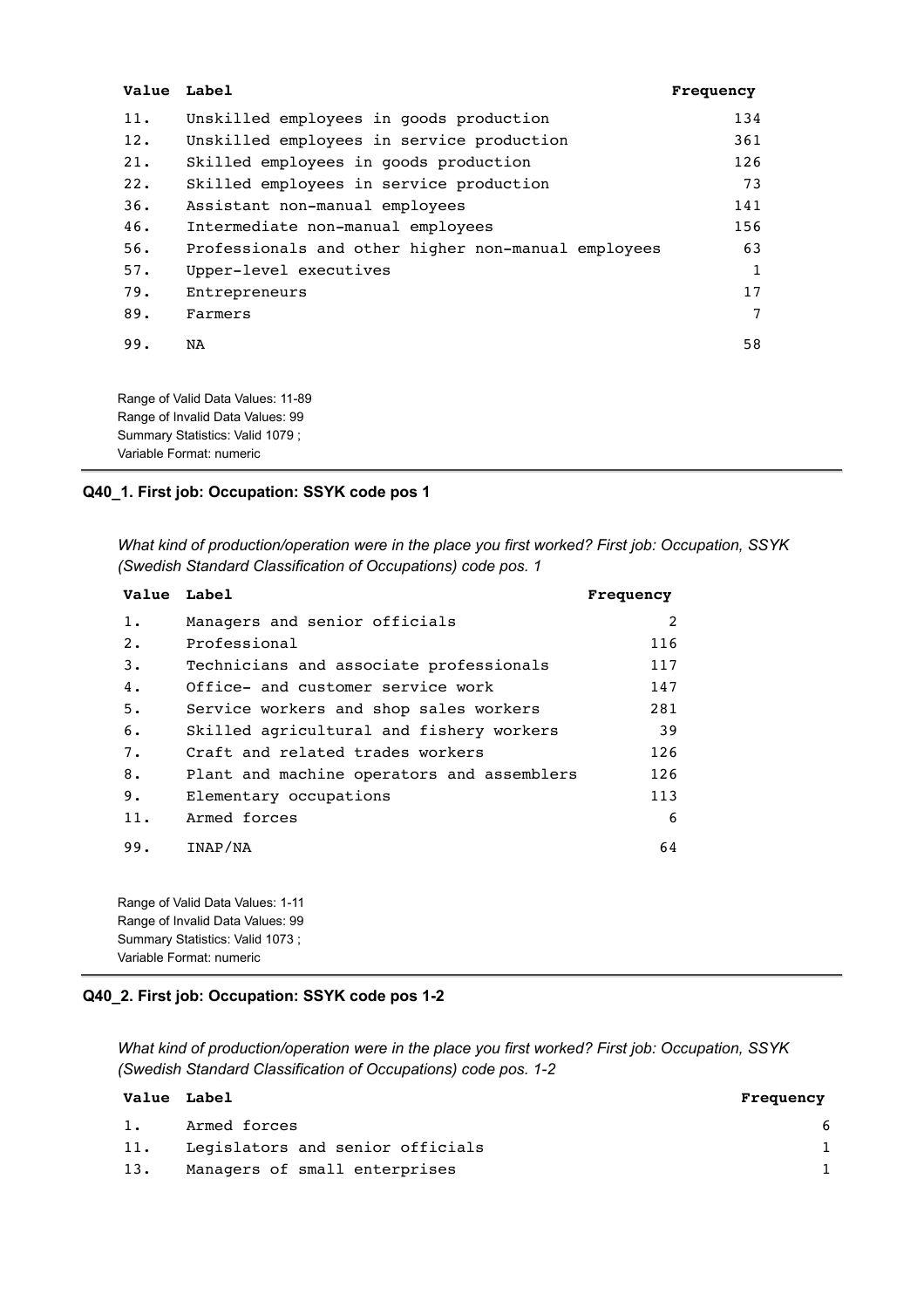| 21. | Physical, mathematical and engineering science<br>professionals     | 26  |
|-----|---------------------------------------------------------------------|-----|
| 22. | Life science and health professionals                               | 10  |
| 23. | Teaching professionals                                              | 49  |
| 24. | Other professionals                                                 | 31  |
| 31. | Physical and engineering science associate professionals            | 42  |
| 32. | Life science and health associate professionals                     | 21  |
| 33. | Teaching associate professionals                                    | 13  |
| 34. | Other associate professionals                                       | 41  |
| 41. | Office clerks                                                       | 108 |
| 42. | Customer services clerks                                            | 39  |
| 51. | Personal and protective service workers                             | 150 |
| 52. | Models, salespersons and demonstrators                              | 131 |
| 61. | Skilled agricultural and fishery workers                            | 39  |
| 71. | Extraction and building trades workers                              | 56  |
| 72. | Metal, machinery and related trades workers                         | 48  |
| 73. | Precision, handicraft, craft printing and related trades<br>workers | 5   |
| 74. | Other craft and related trades workers                              | 17  |
| 81. | Stationary-plant and related operators                              | 20  |
| 82. | Machine operators and assemblers                                    | 81  |
| 83. | Drivers and mobile-plant operators                                  | 25  |
| 91. | Sales and services elementary occupations                           | 94  |
| 92. | Agricultural, fishery and related labourers                         | 4   |
| 93. | Labourers in mining, construction, manufacturing and<br>transport   | 15  |
| 99. | INAP/NA                                                             | 64  |
|     | Dange of Volid Data Voluge: 1.02                                    |     |

Range of Valid Data Values: 1-93 Range of Invalid Data Values: 99 Summary Statistics: Valid 1073 ; Variable Format: numeric

# **Q40\_3. First job: Occupation: SSYK code pos 1-3**

*What kind of production/operation were in the place you first worked? First job: Occupation, SSYK (Swedish Standard Classification of Occupations) code pos. 1-3*

| Value Label |                                                                    | Frequency    |
|-------------|--------------------------------------------------------------------|--------------|
| 11.         | Armed forces                                                       | 6            |
| 111.        | Legislators and senior governmnet officials                        | 1            |
| 131.        | Managers of small enterprises                                      | $\mathbf{1}$ |
| 211.        | Phycisists, chemists and related professionals                     | 2            |
| 213.        | Computing professionals                                            | 14           |
| 214.        | Architects, engineers and related professionals                    | 10           |
| 221.        | Life science professionals                                         | $\mathbf{1}$ |
| 222.        | Health professionals (except nursing)                              | 8            |
| 223.        | Nursing and midwifery professionals                                | $\mathbf{1}$ |
| 231.        | College, university and higher education teaching<br>professionals | 6            |
| 232.        | Secondary education teaching professionals                         | 13           |
| 233.        | Primary education teaching professionals                           | 30           |
|             |                                                                    |              |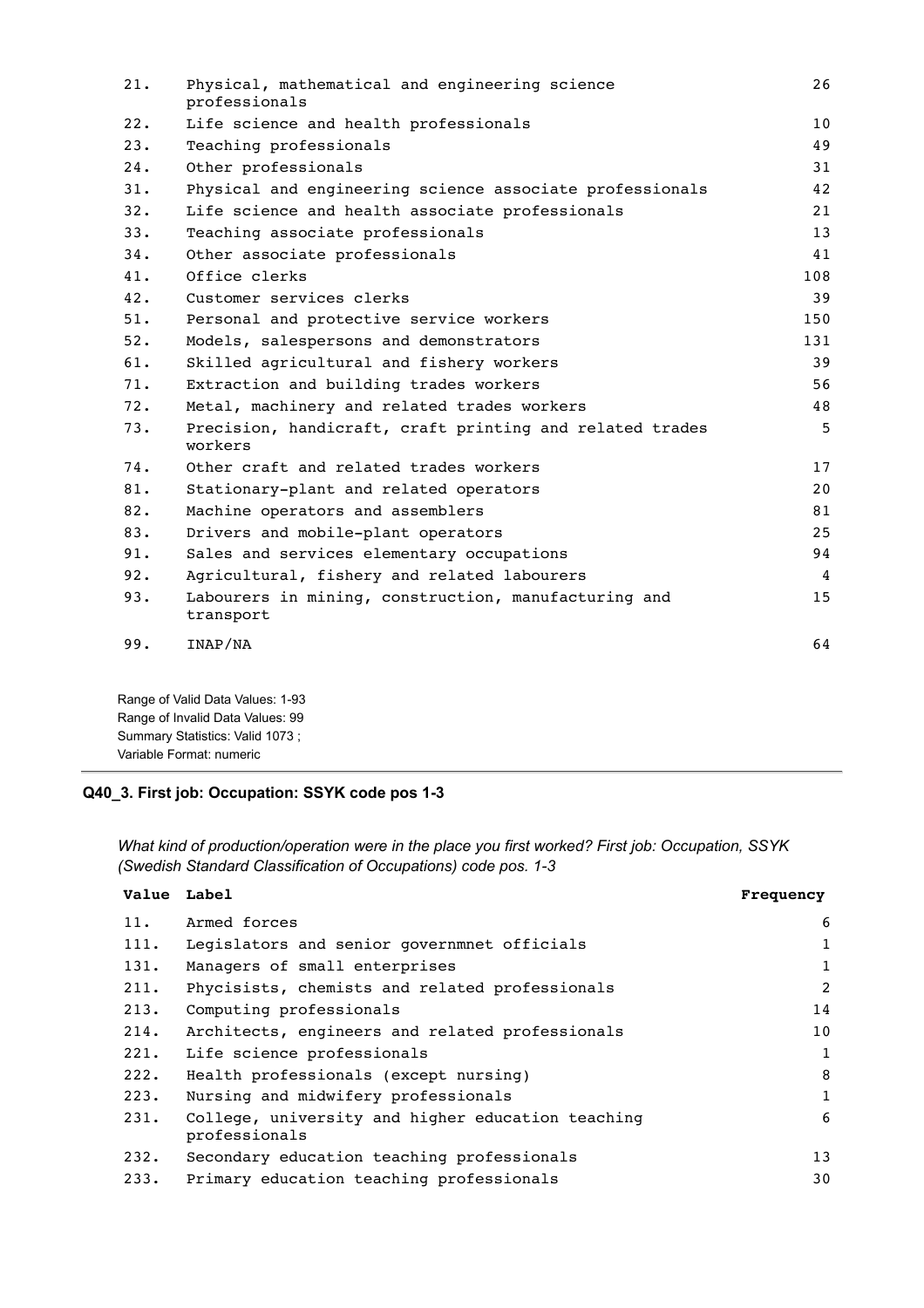| 241. | Business professionals                                                                                | 6               |
|------|-------------------------------------------------------------------------------------------------------|-----------------|
| 242. | Legal professionals                                                                                   | 5               |
| 243. | Archivists, librarians and related information<br>professionals                                       | 2               |
| 245. | Writers and creative or performing artists                                                            | 13              |
| 247. | Public service administrative professionals                                                           | 1               |
| 249. | Psychologists, social work and related professionals                                                  | 4               |
| 311. | Physical and engineering science technicians                                                          | 31              |
| 312. | Computer associate professionals                                                                      | $7\phantom{.0}$ |
| 313. | Optical and electronic equipment operators                                                            | $\overline{2}$  |
| 314. | Ship and aircraft controllers and technicians                                                         | $\overline{2}$  |
| 321. | Agronomy and forestry technicians                                                                     | $\mathbf{1}$    |
| 322. | Health associate professionals (except nursing)                                                       | 5               |
| 323. | Nursing associate professionals                                                                       | 10              |
| 324. | Life sciense technicians                                                                              | 5               |
| 331. | Pre-primary education teaching associate professionals                                                | 12              |
| 332. | Other teaching associate professionals                                                                | 1               |
| 341. | Finance and sales associate professionals                                                             | 19              |
| 342. | Business services agents and trade brokers                                                            | 2               |
| 343. | Administrative associate professionals                                                                | 5               |
| 344. | Customs, tax and related government associate<br>professionals                                        | $\mathbf{1}$    |
| 346. | Social work associate professionals                                                                   | 7               |
| 347. | Artistic, entertainment and sports associate professionals                                            | 7               |
| 411. | Office secretaries and data entry operators                                                           | 10              |
| 412. | Numerical clerks                                                                                      | 11              |
| 413. | Stores and transport clerks                                                                           | 18              |
| 414. | Library and filing clerks                                                                             | 2               |
| 415. | Mail carriers and sporting clerks                                                                     | 13              |
| 419. | Other office clerks                                                                                   | 54              |
| 421. | Cashiers, tellers and related clerks                                                                  | 16              |
| 422. | Client information clerks                                                                             | 23              |
| 511. | Travel attendants and related workers                                                                 | 2               |
| 512. | Housekeeping and restaurant service workers                                                           | 17              |
| 513. | Personal care and related workers                                                                     | 120             |
| 514. | Other personal services workers                                                                       | 9               |
| 515. | Protective services workers                                                                           | 2               |
| 522. | Shop and stall salespersons and demonstrators                                                         | 131             |
| 611. | Market gardeners and crop growers                                                                     | $7\phantom{.0}$ |
| 612. | Animal producers and related workers                                                                  | 8               |
| 613. | Crop and animal producers                                                                             | 12 <sub>2</sub> |
| 614. | Forestry and related workers                                                                          | 12              |
| 711. | Miners, shot firers, stonecutters and carvers                                                         | 3               |
| 712. | Building frame and related trades workers                                                             | 27              |
| 713. | Building finishers and related trades workers                                                         | 22              |
| 714. | Painters, building structure cleaners and related trades<br>workers                                   | 4               |
| 721. | Metal moulders, welders, sheet-metal workers,<br>structural-metal preparers and related trade workers | 13              |
| 722. | Blacksmitshs, tool-makers and related trades workers                                                  | 8               |
| 723. | Machinery mechanics and fitters                                                                       | 11              |
| 724. | Electrical and electronic equipment mechanics and fitters                                             | 16              |
| 731. | Precision workers in metal and related materials                                                      | 2               |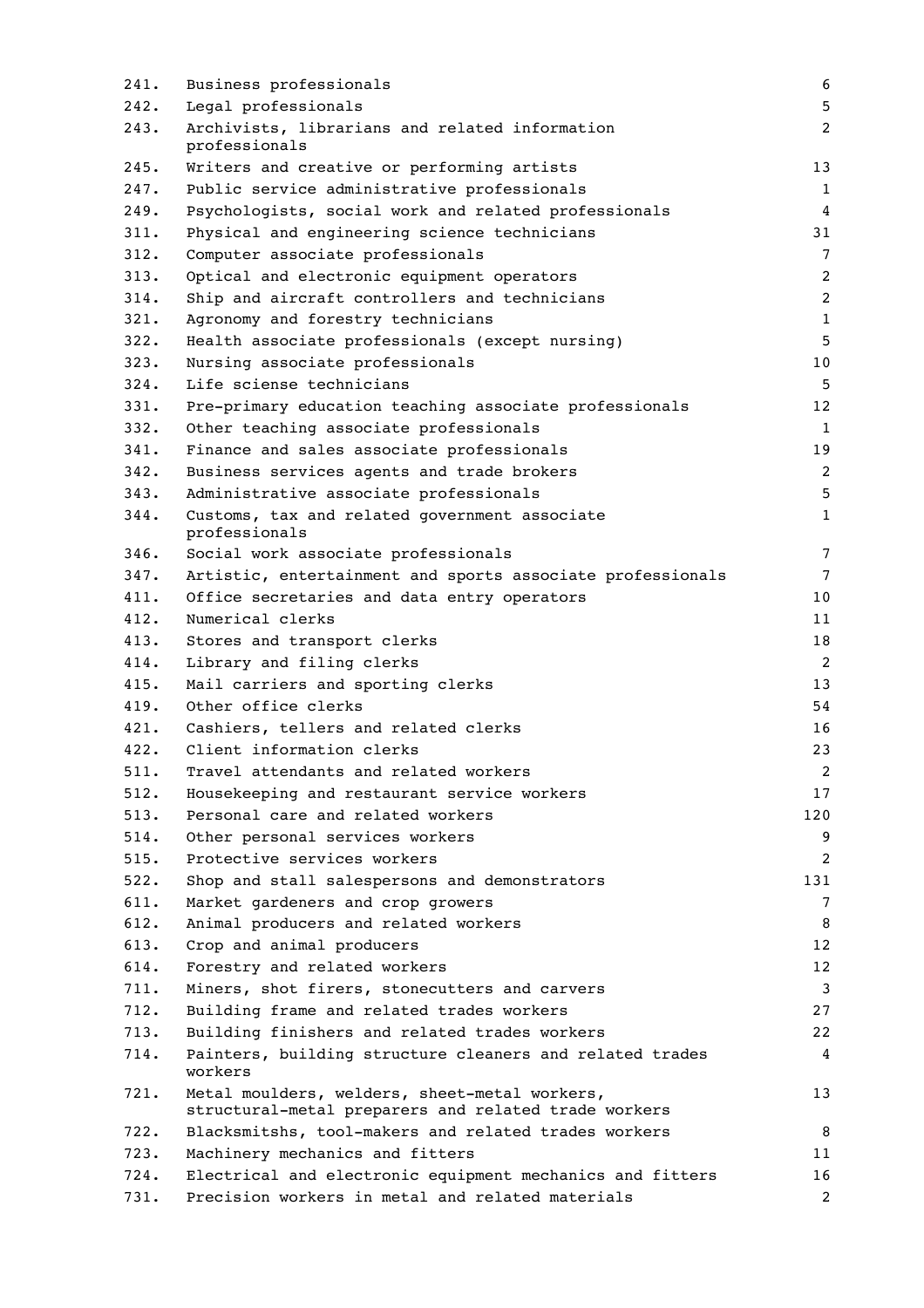```
732. Potters, glass-makers and related trades workers 2
734. Craft printing and related trades workers 1
741. Food processing and related trades workers 4
742. Wood treaters, cabinet-makers and related trades workers 3
743. Garment and related trade workers and the state of 10812. Metal-processing-plant operators 2
813. Glas and chemical-processing-plant operators 4
814. Wood-processing- and papermaking-plant operators 13
815. Chemical-processing-plant operators 1
821. Metal- and mineral-products machine operators 18
822. Chemical-products machine operators 7
823. Rubber- and plaxtic-products machine operators 35
824. Wood-products machine operators 5
825. Printing-, binding- and paper-products machine operators 3
826. Textile-, fur- and leather-products machine operators 8
827. Food and related products machine operators 15
828. Assemblers 17
829. Other machine operators and assemblers 3
832. Motor-vehicle drivers and the set of the set of the set of the set of the set of the set of the set of the set of the set of the set of the set of the set of the set of the set of the set of the set of the set of the 
833. Agricultural and other mobile-plant operators 8
834. Ship's deck crew and related workers 3
912. Helpers and cleaners 51913. Helpers in reataurant 31
914. Doorkeepers, newspaper and package deliverers and related
    workers
                                                   10
915. Garbage collectors and related labourers 2
921. Agricultural, fishery and related labourers 4
932. Manufacturing labourers 3
933. Transport labourers and freight handlers and 12999. INAP/NA 64
```
Range of Valid Data Values: 11-933 Range of Invalid Data Values: 999 Summary Statistics: Valid 1073 ; Variable Format: numeric

#### **Q40\_4. First job: Occupation: SSYK code pos 1-4**

*What kind of production/operation were in the place you first worked? First job: Occupation, SSYK (Swedish Standard Classification of Occupations) code pos. 1-4*

| Value Label |                                                              | Frequency      |
|-------------|--------------------------------------------------------------|----------------|
| 110.        | Armed forces                                                 | 6              |
|             | 1110. Legislators and senior governmnet officials            | $\mathbf{1}$   |
|             | 1319. Managers of small enterprises not elsewhere classified | $\mathbf{1}$   |
|             | 2113. Chemists                                               | $\overline{2}$ |
|             | 2131. Computer system designers, analysts and programmers    | 14             |
|             | 2141. Architects, town and traffic planners                  | 2              |
|             | 2142. Civil engineers                                        | 2              |
|             | 2144. Electronics and telecommunications engineers           | $\mathbf{1}$   |
|             | 2145. Mechanical engineers                                   | $\overline{4}$ |
|             | 2149. Engineers not elsewhere classified                     | $\mathbf{1}$   |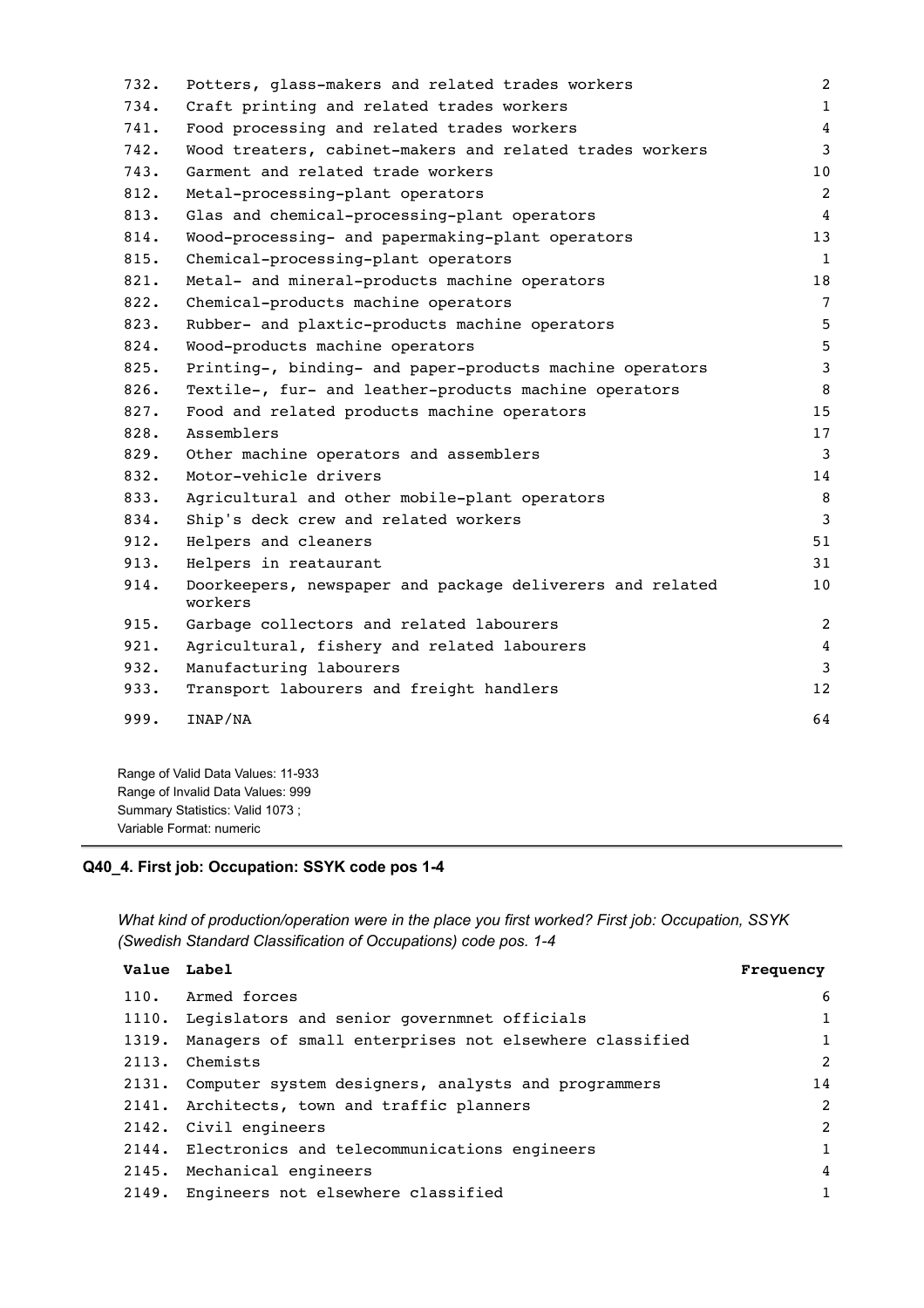| 2212. | Pharmacologists and related professionals                                | 1              |
|-------|--------------------------------------------------------------------------|----------------|
| 2221. | Medical doctors                                                          | 3              |
|       | 2222. Dentists                                                           | $\overline{2}$ |
|       | 2223. Veterinarians                                                      | $\overline{c}$ |
|       | 2224. Pharmacists                                                        | $1\,$          |
|       | 2231. Midwives                                                           | $\mathbf 1$    |
| 2310. | College university and higher education teaching<br>professionals        | 6              |
| 2321. | Teaching professionals, academic subjects                                | 5              |
| 2323. | Teaching professionals, artistic and practical subjects                  | 8              |
| 2330. | Primary education teaching professionals                                 | 30             |
| 2411. | Accountants                                                              | $\overline{c}$ |
|       | 2412. Personnel and careers professionals                                | 1              |
| 2413. | Market research analysts and related professionals                       | $1\,$          |
| 2414. | Organisational analysts                                                  | $\overline{c}$ |
| 2422. | Judges                                                                   | $\mathbf{3}$   |
|       | 2423. Corporate legal officers                                           | $\mathbf{1}$   |
| 2429. | Legal professionals not elsewhere classified                             | $\mathbf{1}$   |
| 2432. | Librarians and related information professionals                         | $\overline{c}$ |
| 2451. | Authors, journalists and related professionals                           | 8              |
| 2453. | Composers, musicians and singers                                         | 3              |
| 2455. | Film, stage and related actors and directors                             | $1\,$          |
| 2456. | Designers                                                                | $\mathbf{1}$   |
| 2470. | Public service administrative professionals                              | $\mathbf{1}$   |
| 2491. | Psychologists and related professionals                                  | $\overline{c}$ |
| 2492. | Social work professionals                                                | $\overline{c}$ |
| 3111. | Chemical and physical science technicians                                | 4              |
|       | 3112. Civil engineering technicians                                      | 10             |
| 3113. | Electrical engineering technicians                                       | $\overline{c}$ |
| 3114. | Electronics and telecommunications engineering technicians               | 5              |
|       | 3115. Mechanical engineering technicians                                 | 7              |
| 3117. | Mining and metallurgical technicians                                     | $\mathbf 1$    |
| 3118. | Draughtspersons                                                          | 1              |
| 3119. | Physical and engineering science technicians not elsewhere<br>classified | 1              |
| 3121. | Computer assistants                                                      | 7              |
| 3132. | Image and sound recording equipment operators                            | 2              |
| 3141. | Ships' engineers                                                         | 1              |
|       | 3144. Air traffic controllers                                            | $1\,$          |
| 3212. | Foresty technicians                                                      | 1              |
| 3222. | Hygienists, health and enviromental officers                             | 3              |
| 3223. | Dieticians                                                               | $\mathbf{1}$   |
|       | 3224. Optometrists and opticians                                         | $\mathbf{1}$   |
| 3239. | Nursing associate professionals not elsewhere classified                 | 10             |
| 3240. | Life science technicians                                                 | 5              |
| 3310. | Pre-primary education teaching associate professionals                   | 12             |
| 3320. | Other teaching associate professionals                                   | $\mathbf{1}$   |
| 3411. | Securities and finance dealers and brokers                               | $\overline{c}$ |
| 3412. | Insurance representatives                                                | $\overline{c}$ |
|       | 3413. Estate agents                                                      | 1              |
| 3415. | Technical and commercial sales representatives                           | 4              |
| 3418. | Banking associate professionals                                          | 8              |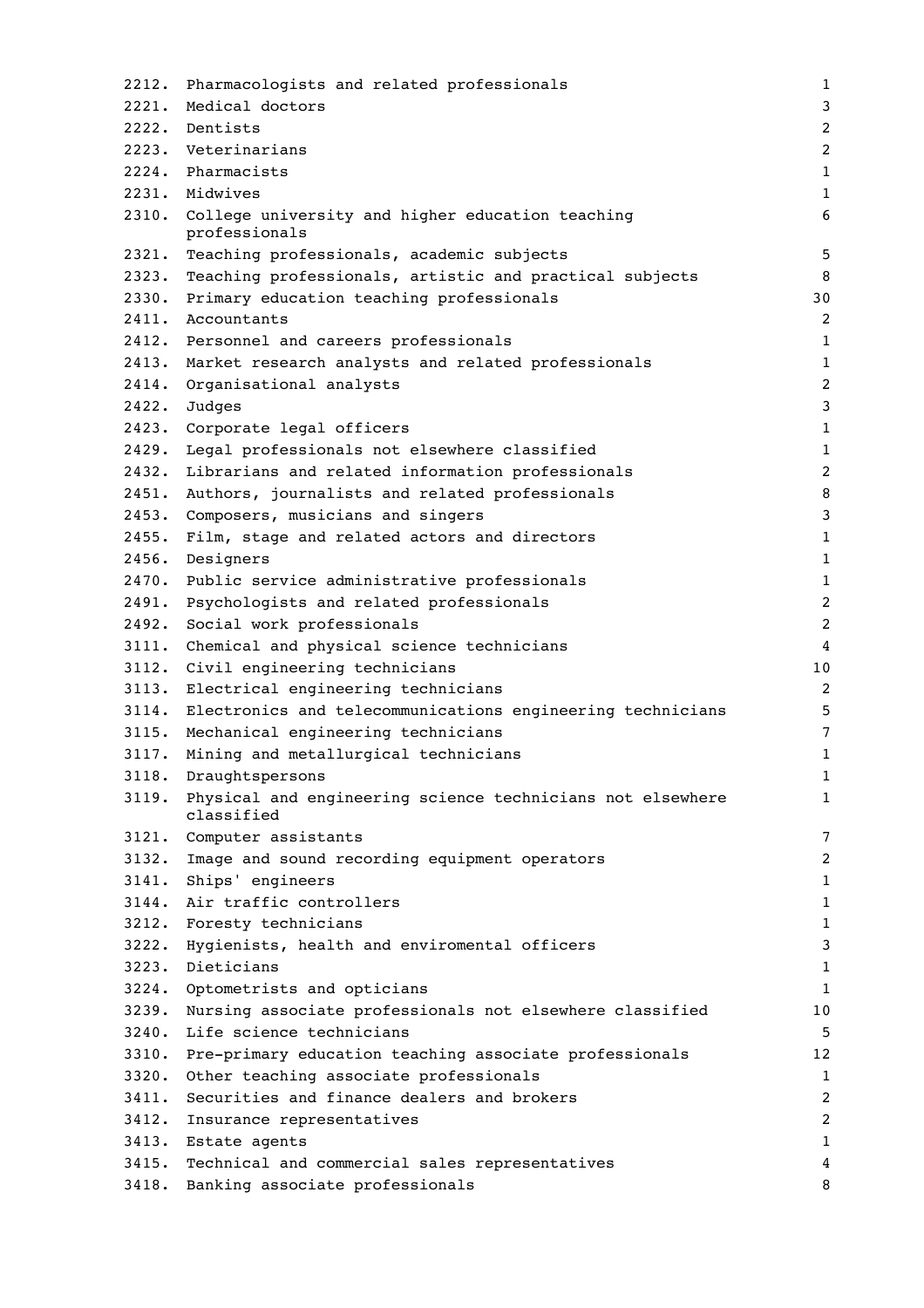| 3419. | Finance and sales associate professionals not elsewhere<br>classified | 2               |
|-------|-----------------------------------------------------------------------|-----------------|
|       | 3422. Clearing and forwarding agents                                  | $\mathbf{1}$    |
|       | 3423. Employment agents and labour contractors                        | $\mathbf{1}$    |
| 3431. | Administrative secretaries and related associate<br>professionals     | 3               |
|       | 3433. Bookkeepers                                                     | $\overline{2}$  |
|       | 3443. Government social benefits officials                            | $\mathbf{1}$    |
|       | 3462. Recreation officers and related associate professionals         | $\overline{7}$  |
|       | 3471. Decorators and commercial designers                             | 4               |
| 3473. | Street, nightclub and related musicians, singers and<br>dancers       | $\mathbf 1$     |
|       | 3475. Athletes, sportspersons and related associate<br>professionals  | $\overline{c}$  |
|       | 4111. Data entry operators                                            | $\mathbf{1}$    |
|       | 4112. Office secretaries                                              | 9               |
|       | 4120. Numerical clerks                                                | 11              |
|       | 4131. Stock clerks and storekeepers                                   | 17              |
|       | 4132. Transport clerks                                                | 1               |
|       | 4140. Library and filing clerks                                       | 2               |
|       | 4150. Mail carriers and sorting clerks                                | 13              |
|       | 4190. Other office clerks                                             | 54              |
|       | 4211. Cashiers and ticket clerks                                      | 9               |
| 4212. | Tellers and other counter clerks                                      | $7\phantom{.0}$ |
| 4222. | Receptionists                                                         | 12              |
| 4223. | Telephone switchboard operators                                       | 9               |
| 4224. | Transport informant clerks                                            | $\overline{c}$  |
| 5111. | Travel attendants and travel stewards                                 | $\mathbf 1$     |
| 5113. | Travel guides                                                         | $\mathbf{1}$    |
| 5121. | Housekeepers and related workers                                      | $\mathbf{1}$    |
|       | 5122. Cooks                                                           | 4               |
|       | 5123. Waiters, waitresses and bartenders                              | 12              |
| 5131. | Child-care workers                                                    | 23              |
| 5132. | Assistant nurses and hospital ward assistants                         | 37              |
| 5133. | Home-based personal care and related workers                          | 50              |
| 5134. | Attendants, psychiatric care                                          | 6               |
| 5135. | Dental nurses                                                         | 3               |
| 5139. | Personal care and related workers not elsewhere classified            | 1               |
| 5141. | Hairdressers, barbers, beauticians and related workers                | 9               |
| 5151. | Fire-fighters                                                         | 1               |
| 5152. | Security guards and patrolmen                                         | 1               |
| 5221. | Shop salespersons, food stores                                        | 64              |
| 5222. | Shop salespersons, non-food stores                                    | 55              |
| 5223. | Café-keepers                                                          | 3               |
| 5224. | Salespersons, stalls                                                  | 4               |
| 5225. | Salesperson, petrol station                                           | 1               |
| 5227. | Demonstrators and thelephone salespersons                             | 4               |
| 6112. | Horticultural and nursery growers                                     | 4               |
| 6113. | Gardeners, parks and grounds                                          | 3               |
| 6121. | Dairy and livestock producers                                         | 7               |
| 6129. | Animal producers and related workers not elsewhere<br>classified      | 1               |
|       | 6130. Crop and animal producers                                       | 12              |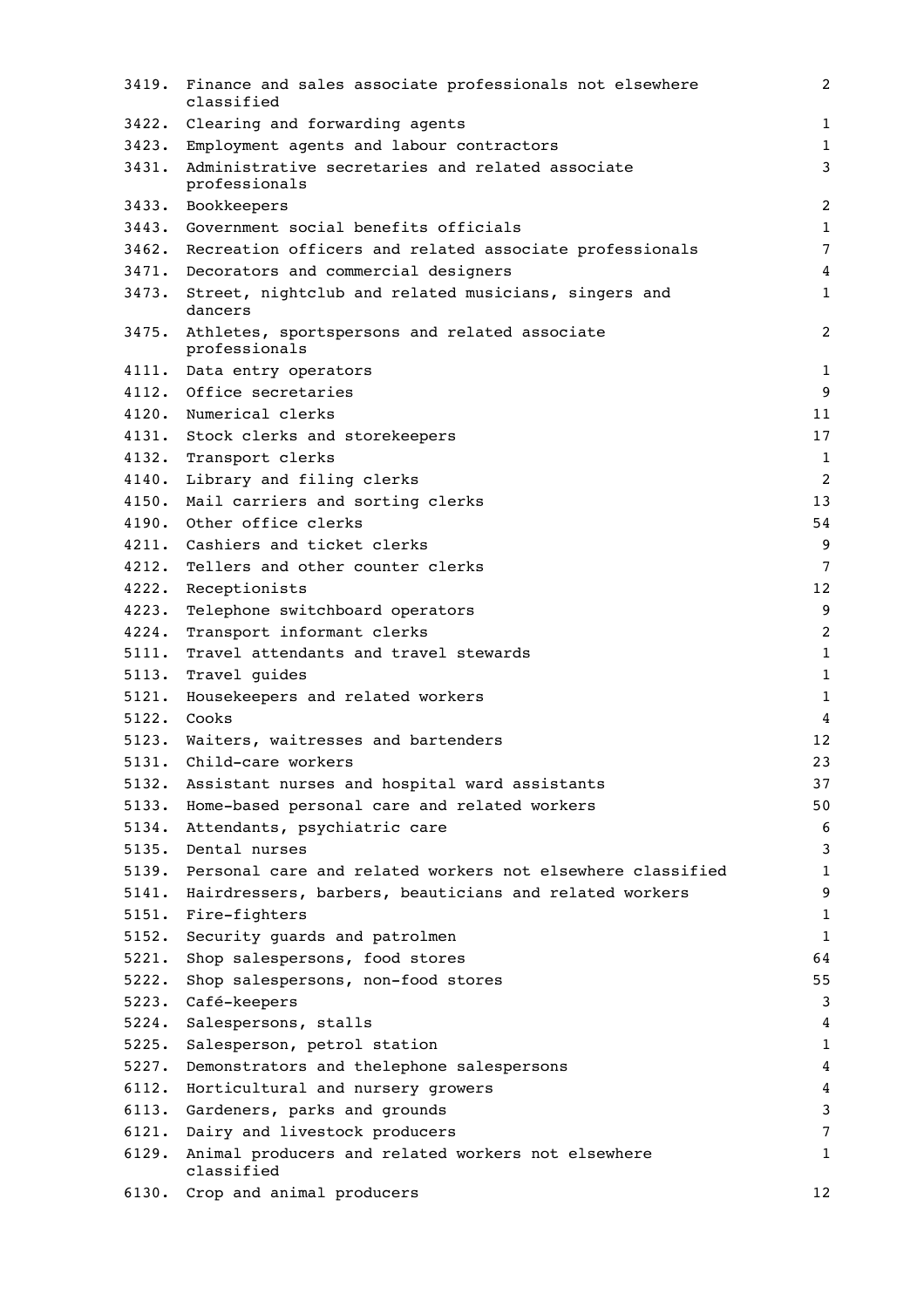| 6140. | Forestry and related workers                                          | 12                      |
|-------|-----------------------------------------------------------------------|-------------------------|
| 7111. | Miners, shot firers, stonecutters and carvers                         | 3                       |
| 7121. | Bricklayers, stonemasons and tile setters                             | $\mathbf{1}$            |
|       | 7123. Carpenters and joiners                                          | 9                       |
|       | 7124. Rail and road construction workers                              | 6                       |
| 7129. | Building frame and related trades workers not elsewhere<br>classified | 11                      |
|       | 7135. Plumbers                                                        | 8                       |
|       | 7136. Building and related electricians                               | 10                      |
|       | 7137. Building caretakers                                             | 4                       |
| 7141. | Painters and related workers                                          | 4                       |
| 7212. | Welders and flame cutters                                             | 4                       |
|       | 7213. Sheet-metal workers                                             | 8                       |
| 7214. | Structural-metal prepares and erectors                                | $\mathbf{1}$            |
| 7221. | Blacksmiths, hammer-smiths and forging-press workers                  | 3                       |
| 7222. | Tool-makers and related workers                                       | $\overline{c}$          |
| 7224. | Metal wheel-grinders, polishers and tool sharpeners                   | 3                       |
| 7231. | Motor vehicle mechanics and fitters                                   | 10                      |
| 7233. | Agricultural- or industrial-machinery mechanics and<br>fitters        | 1                       |
|       | 7241. Electrical mechanics fitters and servicers                      | 5                       |
|       | 7242. Electronics mechanics fitters and servicers                     | 9                       |
| 7243. | Electrical line installers, repairers and cable jointers              | 2                       |
| 7311. | Precision-instrument makers and repairers                             | $\mathbf 1$             |
| 7313. | Jewellery and precious-metal workers                                  | 1                       |
| 7321. | Abrasive wheel formers, potters and related workers                   | 1                       |
| 7324. | Glass, ceramics and related decorative painters                       | $\mathbf 1$             |
| 7341. | Compositors, desctop operators and related workers                    | $\mathbf 1$             |
| 7412. | Bakers, pastry-cooks and confectionery makers                         | 4                       |
| 7421. | Cabinet-makers and related workers                                    | 3                       |
| 7431. | Tailors, dressmakers and hatter                                       | 4                       |
| 7433. | Textile, leather and related pattern-makers and cutters               | 4                       |
| 7435. | Upholsterers and related workers                                      | $\overline{\mathbf{c}}$ |
| 8121. | Ore and metal furnace operators                                       | 1                       |
| 8125. | Casters and coremakers                                                | 1                       |
| 8130. | Glass, ceramics and related plant operators                           | 4                       |
| 8141. | Wood-processing-plant operators                                       | 10                      |
| 8144. | Papermaking-plant operators                                           | 3                       |
| 8150. | Chemical-processing-plant operators                                   | $\mathbf{1}$            |
| 8211. | Machine-tool operators                                                | 18                      |
| 8221. | Pharmaceutical- and toiletry-products machine operators               | $\mathbf{1}$            |
| 8223. | Metal finishing-, planting- and coating-machine operators             | 4                       |
| 8224. | Photographic-products machine operators                               | 2                       |
| 8232. | Plastic-products machine operators                                    | 5                       |
| 8240. | Wood-products machine operators                                       | 5                       |
| 8251. | Printing-machine opeartors                                            | $\mathbf 1$             |
| 8252. | Bookbinding-machine operators                                         | 1                       |
| 8253. | Paper-products machine opeartors                                      | 1                       |
| 8263. | Sewing-machine opeartors                                              | 4                       |
| 8264. | Bleaching-, dyeing- and cleaning-machine operators                    | 2                       |
| 8265. | Shoemaking- and related machine operators                             | $\overline{c}$          |
| 8271. | Meat- and fish-processing-machine operators                           | 5                       |
|       |                                                                       |                         |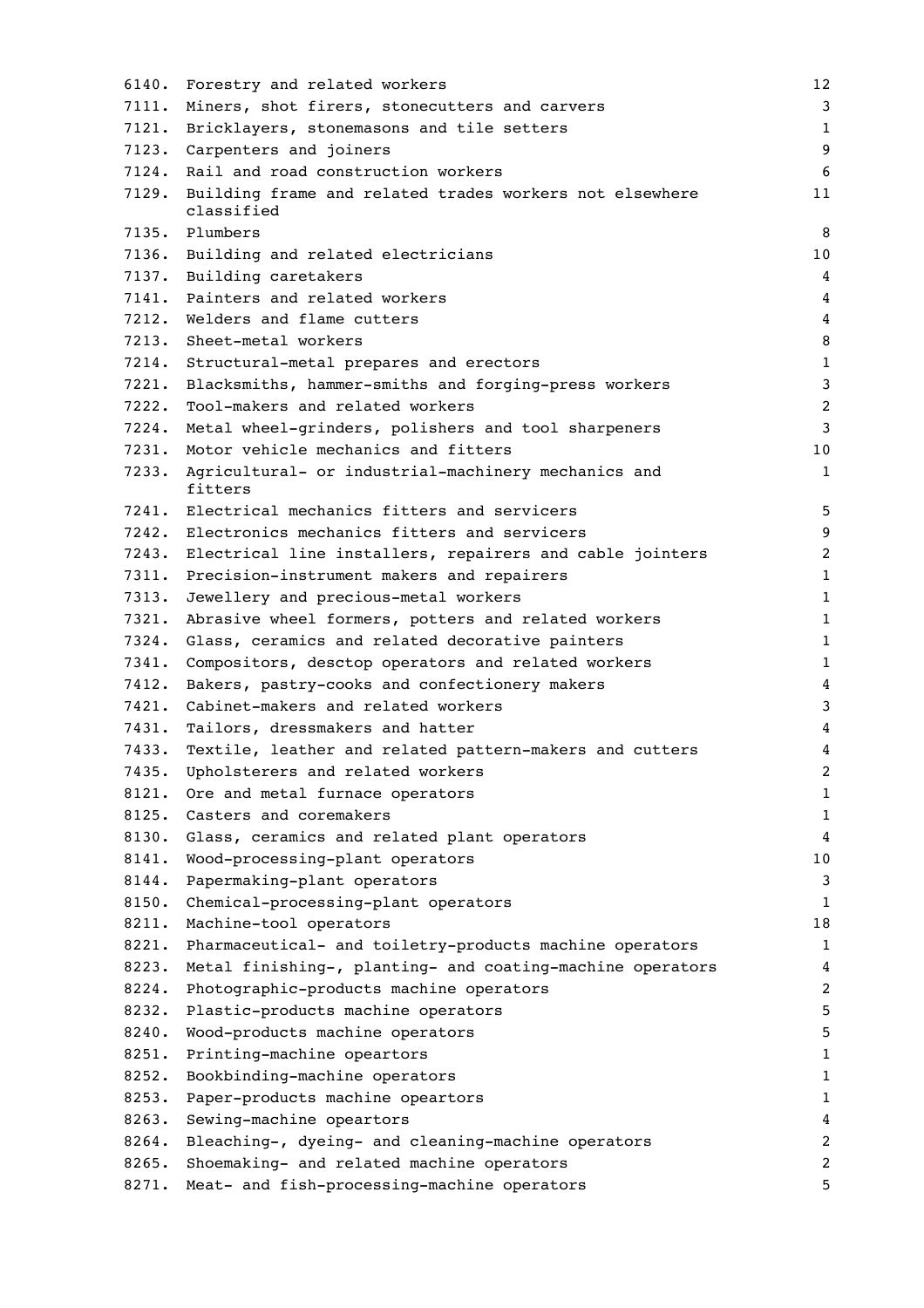| 8272. | Diary-products machine operators                                    | $\overline{c}$ |
|-------|---------------------------------------------------------------------|----------------|
| 8274. | Baked-goods, cereal and chocolate-products machie<br>operators      | 5              |
|       | 8275. Fruit-, vegetable- and nut-processing-machine operators       | $\mathbf{1}$   |
| 8278. | Brewers, wine and other beverage machine operators                  | 2              |
| 8281. | Mechanical-machinery assemblers                                     | 10             |
| 8282. | Electrical- and electronic-equipment assemblers                     | 5              |
| 8283. | Metal-, rubber- and plastic-products assembler                      | $\mathbf{1}$   |
| 8284. | Wood and related products assemblers                                | $\mathbf{1}$   |
| 8290. | Other machine operators and assemblers                              | 3              |
| 8321. | Car, taxi and van drivers                                           | 5              |
| 8323. | Heavy truck and lorry drivers                                       | 9              |
| 8330. | Agricultural and other mobile-plant operators                       | $\mathbf{1}$   |
| 8331. | Motorised farm and forestry plant operators                         | $1\,$          |
| 8332. | Earth-moving- and related plant operators                           | $\mathbf{3}$   |
| 8334. | Lifting-truck operators                                             | $\mathbf{3}$   |
| 8340. | Ships' deck crews and related workers                               | $\overline{3}$ |
| 9121. | Domestic helpers and cleaners                                       | 31             |
| 9122. | Helpers and cleaners in offices, hotels and other<br>establishments | 20             |
|       | 9130. Helpers in restaurants                                        | 31             |
| 9141. | Newspaper and package deliverers                                    | $\overline{2}$ |
| 9142. | Doorkeepers and related workers                                     | 8              |
| 9150. | Garbage collectors and related labourers                            | $\overline{2}$ |
| 9210. | Agricultural, fishery and related labourers                         | 4              |
| 9320. | Manufacturing labourers                                             | $\mathbf{3}$   |
| 9330. | Transport labourers and freight handlers                            | 12             |
| 9999. | INAP/NA                                                             | 64             |
|       |                                                                     |                |

Range of Valid Data Values: 110-9999 Range of Invalid Data Values: 999 Summary Statistics: Valid 1137 ; Variable Format: numeric

## **Q41. Current employment status**

And here are some questions about your work.

*Which of the following groups do you belong to?*

If you are on parental leave or being on the sick-list, indicate to which group you belonged to prior to your leave.

| Value Label |                                                        | Frequency     |
|-------------|--------------------------------------------------------|---------------|
| 1.          | Employed full-time (more than 35 hours/week)           | 620           |
| 2.          | Employed part-time $(15-35 \text{ hours}/\text{week})$ | 135           |
| 3.          | Employed less than 15 hours/week                       | 14            |
| 4.          | Helping family member                                  | $\mathcal{L}$ |
| 5.          | Unemployed                                             | 43            |
| 6.          | In vocational training                                 | $\mathcal{L}$ |
| 7.          | Student                                                | 79            |
| 8.          | Retired                                                | 193           |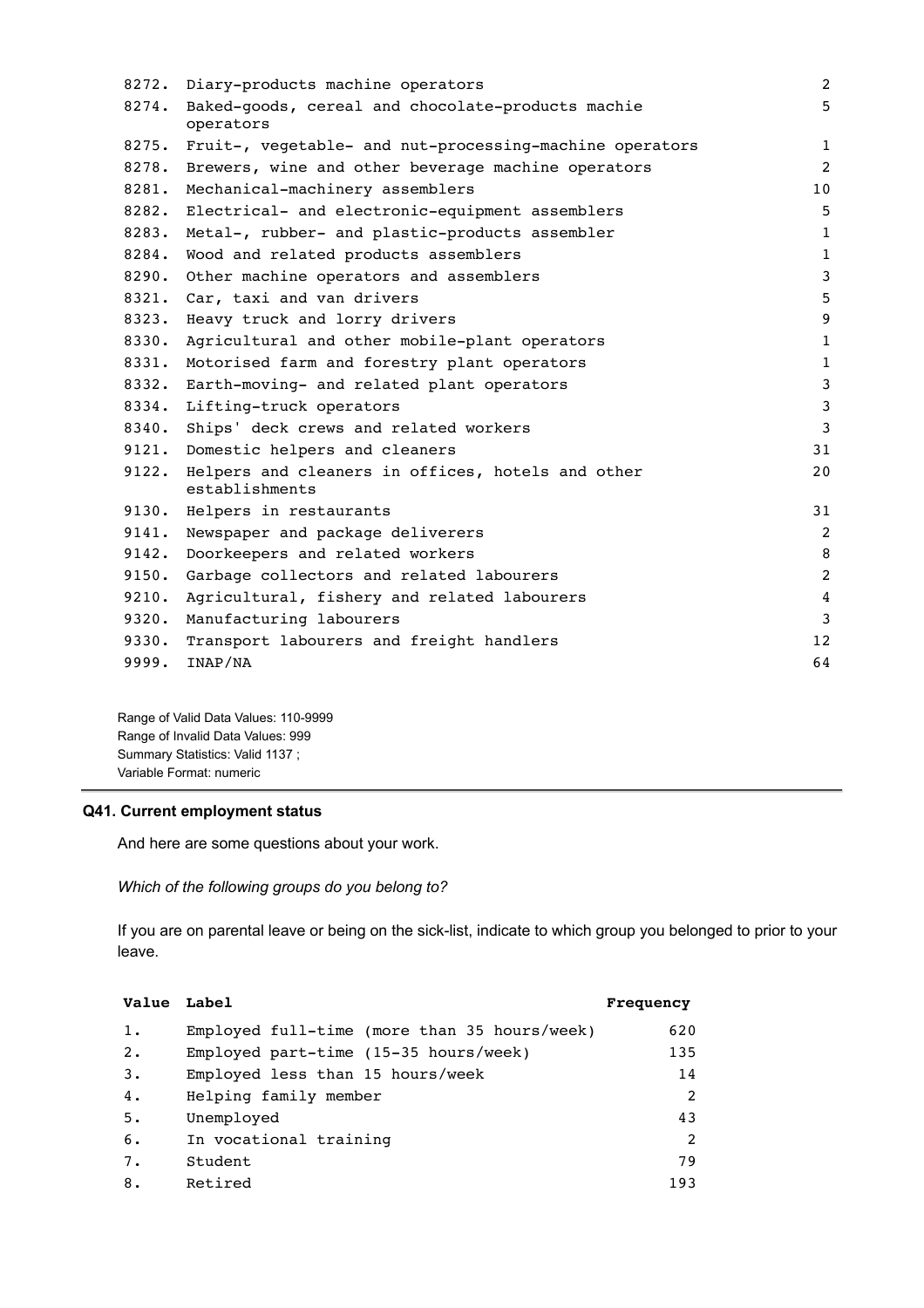| 9.  | Housewife/homeduties     |    |
|-----|--------------------------|----|
|     | 10. Permanently disabled | 29 |
| 99. | NA                       |    |

Range of Valid Data Values: 1-10 Range of Invalid Data Values: 99 Summary Statistics: Valid 1120 ; Variable Format: numeric

### **Q42. Hours worked weekly**

*How many hours weekly do you normally work?*

|     | <b>Value Label</b> | Frequency |
|-----|--------------------|-----------|
| 97. | Don't work         | 307       |
| 99. | NA                 | 25        |

Range of Valid Data Values: 1-97 Range of Invalid Data Values: 99- Summary Statistics: Valid 1112 ; Min. 1 ; Max. 97 Variable Format: numeric

#### **Q43. Socio-Economic classification**

*What is your occupation? If you are retired or not working at present, specify your latest occupation.*

| Value Label |                                                     | Frequency |
|-------------|-----------------------------------------------------|-----------|
| 11.         | Unskilled employees in goods production             | 57        |
| 12.         | Unskilled employees in service production           | 189       |
| 21.         | Skilled employees in goods production               | 86        |
| 22.         | Skilled employees in service production             | 74        |
| 36.         | Assistant non-manual employees                      | 134       |
| 46.         | Intermediate non-manual employees                   | 241       |
| 56.         | Professionals and other higher non-manual employees | 144       |
| 57.         | Upper-level executives                              | 18        |
| 79.         | Entrepreneurs                                       | 116       |
| 89.         | Farmers                                             | 5         |
| 99.         | NA                                                  | 73        |

Range of Valid Data Values: 11-89 Range of Invalid Data Values: 99 Summary Statistics: Valid 1064 ; Variable Format: numeric

### **Q44\_1. Occupation: SSYK code pos 1**

*Occupation, SSYK (Swedish Standard Classification of Occupations) code pos. 1*

| <b>Value</b> Label |                               | Frequency |
|--------------------|-------------------------------|-----------|
|                    | Managers and senior officials | 84        |
| 2.                 | Professional                  | 211       |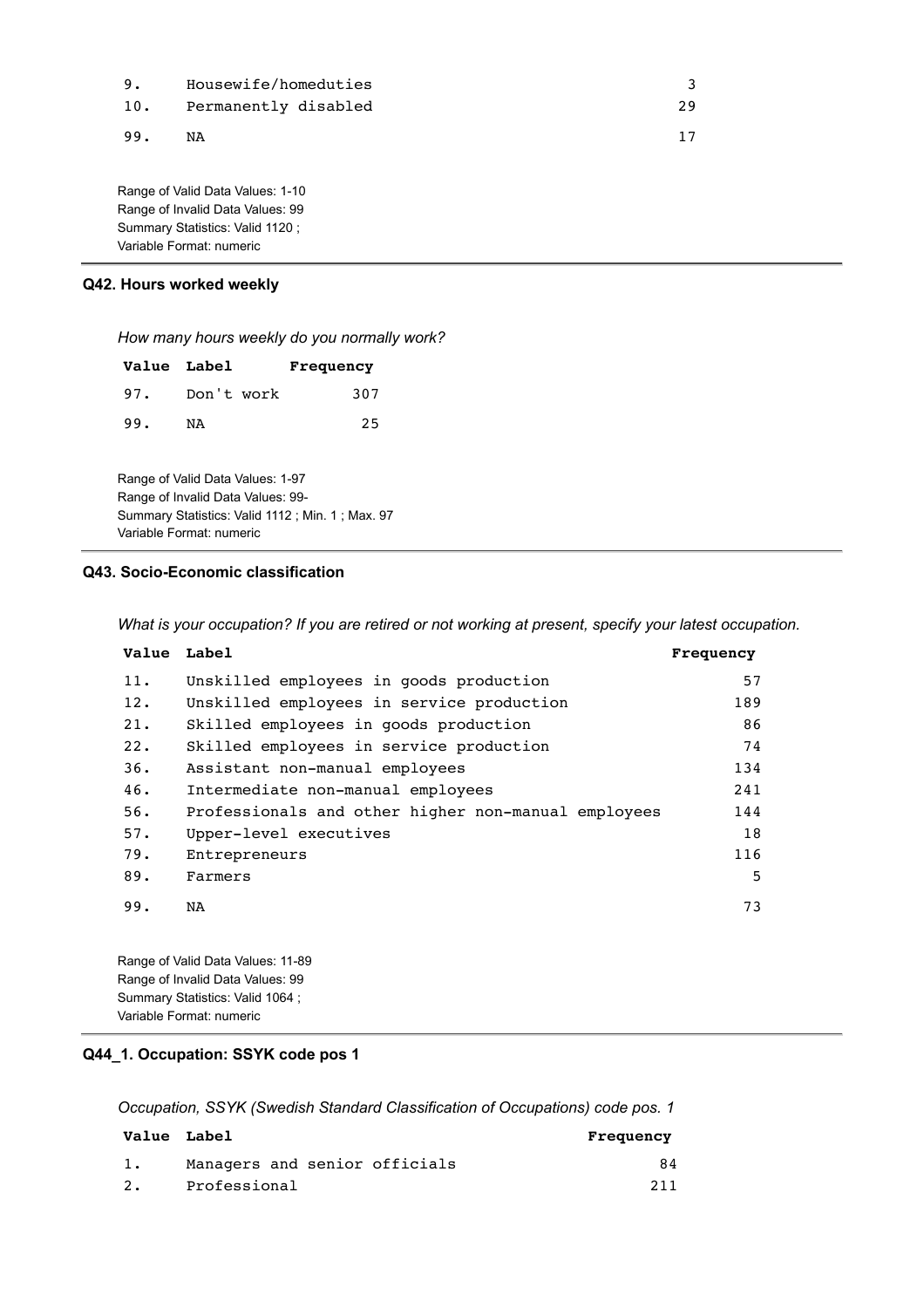| 3.  | Technicians and associate professionals    | 204 |
|-----|--------------------------------------------|-----|
| 4.  | Office- and customer service work          | 112 |
| 5.  | Service workers and shop sales workers     | 205 |
| 6.  | Skilled agricultural and fishery workers   | 13  |
| 7.  | Craft and related trades workers           | 91  |
| 8.  | Plant and machine operators and assemblers | 96  |
| 9.  | Elementary occupations                     | 42  |
| 11. | Armed forces                               | 2   |
| 99. | INAP/NA                                    | 77  |

Range of Valid Data Values: 1-11 Range of Invalid Data Values: 99 Summary Statistics: Valid 1060 ; Variable Format: numeric

### **Q44\_2. Occupation: SSYK code pos 1-2**

*Occupation, SSYK (Swedish Standard Classification of Occupations) code pos. 1-2*

| Value Label |                                                                     | Frequency      |
|-------------|---------------------------------------------------------------------|----------------|
| 1.          | Armed forces                                                        | 2              |
| 11.         | Legislators and senior officials                                    | 4              |
| 12.         | Corporate managers                                                  | 30             |
| 13.         | Managers of small enterprises                                       | 50             |
| 21.         | Physical, mathematical and engineering science<br>professionals     | 39             |
| 22.         | Life science and health professionals                               | 31             |
| 23.         | Teaching professionals                                              | 64             |
| 24.         | Other professionals                                                 | 77             |
| 31.         | Physical and engineering science associate professionals            | 69             |
| 32.         | Life science and health associate professionals                     | 34             |
| 33.         | Teaching associate professionals                                    | 16             |
| 34.         | Other associate professionals                                       | 85             |
| 41.         | Office clerks                                                       | 86             |
| 42.         | Customer services clerks                                            | 26             |
| 51.         | Personal and protective service workers                             | 138            |
| 52.         | Models, salespersons and demonstrators                              | 67             |
| 61.         | Skilled agricultural and fishery workers                            | 13             |
| 71.         | Extraction and building trades workers                              | 45             |
| 72.         | Metal, machinery and related trades workers                         | 35             |
| 73.         | Precision, handicraft, craft printing and related trades<br>workers | 4              |
| 74.         | Other craft and related trades workers                              | $\overline{7}$ |
| 81.         | Stationary-plant and related operators                              | 15             |
| 82.         | Machine operators and assemblers                                    | 47             |
| 83.         | Drivers and mobile-plant operators                                  | 34             |
| 91.         | Sales and services elementary occupations                           | 39             |
| 93.         | Labourers in mining, construction, manufacturing and<br>transport   | 3              |
| 99.         | INAP/NA                                                             | 77             |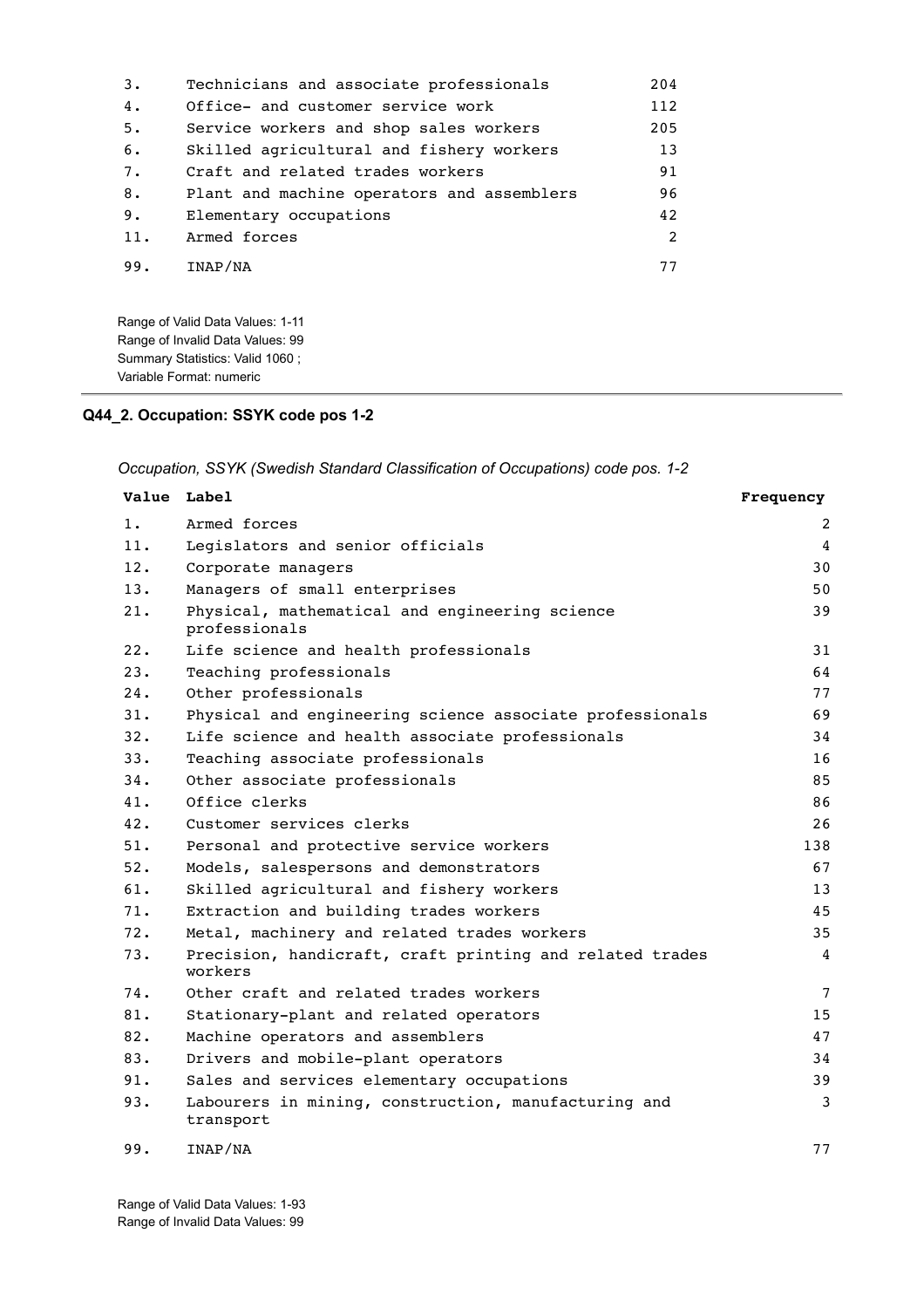# **Q44\_3. Occupation: SSYK code pos 1-3**

*Occupation, SSYK (Swedish Standard Classification of Occupations) code pos. 1-3*

|      | <b>Value</b> Label                                                                 | Frequency      |
|------|------------------------------------------------------------------------------------|----------------|
| 11.  | Armed forces                                                                       | 2              |
| 111. | Legislators and senior governmnet officials                                        | 3              |
| 112. | Senior officials of special-interest organisations                                 | $\mathbf{1}$   |
| 121. | Directors and chief executives                                                     | 5              |
| 122. | Production and operations managers                                                 | 17             |
| 123. | Other specialist managers                                                          | 8              |
| 131. | Managers of small enterprises                                                      | 50             |
| 213. | Computing professionals                                                            | 28             |
| 214. | Architects, engineers and related professionals                                    | 11             |
| 221. | Life science professionals                                                         | 2              |
| 222. | Health professionals (except nursing)                                              | 16             |
| 223. | Nursing and midwifery professionals                                                | 13             |
| 231. | College, university and higher education teaching<br>professionals                 | 13             |
| 232. | Secondary education teaching professionals                                         | 14             |
| 233. | Primary education teaching professionals                                           | 33             |
| 234. | Special education teaching professionals                                           | $\overline{2}$ |
| 235. | Other teaching professionals                                                       | 2              |
| 241. | Business professionals                                                             | 30             |
| 242. | Legal professionals                                                                | 4              |
| 243. | Archivists, librarians and related information<br>professionals                    | 6              |
| 244. | Social science and linguistics professionals (except<br>social work professionals) | 2              |
| 245. | Writers and creative or performing artists                                         | 15             |
| 246. | Religious professionals                                                            | 2              |
| 247. | Public service administrative professionals                                        | 5              |
| 248. | Administrative professionals of special-interest<br>organisations                  | $1\,$          |
| 249. | Psychologists, social work and related professionals                               | 12             |
| 311. | Physical and engineering science technicians                                       | 43             |
| 312. | Computer associate professionals                                                   | 12             |
| 313. | Optical and electronic equipment operators                                         | 9              |
| 314. | Ship and aircraft controllers and technicians                                      | 4              |
| 315. | Safety and quality inspectors                                                      | $\mathbf{1}$   |
| 321. | Agronomy and forestry technicians                                                  | 2              |
| 322. | Health associate professionals (except nursing)                                    | 8              |
| 323. | Nursing associate professionals                                                    | 21             |
| 324. | Life science technicians                                                           | 3              |
| 331. | Pre-primary education teaching associate professionals                             | 14             |
| 332. | Other teaching associate professionals                                             | 2              |
| 341. | Finance and sales associate professionals                                          | 35             |
| 342. | Business services agents and trade brokers                                         | 4              |
| 343. | Administrative associate professionals                                             | 18             |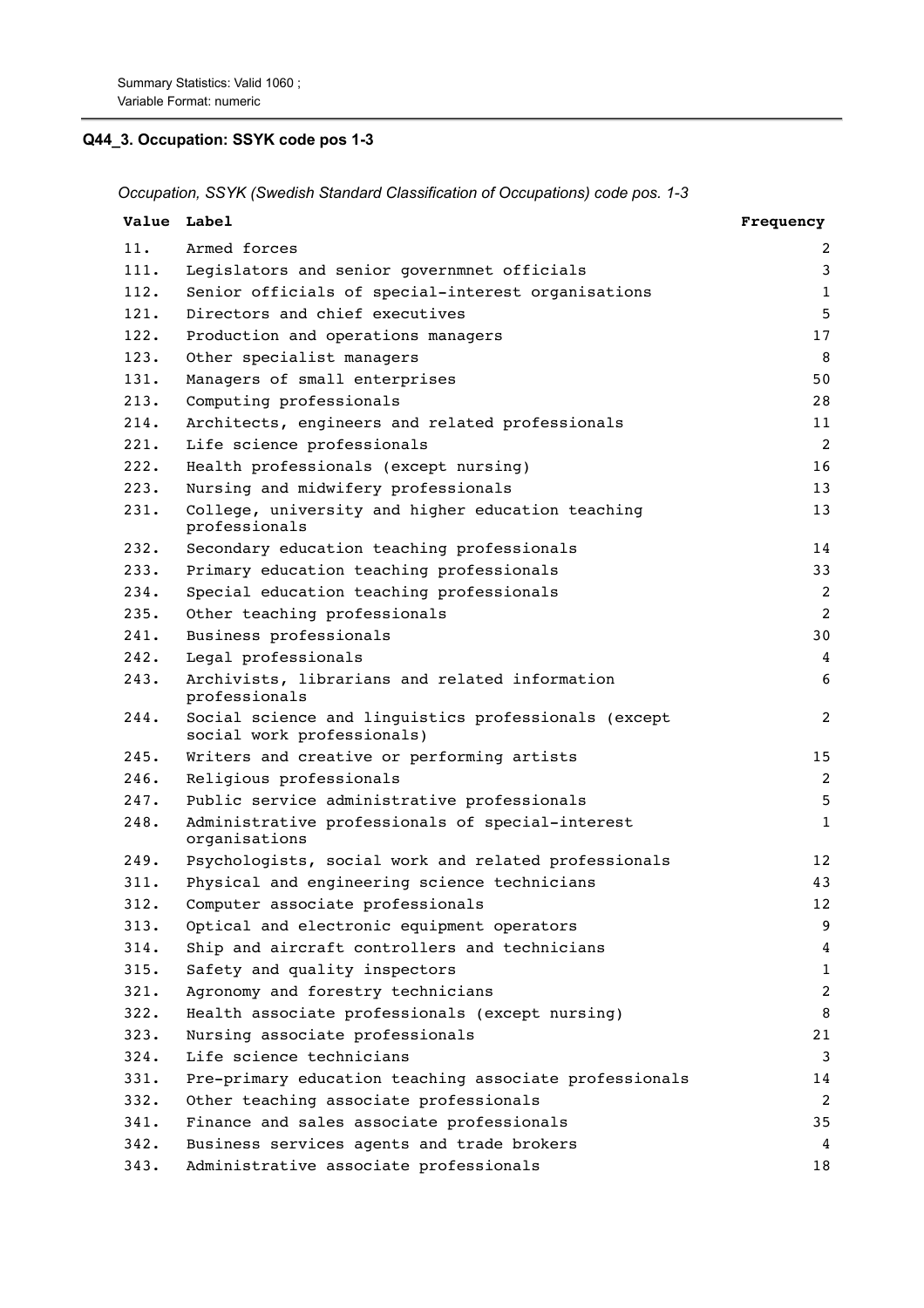| 344. | Customs, tax and related government associate<br>professionals                                        | 8              |
|------|-------------------------------------------------------------------------------------------------------|----------------|
| 345. | Police officers and detectives                                                                        | 6              |
| 346. | Social work associate professionals                                                                   | 8              |
| 347. | Artistic, entertainment and sports associate professionals                                            | 6              |
| 411. | Office secretaries and data entry operators                                                           | 8              |
| 412. | Numerical clerks                                                                                      | 24             |
| 413. | Stores and transport clerks                                                                           | 18             |
| 414. | Library and filing clerks                                                                             | $\mathbf{1}$   |
| 415. | Mail carriers and sporting clerks                                                                     | $\overline{7}$ |
| 419. | Other office clerks                                                                                   | 28             |
| 421. | Cashiers, tellers and related clerks                                                                  | 12             |
| 422. | Client information clerks                                                                             | 14             |
| 511. | Travel attendants and related workers                                                                 | $\overline{3}$ |
| 512. | Housekeeping and restaurant service workers                                                           | 11             |
| 513. | Personal care and related workers                                                                     | 114            |
| 514. | Other personal services workers                                                                       | 7              |
| 515. | Protective services workers                                                                           | 3              |
| 522. | Shop and stall salespersons and demonstrators                                                         | 67             |
| 611. | Market gardeners and crop growers                                                                     | 3              |
| 612. | Animal producers and related workers                                                                  | 6              |
| 613. |                                                                                                       | $\mathbf{1}$   |
|      | Crop and animal producers                                                                             | 3              |
| 614. | Forestry and related workers                                                                          |                |
| 711. | Miners, shot firers, stonecutters and carvers                                                         | 3              |
| 712. | Building frame and related trades workers                                                             | 22             |
| 713. | Building finishers and related trades workers                                                         | 15             |
| 714. | Painters, building structure cleaners and related trades<br>workers                                   | 5              |
| 721. | Metal moulders, welders, sheet-metal workers,<br>structural-metal preparers and related trade workers | 13             |
| 722. | Blacksmitshs, tool-makers and related trades workers                                                  | 6              |
| 723. | Machinery mechanics and fitters                                                                       | 8              |
| 724. | Electrical and electronic equipment mechanics and fitters                                             | 8              |
| 731. | Precision workers in metal and related materials                                                      | $\overline{c}$ |
| 732. | Potters, glass-makers and related trades workers                                                      | 2              |
| 741. | Food processing and related trades workers                                                            | 4              |
| 742. | Wood treaters, cabinet-makers and related trades workers                                              | 3              |
| 812. | Metal-processing-plant operators                                                                      | 4              |
| 813. | Glas and chemical-processing-plant operators                                                          | 1              |
| 814. | Wood-processing- and papermaking-plant operators                                                      | 5              |
| 816. | Power-production and related plant operators                                                          | 3              |
| 817. | Industrial-robot operators                                                                            | 2              |
| 821. | Metal- and mineral-products machine operators                                                         | 12             |
| 822. | Chemical-products machine operators                                                                   | 5              |
| 823. | Rubber- and plaxtic-products machine operators                                                        | 3              |
| 824. | Wood-products machine operators                                                                       | 6              |
| 825. | Printing-, binding- and paper-products machine operators                                              | 2              |
| 826. | Textile-, fur- and leather-products machine operators                                                 | 3              |
| 827. | Food and related products machine operators                                                           | 4              |
| 828. | Assemblers                                                                                            | 12             |
| 831. | Locomotive-engine drivers and related workers                                                         | 3              |
| 832. | Motor-vehicle drivers                                                                                 | 22             |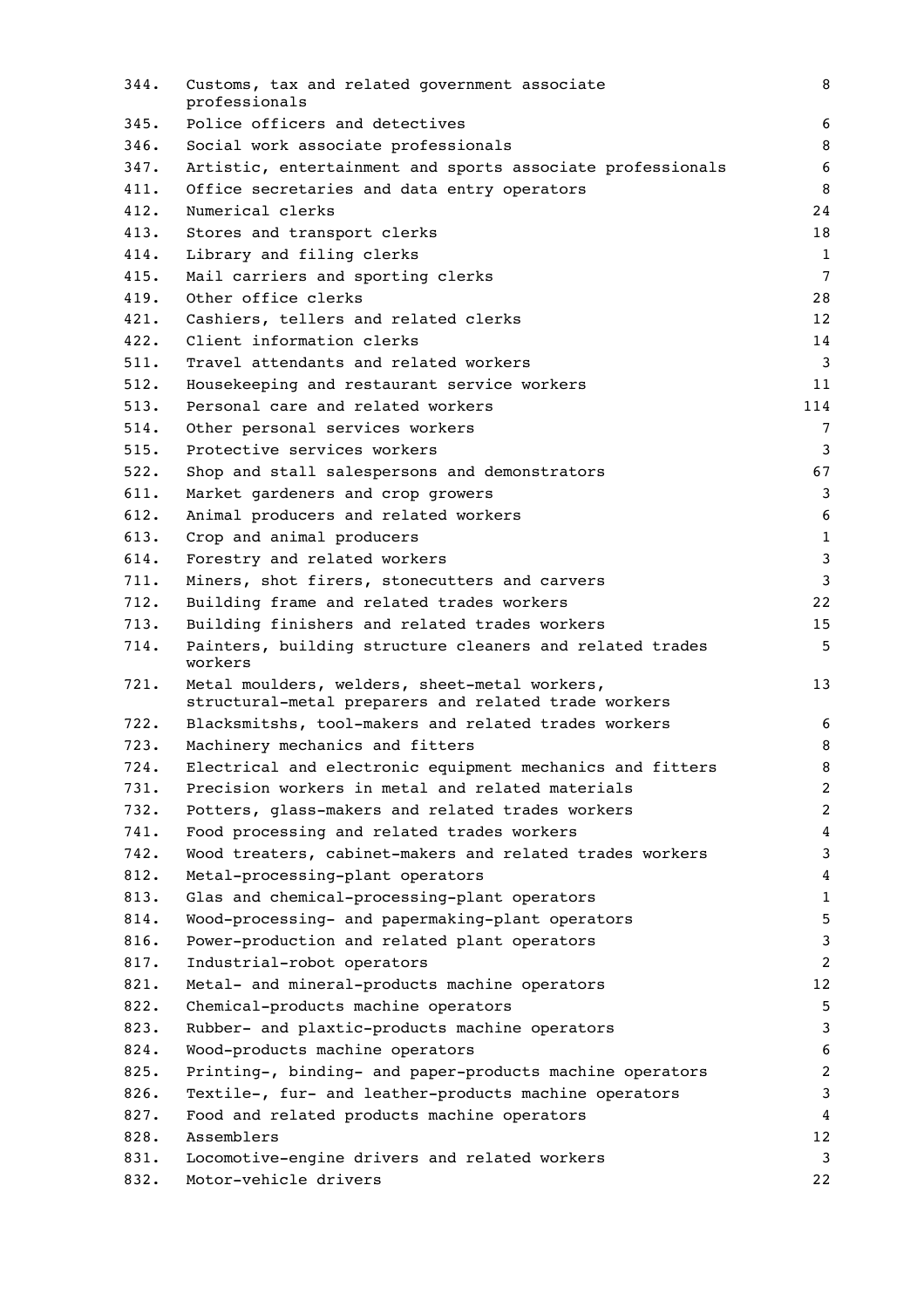| 833. | Agricultural and other mobile-plant operators                        | 9              |
|------|----------------------------------------------------------------------|----------------|
| 912. | Helpers and cleaners                                                 | 22             |
| 913. | Helpers in reataurant                                                | 8              |
| 914. | Doorkeepers, newspaper and package deliverers and related<br>workers | 6              |
| 915. | Garbage collectors and related labourers                             | $\overline{2}$ |
| 919. | Other sales and services elementary occupations                      | 1              |
| 932. | Manufacturing labourers                                              | $\mathbf{1}$   |
| 933. | Transport labourers and freight handlers                             | $\overline{2}$ |
| 999. | INAP/NA                                                              | 77             |

Range of Valid Data Values: 11-933 Range of Invalid Data Values: 999 Summary Statistics: Valid 1060 ; Variable Format: numeric

# **Q44\_4. Occupation: SSYK code pos 1-4**

*Occupation, SSYK (Swedish Standard Classification of Occupations) code pos. 1-4*

| Value Label |                                                                                                                         | Frequency      |
|-------------|-------------------------------------------------------------------------------------------------------------------------|----------------|
| 110.        | Armed forces                                                                                                            | 2              |
| 1110.       | Legislators and senior governmnet officials                                                                             | 3              |
| 1120.       | Senior officials of special-interest groups                                                                             | $\mathbf{1}$   |
| 1210.       | Directors and chief executives                                                                                          | 5              |
| 1222.       | Production and operations managers in manufacturing                                                                     | 6              |
| 1226.       | Production and operations managers in public<br>administration                                                          | 2              |
| 1227.       | Production and operations managers in education                                                                         | 3              |
| 1228.       | Production and operations managers in health and social<br>work                                                         | 4              |
| 1229.       | Production and operations managers not elsewhere<br>classified                                                          | $\overline{2}$ |
| 1231.       | Finance and administration managers                                                                                     | $\mathbf{1}$   |
| 1232.       | Personell and industrial relations managers                                                                             | $\mathbf{1}$   |
| 1234.       | Advertising and public relations managers                                                                               | $\mathbf{1}$   |
| 1235.       | Supply and distribution managerrs                                                                                       | $\mathbf{1}$   |
| 1236.       | Computing services managers                                                                                             | $\mathbf{1}$   |
| 1239.       | Specialist managers not elsewhere classified                                                                            | 3              |
| 1311.       | Managers of small enterprises in agriculture, hunting,<br>forestry and fishing                                          | $\overline{2}$ |
| 1312.       | Managers of small enterprises in manufacturing                                                                          | $\overline{4}$ |
| 1313.       | Managers of small enterprises in construction                                                                           | 3              |
| 1314.       | Managers of small enterprises in wholesale and retail<br>trade, hotels and restaurants, transport and<br>communications | 19             |
| 1315.       | Managers of small enterprises in business services<br>enterprises                                                       | $\overline{2}$ |
| 1317.       | Managers of small enterprises in education                                                                              | 4              |
| 1318.       | Managers of small enterprises in health and social work                                                                 | $\mathbf{1}$   |
| 1319.       | Managers of small enterprises not elsewhere classified                                                                  | 15             |
| 2131.       | Computer system designers, analysts and programmers                                                                     | 27             |
| 2139.       | Computing professionals not elsewhere classified                                                                        | 1              |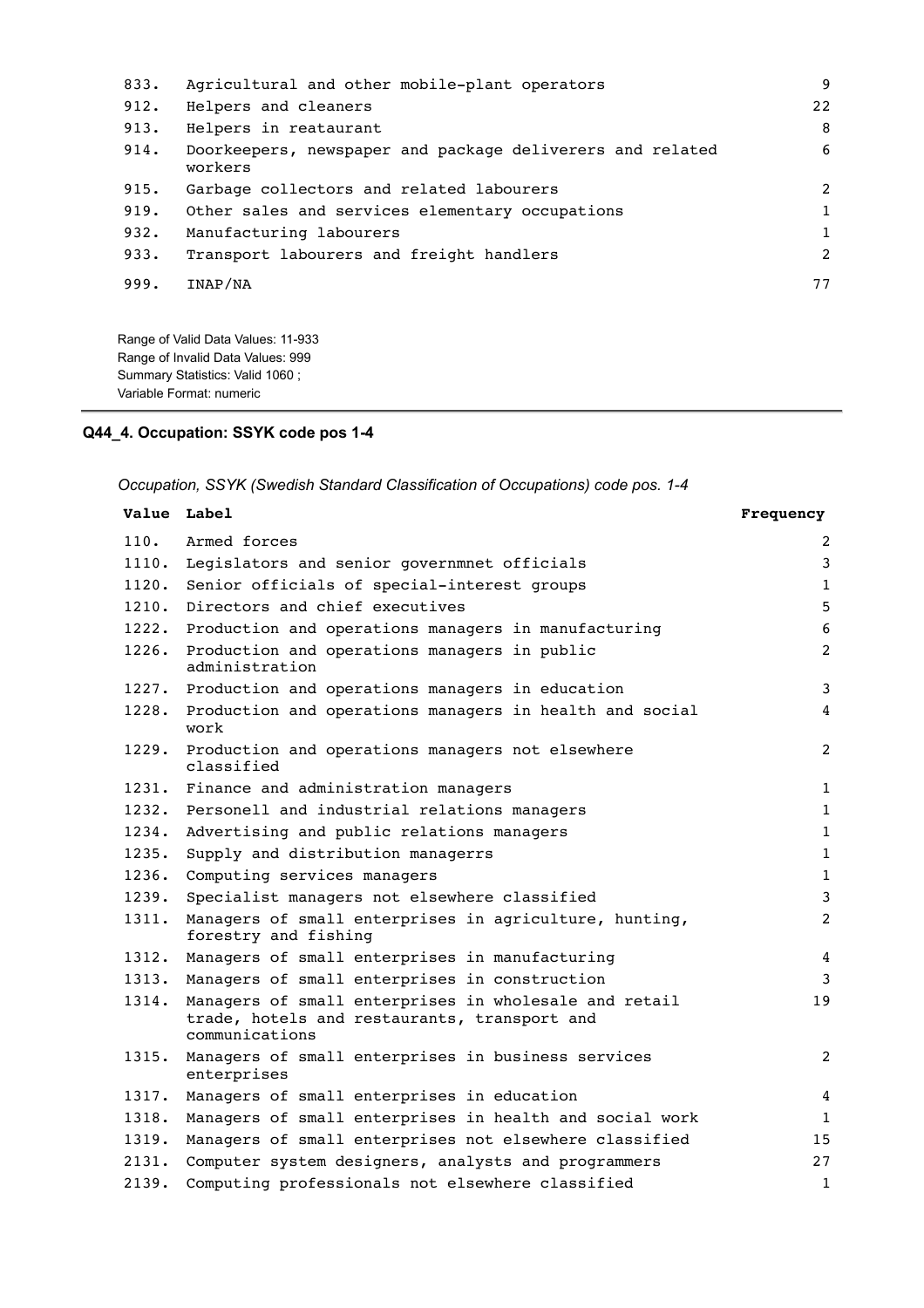| 2141. | Architects, town and traffic planners                            | 1              |
|-------|------------------------------------------------------------------|----------------|
|       | 2142. Civil engineers                                            | $1\,$          |
|       | 2143. Electrical engineers                                       | $1\,$          |
|       | 2144. Electronics and telecommunications engineers               | $\mathbf{1}$   |
|       | 2145. Mechanical engineers                                       | $\overline{4}$ |
| 2148. | Cartographers and surveyors                                      | $\overline{2}$ |
| 2149. | Engineers not elsewhere classified                               | $\mathbf{1}$   |
| 2211. | Biologists and related professionals                             | $\mathbf{1}$   |
| 2213. | Agronomics and horticulturists                                   | $\mathbf{1}$   |
| 2221. | Medical doctors                                                  | 12             |
|       | 2222. Dentists                                                   | 3              |
|       | 2223. Veterinarians                                              | $\mathbf{1}$   |
|       | 2231. Midwives                                                   | $\mathbf{3}$   |
|       | 2232. Head nurses                                                | $1\,$          |
|       | 2233. Emergency room nurses                                      | 4              |
|       | 2234. Paediatric nurses                                          | 1              |
|       | 2235. District nurses                                            | 3              |
|       | 2236. Other nursing professionals                                | $\mathbf{1}$   |
| 2310. | College university and higher education teaching                 | 13             |
|       | professionals                                                    |                |
| 2321. | Teaching professionals, academic subjects                        | 10             |
| 2323. | Teaching professionals, artistic and practical subjects          | $\overline{4}$ |
| 2330. | Primary education teaching professionals                         | 33             |
| 2340. | Special education teaching professionals                         | 2              |
| 2359. | Teaching professionals not elsewhere classified                  | $\overline{c}$ |
| 2411. | Accountants                                                      | 6              |
| 2412. | Personnel and careers professionals                              | 3              |
|       | 2413. Market research analysts and related professionals         | $\overline{7}$ |
|       | 2414. Organisational analysts                                    | 9              |
| 2419. | Business professionals not elsewhere classified                  | 5              |
|       | 2421. Lawyers                                                    | $\overline{c}$ |
|       | 2423. Corporate legal officers                                   | $\mathbf 1$    |
| 2429. | Legal professionals not elsewhere classified                     | 1              |
| 2431. | Archivists and curators                                          | $\mathbf{1}$   |
| 2432. | Librarians and related informatin professionals                  | 5              |
| 2442. | Sociologists, archaeologists and related professionals           | $\mathbf 1$    |
| 2444. | Philologists, translators and interpreters                       | $1\,$          |
| 2451. | Authors, journalists and related professionals                   | 8              |
| 2452. | Sculptors, painters and related artists                          | 2              |
| 2453. | Composers, musicians and singers                                 | 3              |
| 2456. | Designers                                                        | 2              |
| 2460. | Religious professionals                                          | $\overline{c}$ |
| 2470. | Public service administrative professionals                      | 5              |
| 2480. | Administrative professional of special-interest<br>organisations | 1              |
| 2491. | Psychologists and related professionals                          | 4              |
| 2492. | Social work professionals                                        | 8              |
| 3111. | Chemical and physical science technicians                        | 3              |
| 3112. | Civil engineering technicians                                    | 15             |
| 3113. | Electrical engineering technicians                               | 2              |
| 3114. | Electronics and telecommunications engineering technicians       | 3              |
| 3115. | Mechanical engineering technicians                               | 11             |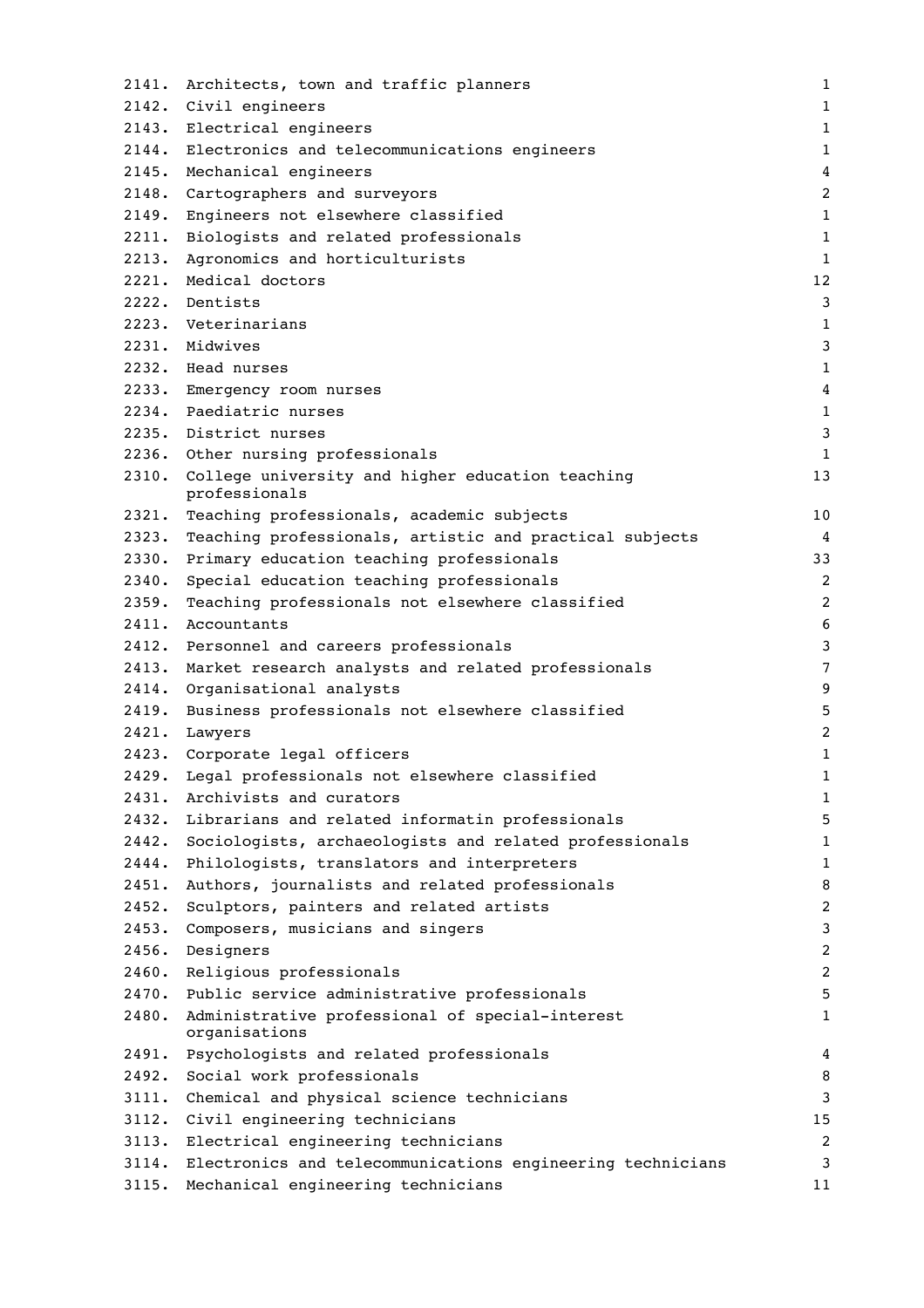| 3116. | Chemical engineering technicians                                             | 3                |
|-------|------------------------------------------------------------------------------|------------------|
| 3117. | Mining and metallurgical technicians                                         | $\mathbf 1$      |
|       | 3118. Draughtspersons                                                        | $\mathbf{3}$     |
| 3119. | Physical and engineering science technicians not elsewhere<br>classified     | 2                |
|       | 3121. Computer assistants                                                    | 11               |
| 3122. | Computer equipment operators                                                 | $1\,$            |
| 3131. | Photographers                                                                | $1\,$            |
| 3132. | Image and sound recording equipment operators                                | $\overline{4}$   |
| 3133. | Broadcasting and telecommunications equipment operators                      | $\overline{c}$   |
| 3134. | Medical equipment operators and technicians                                  | $\overline{2}$   |
| 3142. | Ships' deck officers and pilots                                              | $\mathbf{3}$     |
| 3144. | Air traffic controllers                                                      | $\mathbf{1}$     |
| 3152. | Safety, health and quality inspectors                                        | $1\,$            |
| 3212. | Foresty technicians                                                          | $\overline{2}$   |
| 3221. | Occupational therapists                                                      | $\overline{c}$   |
| 3222. | Hygienists, health and enviromental officers                                 | $\mathbf{3}$     |
| 3224. | Optometrists and opticians                                                   | $1\,$            |
| 3226. | Physiotherapists and related associate professionals                         | $\boldsymbol{2}$ |
| 3232. | Operating theatre nurses                                                     | $1\,$            |
| 3233. | Geriatric nurses                                                             | $\overline{2}$   |
| 3234. | Psychiatric nurses                                                           | $1\,$            |
| 3239. | Nursing associate professionals not elsewhere classified                     | 17               |
| 3240. | Life science technicians                                                     | 3                |
| 3310. | Pre-primary educatin teaching associate professionals                        | 14               |
| 3320. | Other teaching associate professionals                                       | $\overline{2}$   |
| 3411. | Securities and finance dealers and brokers                                   | 1                |
| 3412. | Insurance representatives                                                    | $\overline{2}$   |
|       | 3413. Estate agents                                                          | $\mathbf{3}$     |
| 3415. | Technical and commercial sales representatives                               | 16               |
| 3416. | Buyers                                                                       | 3                |
|       | 3417. Appraisers, valuers and auctioneers                                    | $\mathbf{1}$     |
| 3418. | Banking associate professionals                                              | 7                |
| 3419. | Finance and sales associate professionals not elsewhere<br>classified        | 2                |
|       | 3423. Employment agents and labour contractors                               | $\mathbf 1$      |
|       | 3429. Business services agents and trade brokers not elsewhere<br>classified | 3                |
| 3431. | Administrative secretaries and related associate<br>professionals            | 7                |
| 3433. | Bookkeepers                                                                  | 11               |
|       | 3441. Customs and border inspectors                                          | 3                |
| 3442. | Government tax and excise officials                                          | 1                |
| 3443. | Government social benefits officials                                         | 4                |
| 3450. | Police officers and detectives                                               | 6                |
| 3461. | Social workers and associate professionals                                   | $\overline{4}$   |
| 3462. | Recreation officers and related associate professionals                      | 4                |
| 3471. | Decorators and commercial designers                                          | 5                |
| 3473. | Street, nightclub and related musicians, singers and<br>dancers              | 1                |
| 4112. | Office secretaries                                                           | 8                |
|       | 4120. Numerical clerks                                                       | 24               |
|       | 4131. Stock clerks and storekeepers                                          | 15               |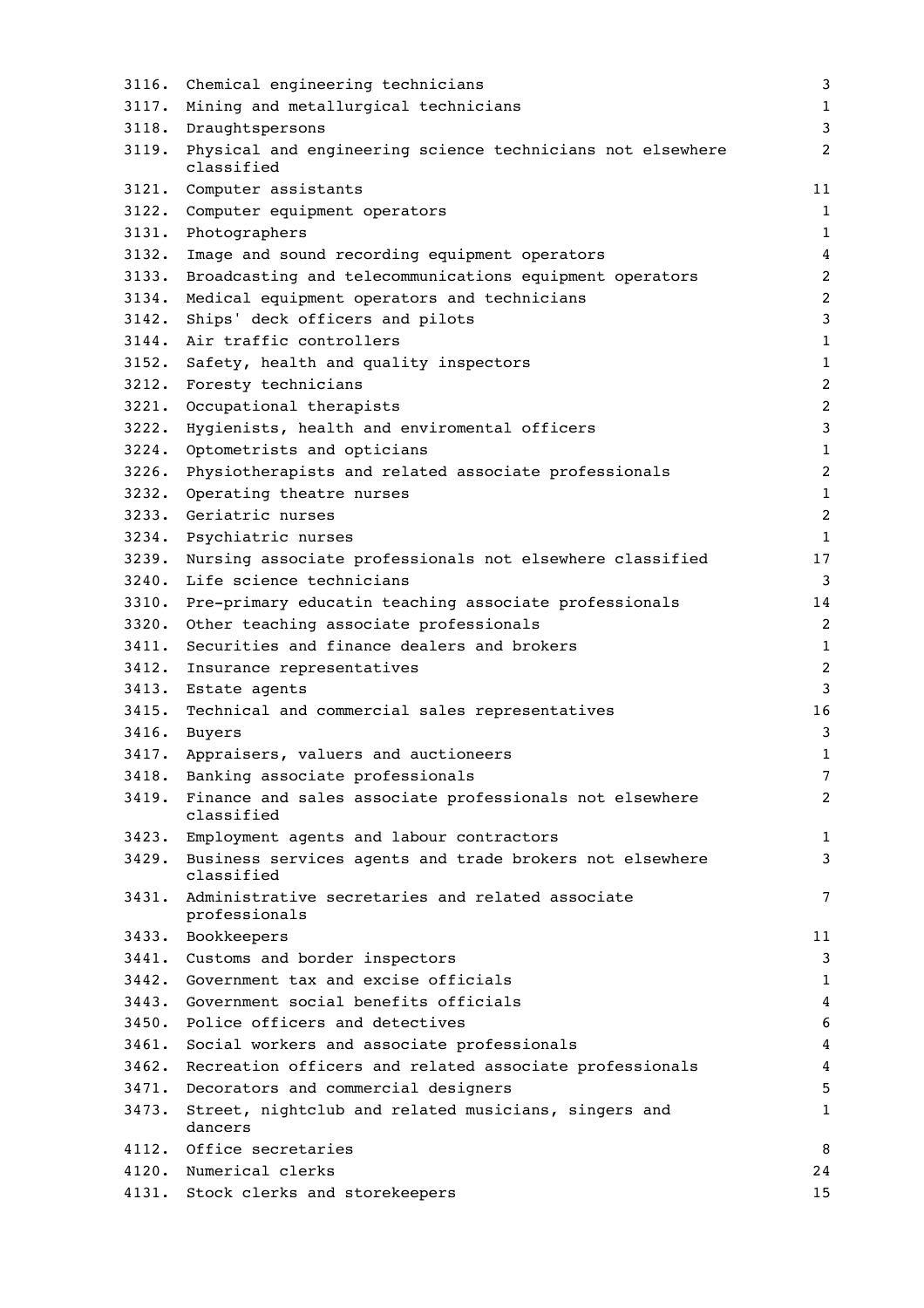| 4132. | Transport clerks                                                      | 3                |
|-------|-----------------------------------------------------------------------|------------------|
|       | 4140. Library and filing clerks                                       | $\mathbf{1}$     |
|       | 4150. Mail carriers and sorting clerks                                | $\overline{7}$   |
|       | 4190. Other office clerks                                             | 28               |
|       | 4210. Cashiers, tellers and related clerks                            | $\mathbf{1}$     |
| 4211. | Cashiers and other ticket clerks                                      | 8                |
| 4212. | Tellers and other counter clerks                                      | $\overline{c}$   |
| 4215. | Dept-collectors and related workers                                   | $1\,$            |
| 4222. | Receptionists                                                         | $\boldsymbol{9}$ |
| 4223. | Telephone switchboard operators                                       | $\mathsf 3$      |
| 4224. | Transport informant clerks                                            | 2                |
| 5111. | Travel attendants and travel stewards                                 | $\mathbf{1}$     |
| 5112. | Transport conductors                                                  | $\overline{c}$   |
| 5121. | Housekeepers and related workers                                      | $\overline{c}$   |
| 5122. | Cooks                                                                 | 6                |
|       | 5123. Waiters, waitresses and bartenders                              | 3                |
|       | 5131. Child-care workers                                              | 24               |
|       | 5132. Assistant nurses and hospital ward assistants                   | 18               |
|       | 5133. Home-based personal care and related workers                    | 58               |
|       | 5134. Attendants, psychiatric care                                    | 11               |
|       | 5135. Dental nurses                                                   | $\overline{c}$   |
|       | 5139. Personal care and related workers not elsewhere classified      | $\mathbf 1$      |
|       | 5141. Hairdressers, barbers, beauticians and related workers          | 7                |
| 5152. | Security guards and patrolmen                                         | $1\,$            |
|       | 5153. Prison guards                                                   | $\mathbf{1}$     |
|       | 5159. Protective service workers not elsewhere classified             | $\mathbf{1}$     |
| 5221. | Shop salespersons, food stores                                        | 29               |
| 5222. | Shop salespersons, non-food stores                                    | 25               |
| 5223. | Café-keepers                                                          | 3                |
| 5225. | Salesperson, petrol station                                           | $\overline{c}$   |
|       | 5226. Salespersons, cars, boats and caravans                          | 1                |
| 5227. | Demonstrators and telephone salespersons                              | 7                |
| 6111. | Field crop and vegetable growers                                      | 1                |
| 6112. | Horticultural and nursery growers                                     | 1                |
| 6113. | Gardeners, parks and grounds                                          | $\mathbf{1}$     |
| 6121. | Dairy and livestock producers                                         | 3                |
| 6129. | Animal producers and related workers not elsewhere                    | 3                |
|       | classified                                                            |                  |
| 6130. | Crop and animal producers                                             | 1                |
| 6140. | Forestry and related workers                                          | 3                |
| 7111. | Miners, shot firers, stonecutters and carvers                         | 3                |
| 7121. | Bricklayers, stonemasons and tile setters                             | $\mathbf 1$      |
| 7123. | Carpenters and joiners                                                | 3                |
| 7124. | Rail and road construction workers                                    | 4                |
| 7129. | Building frame and related trades workers not elsewhere<br>classified | 14               |
|       | 7135. Plumbers                                                        | 4                |
| 7136. | Building and related electricians                                     | 6                |
| 7137. | Building caretakers                                                   | 5                |
| 7141. | Painters and related workers                                          | 4                |
| 7143. | Building structure cleaners                                           | 1                |
| 7211. | Metal moulders                                                        | 1                |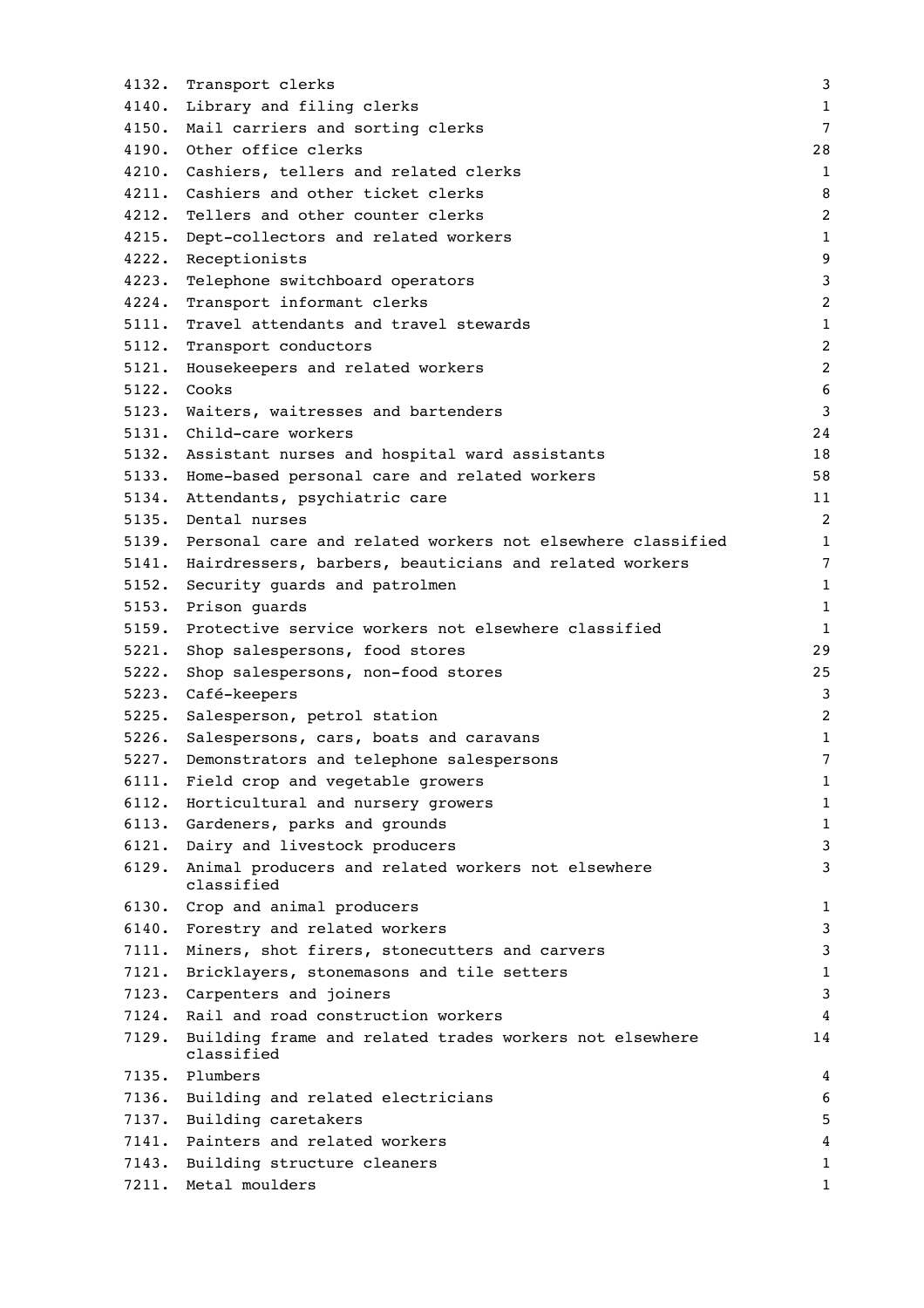| 7212. | Welders and flame cutters                                      | $1\,$            |
|-------|----------------------------------------------------------------|------------------|
| 7213. | Sheet-metal workers                                            | 9                |
|       | 7214. Structural-metal prepares and erectors                   | 1                |
|       | 7216. Underwater workers                                       | $1\,$            |
| 7221. | Blacksmiths, hammer-smiths and forging-press workers           | $\mathbf 1$      |
| 7222. | Tool-makers and related workers                                | 3                |
| 7224. | Metal wheel-grinders, polishers and tool sharpeners            | $\overline{c}$   |
| 7231. | Motor vehicle mechanics and fitters                            | 6                |
| 7233. | Agricultural- or industrial-machinery mechanics and<br>fitters | $\overline{c}$   |
|       | 7241. Electrical mechanics fitters and servicers               | $\overline{2}$   |
|       | 7242. Electronics mechanics fitters and servicers              | $\overline{4}$   |
|       | 7243. Electrical line installers, repairers and cable jointers | $\overline{c}$   |
|       | 7311. Precision-instrument makers and repairers                | $\overline{c}$   |
| 7321. | Abrasive wheel formers, potters and related workers            | $\mathbf 1$      |
| 7324. | Glass, ceramics and related decorative painters                | $\mathbf 1$      |
| 7411. | Butchers, fishmongers and related food preparers               | $\mathbf 1$      |
| 7412. | Bakers, pastry-cooks and confectionery makers                  | 3                |
| 7421. | Cabinet-makers and related workers                             | 3                |
|       | 8121. Ore and metal furnace operators                          | $\overline{c}$   |
| 8122. | Metal melters and rolling-mill operators                       | $\mathbf 1$      |
| 8125. | Casters and coremakers                                         | $\mathbf 1$      |
| 8130. | Glass, ceramics and related plant operators                    | 1                |
| 8141. | Wood-processing-plant operators                                | $\overline{c}$   |
| 8144. | Papermaking-plant operators                                    | 3                |
| 8160. | Power-production and related plant operators                   | 3                |
| 8170. | Industrial-robot operators                                     | $\overline{c}$   |
| 8211. | Machine-tool operators                                         | 12               |
|       | 8221. Pharmaceutical- and toiletry-products machine operators  | 3                |
| 8222. | Ammunition- and eplosive-products machine operators            | $\mathbf 1$      |
| 8224. | Photographic-products machine operators                        | 1                |
| 8231. | Rubber-products machine operators                              | $\mathbf 1$      |
| 8232. | Plastic-products machine operators                             | $\boldsymbol{2}$ |
| 8240. | Wood-products machine operators                                | 6                |
| 8251. | Printing-machine opeartors                                     | 1                |
| 8253. | Paper-products machine opeartors                               | 1                |
| 8263. | Sewing-machine opeartors                                       | $\overline{c}$   |
| 8264. | Bleaching-, dyeing- and cleaning-machine operators             | $\mathbf 1$      |
| 8271. | Meat- and fish-processing-machine operators                    | $\overline{c}$   |
| 8272. | Diary-products machine operators                               | 1                |
| 8277. | Tea-, coffee- and cocoa-processing-machine operators           | 1                |
| 8281. | Mechanical-machinery assemblers                                | 5                |
| 8282. | Electrical- and electronic-equipment assemblers                | 3                |
| 8283. | Metal-, rubber- and plastic-products assembler                 | 3                |
| 8284. | Wood and related products assemblers                           | 1                |
| 8311. | Locomotive-engine drivers                                      | 1                |
| 8312. | Railway brakers, signallers and shunters                       | $\overline{c}$   |
| 8321. | Car, taxi and van drivers                                      | 7                |
| 8322. | Bus and tram drivers                                           | 4                |
| 8323. | Heavy truck and lorry drivers                                  | 11               |
| 8331. | Motorised farm and forestry plant operators                    | $\overline{c}$   |
| 8332. | Earth-moving- and related plant operators                      | 3                |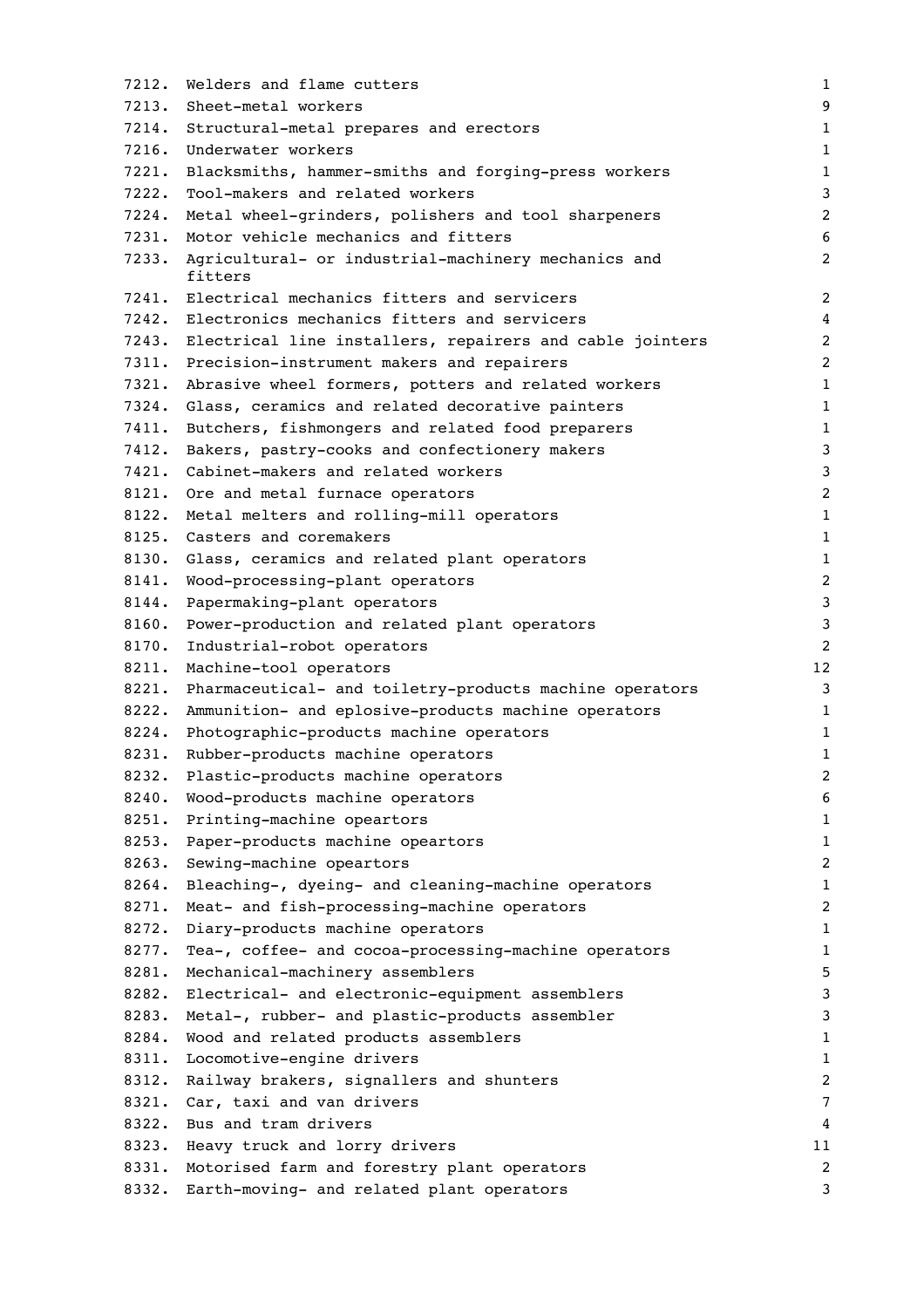| 8334. | Lifting-truck operators                                             | 4              |
|-------|---------------------------------------------------------------------|----------------|
|       | 9121. Domestic helpers and cleaners                                 | 1              |
| 9122. | Helpers and cleaners in offices, hotels and other<br>establishments | 21             |
|       | 9130. Helpers in restaurants                                        | 8              |
|       | 9141. Newspaper and package deliverers                              | 2              |
| 9142. | Doorkeepers and related workers                                     | $\overline{4}$ |
| 9150. | Garbage collectors and related labourers                            | $\overline{2}$ |
| 9190. | Other sales and sevices elementary occupations                      | 1              |
| 9320. | Manufacturing labourers                                             | $\mathbf{1}$   |
| 9330. | Transport labourers and freight handlers                            | 2              |
| 9999. | INAP/NA                                                             | 77             |
|       |                                                                     |                |
|       |                                                                     |                |

Range of Valid Data Values: 110-9999 Range of Invalid Data Values: 999 Summary Statistics: Valid 1137 ; Variable Format: numeric

**Q45\_1. Employee or self-employed**

*Are you (were you) an employee or self-employed?*

| Value Label |                               | Frequency |
|-------------|-------------------------------|-----------|
| $1$ .       | Self-employed, no employees   | 68        |
| 2.          | Self-employed, with employees | 52        |
| 3.          | Employee                      | 945       |
| 4.          | Never worked                  | 33        |
| 9.          | INAP/NA                       | 39        |
|             |                               |           |
|             |                               |           |

Range of Valid Data Values: 1-4 Range of Invalid Data Values: 9 Summary Statistics: Valid 1098 ; Variable Format: numeric

## **Q45\_2. Number of employees**

*How many employees?*

| Value Label |                             | Frequency               |
|-------------|-----------------------------|-------------------------|
| 1.          | 1 employee<br>$\sim$ $\sim$ | 5                       |
| 2.          |                             | 6                       |
| 3.          |                             | 6                       |
| 4.          |                             | 7                       |
| 5.          |                             | $\overline{\mathbf{c}}$ |
| 6.          |                             | 3                       |
| 7.          |                             | 3                       |
| 10.         |                             | 4                       |
| 13.         |                             | $\mathbf 1$             |
| 15.         |                             | 3                       |
| 16.         |                             | $\mathbf 1$             |
| 20.         |                             | 3                       |
| 25.         |                             | 1                       |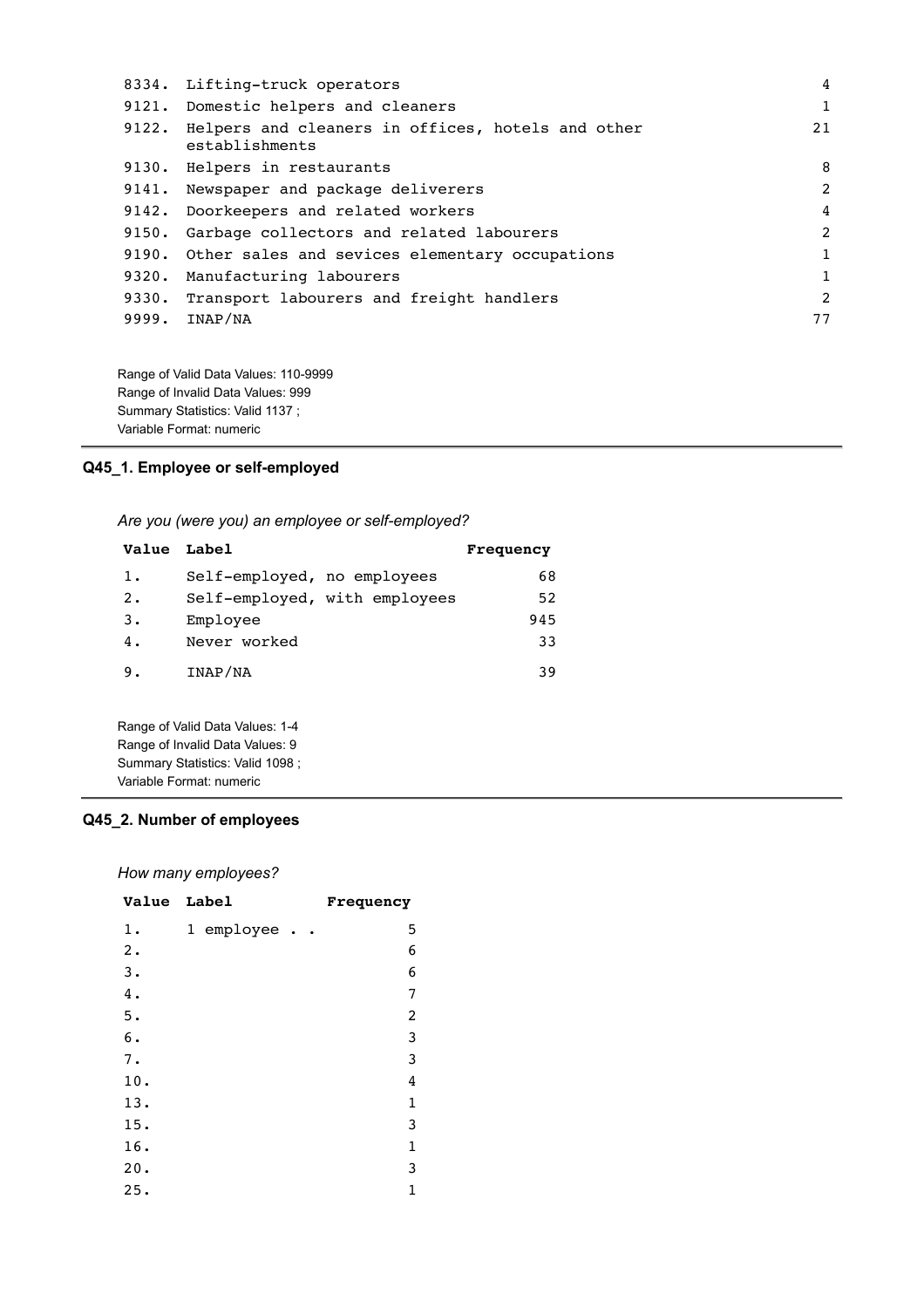| 32.                      |         |                                                                                                         | 1    |
|--------------------------|---------|---------------------------------------------------------------------------------------------------------|------|
| 50.                      |         |                                                                                                         | 1    |
| 55.                      |         |                                                                                                         | 1    |
| 70.                      |         |                                                                                                         | 1    |
| 160.                     |         |                                                                                                         | 1    |
| 200.                     |         | 200 employees                                                                                           | 1    |
| 999.                     | INAP/NA |                                                                                                         | 1086 |
| Variable Format: numeric |         | Range of Valid Data Values: 1-200<br>Range of Invalid Data Values: 999<br>Summary Statistics: Valid 51; |      |
|                          |         |                                                                                                         |      |

### **Q46. Supervises other**

|  | Do you (did you) supervise the work of other employees? |
|--|---------------------------------------------------------|
|--|---------------------------------------------------------|

| Value Label |              | Frequency |  |
|-------------|--------------|-----------|--|
| 1.          | Yes          | 386       |  |
| 2.          | NΟ           | 704       |  |
| 3.          | Never worked | 28        |  |
| 9.          | INAP/NA      | 19        |  |

Range of Valid Data Values: 1-3 Range of Invalid Data Values: 9 Summary Statistics: Valid 1118 ; Variable Format: numeric

# **Q47. Private or public sector**

*Do you (did you) mainly work in the private or public sector?*

| Value Label |                            | Frequency |
|-------------|----------------------------|-----------|
| 1.          | Public sector              | 395       |
| 2.          | Corporation owned by state | 107       |
| 3.          | Private sector             | 573       |
| 4.          | Never worked               | 28        |
| 9.          | INAP/NA                    | 34        |

Range of Valid Data Values: 1-4 Range of Invalid Data Values: 9 Summary Statistics: Valid 1103 ; Variable Format: numeric

## **Q48. Trade union membership**

*Have you ever been a member of a trade union?*

|    |     | Value Label Frequency |
|----|-----|-----------------------|
| 1. | Yes | 911                   |
| 2. | No  | 221                   |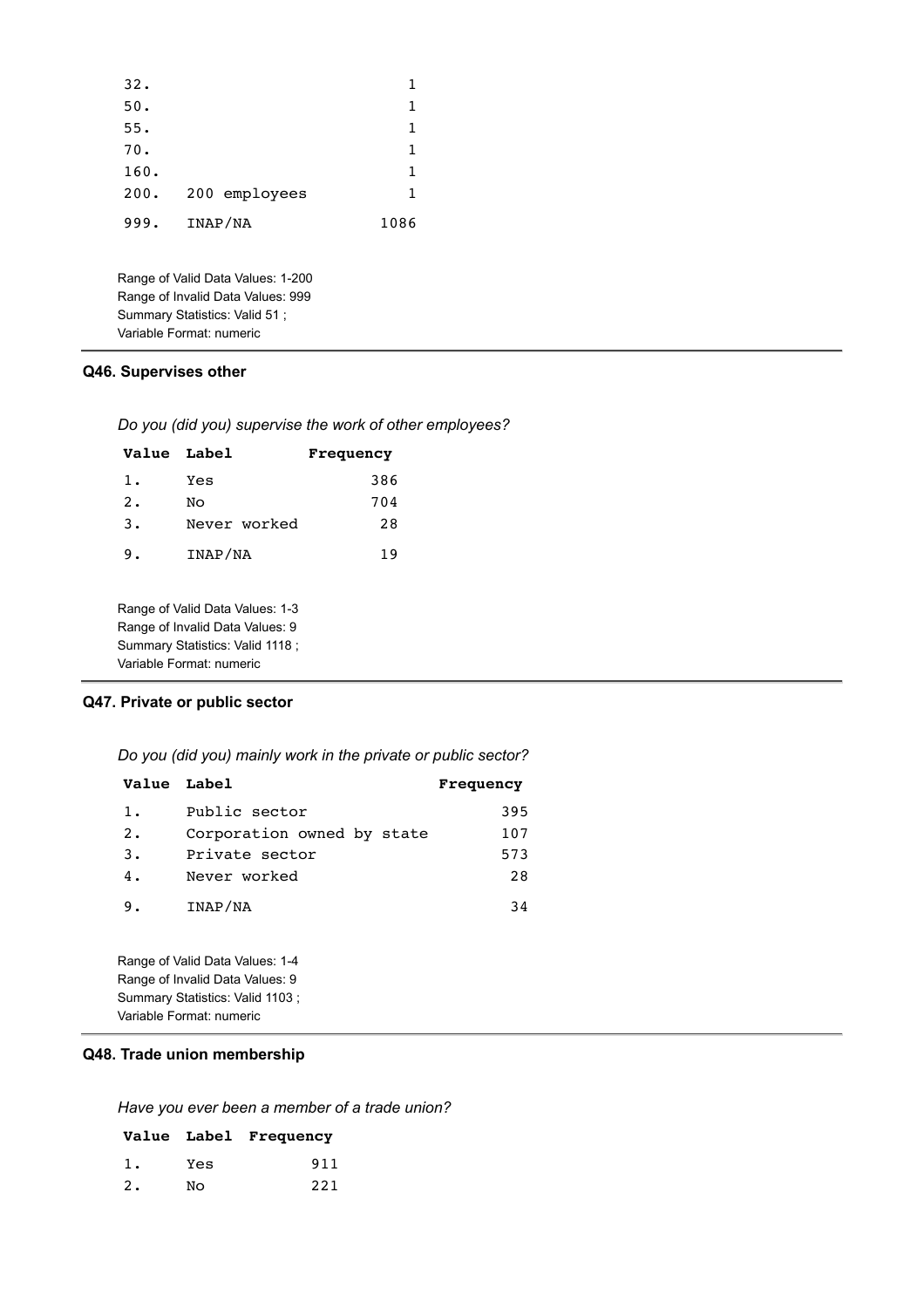9. NA 5

Range of Valid Data Values: 1-2 Range of Invalid Data Values: 9 Summary Statistics: Valid 1132 ; Variable Format: numeric

### **Q49. Trade union membership at this moment**

*Are you a member of a trade union at this moment?*

| Value                                                                                                                             | <b>Label</b> | Frequency |  |
|-----------------------------------------------------------------------------------------------------------------------------------|--------------|-----------|--|
| 1.                                                                                                                                | T.O          | 250       |  |
| 2.                                                                                                                                | TCO          | 123       |  |
| 3.                                                                                                                                | SACO         | 87        |  |
| 4.                                                                                                                                | Other        | 186       |  |
| 5.                                                                                                                                | NΩ           | 300       |  |
| 9.                                                                                                                                | NA           | 191       |  |
| Range of Valid Data Values: 1-5<br>Range of Invalid Data Values: 9<br>Summary Statistics: Valid 946 ;<br>Variable Format: numeric |              |           |  |

### **Q50. Education: Highest educational qualification**

*What is your highest educational qualification?*

| Value Label |                                        | Frequency |
|-------------|----------------------------------------|-----------|
| $1$ .       | Primary or comprehensive school        | 199       |
| 2.          | Vocational school (1972-92)            | 128       |
| 3.          | Vocational school (post 1992)          | 52        |
| 4.          | Vocational school (pre 1972)           | 59        |
| 5.          | Alternative secondary school           | 28        |
| 6.          | Realskola                              | 47        |
| 7.          | 3 or 4 year gymnasium (academic track) | 128       |
| 8.          | Gymansium (academic track post 1992)   | 23        |
| 9.          | Studentexamen                          | 38        |
| 10.         | University studies without degree      | 108       |
| 11.         | University degree                      | 308       |
| 99.         | NA                                     | 19        |

Range of Valid Data Values: 1-11 Range of Invalid Data Values: 99 Summary Statistics: Valid 1118 ; Variable Format: numeric

### **Q51. Education: Years in school**

*How many years have you attended school, all full time education included? Count from 1st grade of school!*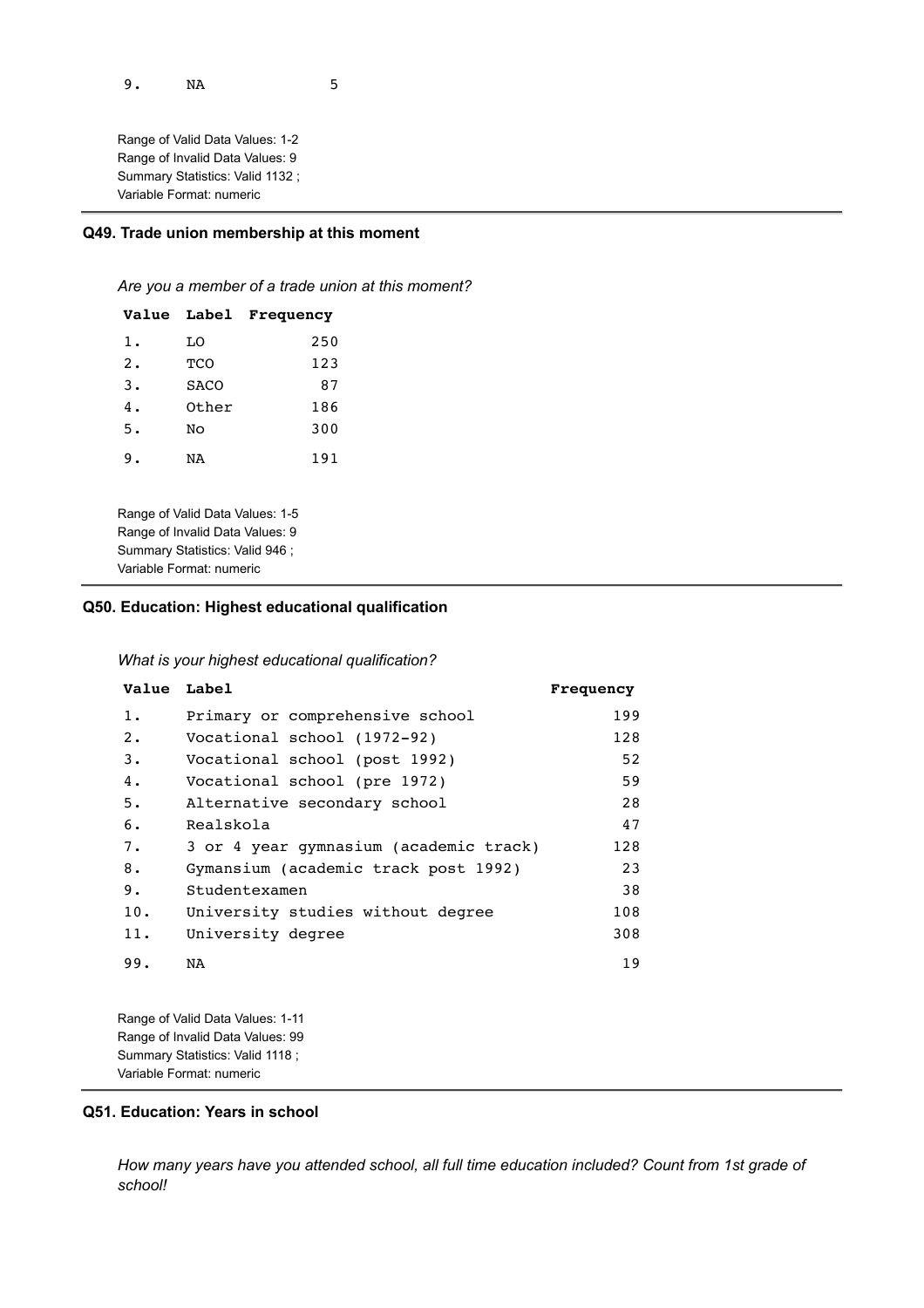| <b>Value</b> | Label           | Frequency      |
|--------------|-----------------|----------------|
| $1$ .        | 1<br>year       | 2              |
| 2.           | 2               | $\overline{c}$ |
| 3.           | 3               | 5              |
| $4$ .        | 4               | 10             |
| 5.           | 5               | 4              |
| $6$ .        | 6               | 12             |
| 7.           | 7               | 49             |
| $\bf 8$ .    | 8               | 44             |
| 9.           | 9               | 78             |
| 10.          | 10              | 61             |
| 11.          | 11              | 132            |
| 12.          | 12              | 171            |
| 13.          | 13              | 102            |
| 14.          | 14              | 80             |
| 15.          | 15              | 85             |
| 16.          | 16              | 84             |
| 17.          | 17              | 59             |
| 18.          | 18              | 40             |
| 19.          | 19              | 13             |
| 20.          | 20              | 23             |
| 21.          | 21              | 5              |
| 22.          | 22              | 6              |
| 23.          | 23              | $\mathbf{1}$   |
| 25.          | 25<br>years     | 4              |
| 97.          | education<br>No | 3              |
| 99.          | <b>NA</b>       | 62             |

Range of Valid Data Values: 1-97 Range of Invalid Data Values: 97-0 Summary Statistics: Valid 1072 ; Variable Format: numeric

### **Q52. Income per month**

*What is your approximate income per month before taxes?*

Range of Valid Data Values: 7-2000 Summary Statistics: Valid 1013 ; Min. 0 ; Max. 200000 ; Mean 23441.964 ; StDev 14359.064 Variable Format: numeric

## **Q53. Marital status**

*Are you married, cohabiting or single?*

| Value Label |                   | Frequency |
|-------------|-------------------|-----------|
| 1.          | Married           | 570       |
| 2.          | Living as married | 256       |
| 3.          | Divorced          | 56        |
| 4.          | Widowed           | 40        |
| 5.          | Single            | 202       |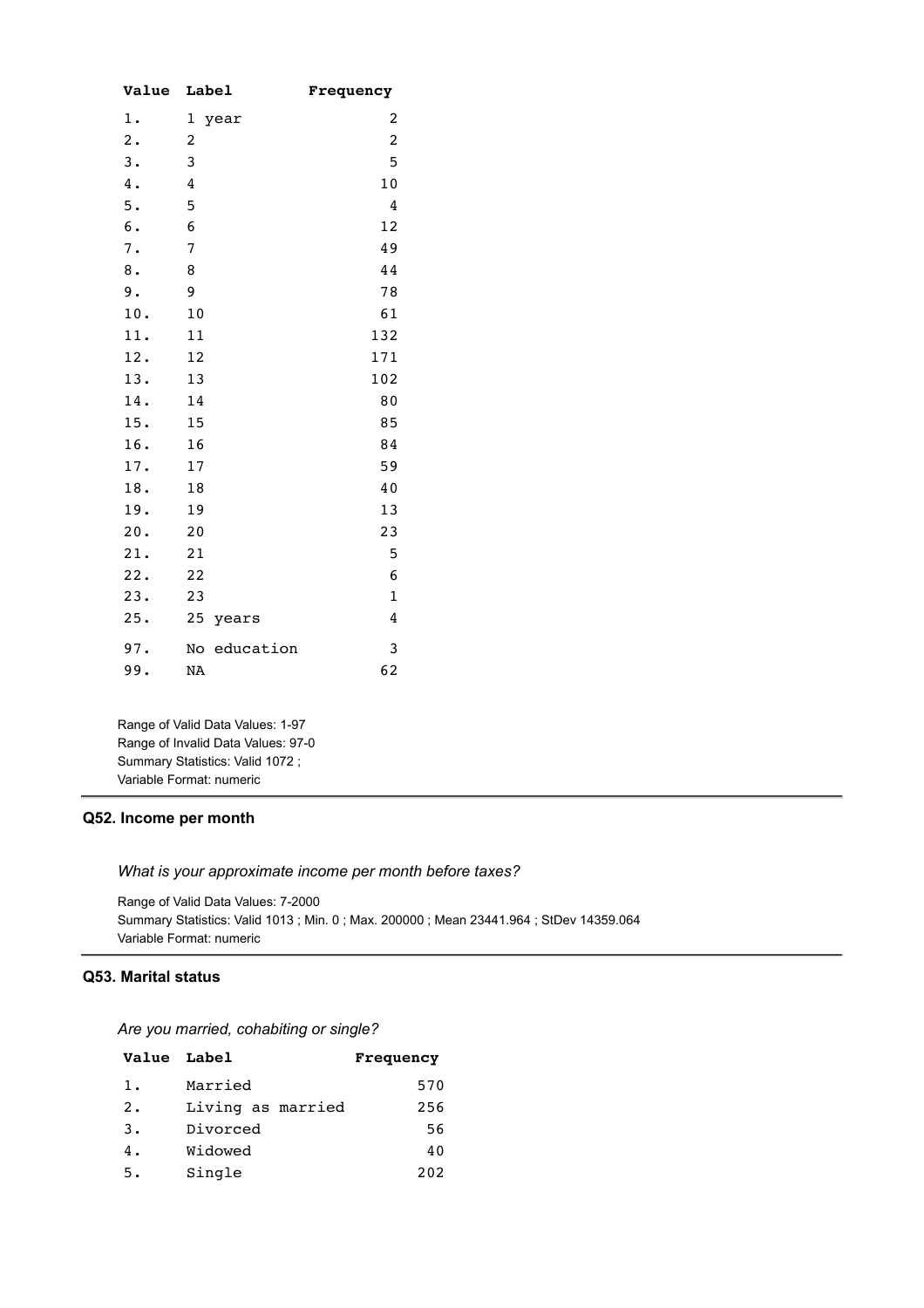Range of Valid Data Values: 1-5 Range of Invalid Data Values: 9 Summary Statistics: Valid 1124 ; Variable Format: numeric

## **Q54. Current employment status of spouse/partner**

*Which of following groups does your spouse/partner belong to?*

| Value Label |                                                        | Frequency |
|-------------|--------------------------------------------------------|-----------|
| $1$ .       | Employed full-time (more than 35 hours/week)           | 486       |
| 2.          | Employed part-time $(15-35 \text{ hours}/\text{week})$ | 99        |
| 3.          | Employed less than 15 hours/week                       | 7         |
| 4.          | Helping family member                                  | 2         |
| 5.          | Unemployed                                             | 20        |
| 6.          | In vocational training                                 | 3         |
| 7.          | Student                                                | 26        |
| 8.          | Retired                                                | 148       |
| 9.          | Housewife/homeduties                                   | 5         |
| 10.         | Permanently disabled                                   | 34        |
| 0.          | NA                                                     | 307       |
|             |                                                        |           |
|             | Range of Valid Data Values: 1-11                       |           |
|             | Range of Invalid Data Values: 0                        |           |

**Q55. Partner: Hours worked weekly**

Summary Statistics: Valid 830 ; Variable Format: numeric

*How many hours weekly does your spouse/partner normally work?*

| <b>Value</b>  | Label | Frequency        |
|---------------|-------|------------------|
| 5.            |       | 1                |
| $\mathbf 6$ . |       | 2                |
| 8.            |       | $\mathbf 1$      |
| 10.           |       | $\boldsymbol{2}$ |
| 12.           |       | $\mathbf 1$      |
| 13.           |       | $\mathbf 1$      |
| 17.           |       | $\mathbf 1$      |
| 20.           |       | $17$             |
| 22.           |       | 2                |
| 24.           |       | $\mathbf 1$      |
| 25.           |       | $1\,0$           |
| 27.           |       | 2                |
| 28.           |       | $\mathbf 1$      |
| 29.           |       | $\mathbf 1$      |
| 30.           |       | 30               |
| 32.           |       | 11               |
| 33.           |       | 3                |
| 34.           |       | 3                |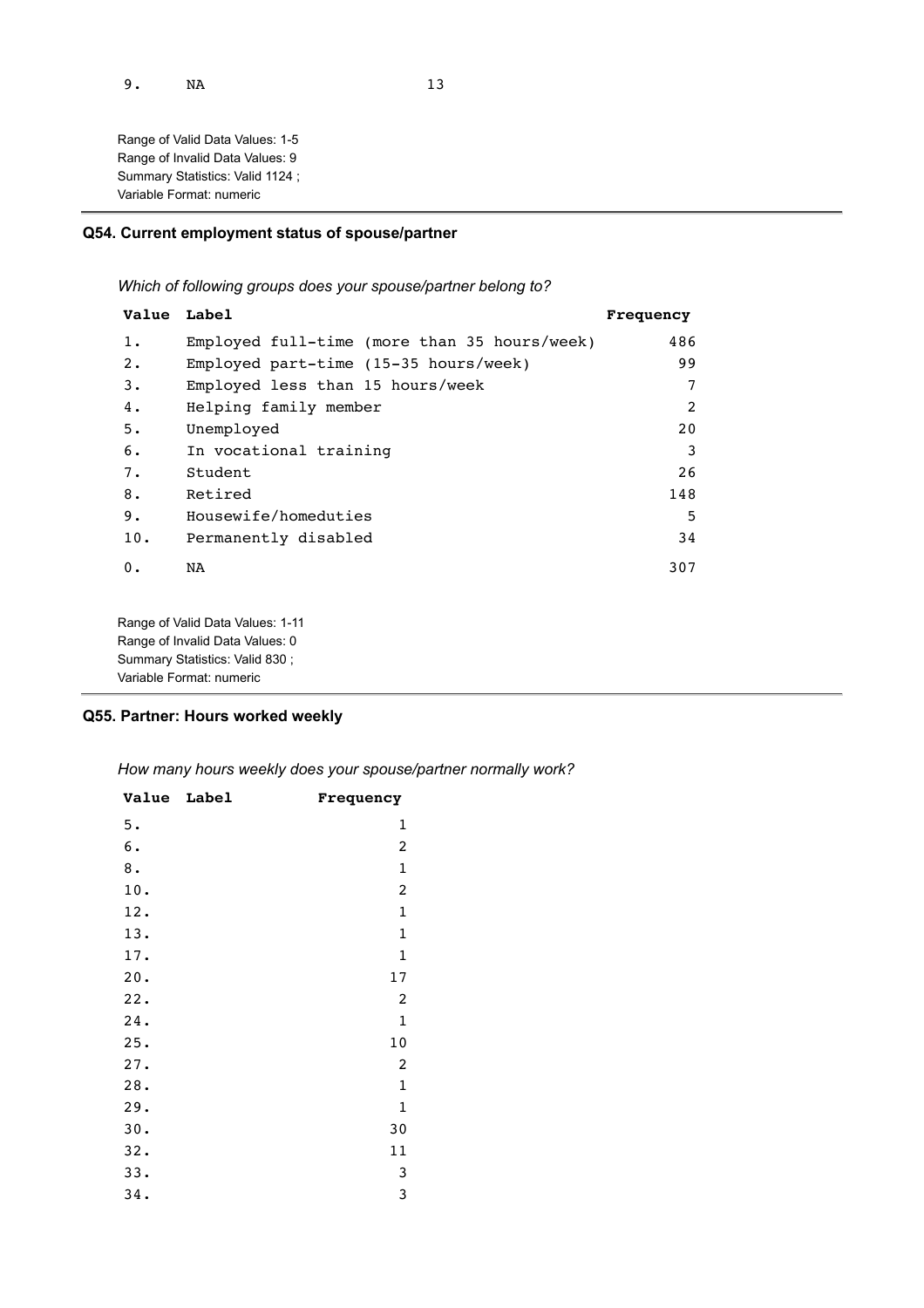| 35. |                  | 26             |
|-----|------------------|----------------|
| 36. |                  | 10             |
| 37. |                  | 8              |
| 38. |                  | 22             |
| 39. |                  | 2              |
| 40. |                  | 332            |
| 41. |                  | 2              |
| 42. |                  | 4              |
| 43. |                  | 3              |
| 44. |                  | $\mathbf 1$    |
| 45. |                  | 41             |
| 46. |                  | 2              |
| 47. |                  | $\overline{c}$ |
| 48. |                  | $\mathbf{1}$   |
| 50. |                  | 28             |
| 55. |                  | 4              |
| 60. |                  | 10             |
| 65. |                  | $\overline{2}$ |
| 70. |                  | 3              |
| 80. |                  | $\mathbf{1}$   |
| 97. | Does<br>not work | 219            |
| 99. | INAP/NA          | 324            |

Range of Valid Data Values: 5-97 Range of Invalid Data Values: 99- Summary Statistics: Valid 813 ; Variable Format: numeric

## **Q56. Partner: Occupation - socio-economic classification**

*Spouse's/partner's occupation - socio-economic classification. If he/she is retired or not working at present, specify his/her latest occupation.*

| Value Label |                                                     | Frequency |
|-------------|-----------------------------------------------------|-----------|
| 11.         | Unskilled employees in goods production             | 46        |
| 12.         | Unskilled employees in service production           | 131       |
| 21.         | Skilled employees in goods production               | 62        |
| 22.         | Skilled employees in service production             | 48        |
| 36.         | Assistant non-manual employees                      | 91        |
| 46.         | Intermediate non-manual employees                   | 185       |
| 56.         | Professionals and other higher non-manual employees | 104       |
| 57.         | Upper-level executives                              | 21        |
| 79.         | Entrepreneurs                                       | 99        |
| 89.         | Farmers                                             | 8         |
| 99.         | INAP/NA                                             | 342       |
|             | Range of Valid Data Values: 11-89                   |           |
|             | Range of Invalid Data Values: 99                    |           |
|             | Summary Statistics: Valid 795;                      |           |

Variable Format: numeric

**Q57\_1. Partner: Occupation, SSYK code pos. 1**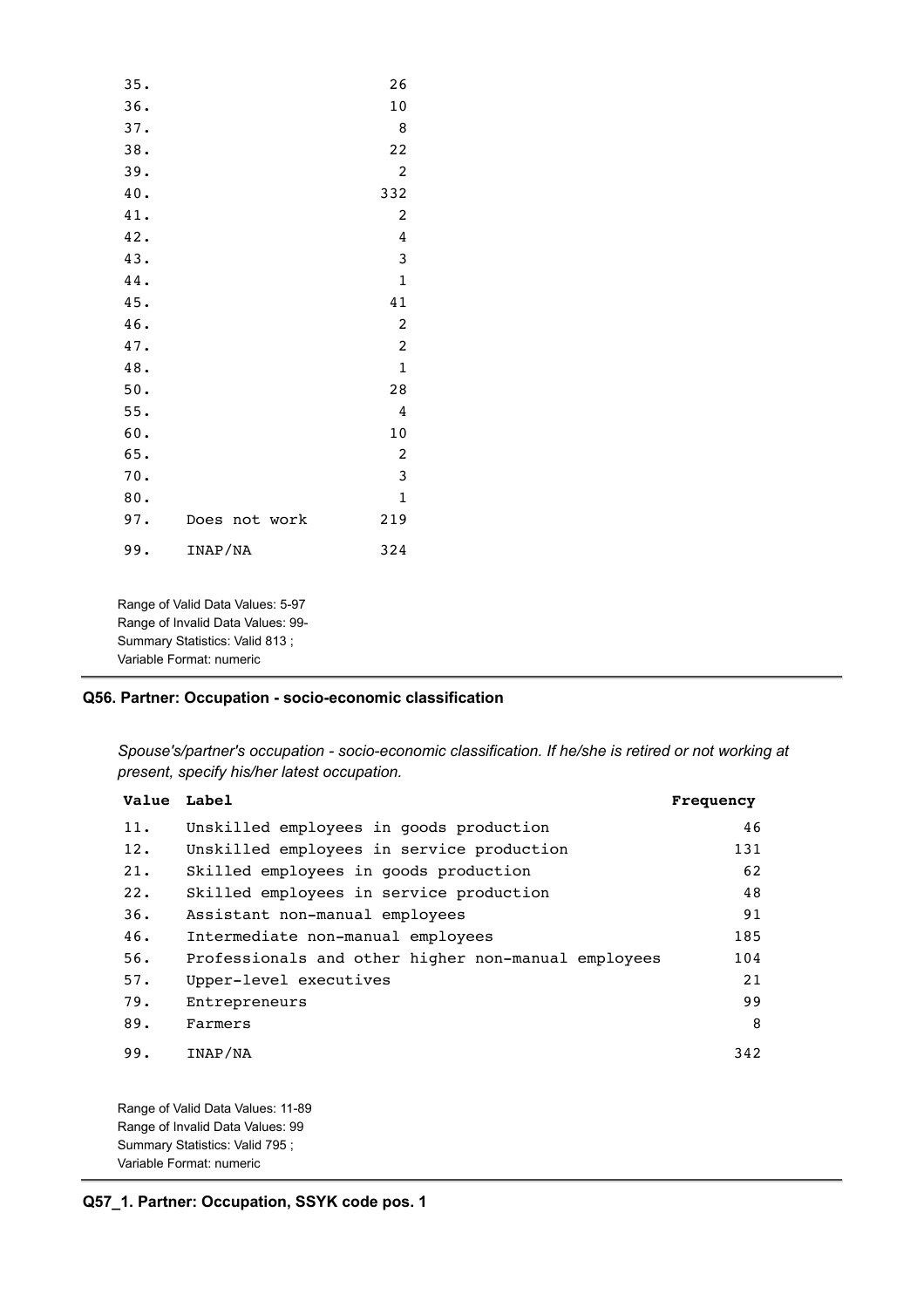*Partner: Occupation, SSYK code (Swedish Standard Classification of Occupations) pos. 1*

| Value Label |                                            | Frequency |
|-------------|--------------------------------------------|-----------|
| $1$ .       | Managers and senior officials              | 78        |
| 2.          | Professional                               | 164       |
| 3.          | Technicians and associate professionals    | 148       |
| 4.          | Office- and customer service work          | 59        |
| 5.          | Service workers and shop sales workers     | 128       |
| 6.          | Skilled agricultural and fishery workers   | 13        |
| 7.          | Craft and related trades workers           | 76        |
| 8.          | Plant and machine operators and assemblers | 86        |
| 9.          | Elementary occupations                     | 29        |
| 11.         | Armed forces                               | 4         |
| 99.         | INAP/NA                                    | 352       |

Range of Valid Data Values: 1-11 Range of Invalid Data Values: 99 Summary Statistics: Valid 785 ; Variable Format: numeric

# **Q57\_2. Partner: Occupation, SSYK code pos. 1-2**

*Partner: Occupation, SSYK code (Swedish Standard Classification of Occupations) pos. 1-2*

|     | Value Label                                                         | Frequency |
|-----|---------------------------------------------------------------------|-----------|
| 1.  | Armed forces                                                        | 4         |
| 11. | Legislators and senior officials                                    | 2         |
| 12. | Corporate managers                                                  | 32        |
| 13. | Managers of small enterprises                                       | 44        |
| 21. | Physical, mathematical and engineering science<br>professionals     | 32        |
| 22. | Life science and health professionals                               | 27        |
| 23. | Teaching professionals                                              | 50        |
| 24. | Other professionals                                                 | 55        |
| 31. | Physical and engineering science associate professionals            | 45        |
| 32. | Life science and health associate professionals                     | 17        |
| 33. | Teaching associate professionals                                    | 20        |
| 34. | Other associate professionals                                       | 66        |
| 41. | Office clerks                                                       | 46        |
| 42. | Customer services clerks                                            | 13        |
| 51. | Personal and protective service workers                             | 92        |
| 52. | Models, salespersons and demonstrators                              | 36        |
| 61. | Skilled agricultural and fishery workers                            | 13        |
| 71. | Extraction and building trades workers                              | 32        |
| 72. | Metal, machinery and related trades workers                         | 32        |
| 73. | Precision, handicraft, craft printing and related trades<br>workers | 4         |
| 74. | Other craft and related trades workers                              | 8         |
| 81. | Stationary-plant and related operators                              | 9         |
| 82. | Machine operators and assemblers                                    | 37        |
| 83. | Drivers and mobile-plant operators                                  | 40        |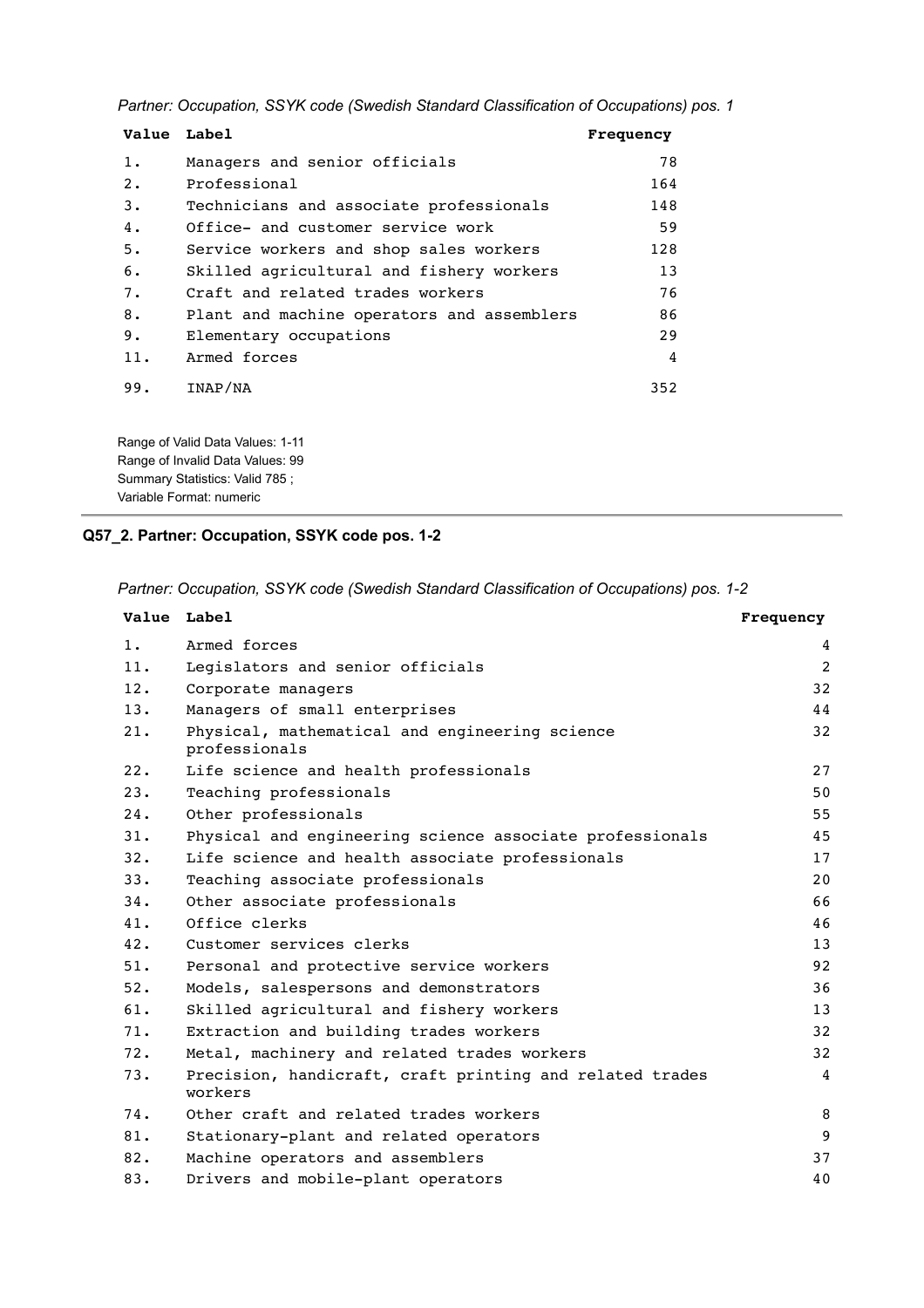| 91. | Sales and services elementary occupations                         | 27  |
|-----|-------------------------------------------------------------------|-----|
| 92. | Agricultural, fishery and related labourers                       | 1   |
| 93. | Labourers in mining, construction, manufacturing and<br>transport | 1   |
| 99. | INAP/NA                                                           | 352 |

Range of Valid Data Values: 1-93 Range of Invalid Data Values: 99 Summary Statistics: Valid 785 ; Min. 1 ; Max. 93 Variable Format: numeric

# **Q57\_3. Partner: Occupation, SSYK code pos. 1-3**

*Partner: Occupation, SSYK code (Swedish Standard Classification of Occupations) pos. 1-3*

|      | Value Label                                                        | Frequency      |
|------|--------------------------------------------------------------------|----------------|
| 11.  | Armed forces                                                       | 4              |
| 111. | Legislators and senior governmnet officials                        | 2              |
| 121. | Directors and chief executives                                     | 3              |
| 122. | Production and operations managers                                 | 17             |
| 123. | Other specialist managers                                          | 12             |
| 131. | Managers of small enterprises                                      | 44             |
| 211. | Phycisists, chemists and related professionals                     | 2              |
| 212. | Mathematicians and statisticians                                   | $\mathbf{1}$   |
| 213. | Computing professionals                                            | 18             |
| 214. | Architects, engineers and related professionals                    | 11             |
| 221. | Life science professionals                                         | 4              |
| 222. | Health professionals (except nursing)                              | 9              |
| 223. | Nursing and midwifery professionals                                | 14             |
| 231. | College, university and higher education teaching<br>professionals | 9              |
| 232. | Secondary education teaching professionals                         | 14             |
| 233. | Primary education teaching professionals                           | 19             |
| 234. | Special education teaching professionals                           | 3              |
| 235. | Other teaching professionals                                       | 5              |
| 241. | Business professionals                                             | 29             |
| 242. | Legal professionals                                                | $\mathbf{1}$   |
| 243. | Archivists, librarians and related information<br>professionals    | $\mathbf{1}$   |
| 245. | Writers and creative or performing artists                         | 5              |
| 246. | Religious professionals                                            | 3              |
| 247. | Public service administrative professionals                        | 4              |
| 248. | Administrative professionals of special-interest<br>organisations  | 3              |
| 249. | Psychologists, social work and related professionals               | 9              |
| 311. | Physical and engineering science technicians                       | 33             |
| 312. | Computer associate professionals                                   | 5              |
| 313. | Optical and electronic equipment operators                         | $\overline{2}$ |
| 314. | Ship and aircraft controllers and technicians                      | 4              |
| 315. | Safety and quality inspectors                                      | $\mathbf{1}$   |
| 321. | Agronomy and forestry technicians                                  | 2              |
| 322. | Health associate professionals (except nursing)                    | 4              |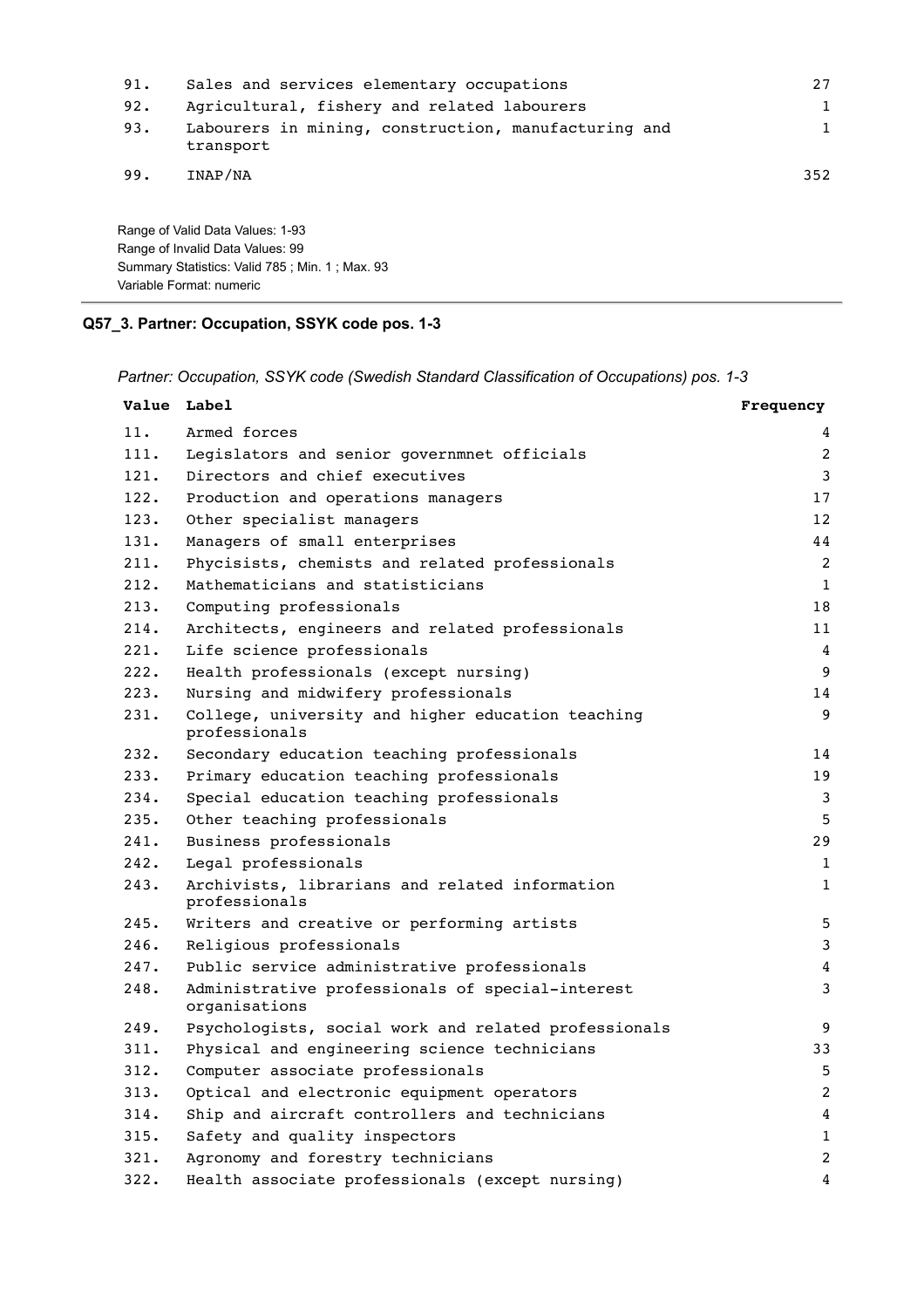| 323. | Nursing associate professionals                                       | 9              |
|------|-----------------------------------------------------------------------|----------------|
| 324. | Life science technicians                                              | 2              |
| 331. | Pre-primary education teaching associate professionals                | 18             |
| 332. | Other teaching associate professionals                                | 2              |
| 341. | Finance and sales associate professionals                             | 28             |
| 342. | Business services agents and trade brokers                            | 4              |
| 343. | Administrative associate professionals                                | 20             |
| 344. | Customs, tax and related government associate<br>professionals        | 5              |
| 345. | Police officers and detectives                                        | 1              |
| 346. | Social work associate professionals                                   | 5              |
| 347. | Artistic, entertainment and sports associate professionals            | 3              |
| 411. | Office secretaries and data entry operators                           | 4              |
| 412. | Numerical clerks                                                      | 8              |
| 413. | Stores and transport clerks                                           | 11             |
| 414. | Library and filing clerks                                             | 3              |
| 415. | Mail carriers and sporting clerks                                     | 5              |
| 419. | Other office clerks                                                   | 15             |
| 421. | Cashiers, tellers and related clerks                                  | 5              |
| 422. | Client information clerks                                             | 8              |
| 511. | Travel attendants and related workers                                 | $\overline{2}$ |
| 512. | Housekeeping and restaurant service workers                           | 5              |
| 513. | Personal care and related workers                                     | 75             |
| 514. | Other personal services workers                                       | 7              |
| 515. | Protective services workers                                           | 3              |
| 522. | Shop and stall salespersons and demonstrators                         | 36             |
| 611. | Market gardeners and crop growers                                     | 2              |
| 612. | Animal producers and related workers                                  | 3              |
| 613. | Crop and animal producers                                             | 3              |
| 614. | Forestry and related workers                                          | 5              |
| 712. | Building frame and related trades workers                             | 13             |
| 713. | Building finishers and related trades workers                         | 13             |
| 714. | Painters, building structure cleaners and related trades<br>workers   | 6              |
| 721. | Metal moulders, welders, sheet-metal workers,                         | 11             |
|      | structural-metal preparers and related trade workers                  |                |
| 722. | Blacksmitshs, tool-makers and related trades workers                  | 2              |
| 723. | Machinery mechanics and fitters                                       | 12             |
| 724. | Electrical and electronic equipment mechanics and fitters             | 7              |
| 731. | Precision workers in metal and related materials                      | 1              |
| 733. | Handicraft workers in wood, textile, leather and related<br>materials | 2              |
| 734. | Craft printing and related trades workers                             | 1              |
| 741. | Food processing and related trades workers                            | 4              |
| 742. | Wood treaters, cabinet-makers and related trades workers              | 1              |
| 743. | Garment and related trades workers                                    | 1              |
| 744. | Pelt, leather and shoemaking trades workers                           | 2              |
| 812. | Metal-processing-plant operators                                      | 2              |
| 814. | Wood-processing- and papermaking-plant operators                      | 5              |
| 816. | Power-production and related plant operators                          | $\overline{c}$ |
| 821. | Metal- and mineral-products machine operators                         | 12             |
| 822. | Chemical-products machine operators                                   | $\mathbf{1}$   |
| 823. | Rubber- and plaxtic-products machine operators                        | 4              |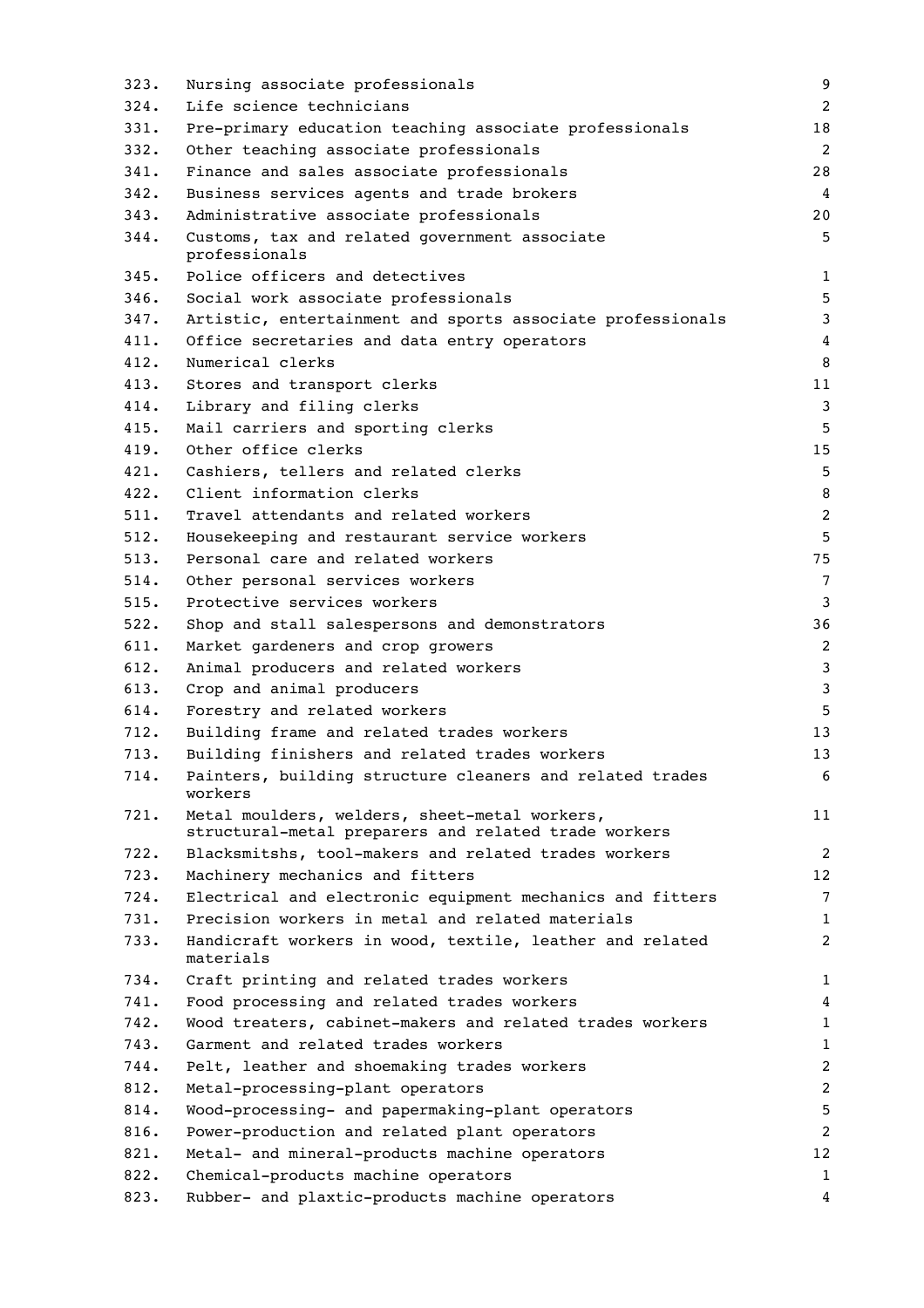| 824. | Wood-products machine operators                                      | $\mathbf{1}$ |
|------|----------------------------------------------------------------------|--------------|
| 825. | Printing-, binding- and paper-products machine operators             | 2            |
| 826. | Textile-, fur- and leather-products machine operators                | 3            |
| 827. | Food and related products machine operators                          | 2            |
| 828. | Assemblers                                                           | 11           |
| 829. | Other machine operators and assemblers                               | $\mathbf{1}$ |
| 831. | Locomotive-engine drivers and related workers                        | $\mathbf{1}$ |
| 832. | Motor-vehicle drivers                                                | 26           |
| 833. | Agricultural and other mobile-plant operators                        | 11           |
| 834. | ships' deck crew and related workers                                 | 2            |
| 912. | Helpers and cleaners                                                 | 14           |
| 913. | Helpers in reataurant                                                | 10           |
| 914. | Doorkeepers, newspaper and package deliverers and related<br>workers | 2            |
| 919. | Other sales and services elementary occupations                      | $\mathbf{1}$ |
| 921. | Agricultural, fishery and related labourers                          | $\mathbf{1}$ |
| 933. | Transport labourers and freight handlers                             | $\mathbf{1}$ |
| 999. | INAP/NA                                                              | 352          |
|      |                                                                      |              |

Range of Valid Data Values: 11-933 Range of Invalid Data Values: 999 Summary Statistics: Valid 785 ; Variable Format: numeric

# **Q57\_4. Partner: Occupation, SSYK code pos. 1-4**

*Partner: Occupation, (Swedish Standard Classification of Occupations) SSYK-code pos. 1-4*

| Value Label |                                                                                                                                     | Frequency      |
|-------------|-------------------------------------------------------------------------------------------------------------------------------------|----------------|
| 110.        | Armed forces                                                                                                                        | 4              |
|             | 1110. Legislators and senior governmnet officials                                                                                   | $\overline{2}$ |
|             | 1210. Directors and chief executives                                                                                                | 3              |
|             | 1222. Production and operations managers in manufacturing                                                                           | $\overline{2}$ |
| 1223.       | Production and operations manager in manufacturing                                                                                  | $\overline{2}$ |
|             | 1224. Production and operations managers in wholesale and retail<br>trade, hotels and restaurants, transport and<br>communincations | 3              |
|             | 1225. Production and operations managers in business services<br>enterprices                                                        | 2              |
|             | 1226. Production and operations managers in public<br>administration                                                                | 3              |
|             | 1227. Production and operations managers in education                                                                               | $\mathbf{1}$   |
|             | 1228. Production and operations managers in health and social<br>work                                                               | 4              |
|             | 1231. Finance and administration managers                                                                                           | 3              |
|             | 1232. Personell and industrial relations managers                                                                                   | 2              |
| 1233.       | Sales and marketing managers                                                                                                        | 3              |
| 1235.       | Supply and distribution managerrs                                                                                                   | $\mathbf{1}$   |
| 1236.       | Computing services managers                                                                                                         | $\mathbf{1}$   |
|             | 1237. Research and development managers                                                                                             | $\overline{2}$ |
| 1312.       | Managers of small enterprises in manufacturing                                                                                      | 6              |
| 1313.       | Managers of small enterprises in construction                                                                                       | 5              |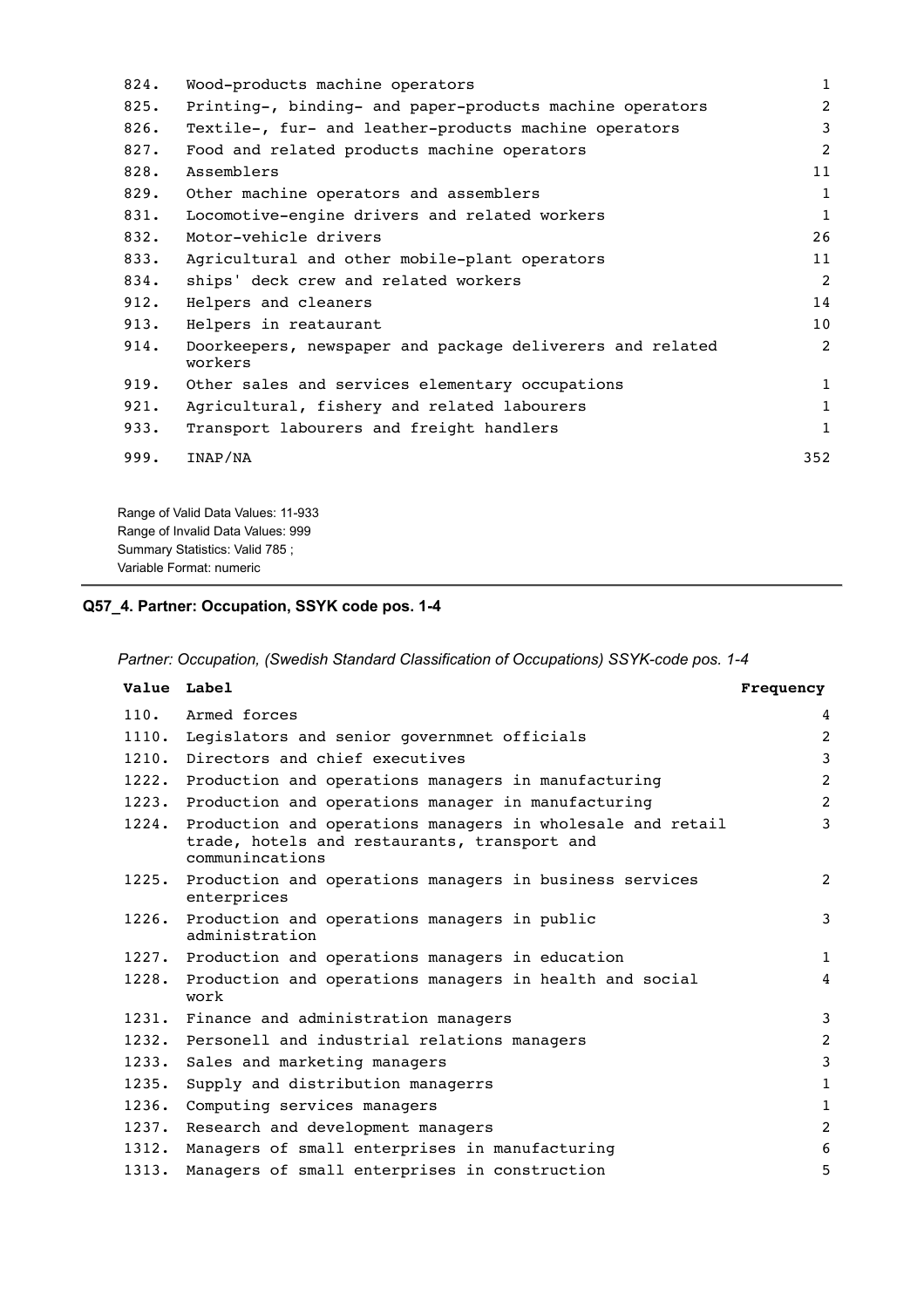| 1314. | Managers of small enterprises in wholesale and retail<br>trade, hotels and restaurants, transport and<br>communications | 19               |
|-------|-------------------------------------------------------------------------------------------------------------------------|------------------|
| 1315. | Managers of small enterprises in business services<br>enterprises                                                       | 1                |
| 1317. | Managers of small enterprises in education                                                                              | $1\,$            |
| 1318. | Managers of small enterprises in health and social work                                                                 | 1                |
| 1319. | Managers of small enterprises not elsewhere classified                                                                  | 11               |
| 2112. | Meteorologists                                                                                                          | $1\,$            |
| 2113. | Chemists                                                                                                                | 1                |
| 2121. | Mathematicians                                                                                                          | $\mathbf{1}$     |
| 2131. | Computer system designers, analysts and programmers                                                                     | 15               |
| 2139. | Computing professionals not elsewhere classified                                                                        | 3                |
| 2141. | Architects, town and traffic planners                                                                                   | $\overline{2}$   |
| 2142. | Civil engineers                                                                                                         | $\mathbf{1}$     |
| 2145. | Mechanical engineers                                                                                                    | 4                |
| 2149. | Engineers not elsewhere classified                                                                                      | $\overline{4}$   |
| 2212. | Pharmacologists and related professionals                                                                               | $\overline{c}$   |
| 2213. | Agronomics and horticulturists                                                                                          | $\overline{c}$   |
| 2221. | Medical doctors                                                                                                         | $\boldsymbol{9}$ |
| 2231. | Midwives                                                                                                                | $\overline{c}$   |
|       | 2232. Head nurses                                                                                                       | 1                |
| 2233. | Emergency room nurses                                                                                                   | 5                |
| 2234. | Paediatric nurses                                                                                                       | $1\,$            |
| 2235. | District nurses                                                                                                         | 5                |
| 2310. | College university and higher education teaching<br>professionals                                                       | 9                |
| 2321. | Teaching professionals, academic subjects                                                                               | 6                |
| 2322. | Vocational teaching professionals                                                                                       | 2                |
| 2323. | Teaching professionals, artistic and practical subjects                                                                 | 6                |
| 2330. | Primary education teaching professionals                                                                                | 19               |
| 2340. | Special education teaching professionals                                                                                | 3                |
| 2351. | Education methods specialists and related professionals                                                                 | $\overline{2}$   |
| 2359. | Teaching professionals not elsewhere classified                                                                         | 3                |
| 2411. | Accountants                                                                                                             | 5                |
| 2412. | Personnel and careers professionals                                                                                     | 8                |
| 2413. | Market research analysts and related professionals                                                                      | 5                |
| 2414. | Organisational analysts                                                                                                 | 6                |
| 2419. | Business professionals not elsewhere classified                                                                         | 5                |
| 2423. | Corporate legal officers                                                                                                | $\mathbf 1$      |
| 2432. | Librarians and related informatin professionals                                                                         | 1                |
| 2451. | Authors, journalists and related professionals                                                                          | $1\,$            |
| 2453. | Composers, musicians and singers                                                                                        | $\mathbf{1}$     |
| 2456. | Designers                                                                                                               | 3                |
| 2460. | Religious professionals                                                                                                 | 3                |
| 2470. | Public service administrative professionals                                                                             | 4                |
| 2480. | Administrative professional of special-interest<br>organisations                                                        | 3                |
| 2491. | Psychologists and related professionals                                                                                 | 4                |
| 2492. | Social work professionals                                                                                               | 5                |
| 3111. | Chemical and physical science technicians                                                                               | $\overline{c}$   |
|       | 3112. Civil engineering technicians                                                                                     | 9                |
| 3113. | Electrical engineering technicians                                                                                      | $\overline{c}$   |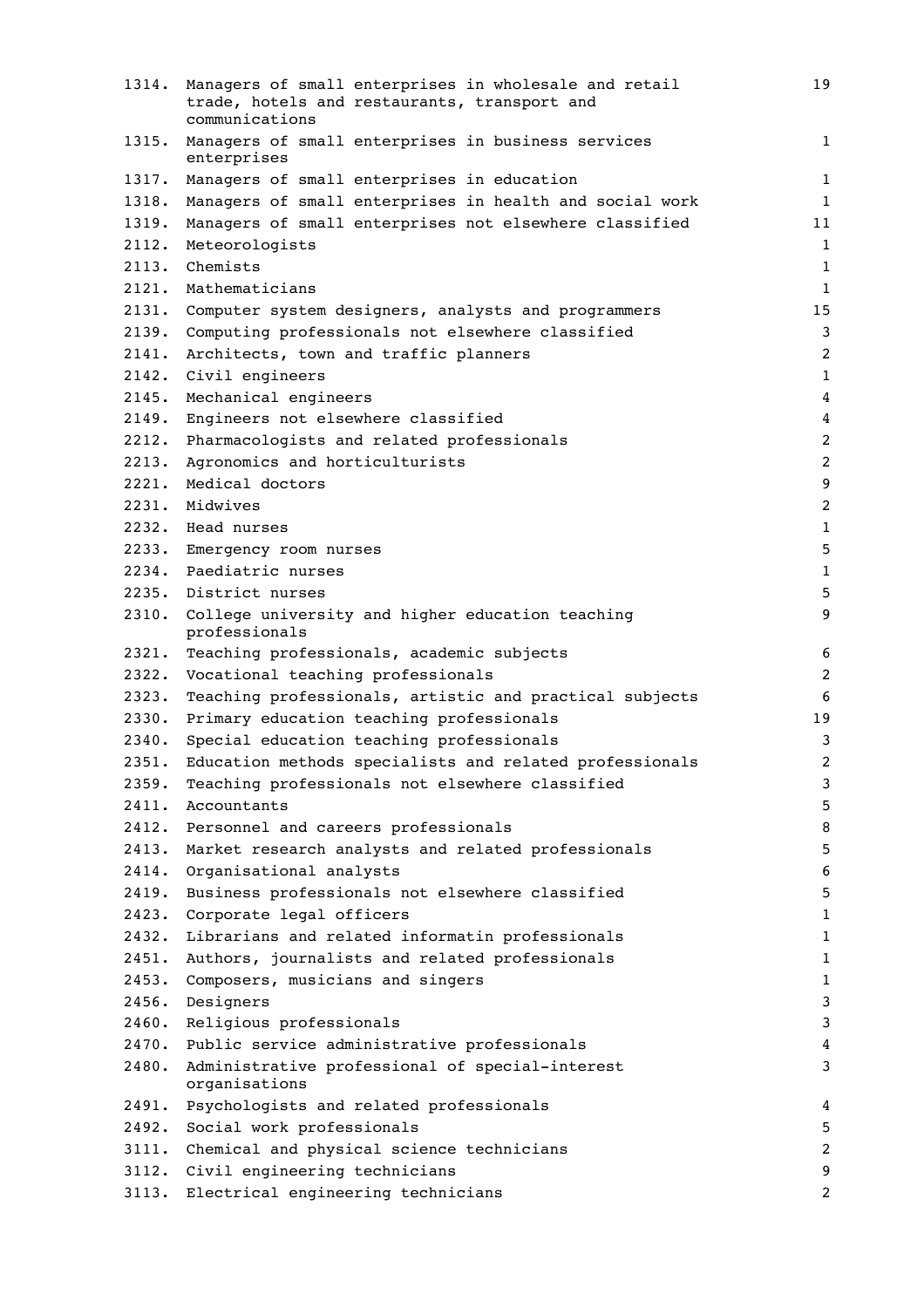| 3114. | Electronics and telecommunications engineering technicians                     | 2              |
|-------|--------------------------------------------------------------------------------|----------------|
| 3115. | Mechanical engineering technicians                                             | 11             |
|       | 3116. Chemical engineering technicians                                         | $\mathbf{1}$   |
|       | 3118. Draughtspersons                                                          | $\overline{2}$ |
|       | 3119. Physical and engineering science technicians not elsewhere<br>classified | $\overline{4}$ |
|       | 3121. Computer assistants                                                      | 5              |
|       | 3131. Photographers                                                            | $\mathbf{1}$   |
|       | 3133. Broadcasting and telecommunications equipment operators                  | 1              |
| 3141. | Ships' engineers                                                               | $\mathbf{1}$   |
| 3142. | Ships' deck officers and pilots                                                | $\overline{2}$ |
| 3143. | Aircraft pilots and related associate professionals                            | $\mathbf{1}$   |
| 3152. | Safety, health and quality inspectors                                          | $\mathbf{1}$   |
|       | 3212. Foresty technicians                                                      | $\overline{2}$ |
|       | 3222. Hygienists, health and enviromental officers                             | $\mathbf{3}$   |
|       | 3223. Dieticians                                                               | $\mathbf{1}$   |
|       | 3232. Operating theatre nurses                                                 | $1\,$          |
| 3239. | Nursing associate professionals not elsewhere classified                       | 8              |
| 3240. | Life science technicians                                                       | 2              |
| 3310. | Pre-primary educatin teaching associate professionals                          | 18             |
| 3320. | Other teaching associate professionals                                         | 2              |
| 3412. | Insurance representatives                                                      | $\overline{2}$ |
|       | 3413. Estate agents                                                            | $\mathbf{1}$   |
| 3415. | Technical and commercial sales representatives                                 | 12             |
|       | 3416. Buyers                                                                   | 5              |
|       | 3418. Banking associate professionals                                          | 5              |
| 3419. | Finance and sales associate professionals not elsewhere<br>classified          | 3              |
|       | 3422. Legal professionals not elsewhere classified                             | $\overline{c}$ |
|       | 3423. Employment agents and labour contractors                                 | 1              |
|       | 3429. Business services agents and trade brokers not elsewhere<br>classified   | 1              |
|       | 3431. Administrative secretaries and related associate<br>professionals        | 15             |
| 3432. | Legal and related business associate professionals                             | 1              |
|       | 3433. Bookkeepers                                                              | 4              |
|       | 3443. Government social benefits officials                                     | 5              |
|       | 3450. Police officers and detectives                                           | 1              |
|       | 3461. Social workers and associate professionals                               | $\overline{c}$ |
|       | 3462. Recreation officers and related associate professionals                  | 3              |
|       | 3471. Decorators and commercial designers                                      | 2              |
|       | 3475. Athletes, sportspersons and related associate<br>professionals           | $\mathbf 1$    |
|       | 4112. Office secretaries                                                       | 4              |
|       | 4120. Numerical clerks                                                         | 8              |
|       | 4131. Stock clerks and storekeepers                                            | 9              |
|       | 4132. Transport clerks                                                         | $\overline{c}$ |
|       | 4140. Library and filing clerks                                                | 3              |
|       | 4150. Mail carriers and sorting clerks                                         | 5              |
|       | 4190. Other office clerks                                                      | 15             |
|       | 4211. Cashiers and ticket clerks                                               | 3              |
|       | 4212. Tellers and other counter clerks                                         | 2              |
|       | 4222. Receptionists                                                            | 4              |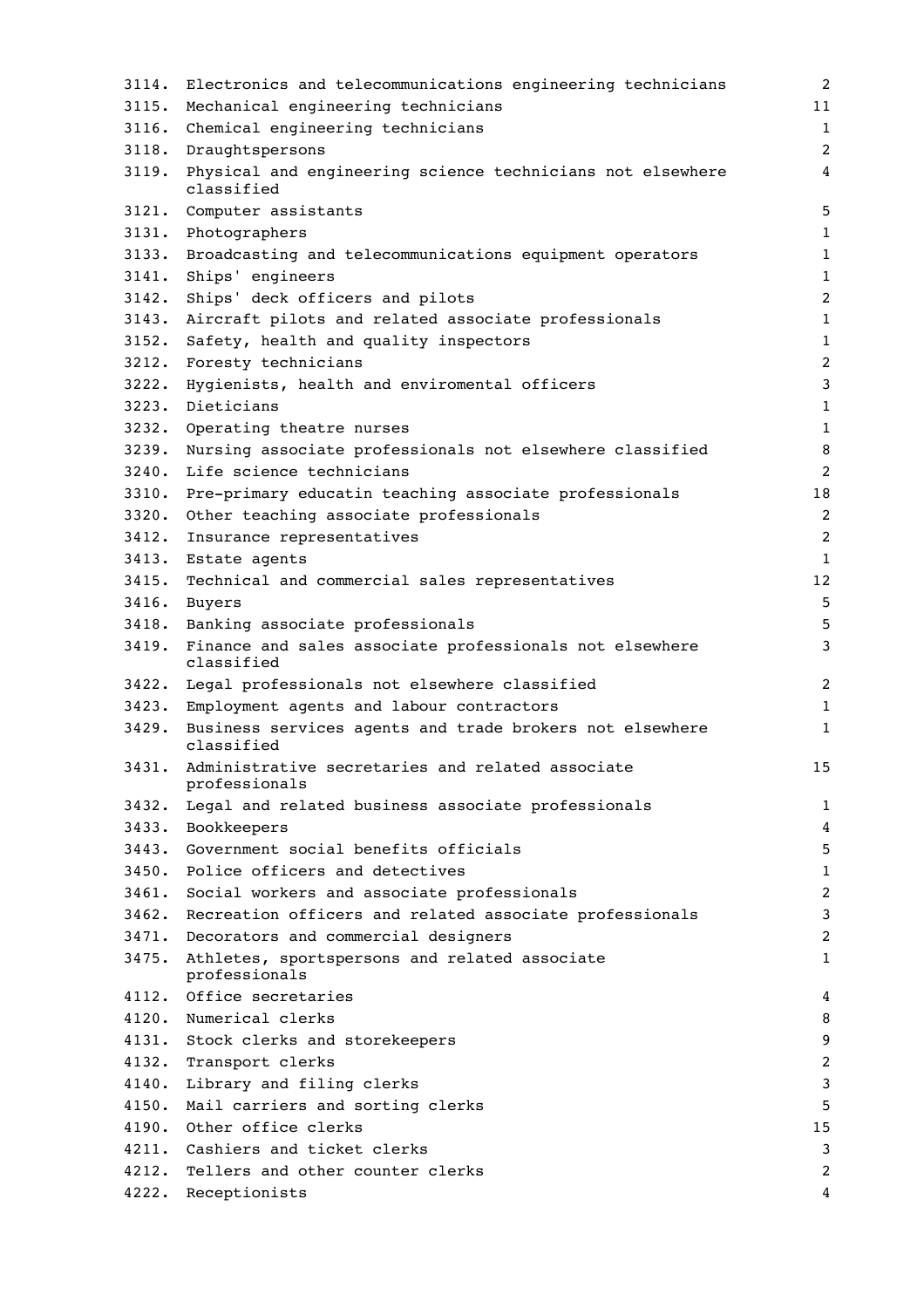| 4223. | Telephone switchboard operators                                                                        | 3              |
|-------|--------------------------------------------------------------------------------------------------------|----------------|
| 4224. | Transport informant clerks                                                                             | $\mathbf{1}$   |
| 5112. | Transport conductors                                                                                   | $\overline{c}$ |
| 5122. | Cooks                                                                                                  | 3              |
| 5123. | Waiters, waitresses and bartenders                                                                     | $\overline{c}$ |
| 5131. | Child-care workers                                                                                     | 12             |
| 5132. | Assistant nurses and hospital ward assistants                                                          | 22             |
| 5133. | Home-based personal care and related workers                                                           | 28             |
| 5134. | Attendants, psychiatric care                                                                           | 3              |
| 5135. | Dental nurses                                                                                          | $\overline{7}$ |
|       | 5139. Personal care and related workers not elsewhere classified                                       | 3              |
|       | 5141. Hairdressers, barbers, beauticians and related workers                                           | 7              |
| 5152. | Security guards and patrolmen                                                                          | $\overline{2}$ |
| 5153. | Prison quards                                                                                          | $1\,$          |
| 5221. | Shop salespersons, food stores                                                                         | 15             |
| 5222. | Shop salespersons, non-food stores                                                                     | 20             |
| 5225. | Salesperson, petrol station                                                                            | $\mathbf{1}$   |
| 6111. | Field crop and vegetable growers                                                                       | $\mathbf{1}$   |
| 6113. | Gardeners, parks and grounds                                                                           | $\mathbf{1}$   |
| 6121. | Dairy and livestock producers                                                                          | 3              |
|       | 6130. Crop and animal producers                                                                        | 3              |
|       | 6140. Forestry and related workers                                                                     | 5              |
|       | 7123. Carpenters and joiners                                                                           | 6              |
|       | 7124. Rail and road construction workers                                                               | 3              |
| 7129. | Building frame and related trades workers not elsewhere                                                | 4              |
|       | classified                                                                                             |                |
|       | 7132. Floor layers                                                                                     | 1              |
|       | 7135. Plumbers                                                                                         | $\overline{c}$ |
|       | 7136. Building and related electricians                                                                | $\overline{4}$ |
|       | 7137. Building caretakers                                                                              | 6              |
|       | 7141. Painters and related workers                                                                     | 3              |
|       | 7143. Building structure cleaners                                                                      | 3              |
| 7210. | Metal moulders, welders, sheet-metal workers,<br>structural-metal preparers and related trades workers | 1              |
| 7212. | Welders and flame cutters                                                                              | 4              |
| 7213. | Sheet-metal workers                                                                                    | 5              |
| 7214. | Structural-metal prepares and erectors                                                                 | 1              |
| 7222. | Tool-makers and related workers                                                                        | $\overline{c}$ |
| 7231. | Motor vehicle mechanics and fitters                                                                    | 6              |
| 7232. | Aircraft engine mechanics and fitters                                                                  | 1              |
| 7233. | Agricultural- or industrial-machinery mechanics and<br>fitters                                         | 5              |
|       | 7241. Electrical mechanics fitters and servicers                                                       | 1              |
| 7242. | Electronics mechanics fitters and servicers                                                            | 6              |
| 7313. | Jewellery and precious-metal workers                                                                   | 1              |
| 7330. | Handicraft workers in wood, textile, leather and related<br>materials                                  | 2              |
|       | 7341. Compositors, desktop operators and related workers                                               | $\mathbf 1$    |
| 7411. | Butchers, fishmongers and related food preparers                                                       | 2              |
| 7412. | Bakers, pastry-cooks and confectionery makers                                                          | 2              |
| 7421. | Cabinet-makers and related workers                                                                     | 1              |
| 7435. | Upholsterers and related workers                                                                       | 1              |
| 7441. | Pelt dressers, tanners and fellmongers                                                                 | 1              |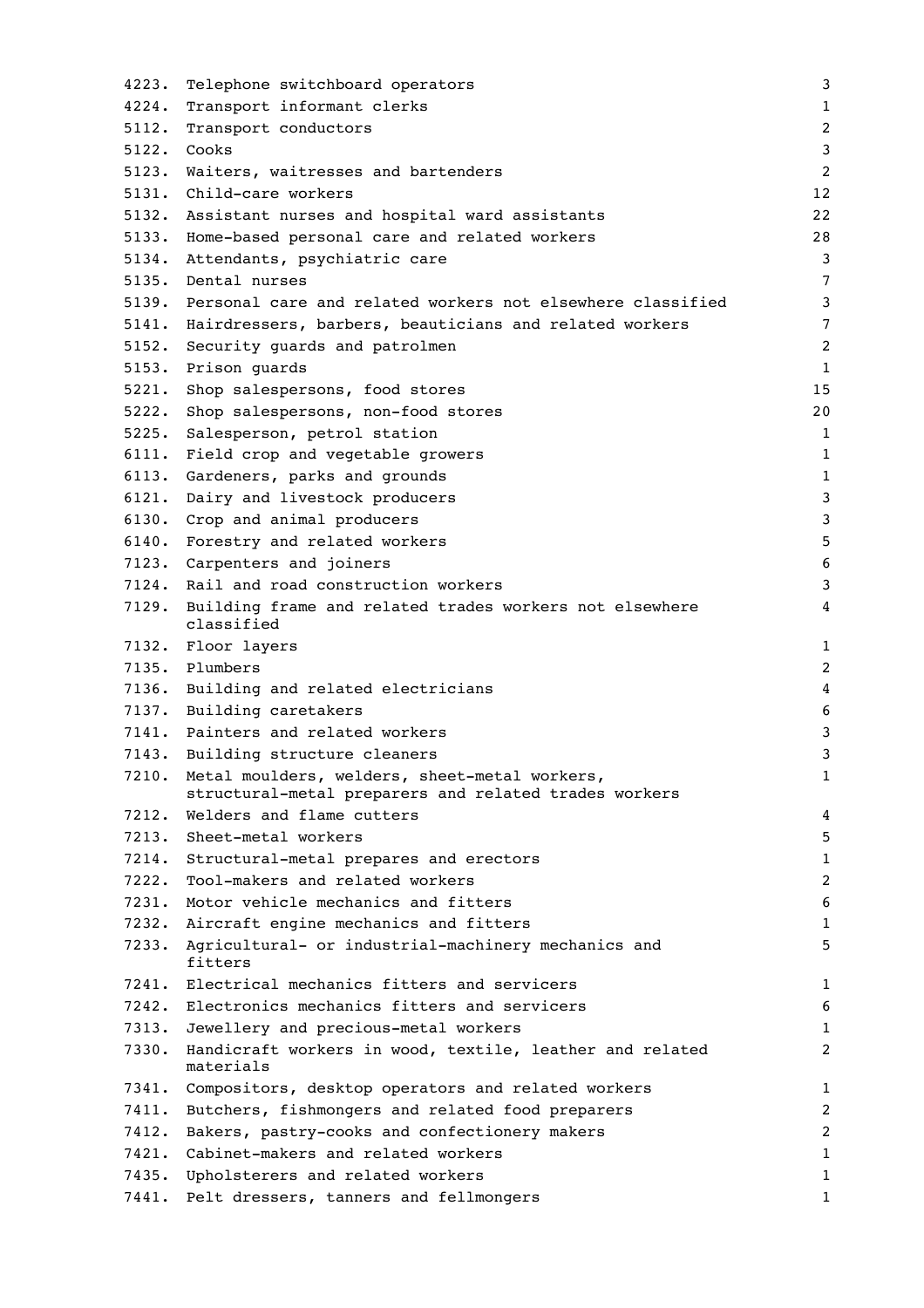| 7442. | Shoe-makers and related workers                                                  | $\mathbf 1$    |
|-------|----------------------------------------------------------------------------------|----------------|
| 8121. | Ore and metal furnace operators                                                  | $\mathbf 1$    |
| 8122. | Metal melters and rolling-mill operators                                         | $\mathbf 1$    |
| 8141. | Wood-processing-plant operators                                                  | $1\,$          |
| 8144. | Papermaking-plant operators                                                      | $\overline{4}$ |
| 8160. | Power-production and related plant operators                                     | $\overline{c}$ |
| 8211. | Machine-tool operators                                                           | 12             |
| 8221. | Pharmaceutical- and toiletry-products machine operators                          | $\mathbf{1}$   |
| 8231. | Rubber-products machine operators                                                | $\mathbf{1}$   |
| 8232. | Plastic-products machine operators                                               | 3              |
| 8240. | Wood-products machine operators                                                  | $\mathbf 1$    |
| 8251. | Printing-machine opeartors                                                       | $\mathbf 1$    |
| 8252. | Bookbinding-machine operators                                                    | $\mathbf 1$    |
| 8263. | Sewing-machine operators                                                         | $\mathbf 1$    |
| 8264. | Bleaching-, dyeing- and cleaning-machine operators                               | $\mathbf 1$    |
| 8269. | Textile-, fur and leather-products machine operators not<br>elsewhere classified | $\mathbf 1$    |
| 8277. | Tea-, coffee- and cocoa-processing-machine operators                             | $\overline{2}$ |
| 8281. | mechanical-machinery assemblers                                                  | 6              |
| 8282. | Electrical- and electronic-equipment assemblers                                  | $\overline{2}$ |
| 8283. | Metal-, rubber- and plastic-products assembler                                   | 3              |
| 8290. | Other machine operators and assemblers                                           | $\mathbf 1$    |
| 8311. | Locomotive-engine drivers                                                        | $\mathbf{1}$   |
| 8321. | Car, taxi and van drivers                                                        | 8              |
| 8322. | Bus and tram drivers                                                             | 6              |
| 8323. | Heavy truck and lorry drivers                                                    | 12             |
| 8331. | Motorised farm and forestry plant operators                                      | $\mathbf 1$    |
| 8332. | Earth-moving- and related plant operators                                        | $\overline{c}$ |
| 8333. | Crane, hoist and related plant operators                                         | $\mathbf 1$    |
| 8334. | Lifting-truck operators                                                          | $\overline{7}$ |
| 8340. | Ships' deck crews and related workers                                            | 2              |
| 9122. | Helpers and cleaners in offices, hotels and other<br>establishments              | 14             |
| 9130. | Helpers in restaurants                                                           | $10$           |
| 9142. | Doorkeepers and related workers                                                  | $\overline{c}$ |
| 9190. | Other sales and services elementary occupations                                  | $\mathbf 1$    |
| 9210. | Agricultural, fishery and related labourers                                      | 1              |
| 9330. | Transport labourers and freight handlers                                         | $\mathbf 1$    |
| 9999. | INAP/NA                                                                          | 352            |
|       |                                                                                  |                |

Range of Valid Data Values: 110-9330 Range of Invalid Data Values: 9999 Summary Statistics: Valid 785 ; Variable Format: numeric

# **Q58\_1. Partner: Employee or self-employed**

*Are your (were your) spouse/partner an employee or self-employed?*

|    | Value Label                 |                               | Frequency |
|----|-----------------------------|-------------------------------|-----------|
| 1. | Self-employed, no employees |                               | 61        |
| 2. |                             | Self-employed, with employees | 46        |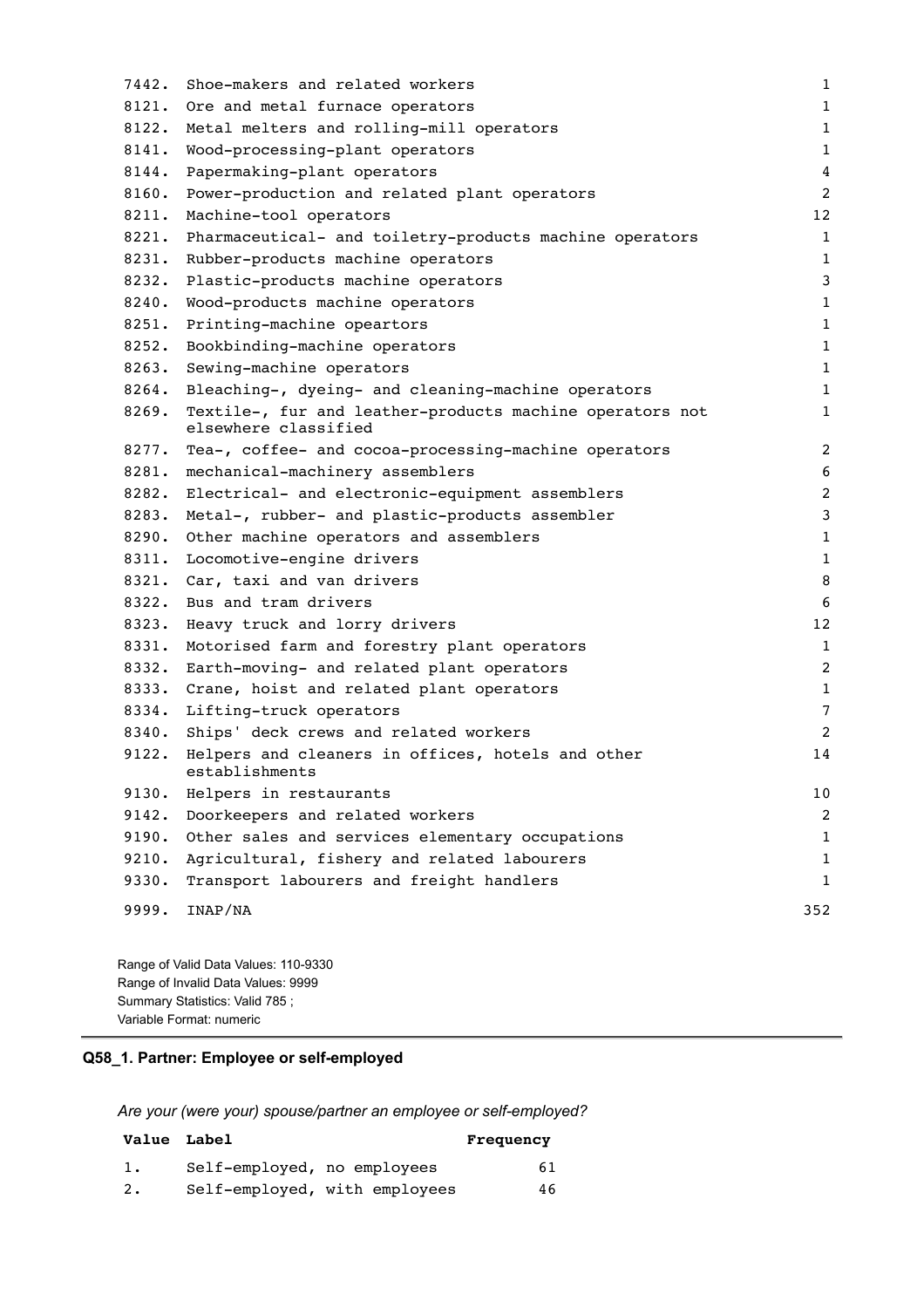| 3. | Employee     | 703 |
|----|--------------|-----|
| 4. | Never worked | 15  |
| 9. | NA           | 312 |

Range of Valid Data Values: 1-4 Range of Invalid Data Values: 9 Summary Statistics: Valid 825 ; Variable Format: numeric

# **Q58\_2. Partner: Number of employees**

# *How many employees?*

| <b>Value</b> | <b>Label</b>    | <b>Frequency</b> |
|--------------|-----------------|------------------|
| 1.           | 1 employee      | 5                |
| 2.           | employees<br>2  | 8                |
| з.           | employees<br>3  | 2                |
| 4.           | employees<br>4  | 6                |
| б.           | 6<br>employees  | $\mathbf{1}$     |
| 8.           | 8<br>employees  | 4                |
| 9.           | employees<br>9  | $\mathbf{1}$     |
| 10.          | 10 employees    | 4                |
| 15.          | 15 employees    | 3                |
| 16.          | 16 employees    | $\mathbf{1}$     |
| 17.          | employees<br>17 | $\mathbf{1}$     |
| 24.          | 24<br>employees | $\mathbf{1}$     |
| 25.          | 25 employees    | 1                |
| 60.          | 60 employees    | 1                |
| 200.         | 200 employees   | $\mathbf{1}$     |
| 999.         | INAP/NA         | 1097             |

Range of Valid Data Values: 1-200 Range of Invalid Data Values: 999 Summary Statistics: Valid 40 ; Variable Format: numeric

## **Q59. Partner: Supervises other**

*Does (did) your spouse/partner supervise the work of other employees?*

| Value Label                                                                                                                       |              | Frequency |
|-----------------------------------------------------------------------------------------------------------------------------------|--------------|-----------|
| 1.                                                                                                                                | Yes          | 275       |
| 2.                                                                                                                                | Nο           | 540       |
| $\overline{3}$ .                                                                                                                  | Never worked | 11        |
| 9.                                                                                                                                | NA           | 311       |
| Range of Valid Data Values: 1-3<br>Range of Invalid Data Values: 9<br>Summary Statistics: Valid 826 ;<br>Variable Format: numeric |              |           |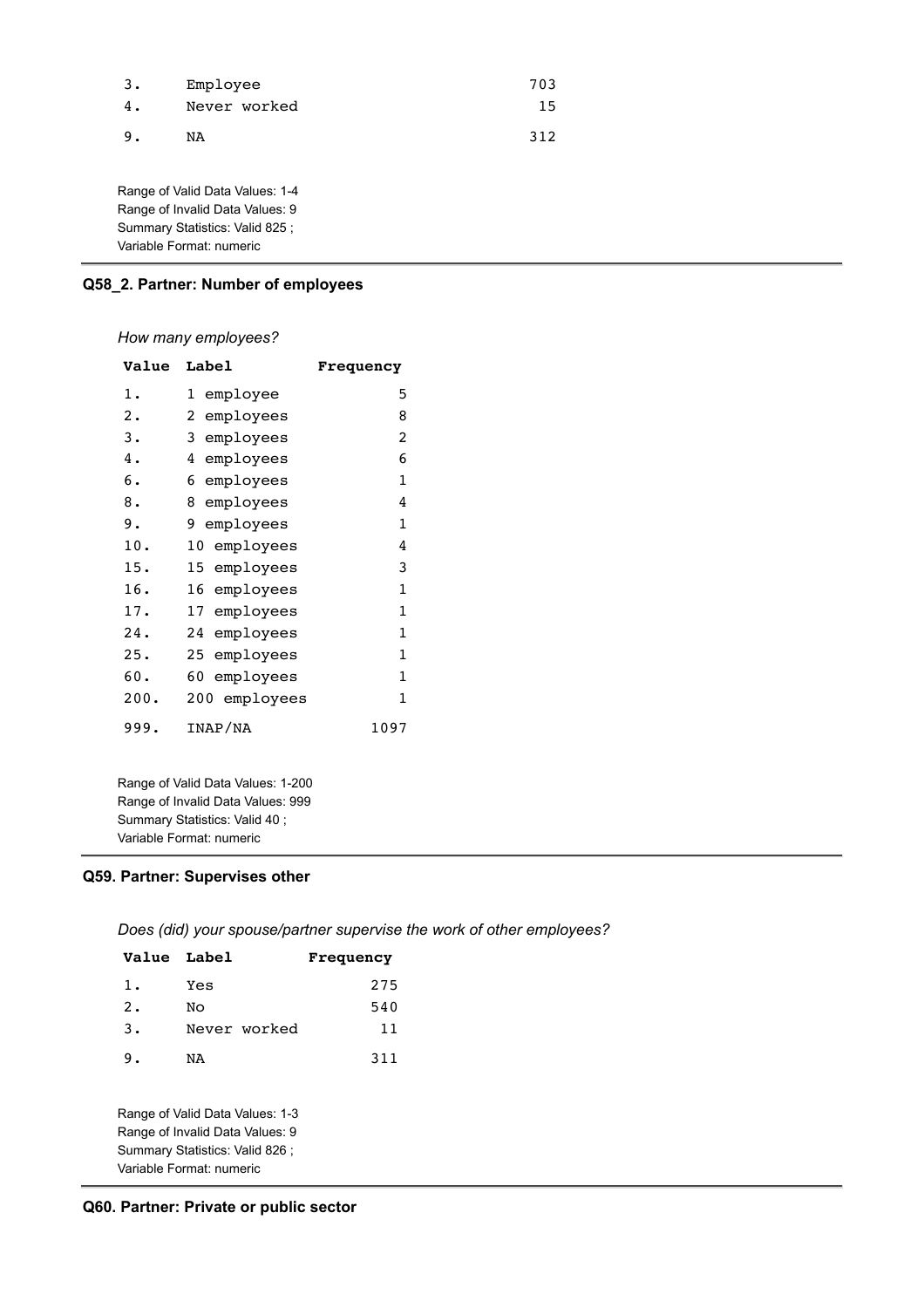*Does (did) your spouse/partner mainly work in the private or public sector?*

| Value Label |                                                                | Frequency |
|-------------|----------------------------------------------------------------|-----------|
| 1.          | Arbetar i offentlig tjänst                                     | 266       |
| 2.          | Arbetar i statligt företag                                     | 77        |
| 3.          | arbetar privat (inkl facklig organisation, kooperativ<br>eller | 458       |
| 4.          | Har aldrig förvärvsarbetat                                     | 15        |
| 9.          | Frågan ej tillämplig/Uppgift saknas                            | 321       |

Range of Valid Data Values: 1-4 Range of Invalid Data Values: 9 Summary Statistics: Valid 816 ; Variable Format: numeric

## **Q61. Partner: Education**

*What is your spouse/partners highest educational qualification?*

| Value Label |                                        | Frequency |
|-------------|----------------------------------------|-----------|
| $1$ .       | Primary or comprehensive school        | 153       |
| $2$ .       | Vocational school (1972-92)            | 104       |
| 3.          | Vocational school (post 1992)          | 25        |
| 4.          | Vocational school (pre 1972)           | 65        |
| 5.          | Alternative secondary school           | 23        |
| 6.          | Realskola                              | 30        |
| 7.          | 3 or 4 year gymnasium (academic track) | 101       |
| 8.          | Gymansium (academic track post 1992)   | 11        |
| 9.          | Studentexamen                          | 39        |
| 10.         | University studies without degree      | 53        |
| 11.         | University degree                      | 219       |
| 99.         | INAP/NA                                | 314       |
|             |                                        |           |

Range of Valid Data Values: 1-11 Range of Invalid Data Values: 99 Summary Statistics: Valid 823 ; Variable Format: numeric

### **Q62. Family income**

*What is your household's approximate income per month before taxes?*

Value in thousands of crowns.

#### **Value Label Frequency**

| $1$ .            | 2 |
|------------------|---|
| $\overline{2}$ . | 3 |
| 3.               | 2 |
| 4.               | 2 |
| б.               | 4 |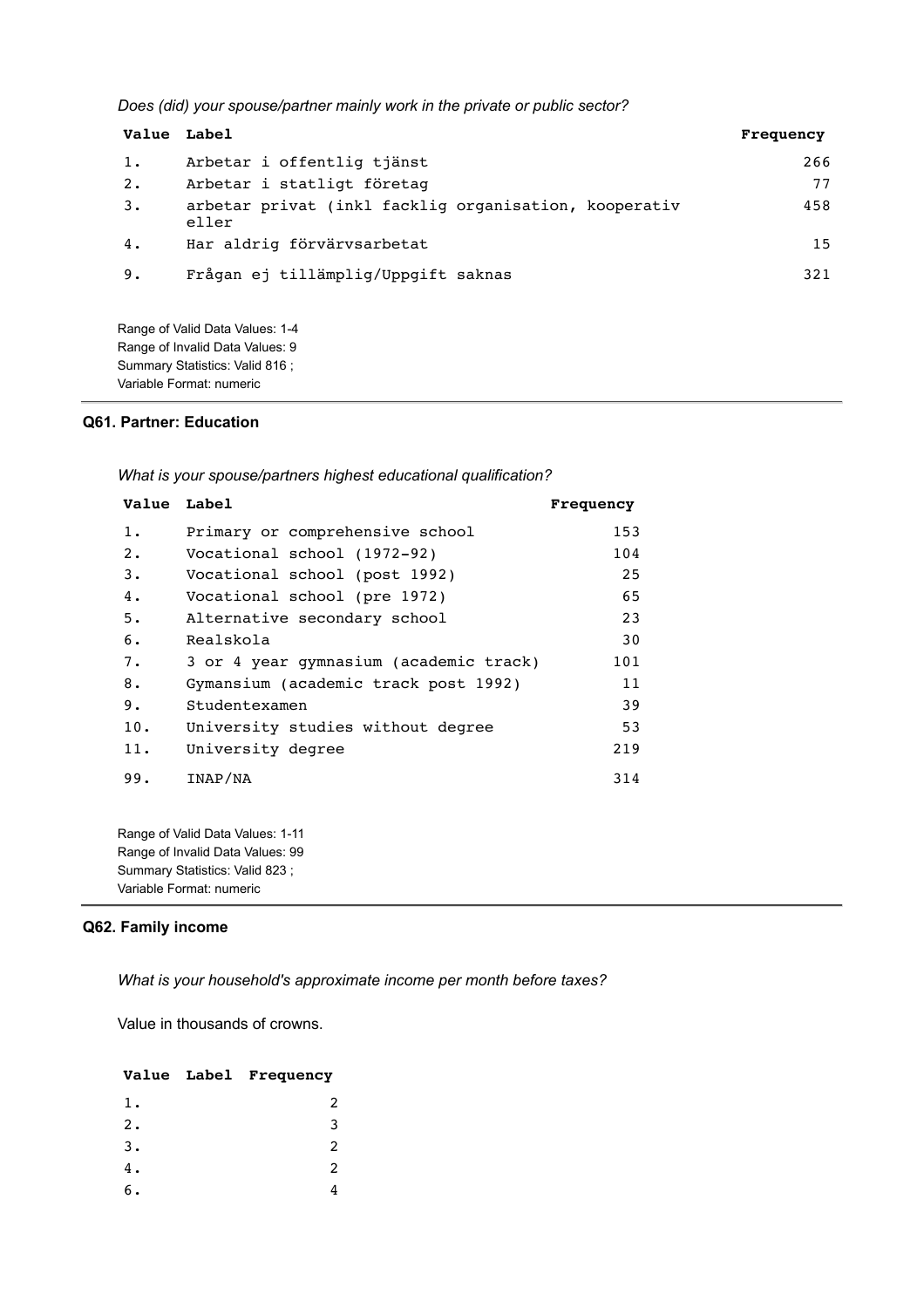| 7.     | 13 |
|--------|----|
| $8\,.$ | 8  |
| 9.     | 4  |
| 10.    | 21 |
| 11.    | 6  |
| 12.    | 15 |
| 13.    | 9  |
| 14.    | 15 |
| 15.    | 12 |
| 16.    | 16 |
| 17.    | 8  |
| 18.    | 16 |
| 19.    | 12 |
|        |    |
| 20.    | 33 |
| 21.    | 20 |
| 22.    | 24 |
| 23.    | 14 |
| 24.    | 8  |
| 25.    | 23 |
| 26.    | 13 |
| 27.    | 9  |
| 28.    | 12 |
| 29.    | 8  |
| 30.    | 51 |
| 31.    | 6  |
| 32.    | 15 |
| 33.    | 5  |
| 34.    | 6  |
| 35.    | 32 |
| 36.    | 10 |
| 37.    | 12 |
| 38.    | 13 |
| 39.    | 5  |
| 40.    | 55 |
| 41.    | 8  |
| 42.    | 16 |
| 43.    | 11 |
| 44.    | 11 |
| 45.    | 53 |
| 46.    | 4  |
| 47.    | 18 |
| 48.    | 19 |
| 49.    | 5  |
| 50.    | 67 |
|        |    |
| 51.    | 5  |
| 52.    | 9  |
| 53.    | 8  |
| 54.    | 4  |
| 55.    | 23 |
| 56.    | 6  |
| 57.    | 6  |
| 58.    | 3  |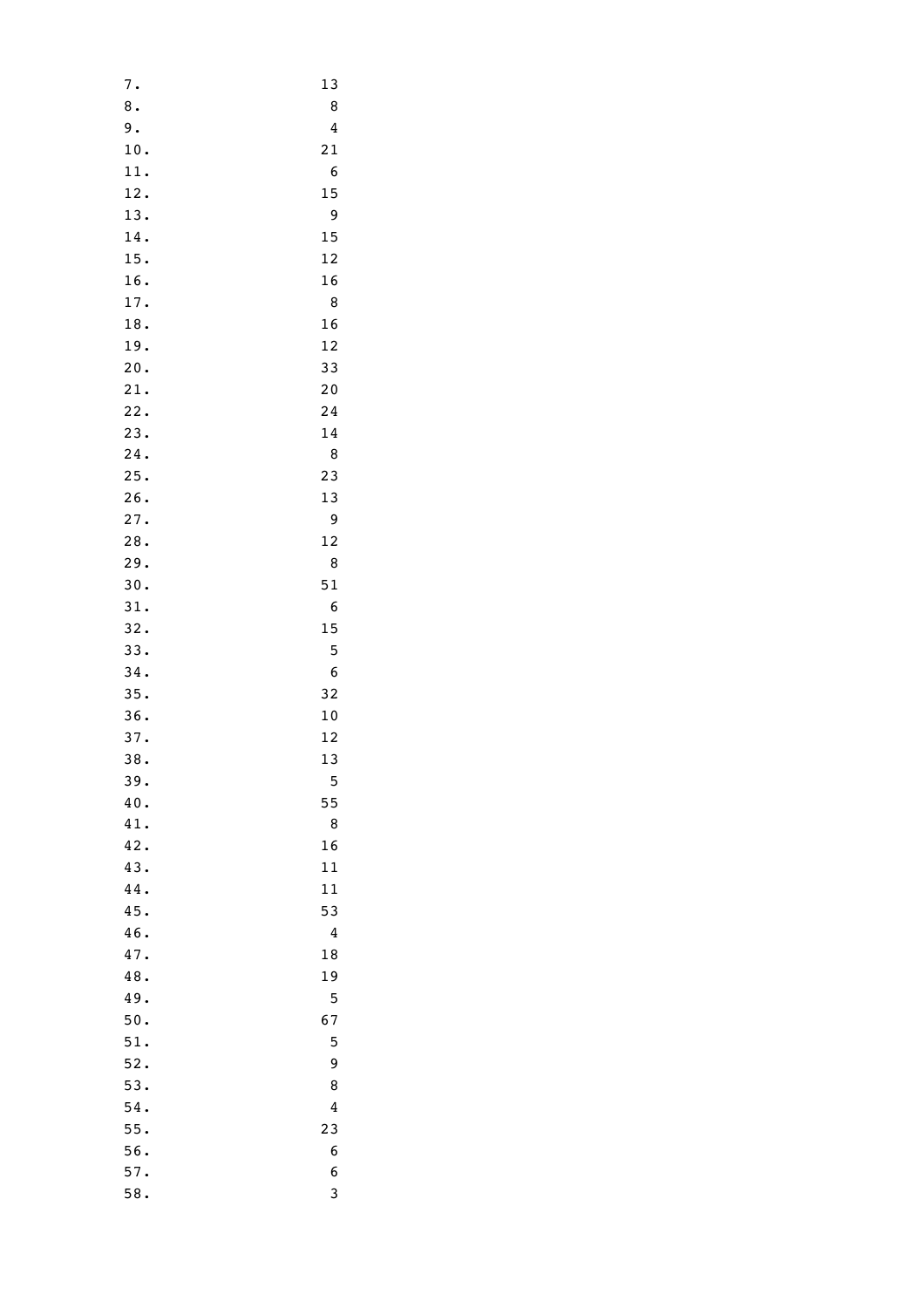| 59.  |    | $\overline{\mathbf{c}}$ |
|------|----|-------------------------|
| 60.  |    | 37                      |
| 61.  |    | $\mathbf{1}$            |
| 62.  |    | 6                       |
| 63.  |    | 4                       |
| 64.  |    | 4                       |
| 65.  |    | 15                      |
| 66.  |    | 2                       |
| 67.  |    | 4                       |
| 68.  |    | 3                       |
| 69.  |    | $\mathbf{1}$            |
| 70.  |    | 21                      |
| 71.  |    | $\overline{\mathbf{c}}$ |
| 72.  |    | 5                       |
| 73.  |    | 4                       |
| 74.  |    | 2                       |
| 75.  |    | 6                       |
| 76.  |    | $\overline{\mathbf{c}}$ |
| 77.  |    | 4                       |
| 78.  |    | 7                       |
| 79.  |    | $\mathbf{1}$            |
| 80.  |    | 19                      |
| 82.  |    | $\mathbf 1$             |
| 85.  |    | 5                       |
| 86.  |    | 2                       |
| 90.  |    | 7                       |
| 94.  |    | $\mathbf{1}$            |
| 100. |    | 13                      |
| 102. |    | $\mathbf{1}$            |
| 110. |    | 4                       |
| 115. |    | 3                       |
| 124. |    | $\mathbf{1}$            |
| 125. |    | $\overline{\mathbf{c}}$ |
| 145. |    | $\mathbf{1}$            |
| 165. |    | $\mathbf 1$             |
| 240. |    | $\mathbf 1$             |
| 999. | NA | 124                     |
|      |    |                         |

Range of Valid Data Values: 1-240 Range of Invalid Data Values: 999 Summary Statistics: Valid 1013 ; Variable Format: numeric

# **Q63. Size of household**

*How many people does your household consist of? (Including yourself)*

|    | <b>Value</b> Label | Frequency |
|----|--------------------|-----------|
| 1. | 1 person           | 204       |
| 2. | 2 persons          | 483       |
| 3. | 3 persons          | 149       |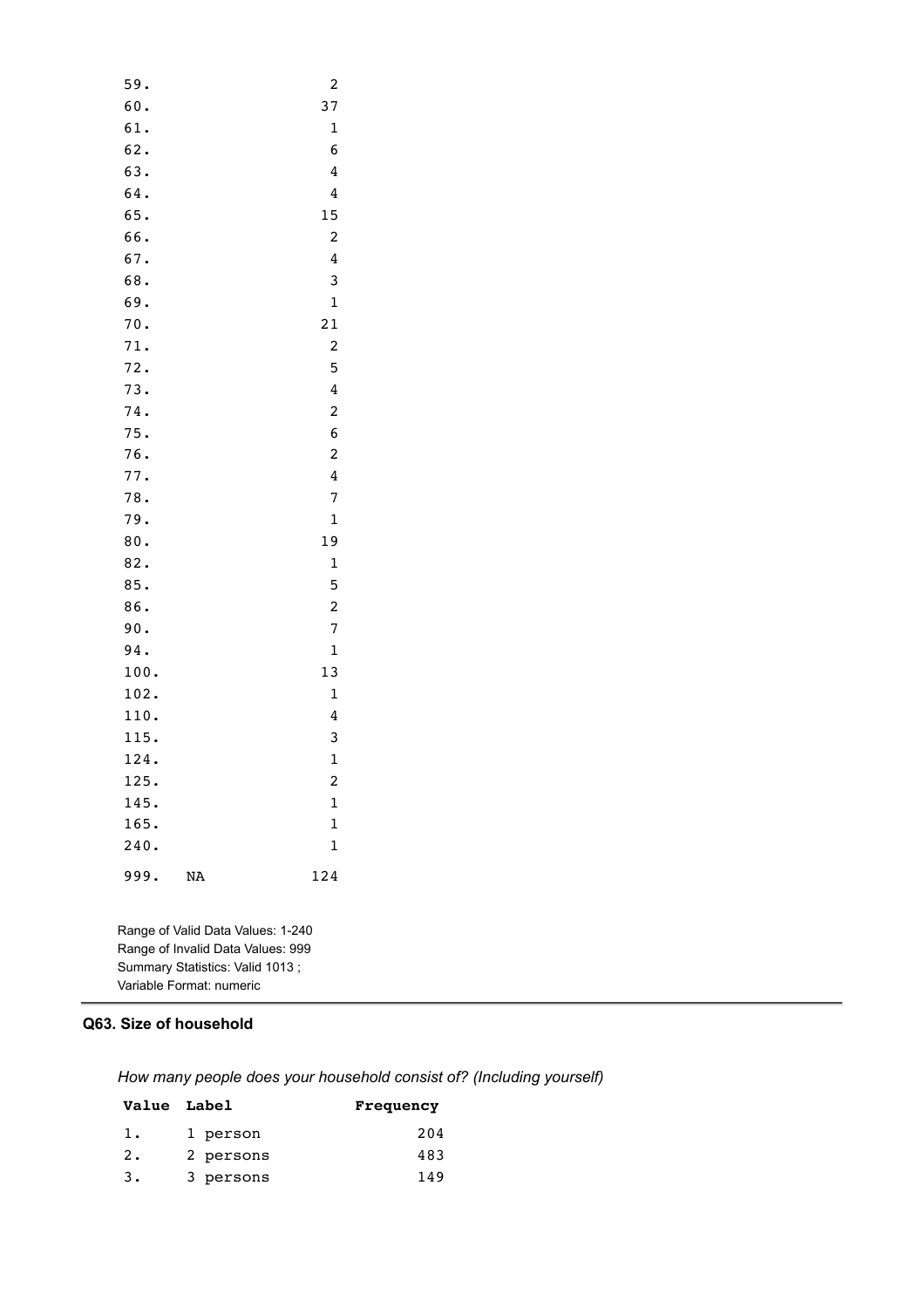| 4.                               | 4 persons                       | 193 |
|----------------------------------|---------------------------------|-----|
| 5.                               | 5 persons                       | 62  |
| 6.                               | 6 persons                       | 17  |
| 7.                               | 7 persons                       | 6   |
| 8.                               | 8 persons or more               | 1   |
| 9.                               | NA                              | 22  |
|                                  |                                 |     |
|                                  | Range of Valid Data Values: 1-8 |     |
| Range of Invalid Data Values: 9  |                                 |     |
| Summary Statistics: Valid 1115 ; |                                 |     |

# **Q64. Number of children between 7 and 17 years in household**

*How many people in your household are between 7 and 17 years old?*

| Value Label      |           | <b>Frequency</b> |
|------------------|-----------|------------------|
| 0.               | None      | 789              |
| 1.               | 1 person  | 133              |
| $\overline{2}$ . | 2 persons | 120              |
| 3.               | 3 persons | 29               |
| 4.               | 4 persons | 4                |
| 5.               | 5 persons | $\mathfrak{D}$   |
| 9.               | NA        | 60               |
|                  |           |                  |

Range of Valid Data Values: 0-5 Range of Invalid Data Values: 9 Summary Statistics: Valid 1077 ; Variable Format: numeric

Variable Format: numeric

### **Q65. Number of children under 7 years in household**

*How many people in your household are under 7 years ol*

| Value Label |           | Frequency |
|-------------|-----------|-----------|
| $0$ .       | None      | 894       |
| 1.          | 1 person  | 104       |
| 2.          | 2 persons | 65        |
| $3$ .       | 3 persons | 1         |
| 9.          | NA        | 73        |
|             |           |           |

Range of Valid Data Values: 0-3 Range of Invalid Data Values: 9 Summary Statistics: Valid 1064 ; Variable Format: numeric

### **Q66. Party affiliation**

*Which political party do you most agree with?*

**Value Label Frequency**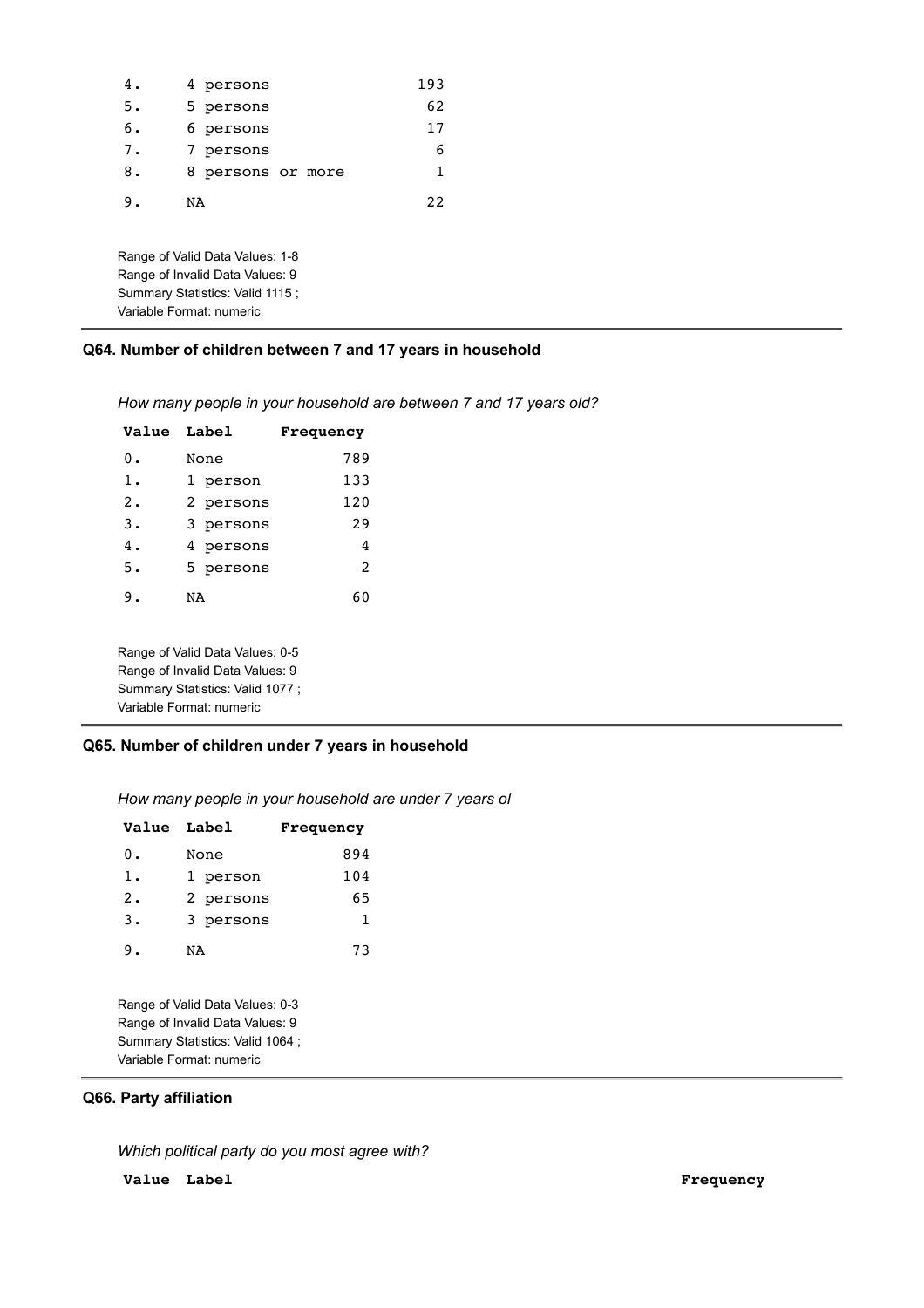| 1. | Centerpartiet (Centre Party)                         | 67  |
|----|------------------------------------------------------|-----|
| 2. | Folkpartiet liberalerna (Peoples Party the Liberals) | 76  |
| 3. | Kristdemokraterna (Christian Democrats)              | 21  |
| 4. | Miljöpartiet - de gröna (Green Party)                | 65  |
| 5. | Moderata samlingspartiet (Conservative Party)        | 282 |
| 6. | Socialdemokratiska arbetarpartiet (Social Democrats) | 369 |
| 7. | Vänsterpartiet (Left Party)                          | 37  |
| 8. | Other                                                | 65  |
| 9. | NA                                                   | 155 |

Range of Valid Data Values: 1-8 Range of Invalid Data Values: 9 Summary Statistics: Valid 982 ; Variable Format: numeric

#### **Q67. Vote in last general election**

*Did you vote in the last general election?*

|    |     | Value Label Frequency |
|----|-----|-----------------------|
| 1. | Yes | 949                   |
| 2. | No  | 171                   |
| 9. | NA  | 17                    |

Range of Valid Data Values: 1-2 Range of Invalid Data Values: 9 Summary Statistics: Valid 1120 ; Variable Format: numeric

## **Q68. Subjective social class**

*Sometimes people say that there are different social groups or social classes. If you would attribute yourself to a social class, which one of the following would it be?*

| Value Label |                    | <b>Frequency</b> |
|-------------|--------------------|------------------|
| 1.          | Lower class        | 16               |
| 2.          | Working class      | 269              |
| 3.          | Lower middle class | 135              |
| 4.          | Middle class       | 544              |
| 5.          | Upper middle class | 144              |
| 8.          | Upper class        | 11               |
| 9.          | NA                 | 18               |

Range of Valid Data Values: 1-8 Range of Invalid Data Values: 9 Summary Statistics: Valid 1119 ; Variable Format: numeric

#### **Q69. Possesion of immediate family**

The next few questions are about things you and your immediate family own.

*About how much money would be left if the home or apartment you and/or your immediate family live in*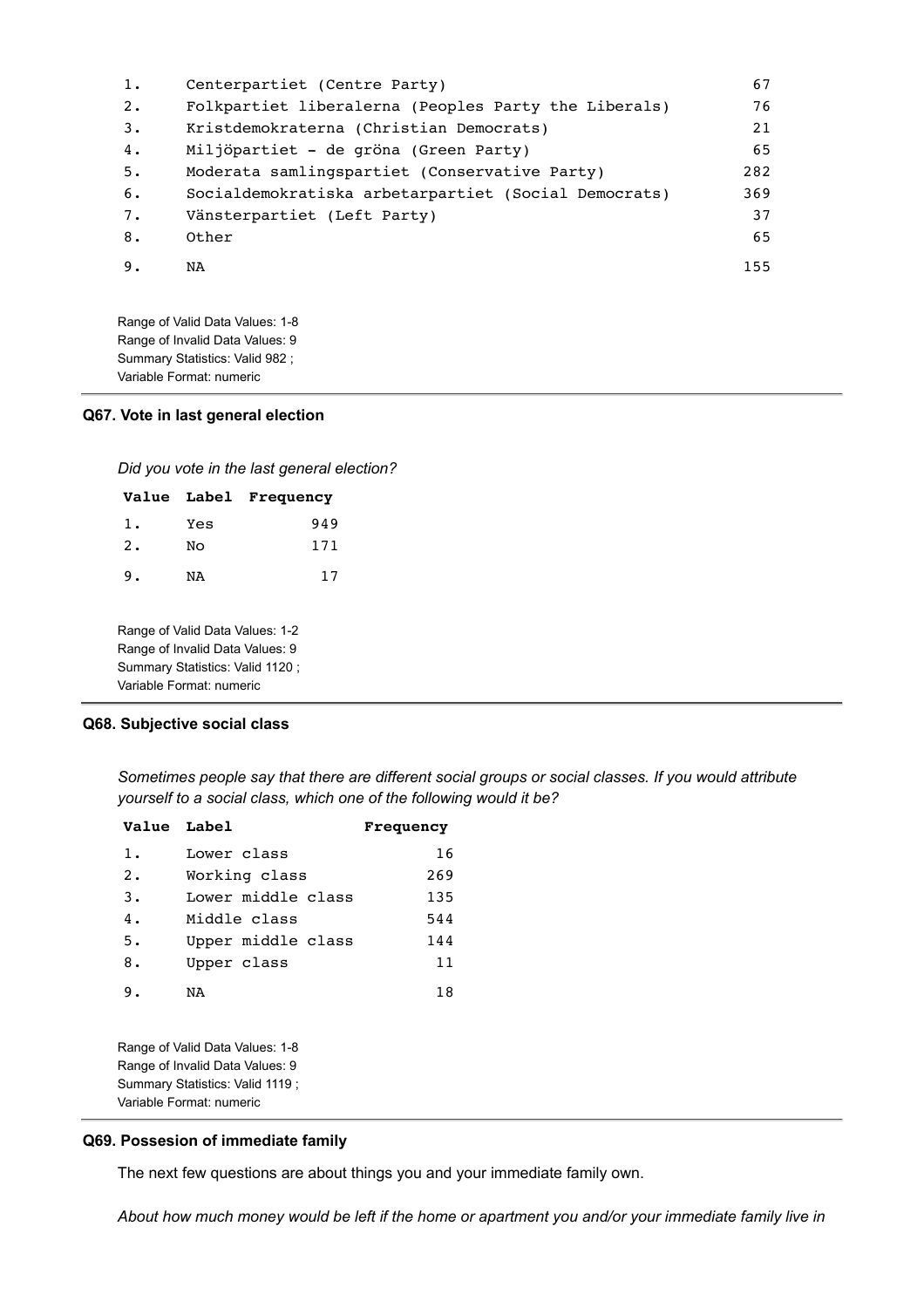*was sold, any debts on it, such as mortgage or personal loan, would have been paid off? Please give your best estimate. (Tick one box.)*

| Value Label                            | Frequency      |
|----------------------------------------|----------------|
| Just debt                              | 23             |
| I/we do not own a home                 | 242            |
| 1 - 300 000 Swedish crowns             | 167            |
| 300 000 - 600 000 Swedish crowns       | 145            |
| 600 000 - 900 000 Swedish crowns       | 91             |
| 900 000 - 1,2 million Swedish crowns   | 79             |
| 1,2 million - 2 million Swedish crowns | 61             |
| 1,6 million - 2 million Swedish crowns | 55             |
| 2 million - 4 million Swedish crowns   | 69             |
| 4 million - 7 million Swedish crowns   | 22             |
| 7 million - 10 million Swedish crowns  | $\overline{4}$ |
| More than 10 million Swedish crowns    | 6              |
| Don't know                             | 149            |
| <b>NA</b>                              | 2.4            |
|                                        |                |

Range of Valid Data Values: 1-97 Range of Invalid Data Values: 99 Summary Statistics: Valid 1113 ; Variable Format: numeric

#### **Q70. Monetary value of assets**

*About how much money would be left if you and/or your immediate family converted to cash all savings, stocks, or bonds you own, and then paid off any personal debts you have (not including any home loan)? Please give your best estimate. (Tick only one box.)*

| Value Label |                                                     | Frequency |
|-------------|-----------------------------------------------------|-----------|
| $1$ .       | Just debt                                           | 109       |
| 2.          | Nothing                                             | 75        |
| 3.          | 1 - 40 000 Swedish crowns                           | 95        |
| 4.          | 40 000 - 100 000 Swedish crowns                     | 131       |
| 5.          | 100 000 - 175 000 Swedish crowns                    | 92        |
| 6.          | 175 000 - 250 000 Swedish crowns                    | 50        |
| 7.          | 250 000 - 350 000 Swedish crowns                    | 54        |
| 8.          | 350 000 - 500 000 Swedish crowns                    | 60        |
| 9.          | 500 000 - 800 000 Swedish crowns                    | 60        |
| 10.         | 800 000 Swedish crowns- 1,8 miljoner Swedish crowns | 74        |
| 11.         | 1,8 - 3 million Swedish crowns                      | 27        |
| 12.         | More than 3 million Swedish crowns                  | 36        |
| 97.         | Don't know                                          | 236       |
| 99.         | NA                                                  | 38        |

Range of Valid Data Values: 1-97 Range of Invalid Data Values: 99 Summary Statistics: Valid 1099 ; Variable Format: numeric

**Q71. Parents citizens of Sweden**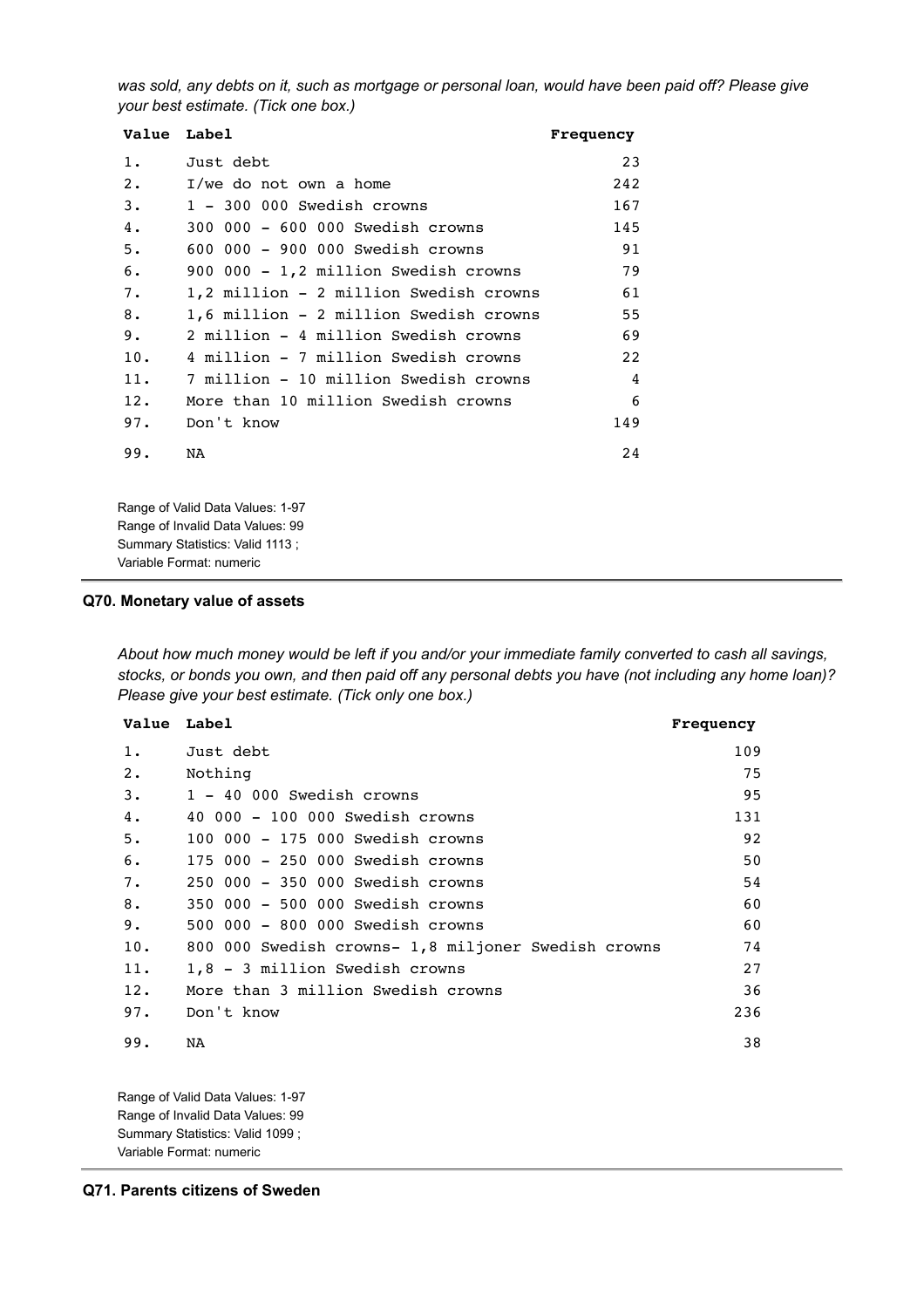*Were both of your parents citizens of Sweden at the time of your birth?*

| <b>Value Label</b> |                                             | Frequency       |
|--------------------|---------------------------------------------|-----------------|
| 1.                 | Yes                                         | 933             |
| 2.                 | No, only one parent was a citizen of Sweden | 48              |
| 3.                 | No, neither parent was a citizen of Sweden  | 144             |
| 9.                 | NA                                          | 12 <sub>1</sub> |

Range of Valid Data Values: 1-3 Range of Invalid Data Values: 9 Summary Statistics: Valid 1125 ; Variable Format: numeric

### **Q72. Church or religious group belonging**

*Do you belong to any church or religious group?*

|    |     | Value Label Frequency |
|----|-----|-----------------------|
| 1. | Yes | 748                   |
| 2. | No  | 366                   |
| 9. | NA  | 23                    |

Range of Valid Data Values: 1-2 Range of Invalid Data Values: 9 Summary Statistics: Valid 1114 ; Variable Format: numeric

### **Q73. Religious denomination**

### *Which church or religious group?*

| Value Label |                             | Frequency |
|-------------|-----------------------------|-----------|
| 1.          | Church of Sweden            | 705       |
| 2.          | Catholic church             | 14        |
| 3.          | Orthodox church             | 17        |
| 4.          | Christian free church       | 20        |
| 5.          | Other Christian association | 7         |
| 6.          | Jewish congregation         | 2         |
| 7.          | Islamic congregation        | 11        |
| 8.          | Buddhist association        | 1         |
| 10.         | Other religions             | 11        |
| 97.         | Don't know                  | 16        |
| 99.         | INAP                        | 333       |

Range of Valid Data Values: 1-97 Range of Invalid Data Values: 99 Summary Statistics: Valid 804 ; Variable Format: numeric

**Q74. Frequency of religious attendance**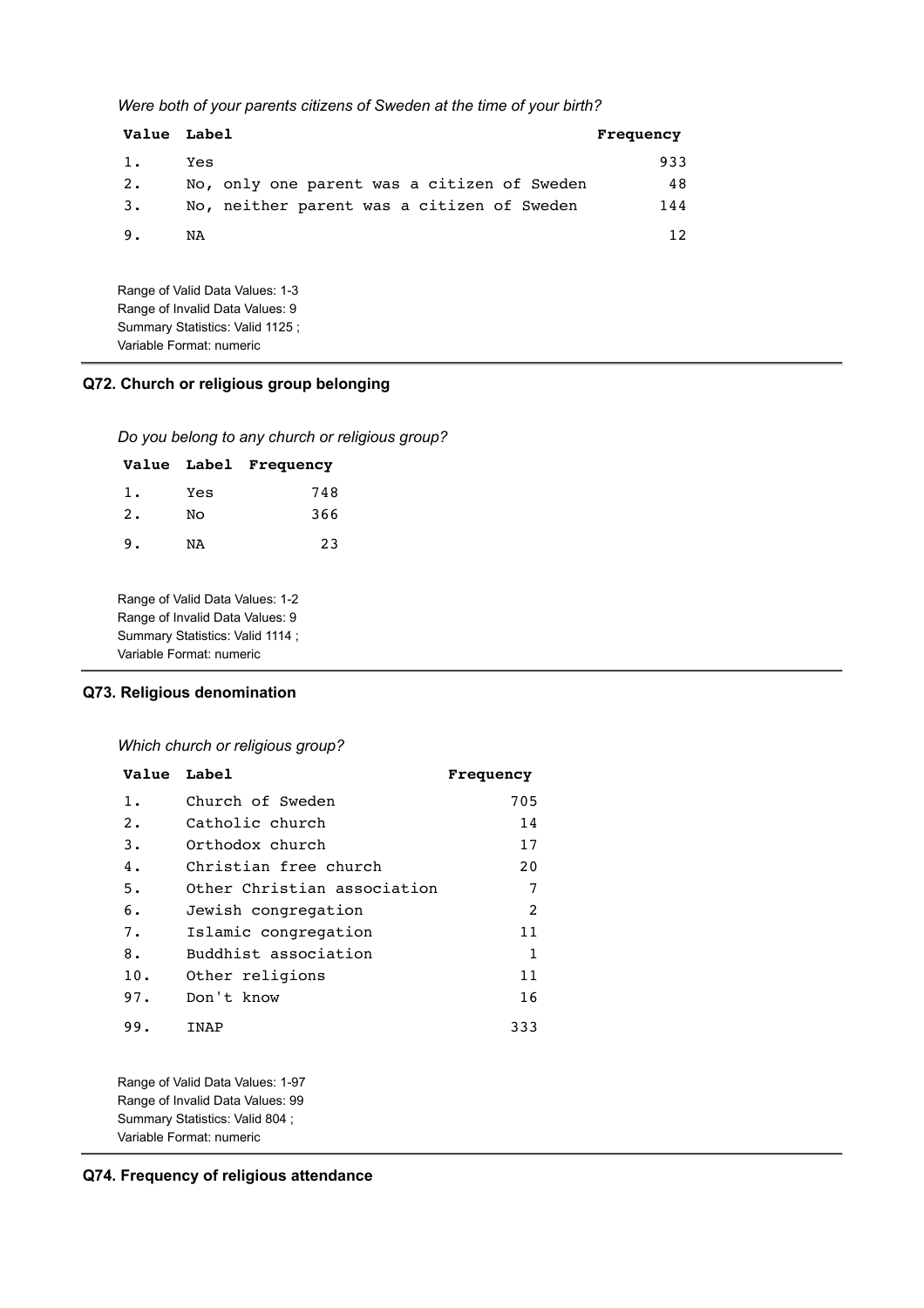*How often do you attend church or other religious meetings?*

| Value Label |                       | Frequency |
|-------------|-----------------------|-----------|
| $1$ .       | Several times a week  | 15        |
| 2.          | Once a week           | 26        |
| 3.          | $2-3$ times a month   | 21        |
| 4.          | Once a month          | 25        |
| 5.          | Several times a year  | 181       |
| 6.          | Once a year           | 197       |
| 7.          | Less than once a year | 292       |
| 8.          | Never                 | 345       |
| 97.         | Don't know            | 20        |
| 99.         | NA                    | 15        |

Range of Valid Data Values: 1-97 Range of Invalid Data Values: 99 Summary Statistics: Valid 1122 ; Variable Format: numeric

# **Q75. Type of community**

*Would you describe the place where you live as ...*

| Value Label |                                 | Frequency |
|-------------|---------------------------------|-----------|
| 1.          | An urban/big city               | 257       |
| 2.          | A suburb/outskirt of a big city | 215       |
| 3.          | A town or small city            | 278       |
| 4.          | A country village               | 272       |
| 5.          | A farm or home in the country   | 103       |
| 9.          | NA                              | 12        |

Range of Valid Data Values: 1-5 Range of Invalid Data Values: 9 Summary Statistics: Valid 1125 ; Variable Format: numeric

# **F76. Age**

*How old are you?*

| <b>Value</b> |    | Label Frequency |
|--------------|----|-----------------|
| 17.          | 17 | 6               |
| 18.          | 18 | 20              |
| 19.          | 19 | 15              |
| 20.          | 20 | 16              |
| 21.          | 21 | 11              |
| 22.          | 22 | 12              |
| 23.          | 23 | 16              |
| 24.          | 24 | 15              |
| 25.          | 25 | 10              |
| 26.          | 26 | 14              |
| 27.          | 27 | 13              |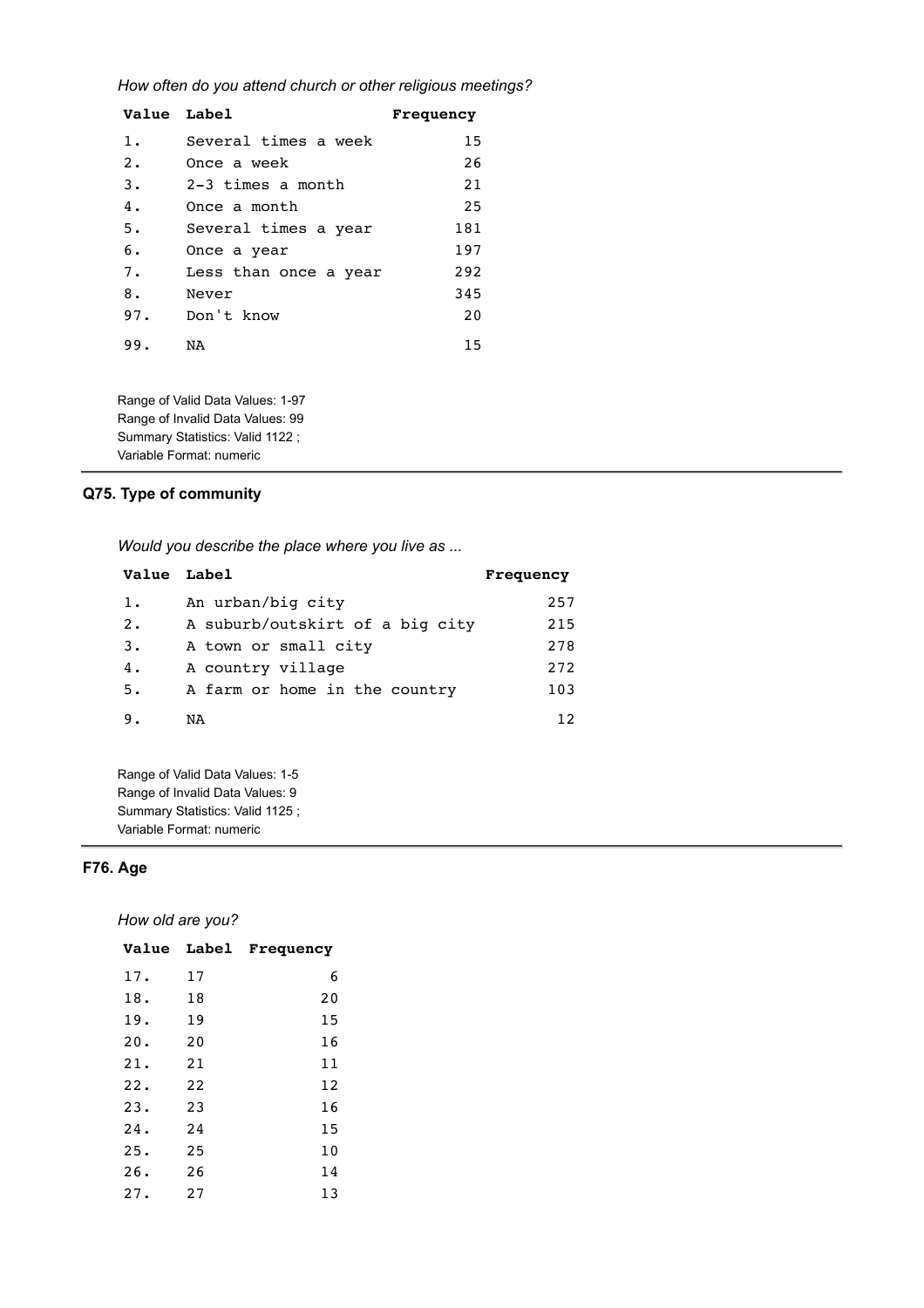| 28.        | 28       | 10              |
|------------|----------|-----------------|
| 29.        | 29       | 15              |
| 30.        | 30       | 21              |
| 31.        | 31       | 16              |
| 32.        | 32       | 16              |
| 33.        | 33       | 26              |
| 34.        | 34       | 20              |
| 35.        | 35       | 20              |
| 36.        | 36       | 15              |
| 37.        | 37       | 21              |
| 38.        | 38       | 17              |
| 39.        | 39       | 17              |
| 40.        | 40       | 19              |
| 41.        | 41       | 19              |
| 42.        | 42       | 26              |
| 43.        | 43       | 18              |
| 44.        | 44       | 20              |
| 45.        | 45       | 24              |
| 46.        | 46       | 25              |
| 47.        | 47       | 19              |
| 48.        | 48       | 21              |
| 49.        | 49       | 20              |
| 50.        | 50       | 28              |
| 51.        | 51       | 24              |
| 52.        | 52       | 15              |
| 53.        | 53       | 24              |
| 54.        | 54       | 18              |
| 55.        | 55       | 16              |
| 56.        | 56       | 21              |
| 57.        | 57       | 24              |
| 58.        | 58       | 28              |
| 59.        | 59       | 19              |
| 60.        | 60       | $\overline{23}$ |
| 61.        | 61       | 27              |
| 62.        | 62       | 20              |
| 63.        | 63       | 25              |
| 64.        | 64       | 28              |
| 65.        | 65       | 27              |
| 66.        | 66       | 22              |
| 67.        | 67       | 21              |
| 68.        | 68       | 19              |
| 69.        | 69       | 15              |
| 70.        | 70       | 20              |
| 71.        | 71       | 22              |
| 72.        | 72       | 7               |
| 73.        |          |                 |
| 74.        | 73<br>74 | 10<br>12        |
|            |          |                 |
| 75.        | 75       | 14              |
| 76.<br>77. | 76<br>77 | 11              |
| 78.        | 78       | 12<br>6         |
| 79.        | 79       | 6               |
|            |          |                 |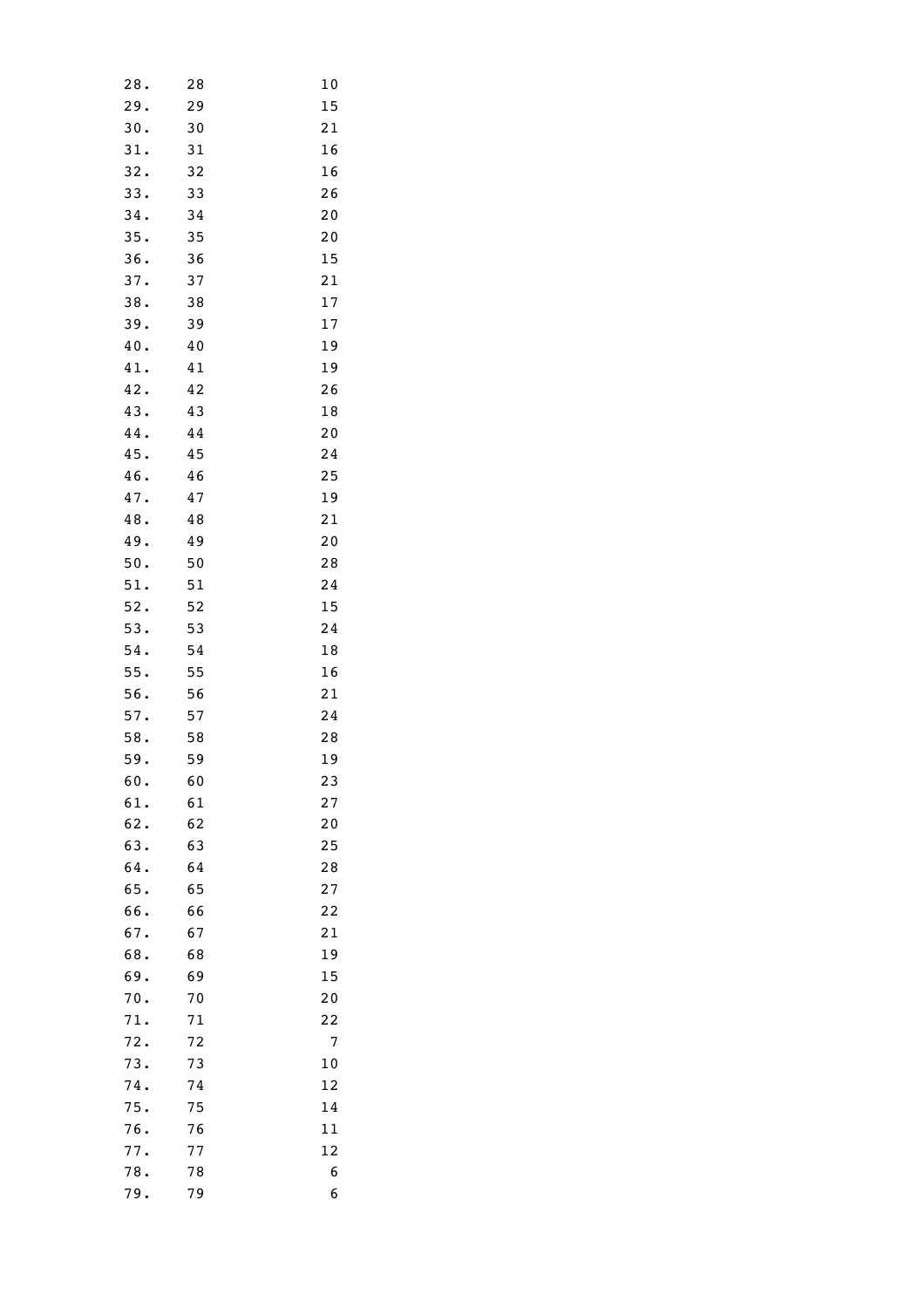Range of Valid Data Values: 17-79 Summary Statistics: Valid 1137 ; Variable Format: numeric

# **Administrative provinces**

### *Administrative provinces ("län" approximative to English "county")*

| Value Label |                      | Frequency |
|-------------|----------------------|-----------|
| 1.          | Stockholms län       | 224       |
| 3.          | Uppsala län          | 48        |
| 4.          | Södermanlands län    | 32        |
| 5.          | Östergötlands län    | 53        |
| 6.          | Jönköpings län       | 50        |
| 7.          | Kronobergs län       | 19        |
| 8.          | Kalmar län           | 24        |
| 9.          | Gotlands län         | 4         |
| 10.         | Blekinge län         | 16        |
| 12.         | Skåne län            | 155       |
| 13.         | Hallands län         | 41        |
| 14.         | Västra Götalands län | 194       |
| 17.         | Värmlands län        | 42        |
| 18.         | Örebro län           | 32        |
| 19.         | Västmanlands län     | 28        |
| 20.         | Dalarna län          | 36        |
| 21.         | Gävleborgs län       | 34        |
| 22.         | Västernorrlands län  | 34        |
| 23.         | Jämtlands län        | 14        |
| 24.         | Västerbottens län    | 23        |
| 25.         | Norrbottens län      | 34        |

Range of Valid Data Values: 1-25 Summary Statistics: Valid 1137 ; Variable Format: numeric

# **Sex**

#### *Sex*

|    |       | Value Label Frequency |
|----|-------|-----------------------|
| 1. | Man   | 543                   |
| 2. | Woman | 594                   |

Range of Valid Data Values: 1-2 Summary Statistics: Valid 1137 ; Variable Format: numeric

# **A-region**

### *A-region*

**Value Label Frequency**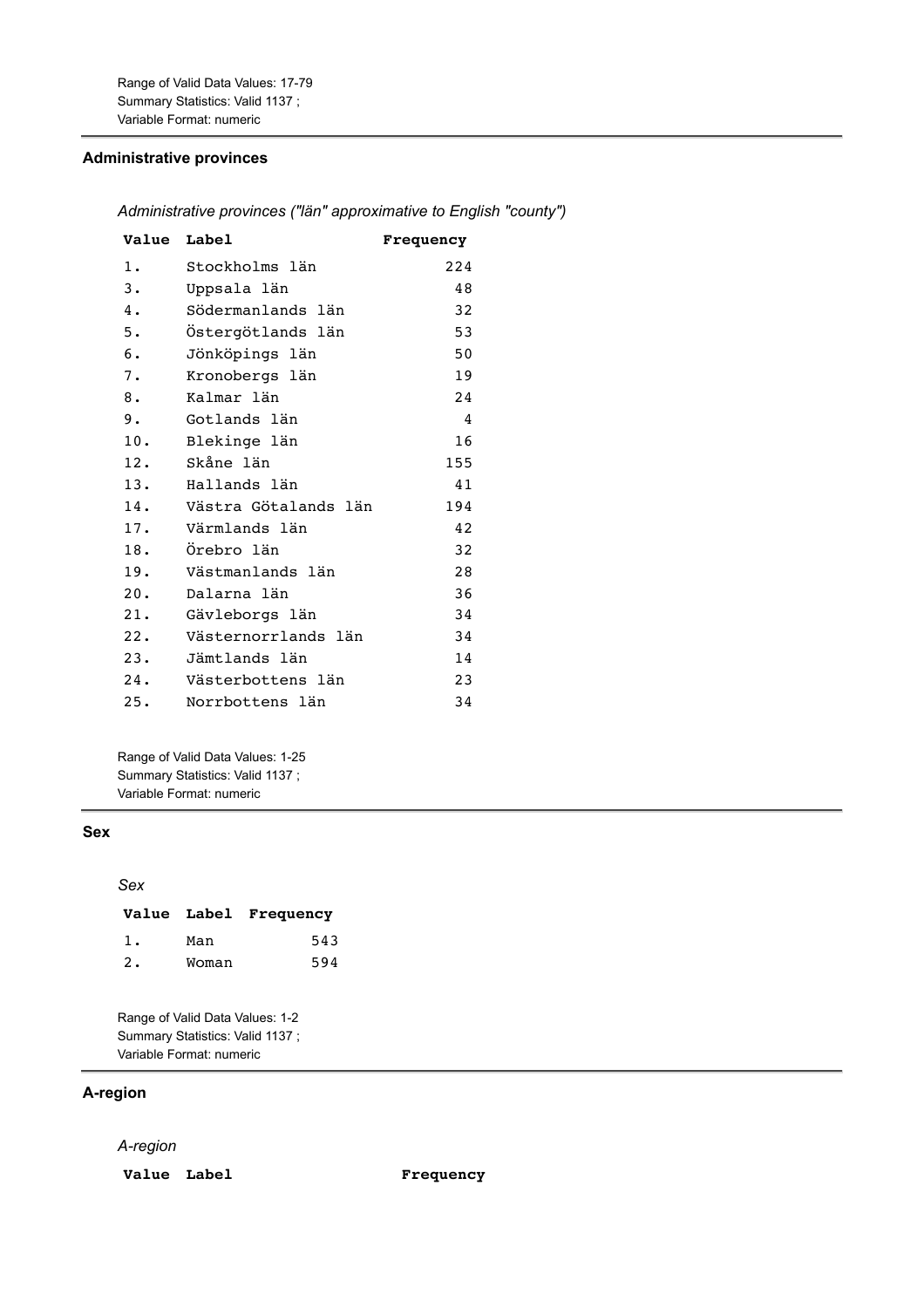| 1.  | Stockholm/Södertälje   | 213 |
|-----|------------------------|-----|
| 2.  | Norrtälje              | 11  |
| 3.  | Enköping               | 8   |
| 4.  | Uppsala                | 31  |
| 5.  | Nyköping               | 10  |
| 6.  | Katrineholm            | 7   |
| 7.  | Eskilstuna             | 15  |
| 8.  | Mjölby/Motala          | 9   |
| 9.  | Linköping              | 20  |
| 10. | Norrköping             | 23  |
| 11. | Jönköping              | 23  |
| 12. | Tranås                 | 3   |
| 13. | Eksjö/Nässjö/Vetlanda  | 15  |
| 14. | Värnamo                | 10  |
| 15. | Ljungby                | 3   |
| 16. | Växjö                  | 16  |
| 17. | Västervik              | 2   |
| 18. | Hultsfred/Vimmerby     | 4   |
| 19. | Oskarshamn             | 3   |
| 20. | Kalmar/Nybro           | 15  |
| 21. | Visby                  | 4   |
| 22. | Karlskrona             | 9   |
| 23. | Karlshamn              | 7   |
| 24. | Kristianstad           | 11  |
| 25. | Hässleholm             | 11  |
| 26. | Ängelholm              | 9   |
| 27. | Helsingborg/Landskrona | 38  |
| 28. | Malmö/Lund/Trelleborg  | 71  |
| 29. | Ystad/Simrishamn       | 11  |
| 30. | Eslöv                  | 4   |
| 31. | Halmstad               | 15  |
| 32. | Falkenberg/Varberg     | 15  |
| 33. | Göteborg               | 93  |
| 34. | Uddevalla              | 22  |
| 35. | Trollhättan/Vänersborg | 25  |
| 36. | Borås                  | 31  |
| 37. |                        | 10  |
| 38. | Lidköping/Skara        | 6   |
| 39. | Falköping<br>Skövde    | 10  |
| 40. | Mariestad              |     |
| 41. | Kristinehamn           | 4   |
| 42. | Karlstad               | 6   |
|     | Säffle/Åmål            | 25  |
| 43. |                        | 4   |
| 44. | Arvika                 | 11  |
| 45. | Örebro                 | 19  |
| 46. | Karlskoga              | 3   |
| 47. | Lindesberg             | 10  |
| 48. | Västerås               | 16  |
| 49. | Köping                 | 6   |
| 50. | Fagersta               | 5   |
| 51. | Sala                   | 4   |
| 52. | Borlänge/Falun         | 22  |